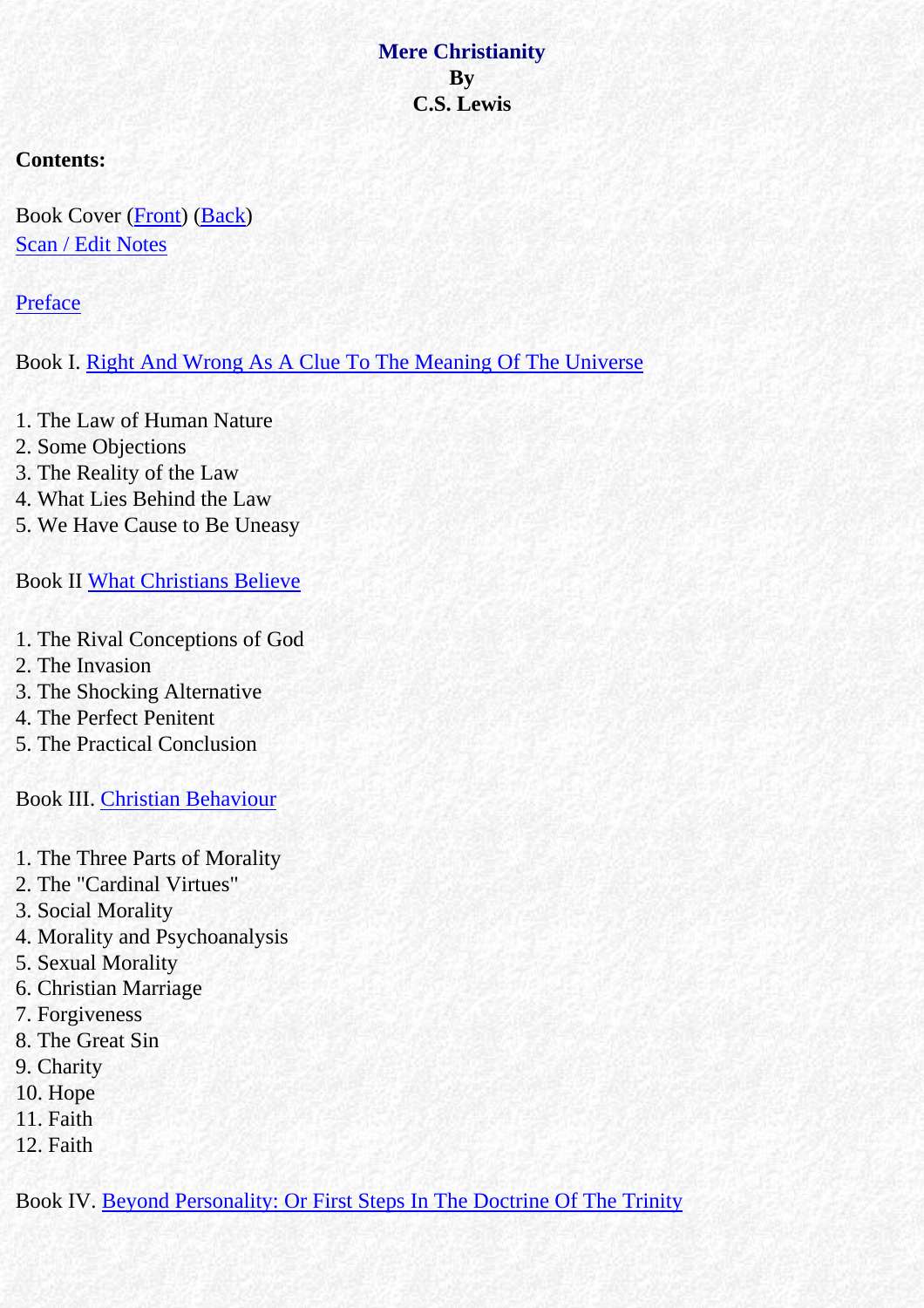- 1. Making and Begetting
- 2. The Three-Personal God
- 3. Time and Beyond Time
- 4. Good Infection
- 5. The Obstinate Toy Soldiers
- 6. Two Notes
- 7. Let's Pretend
- 8. Is Christianity Hard or Easy?
- 9. Counting the Cost
- 10. Nice People or New Men
- 11. The New Men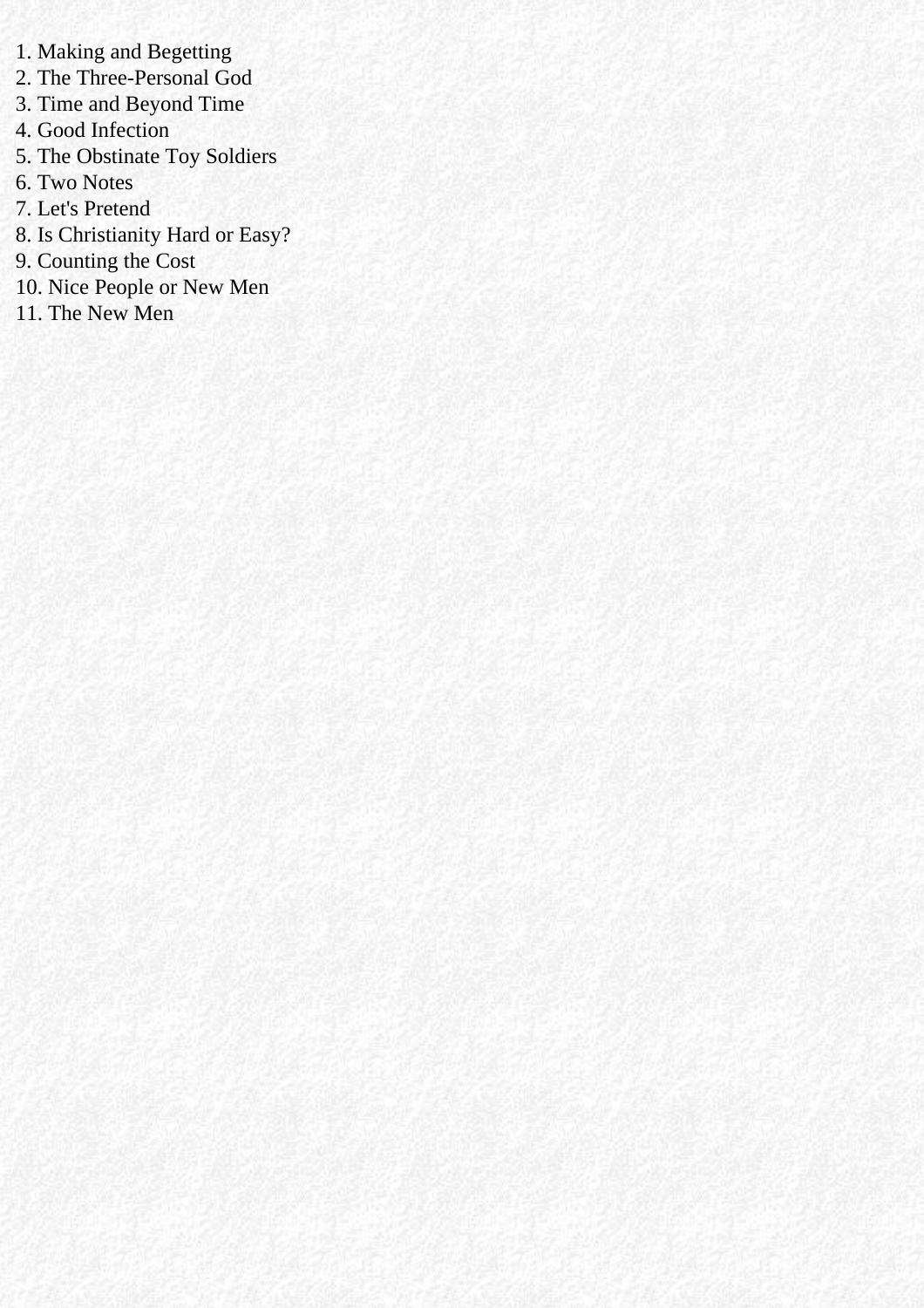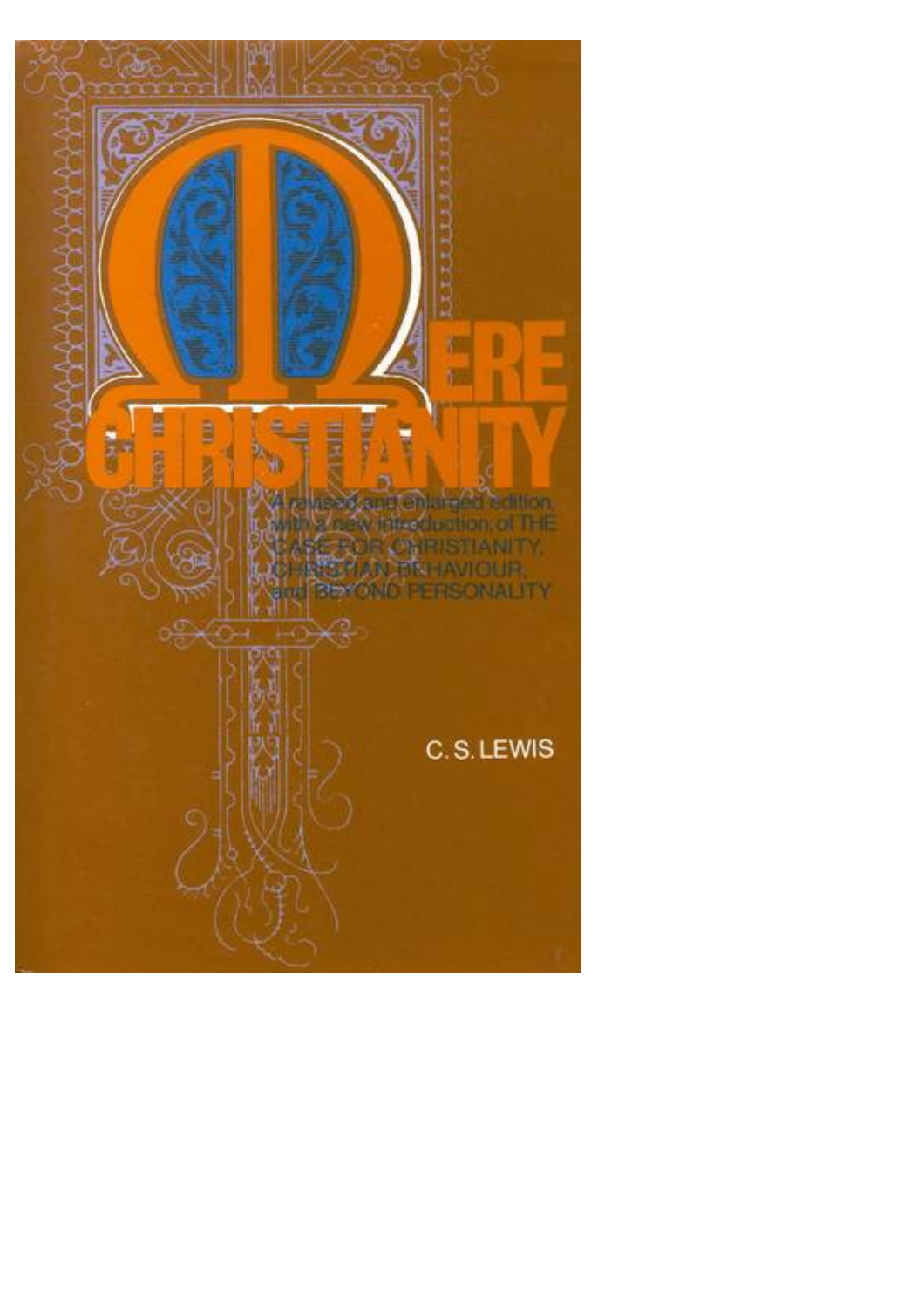Extraordinary praise for the three books combined (with revision and expansion) in-

# **MERE CHRISTIANITY**

THE CASE FOR CHRISTIANITY: "A brevity comparable with Paul's conciseness-argument being distilled to the unanswerable . . . and the appeal being to life as lived."

-The New York Times Book Review

**CHRISTIAN BEHAVIOUR: "What Lewis contributes** is a childlike simplicity (not to be confused with naïveté) that is the essence of the Christian spirit. ... He also contributes a swift humor that humanizes what might otherwise be bald homilies."

 $-$ Time

BEYOND PERSONALITY: "His clarity of thought and simplicity of expression have a magic about them which makes plain the most abstruse problems of theological speculation."

-New York Herald Tribune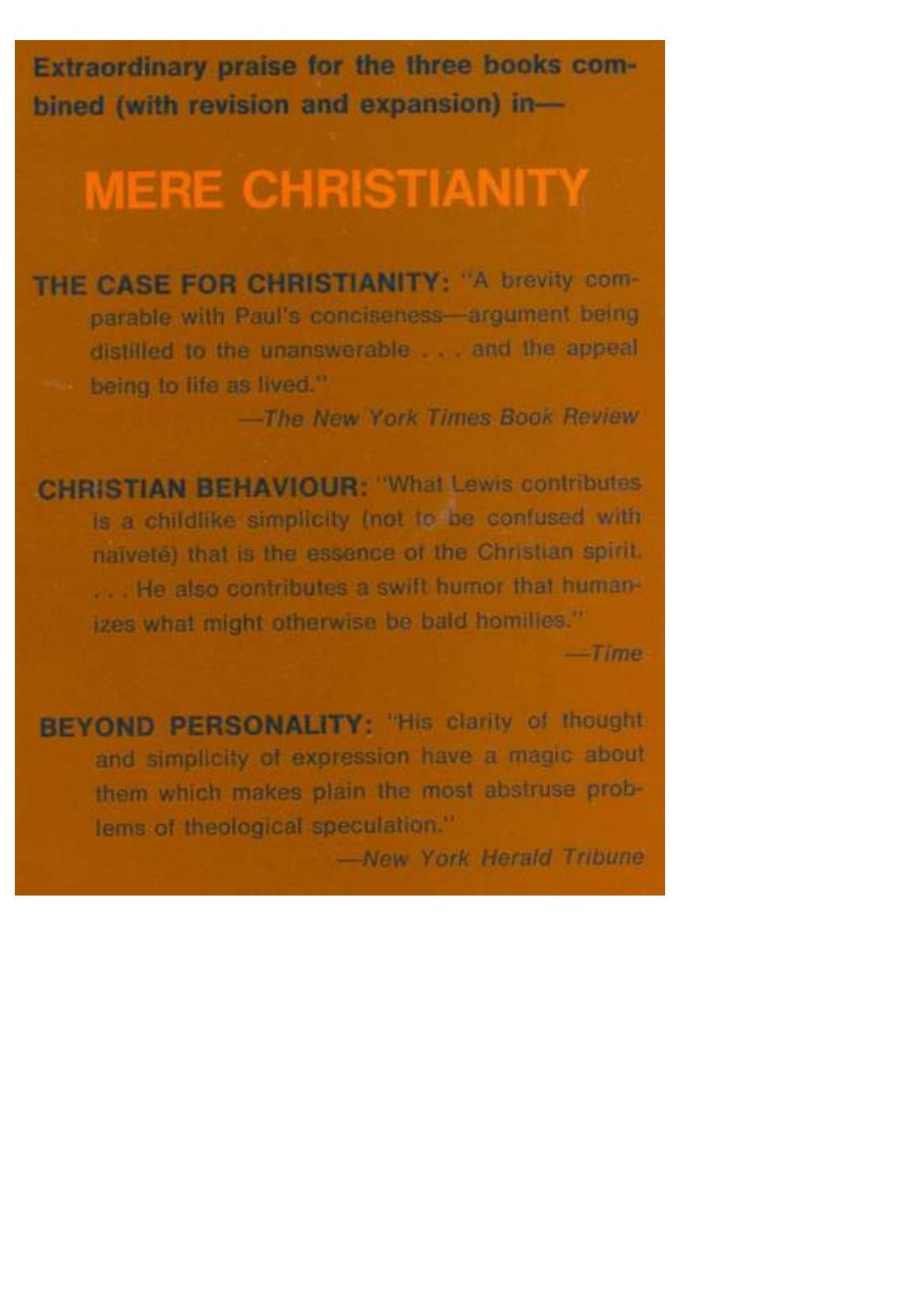### **Scan / Edit Notes**

<span id="page-4-0"></span>Versions available and duly posted:

Format: v1.0 (Text) Format: v1.0 (PDB - open format) Format: v1.5 (HTML) Format: v1.5 (PDF - no security) Format: v1.5 (PRC - for MobiPocket Reader - pictures included) Genera: Religion / Christian - Theology Extra's: Pictures Included (for all versions) Copyright: 1952 First Scanned: 2002 Posted to: alt.binaries.e-book

# **Note:**

- 1. The Html, Text and Pdb versions are bundled together in one zip file.
- 2. The Pdf and Prc files are sent as single zips (and naturally don't have the file structure below)

```
\sim\sim\sim\sim
```
Structure: (Folder and Sub Folders)

{Main Folder} - HTML Files

 | |- {Nav} - Navigation Files

|- {PDB}

|

|

 | |- {Pic} - Graphic files

|- {Text} - Text File

### -Salmun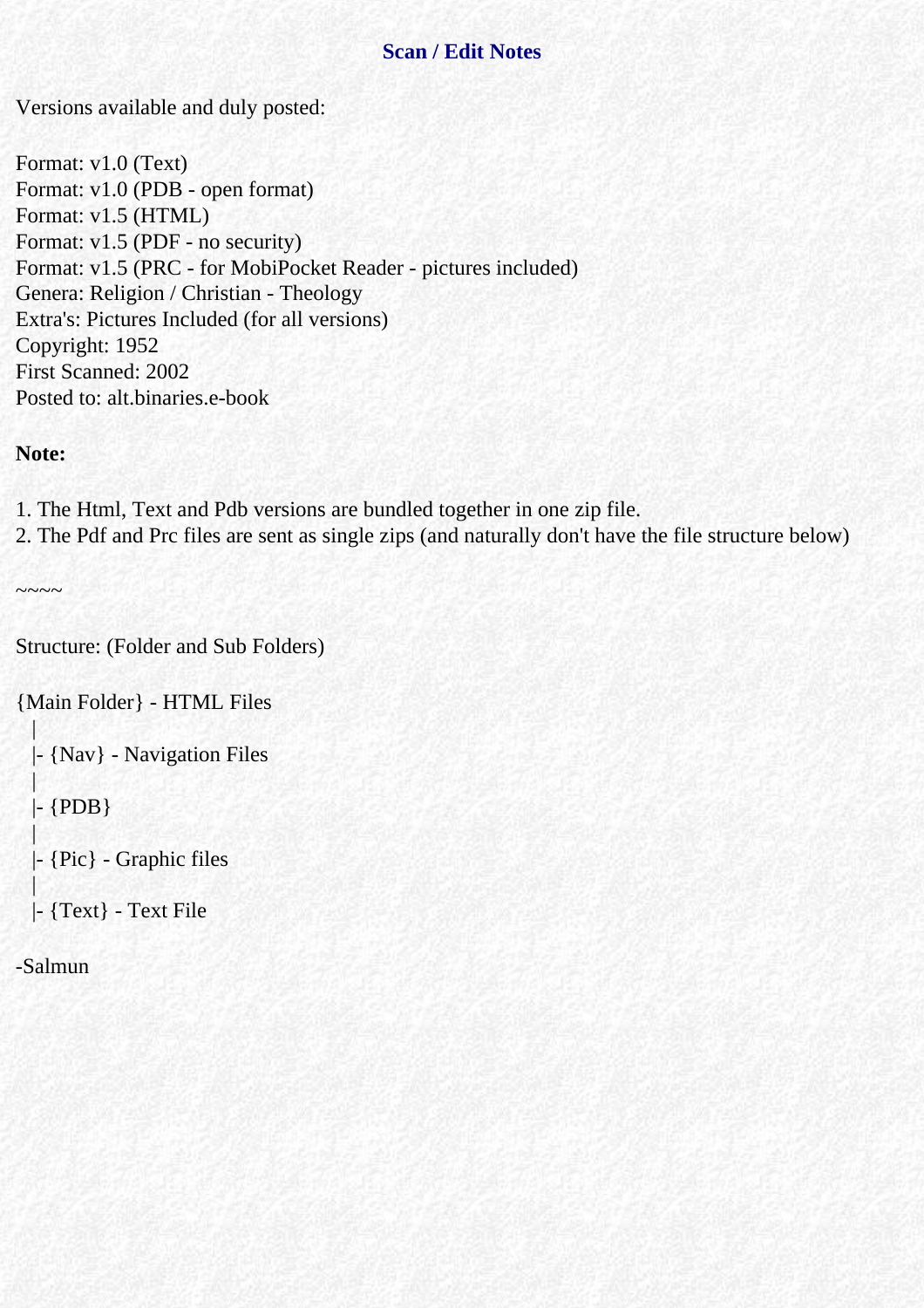#### **Preface**

<span id="page-5-0"></span>The contents of this book were first given on the air, and then published in three separate parts as The Case for Christianity (1943), (\*) Christian Behaviour (1943), and Beyond Personality (1945). In the printed versions I made a few additions to what I had said at the microphone, but otherwise left the text much as it had been. A "talk" on the radio should, I think, be as like real talk as possible, and should not sound like an essay being read aloud. In my talks I had therefore used all the contractions and colloquialisms I ordinarily use in conversation. In the printed version I reproduced this, putting don't and we've for do not and we have. And wherever, in the talks, I had made the importance of a word clear by the emphasis of my voice, I printed it in italics.

----

[\*] Published in England under the title Broadcast Talks.

----

I am now inclined to think that this was a mistake—an undesirable hybrid between the art of speaking and the art of writing. A talker ought to use variations of voice for emphasis because his medium naturally lends itself to that method: but a writer ought not to use italics for the same purpose. He has his own, different, means of bringing out the key words and ought to use them. In this edition I have expanded the contractions and replaced most of the italics by recasting the sentences in which they occurred: but without altering, I hope, the "popular" or "familiar" tone which I had all along intended. I have also added and deleted where I thought I understood any part of my subject better now than ten years ago or where I knew that the original version had been misunderstood by others.

The reader should be warned that I offer no help to anyone who is hesitating between two Christian "denominations." You will not learn from me whether you ought to become an Anglican, a Methodist, a Presbyterian, or a Roman Catholic.

This omission is intentional (even in the list I have just given the order is alphabetical). There is no mystery about my own position. I am a very ordinary layman of the Church of England, not especially "high," nor especially "low," nor especially anything else. But in this book I am not trying to convert anyone to my own position. Ever since I became a Christian I have thought that the best, perhaps the only, service I could do for my unbelieving neighbours was to explain and defend the belief that has been common to nearly all Christians at all times. I had more than one reason for thinking this. In the first place, the questions which divide Christians from one another often involve points of high Theology or even of ecclesiastical history which ought never to be treated except by real experts.

I should have been out of my depth in such waters: more in need of help myself than able to help others. And secondly, I think we must admit that the discussion of these disputed points has no tendency at all to bring an outsider into the Christian fold. So long as we write and talk about them we are much more likely to deter him from entering any Christian communion than to draw him into our own. Our divisions should never be discussed except in the presence of those who have already come to believe that there is one God and that Jesus Christ is His only Son. Finally, I got the impression that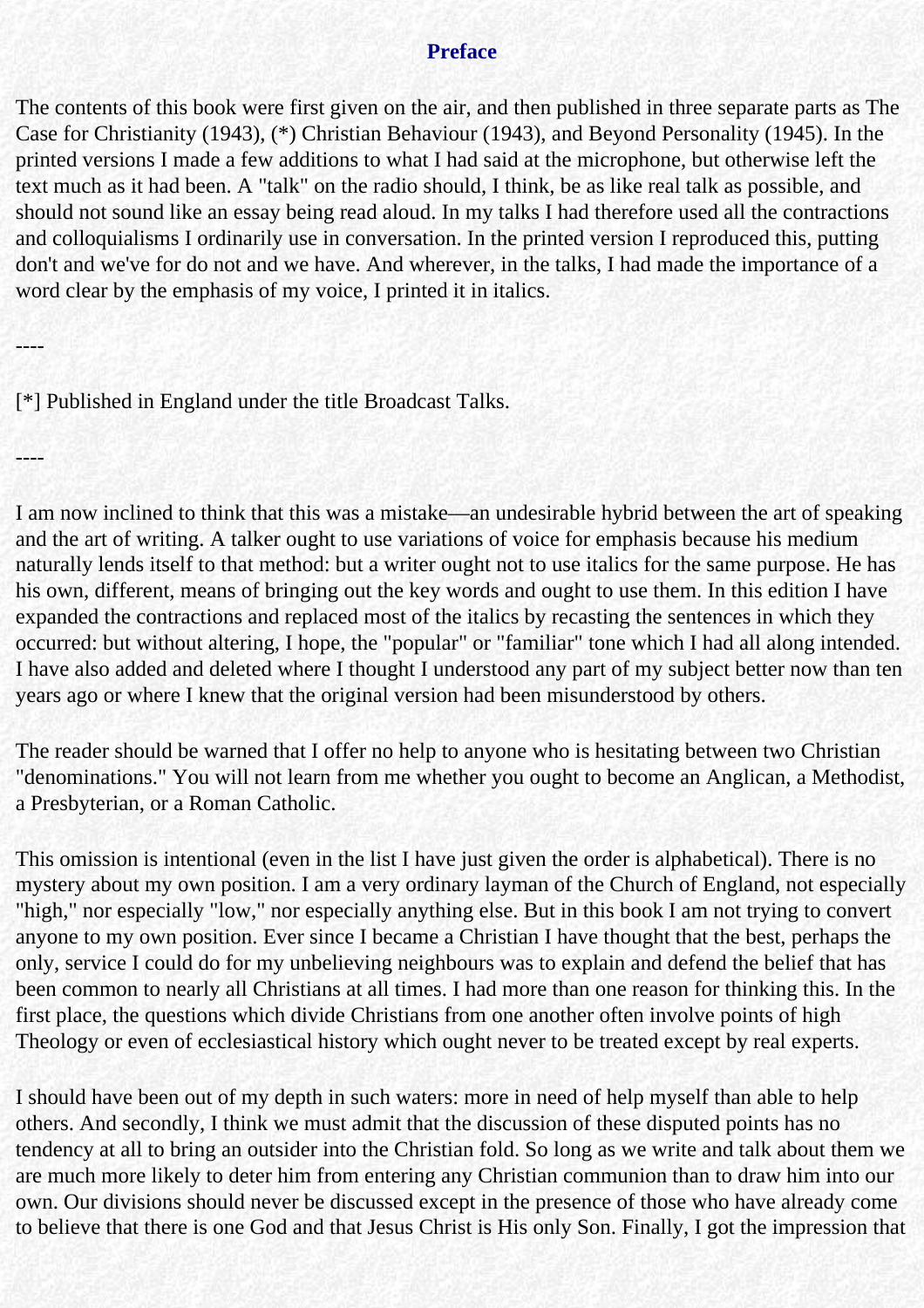far more, and more talented, authors were already engaged in such controversial matters than in the defence of what Baxter calls "mere" Christianity. That part of the line where I thought I could serve best was also the part that seemed to be thinnest. And to it I naturally went.

So far as I know, these were my only motives, and I should be very glad if people would not draw fanciful inferences from my silence on certain disputed matters.

For example, such silence need not mean that I myself am sitting on the fence. Sometimes I am. There are questions at issue between Christians to which I do not think I have the answer. There are some to which I may never know the answer: if I asked them, even in a better world, I might (for all I know) be answered as a far greater questioner was answered: "What is that to thee? Follow thou Me." But there are other questions as to which I am definitely on one side of the fence, and yet say nothing. For I was not writing to expound something I could call "my religion," but to expound "mere" Christianity, which is what it is and was what it was long before I was born and whether I like it or not.

Some people draw unwarranted conclusions from the fact that I never say more about the Blessed Virgin Mary than is involved in asserting the Virgin Birth of Christ. But surely my reason for not doing so is obvious? To say more would take me at once into highly controversial regions. And there is no controversy between Christians which needs to be so delicately touched as this. The Roman Catholic beliefs on that subject are held not only with the ordinary fervour that attaches to all sincere religious belief, but (very naturally) with the peculiar and, as it were, chivalrous sensibility that a man feels when the honour of his mother or his beloved is at stake.

It is very difficult so to dissent from them that you will not appear to them a cad as well as a heretic. And contrariwise, the opposed Protestant beliefs on this subject call forth feelings which go down to the very roots of all Monotheism whatever. To radical Protestants it seems that the distinction between Creator and creature (however holy) is imperilled: that Polytheism is risen again. Hence it is hard so to dissent from them that you will not appear something worse than a heretic—an idolater, a Pagan. If any topic could be relied upon to wreck a book about "mere" Christianity—if any topic makes utterly unprofitable reading for those who do not yet believe that the Virgin's son is God—surely this is it.

Oddly enough, you cannot even conclude, from my silence on disputed points, either that I think them important or that I think them unimportant. For this is itself one of the disputed points. One of the things Christians are disagreed about is the importance of their disagreements. When two Christians of different denominations start arguing, it is usually not long before one asks whether such-and-such a point "really matters" and the other replies: "Matter? Why, it's absolutely essential."

All this is said simply in order to make clear what kind of book I was trying to write; not in the least to conceal or evade responsibility for my own beliefs. About those, as I said before, there is no secret. To quote Uncle Toby: "They are written in the Common-Prayer Book."

The danger dearly was that I should put forward as common Christianity anything that was peculiar to the Church of England or (worse still) to myself. I tried to guard against this by sending the original script of what is now Book II to four clergymen (Anglican, Methodist, Presbyterian, Roman Catholic)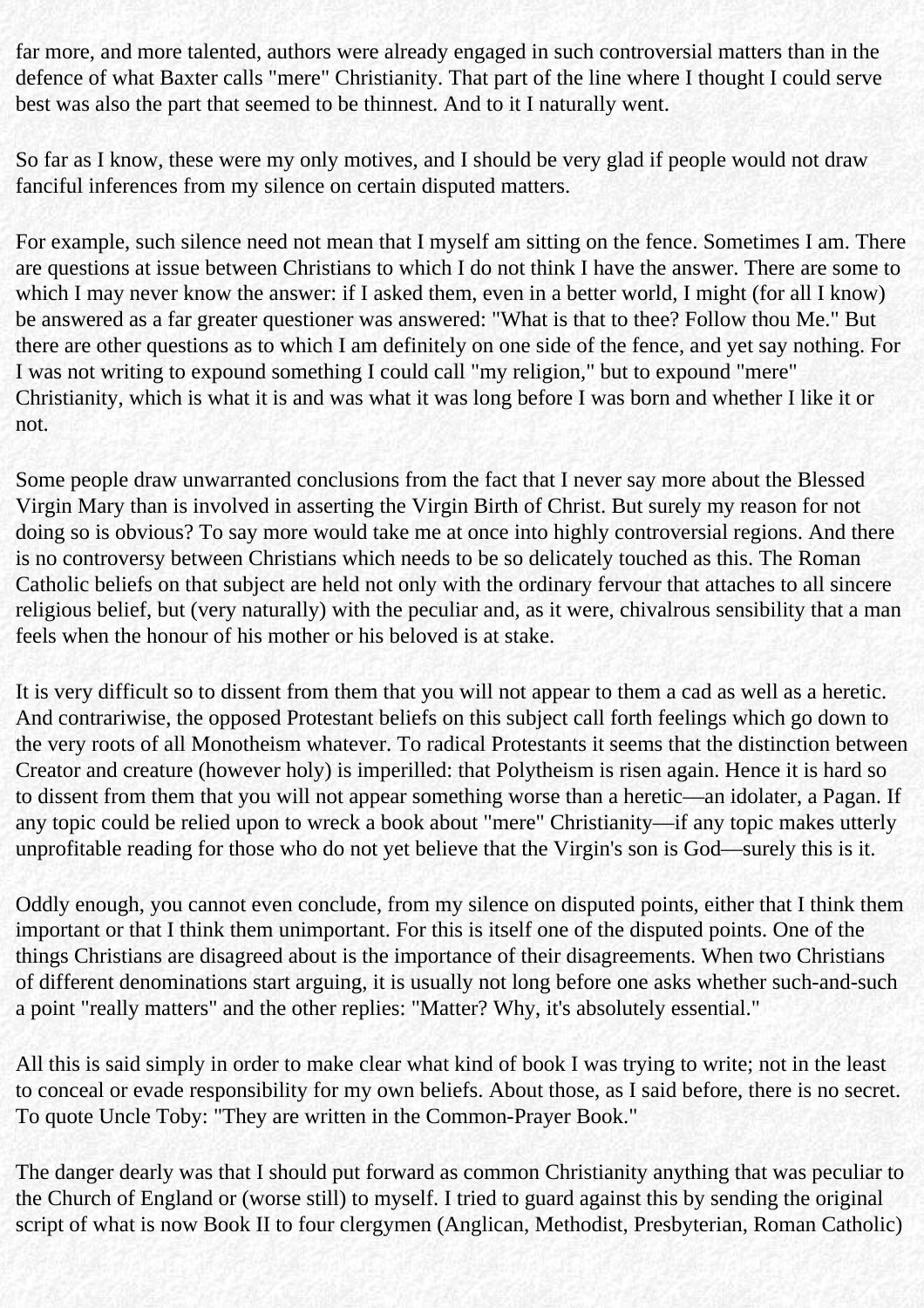and asking for their criticism. The Methodist thought I had not said enough about Faith, and the Roman Catholic thought I had gone rather too far about the comparative unimportance of theories in explanation of the Atonement. Otherwise all five of us were agreed. I did not have the remaining books similarly "vetted" because in them, though differences might arise among Christians, these would be differences between individuals or schools of thought, not between denominations.

So far as I can judge from reviews and from the numerous letters written to me, the book, however faulty in other respects, did at least succeed in presenting an agreed, or common, or central, or "mere" Christianity. In that way it may possibly be of some help in silencing the view that, if we omit the disputed points, we shall have left only a vague and bloodless H.C.F. The H.C.F. turns out to be something not only positive but pungent; divided from all non-Christian beliefs by a chasm to which the worst divisions inside Christendom are not really comparable at all.

If I have not directly helped the cause of reunion, I have perhaps made it clear why we ought to be reunited. Certainly I have met with little of the fabled odium theologicum from convinced members of communions different from my own. Hostility has come more from borderline people whether within the Church of England or without it: men not exactly obedient to any communion. This I find curiously consoling. It is at her centre, where her truest children dwell, that each communion is really closest to every other in spirit, if not in doctrine. And this suggests that at the centre of each there is something, or a Someone, who against all divergences of belief, all differences of temperament, all memories of mutual persecution, speaks with the same voice.

So much for my omissions on doctrine. In Book III, which deals with morals, I have also passed over some things in silence, but for a different reason. Ever since I served as an infantryman in the first world war I have had a great dislike of people who, themselves in ease and safety, issue exhortations to men in the front line. As a result I have a reluctance to say much about temptations to which I myself am not exposed. No man, I suppose, is tempted to every sin. It so happens that the impulse which makes men gamble has been left out of my make-up; and, no doubt, I pay for this by lacking some good impulse of which it is the excess or perversion. I therefore did not feel myself qualified to give advice about permissable and impermissable gambling: if there is any permissable, for I do not claim to know even that. I have also said nothing about birth-control. I am not a woman nor even a married man, nor am I a priest. I did not think it my place to take a firm line about pains, dangers and expenses from which I am protected; having no pastoral office which obliged me to do so.

Far deeper objections may be felt—and have been expressed— against my use of the word Christian to mean one who accepts the common doctrines of Christianity. People ask: "Who are you, to lay down who is, and who is not a Christian?" or "May not many a man who cannot believe these doctrines be far more truly a Christian, far closer to the spirit of Christ, than some who do?" Now this objection is in one sense very right, very charitable, very spiritual, very sensitive. It has every amiable quality except that of being useful. We simply cannot, without disaster, use language as these objectors want us to use it. I will try to make this clear by the history of another, and very much less important, word.

The word gentleman originally meant something recognisable; one who had a coat of arms and some landed property. When you called someone "a gentleman" you were not paying him a compliment, but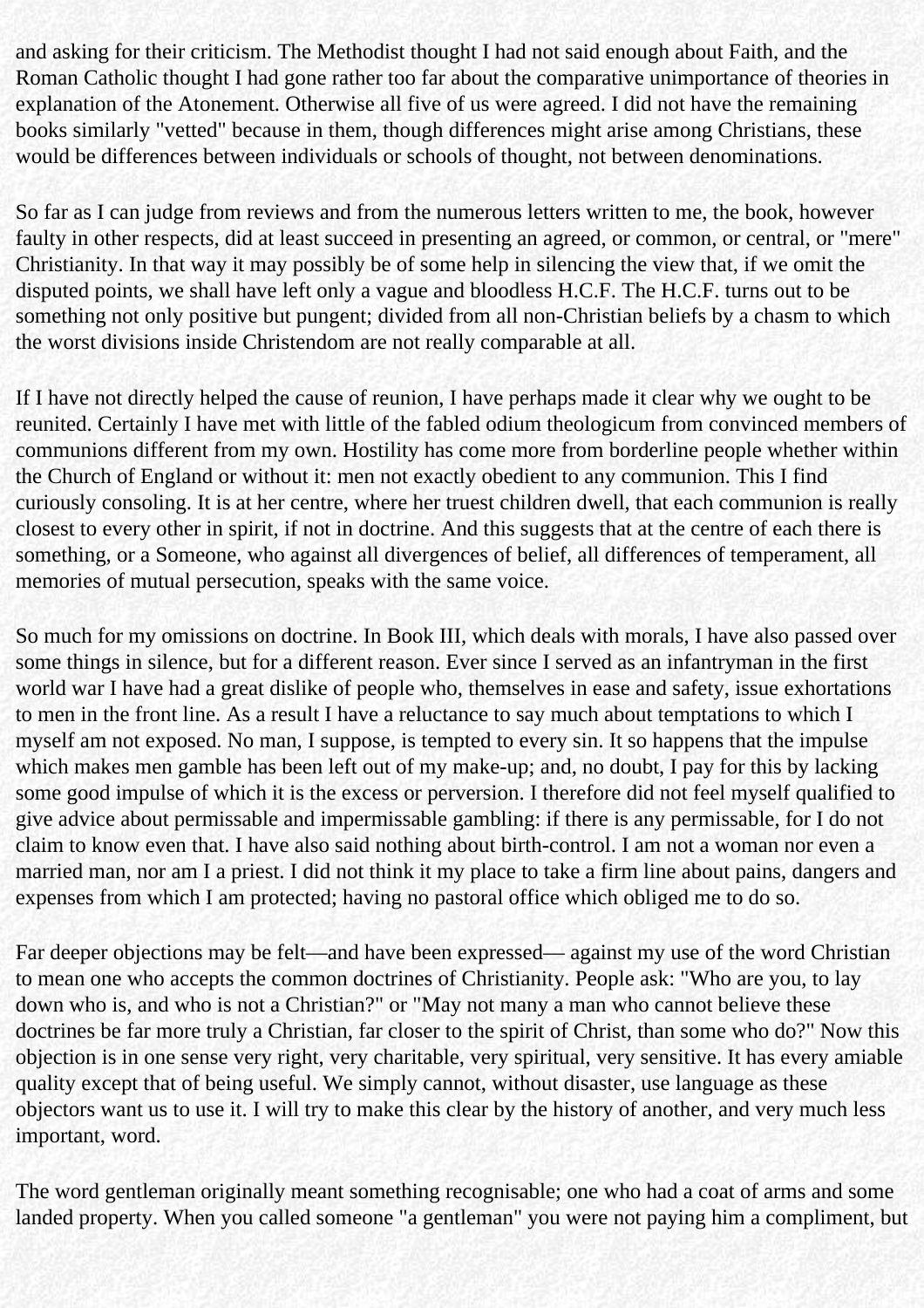merely stating a fact. If you said he was not "a gentleman" you were not insulting him, but giving information. There was no contradiction in saying that John was a liar and a gentleman; any more than there now is in saying that James is a fool and an M.A. But then there came people who said—so rightly, charitably, spiritually, sensitively, so anything but usefully—"Ah, but surely the important thing about a gentleman is not the coat of arms and the land, but the behaviour? Surely he is the true gentleman who behaves as a gentleman should? Surely in that sense Edward is far more truly a gentleman than John?"

They meant well. To be honourable and courteous and brave is of course a far better thing than to have a coat of arms. But it is not the same thing. Worse still, it is not a thing everyone will agree about. To call a man "a gentleman" in this new, refined sense, becomes, in fact, not a way of giving information about him, but a way of praising him: to deny that he is "a gentleman" becomes simply a way of insulting him. When a word ceases to be a term of description and becomes merely a term of praise, it no longer tells you facts about the object: it only tells you about the speaker's attitude to that object. (A "nice" meal only means a meal the speaker likes.)

A gentleman, once it has been spiritualised and refined out of its old coarse, objective sense, means hardly more than a man whom the speaker likes. As a result, gentleman is now a useless word. We had lots of terms of approval already, so it was not needed for that use; on the other hand if anyone (say, in a historical work) wants to use it in its old sense, he cannot do so without explanations. It has been spoiled for that purpose.

Now if once we allow people to start spiritualising and refining, or as they might say "deepening," the sense of the word Christian, it too will speedily become a useless word. In the first place, Christians themselves will never be able to apply it to anyone. It is not for us to say who, in the deepest sense, is or is not close to the spirit of Christ. We do not see into men's hearts. We cannot judge, and are indeed forbidden to judge.

It would be wicked arrogance for us to say that any man is, or is not, a Christian in this refined sense. And obviously a word which we can never apply is not going to be a very useful word. As for the unbelievers, they will no doubt cheerfully use the word in the refined sense. It will become in their mouths simply a term of praise. In calling anyone a Christian they will mean that they think him a good man. But that way of using the word will be no enrichment of the language, for we already have the word good. Meanwhile, the word Christian will have been spoiled for any really useful purpose it might have served.

We must therefore stick to the original, obvious meaning. The name Christians was first given at Antioch (Acts xi. 26) to "the disciples," to those who accepted the teaching of the apostles. There is no question of its being restricted to those who profited by that teaching as much as they should have. There is no question of its being extended to those who in some refined, spiritual, inward fashion were "far closer to the spirit of Christ" than the less satisfactory of the disciples. The point is not a theological, or moral one. It is only a question of using words so that we can all understand what is being said. When a man who accepts the Christian doctrine lives unworthily of it, it is much clearer to say he is a bad Christian than to say he is not a Christian.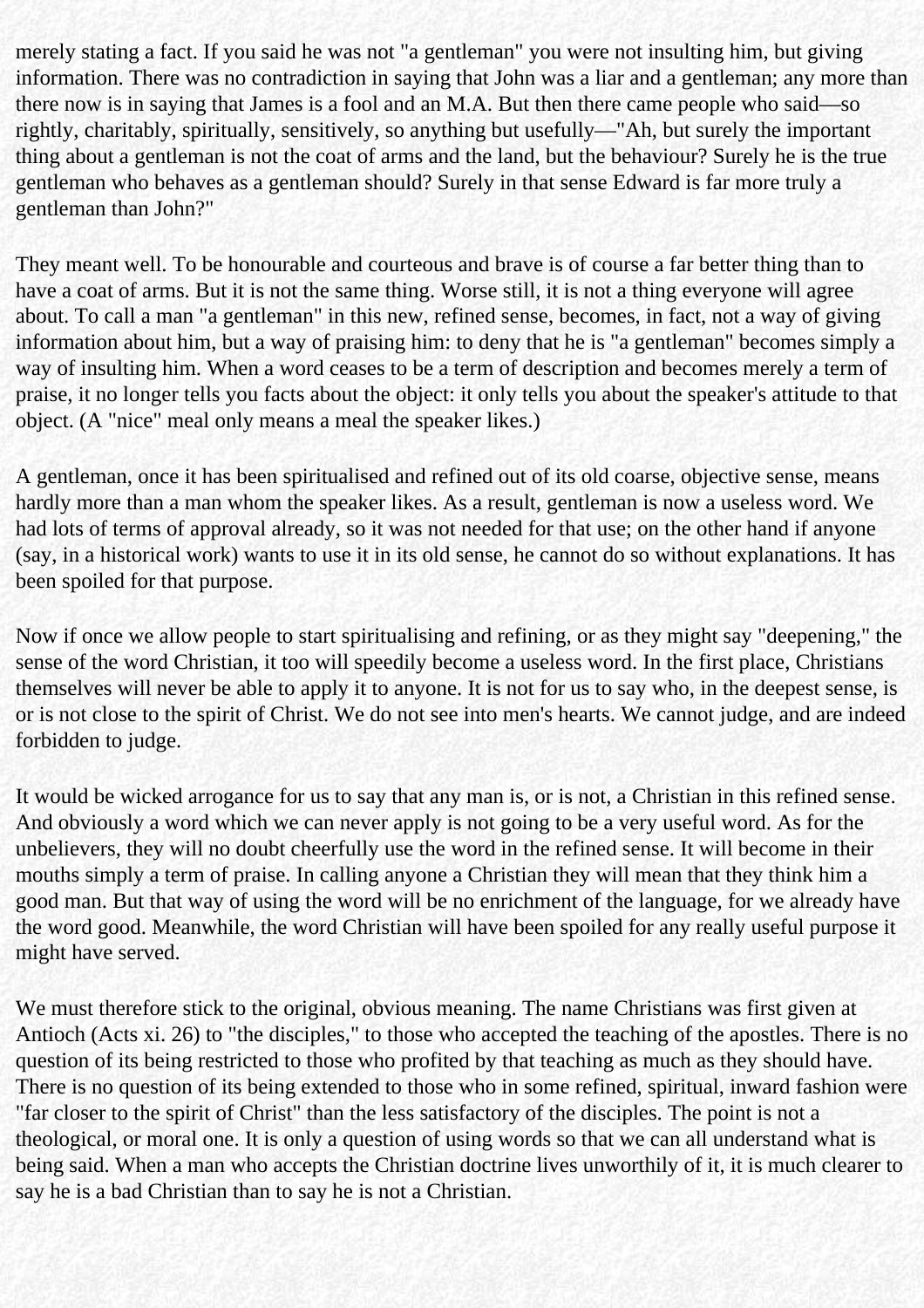I hope no reader will suppose that "mere" Christianity is here put forward as an alternative to the creeds of the existing communions—as if a man could adopt it in preference to Congregationalism or Greek Orthodoxy or anything else. It is more like a hall out of which doors open into several rooms. If I can bring anyone into that hall I shall have done what I attempted. But it is in the rooms, not in the hall, that there are fires and chairs and meals. The hall is a place to wait in, a place from which to try the various doors, not a place to live in. For that purpose the worst of the rooms (whichever that may be) is, I think, preferable.

It is true that some people may find they have to wait in the hall for a considerable time, while others feel certain almost at once which door they must knock at. I do not know why there is this difference, but I am sure God keeps no one waiting unless He sees that it is good for him to wait. When you do get into your room you will find that the long wait has done you some kind of good which you would not have had otherwise. But you must regard it as waiting, not as camping. You must keep on praying for light: and, of course, even in the hall, you must begin trying to obey the rules which are common to the whole house. And above all you must be asking which door is the true one; not which pleases you best by its paint and paneling.

In plain language, the question should never be: "Do I like that kind of service?" but "Are these doctrines true: Is holiness here? Does my conscience move me towards this? Is my reluctance to knock at this door due to my pride, or my mere taste, or my personal dislike of this particular doorkeeper?"

When you have reached your own room, be kind to those Who have chosen different doors and to those who are still in the hall. If they are wrong they need your prayers all the more; and if they are your enemies, then you are under orders to pray for them. That is one of the rules common to the whole house.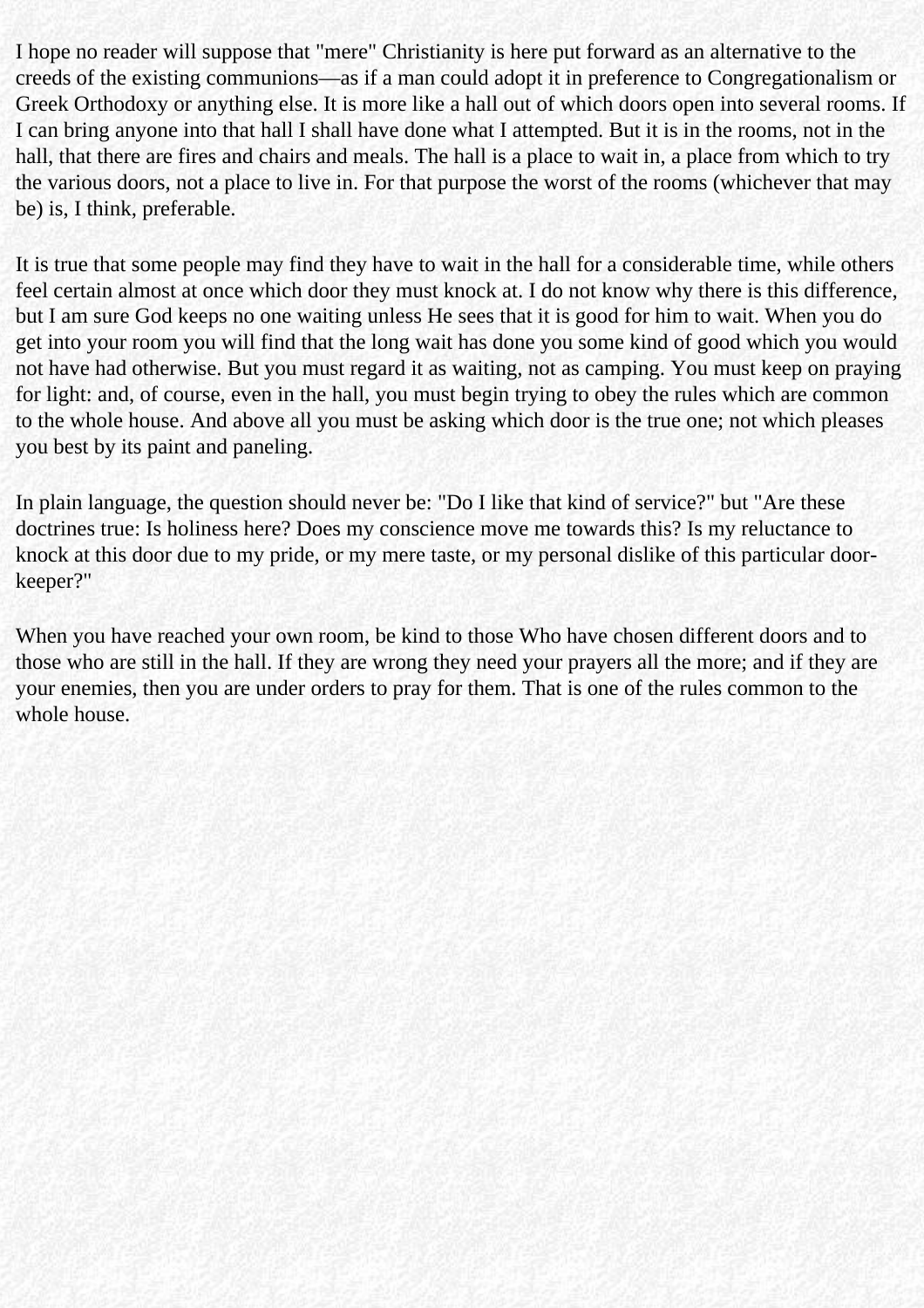#### **Book I - Right And Wrong As A Clue To The Meaning Of The Universe**

#### <span id="page-10-0"></span>**1. The Law Of Human Nature**

Every one has heard people quarrelling. Sometimes it sounds funny and sometimes it sounds merely unpleasant; but however it sounds, I believe we can learn something very important from listening to the kind of things they say. They say things like this: "How'd you like it if anyone did the same to you?"—"That's my seat, I was there first"—"Leave him alone, he isn't doing you any harm"— "Why should you shove in first?"—"Give me a bit of your orange, I gave you a bit of mine"—"Come on, you promised." People say things like that every day, educated people as well as uneducated, and children as well as grown-ups.

Now what interests me about all these remarks is that the man who makes diem is not merely saying that the other man's behaviour does not happen to please him. He is appealing to some kind of standard of behaviour which he expects the other man to know about. And the other man very seldom replies: "To hell with your standard." Nearly always he tries to make out that what he has been doing does not really go against the standard, or that if it does there is some special excuse. He pretends there is some special reason in this particular case why the person who took the seat first should not keep it, or that things were quite different when he was given the bit of orange, or that something has turned up which lets him off keeping his promise.

It looks, in fact, very much as if both parties had in mind some kind of Law or Rule of fair play or decent behaviour or morality or whatever you like to call it, about which they really agreed. And they have. If they had not, they might, of course, fight like animals, but they could not quarrel in the human sense of the word. Quarrelling means trying to show that the other man is in the wrong. And there would be no sense in trying to do that unless you and he had some sort of agreement as to what Right and Wrong are; just as there would be no sense in saying that a footballer had committed a foul unless there was some agreement about the rules of football.

Now this Law or Rule about Right and Wrong used to be called the Law of Nature. Nowadays, when we talk of the "laws of nature" we usually mean things like gravitation, or heredity, or the laws of chemistry. But when the older thinkers called the Law of Right and Wrong "the Law of Nature," they really meant the Law of Human Nature. The idea was that, just as all bodies are governed by the law of gravitation and organisms by biological laws, so the creature called man also had his law—with this great difference, that a body could not choose whether it obeyed the law of gravitation or not, but a man could choose either to obey the Law of Human Nature or to disobey it.

We may put this in another way. Each man is at every moment subjected to several different sets of law but there is only one of these which he is free to disobey. As a body, he is subjected to gravitation and cannot disobey it; if you leave him unsupported in mid-air, he has no more choice about falling than a stone has. As an organism, he is subjected to various biological laws which he cannot disobey any more than an animal can. That is, he cannot disobey those laws which he shares with other things; but the law which is peculiar to his human nature, the law he does not share with animals or vegetables or inorganic things, is the one he can disobey if he chooses.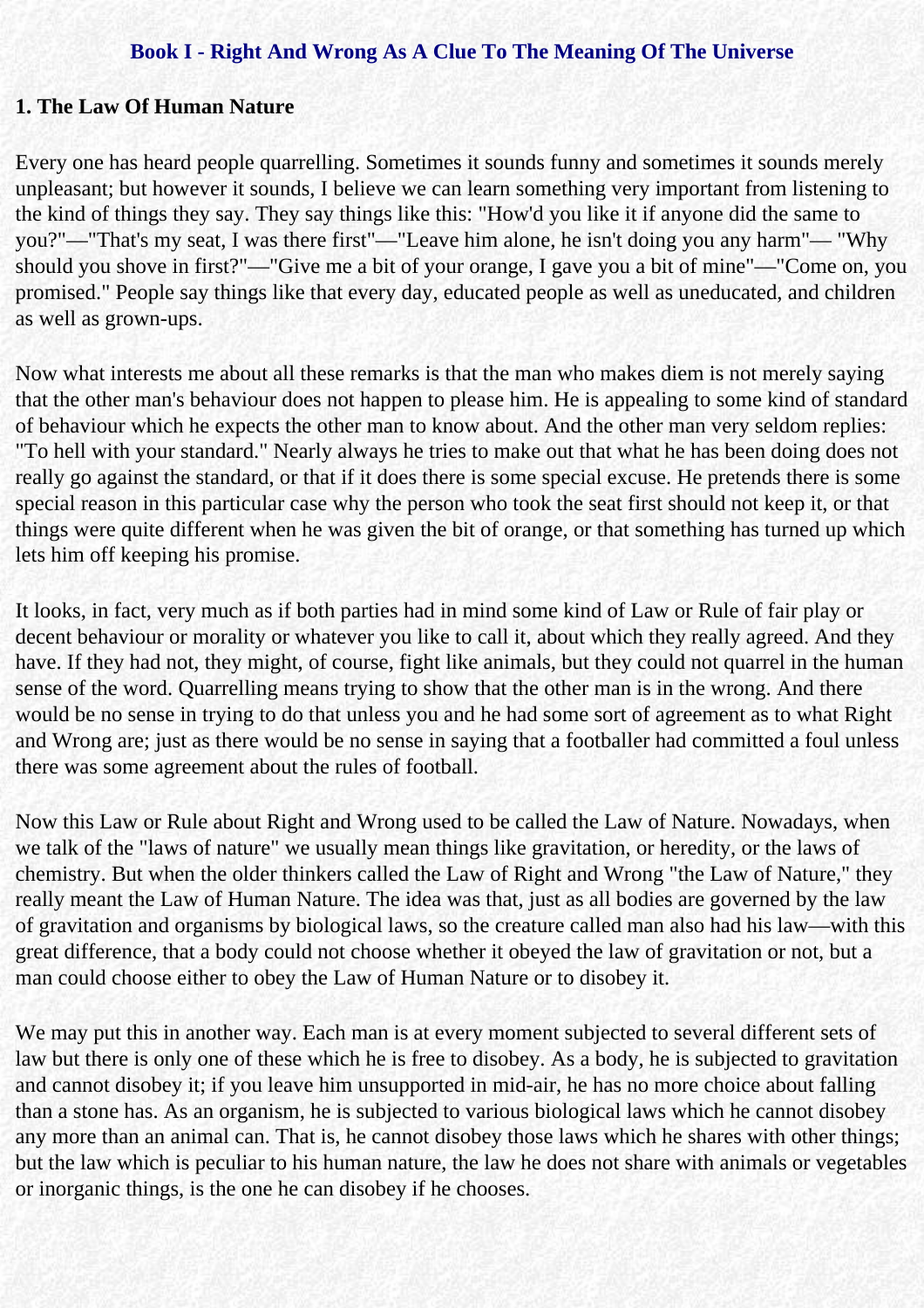This law was called the Law of Nature because people thought that every one knew it by nature and did not need to be taught it. They did not mean, of course, that you might not find an odd individual here and there who did not know it, just as you find a few people who are colour-blind or have no ear for a tune. But taking the race as a whole, they thought that the human idea of decent behaviour was obvious to every one. And I believe they were right. If they were not, then all the things we said about the war were nonsense. What was the sense in saying the enemy were in the wrong unless Right is a real thing which the Nazis at bottom knew as well as we did and ought to have practised? If they had had no notion of what we mean by right, then, though we might still have had to fight them, we could no more have blamed them for that than for the colour of their hair.

I know that some people say the idea of a Law of Nature or decent behaviour known to all men is unsound, because different civilisations and different ages have had quite different moralities.

But this is not true. There have been differences between their moralities, but these have never amounted to anything like a total difference. If anyone will take the trouble to compare the moral teaching of, say, the ancient Egyptians, Babylonians, Hindus, Chinese, Greeks and Romans, what will really strike him will be how very like they are to each other and to our own. Some of the evidence for this I have put together in the appendix of another book called The Abolition of Man; but for our present purpose I need only ask the reader to think what a totally different morality would mean. Think of a country where people were admired for running away in battle, or where a man felt proud of double-crossing all the people who had been kindest to him.

You might just as well try to imagine a country where two and two made five. Men have differed as regards what people you ought to be unselfish to—whether it was only your own family, or your fellow countrymen, or everyone. But they have always agreed that you ought not to put yourself first. Selfishness has never been admired. Men have differed as to whether you should have one wife or four. But they have always agreed that you must not simply have any woman you liked.

But the most remarkable thing is this. Whenever you find a man who says he does not believe in a real Right and Wrong, you will find the same man going back on this a moment later. He may break his promise to you, but if you try breaking one to him he will be complaining "It's not fair" before you can say Jack Robinson. A nation may say treaties do not matter, but then, next minute, they spoil their case by saying that the particular treaty they want to break was an unfair one. But if treaties do not matter, and if there is no such thing as Right and Wrong— in other words, if there is no Law of Nature—what is the difference between a fair treaty and an unfair one? Have they not let the cat out of the bag and shown that, whatever they say, they really know the Law of Nature just like anyone else?

It seems, then, we are forced to believe in a real Right and Wrong. People may be sometimes mistaken about them, just as people sometimes get their sums wrong; but they are not a matter of mere taste and opinion any more than the multiplication table. Now if we are agreed about that, I go on to my next point, which is this. None of us are really keeping the Law of Nature. If there are any exceptions among you, I apologise to them. They had much better read some other work, for nothing I am going to say concerns them. And now, turning to the ordinary human beings who are left:

I hope you will not misunderstand what I am going to say. I am not preaching, and Heaven knows I do not pretend to be better than anyone else. I am only trying to call attention to a fact; the fact that this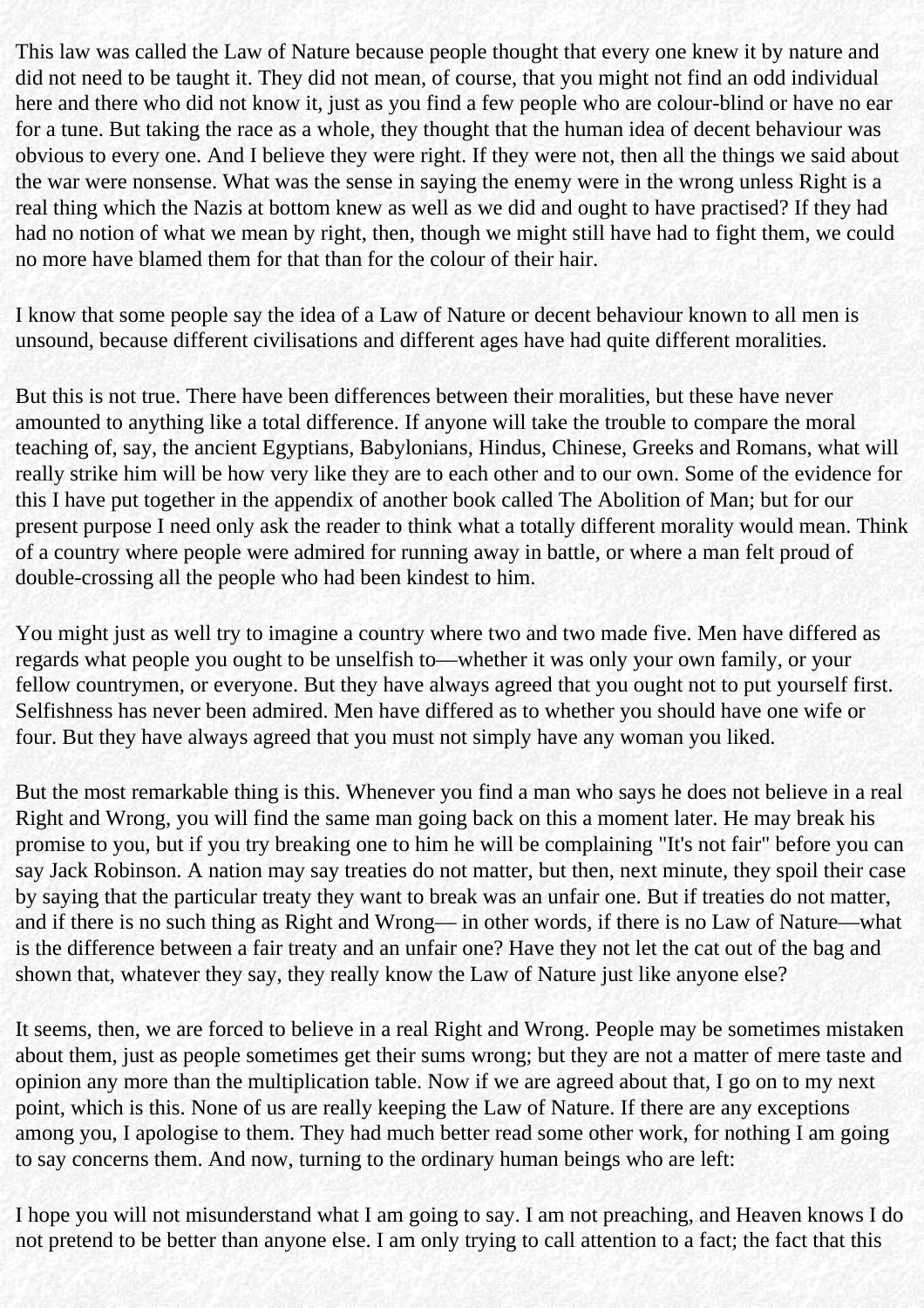year, or this month, or, more likely, this very day, we have failed to practise ourselves the kind of behaviour we expect from other people. There may be all sorts of excuses for us. That time you were so unfair to the children was when you were very tired. That slightly shady business about the money—the one you have almost forgotten—came when you were very hard up. And what you promised to do for old So-and-so and have never done—well, you never would have promised if you had known how frightfully busy you were going to be. And as for your behaviour to your wife (or husband) or sister (or brother) if I knew how irritating they could be, I would not wonder at it—and who the dickens am I, anyway? I am just the same.

That is to say, I do not succeed in keeping the Law of Nature very well, and the moment anyone tells me I am not keeping it, there starts up in my mind a string of excuses as long as your arm. The question at the moment is not whether they are good excuses. The point is that they are one more proof of how deeply, whether we like it or not, we believe in the Law of Nature. If we do not believe in decent behaviour, why should we be so anxious to make excuses for not having behaved decently? The truth is, we believe in decency so much—we feel the Rule or Law pressing on us so— that we cannot bear to face the fact that we are breaking it, and consequently we try to shift the responsibility. For you notice that it is only for our bad behaviour that we find all these explanations.

It is only our bad temper that we put down to being tired or worried or hungry; we put our good temper down to ourselves. These, then, are the two points I wanted to make. First, that human beings, all over the earth, have this curious idea that they ought to behave in a certain way, and cannot really get rid of it. Secondly, that they do not in fact behave in that way. They know the Law of Nature; they break it. These two facts are the foundation of all clear thinking about ourselves and the universe we live in.

# **2 - Some Objections**

If they are the foundation, I had better stop to make that foundation firm before I go on. Some of the letters I have had show-that a good many people find it difficult to understand just what this Law of Human Nature, or Moral Law, or Rule of Decent Behaviour is.

For example, some people wrote to me saying, "Isn't what you call the Moral Law simply our herd instinct and hasn't it been developed just like all our other instincts?" Now I do not deny that we may have a herd instinct: but that is not what I mean by the Moral Law. We all know what it feels like to be prompted by instinct—by mother love, or sexual instinct, or the instinct for food. It means that you feel a strong want or desire to act in a certain way. And, of course, we sometimes do feel just that sort of desire to help another person: and no doubt that desire is due to the herd instinct. But feeling a desire to help is quite different from feeling that you ought to help whether you want to or not. Supposing you hear a cry for help from a man in danger.

You will probably feel two desires—one a desire to give help (due to your herd instinct), the other a desire to keep out of danger (due to the instinct for self-preservation). But you will find inside you, in addition to these two impulses, a third thing which tells you that you ought to follow the impulse to help, and suppress the impulse to run away. Now this thing that judges between two instincts, that decides which should be encouraged, cannot itself be either of them. You might as well say that the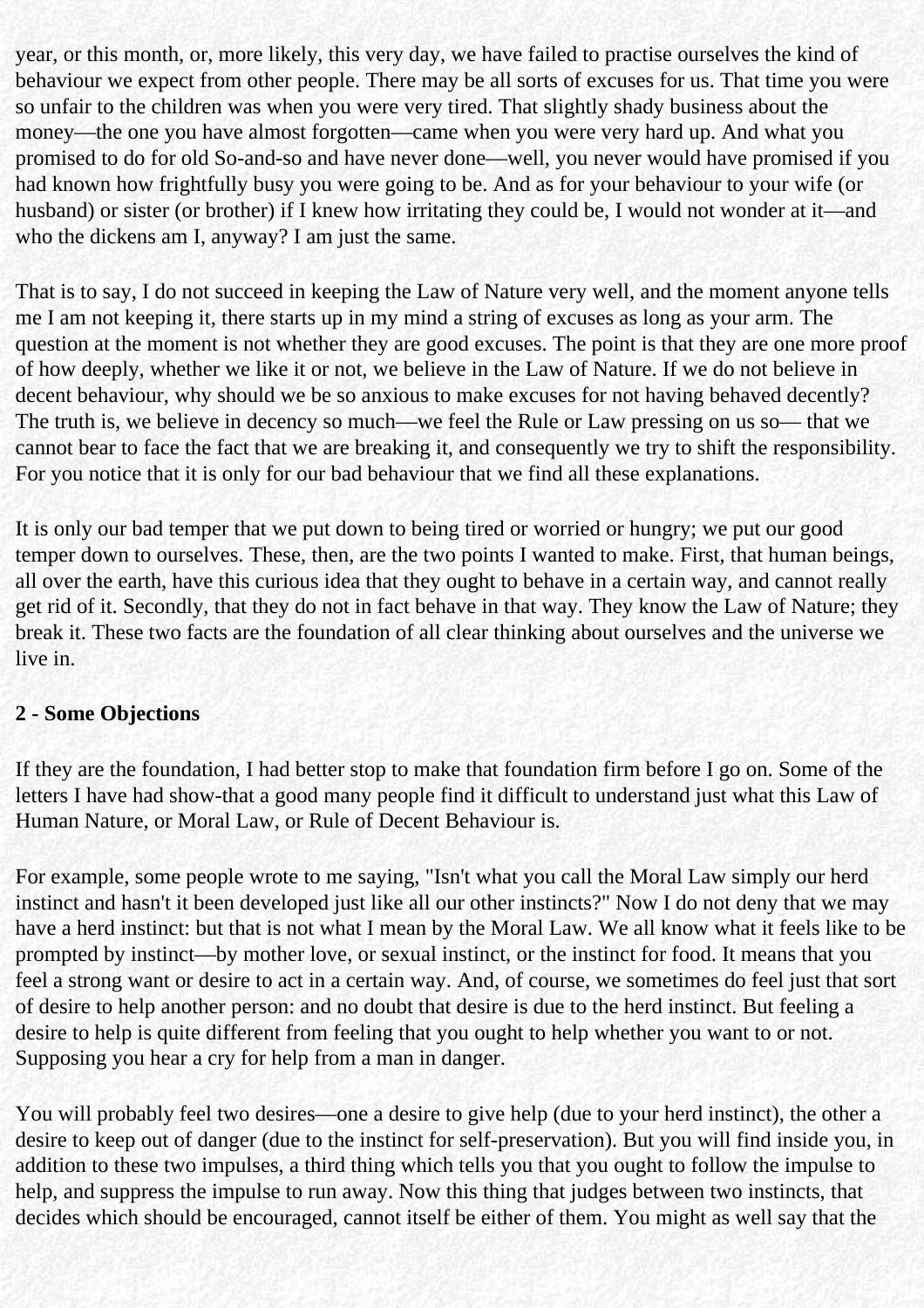sheet of music which tells you, at a given moment, to play one note on the piano and not another, is itself one of the notes on the keyboard. The Moral Law tells us the tune we have to play: our instincts are merely the keys.

Another way of seeing that the Moral Law is not simply one of our instincts is this. If two instincts are in conflict, and there is nothing in a creature's mind except those two instincts, obviously the stronger of the two must win. But at those moments when we are most conscious of the Moral Law, it usually seems to be telling us to side with the weaker of the two impulses. You probably want to be safe much more than you want to help the man who is drowning: but the Moral Law tells you to help him all the same. And surely it often tells us to try to make the right impulse stronger than it naturally is? I mean, we often feel it our duty to stimulate the herd instinct, by waking up our imaginations and arousing our pity and so on, so as to get up enough steam for doing the right thing. But clearly we are not acting from instinct when we set about making an instinct stronger than it is. The thing that says to you, "Your herd instinct is asleep. Wake it up," cannot itself be the herd instinct. The thing that tells you which note on the piano needs to be played louder cannot itself be that note.

Here is a third way of seeing it If the Moral Law was one of our instincts, we ought to be able to point to some one impulse inside us which was always what we call "good," always in agreement with the rule of right behaviour. But you cannot. There is none of our impulses which the Moral Law may not sometimes tell us to suppress, and none which it may not sometimes tell us to encourage. It is a mistake to think that some of our impulses— say mother love or patriotism—are good, and others, like sex or the fighting instinct, are bad. All we mean is that the occasions on which the fighting instinct or the sexual desire need to be restrained are rather more frequent than those for restraining mother love or patriotism. But there are situations in which it is the duty of a married man to encourage his sexual impulse and of a soldier to encourage the fighting instinct.

There are also occasions on which a mother's love for her own children or a man's love for his own country have to be suppressed or they will lead to unfairness towards other people's children or countries. Strictly speaking, there are no such things as good and bad impulses. Think once again of a piano. It has not got two kinds of notes on it, the "right" notes and the "wrong" ones. Every single note is right at one time and wrong at another. The Moral Law is not any one instinct or any set of instincts: it is something which makes a kind of tune (the tune we call goodness or right conduct) by directing the instincts.

By the way, this point is of great practical consequence. The most dangerous thing you can do is to take any one impulse of your own nature and set it up as the thing you ought to follow at all costs. There is not one of them which will not make us into devils if we set it up as an absolute guide. You might think love of humanity in general was safe, but it is not. If you leave out justice you will find yourself breaking agreements and faking evidence in trials "for the sake of humanity," and become in the end a cruel and treacherous man.

Other people wrote to me saying, "Isn't what you call the Moral Law just a social convention, something that is put into us by education?" I think there is a misunderstanding here. The people who ask that question are usually taking it for granted that if we have learned a thing from parents and teachers, then that thing must be merely a human invention. But, of course, that is not so. We all learned the multiplication table at school. A child who grew up alone on a desert island would not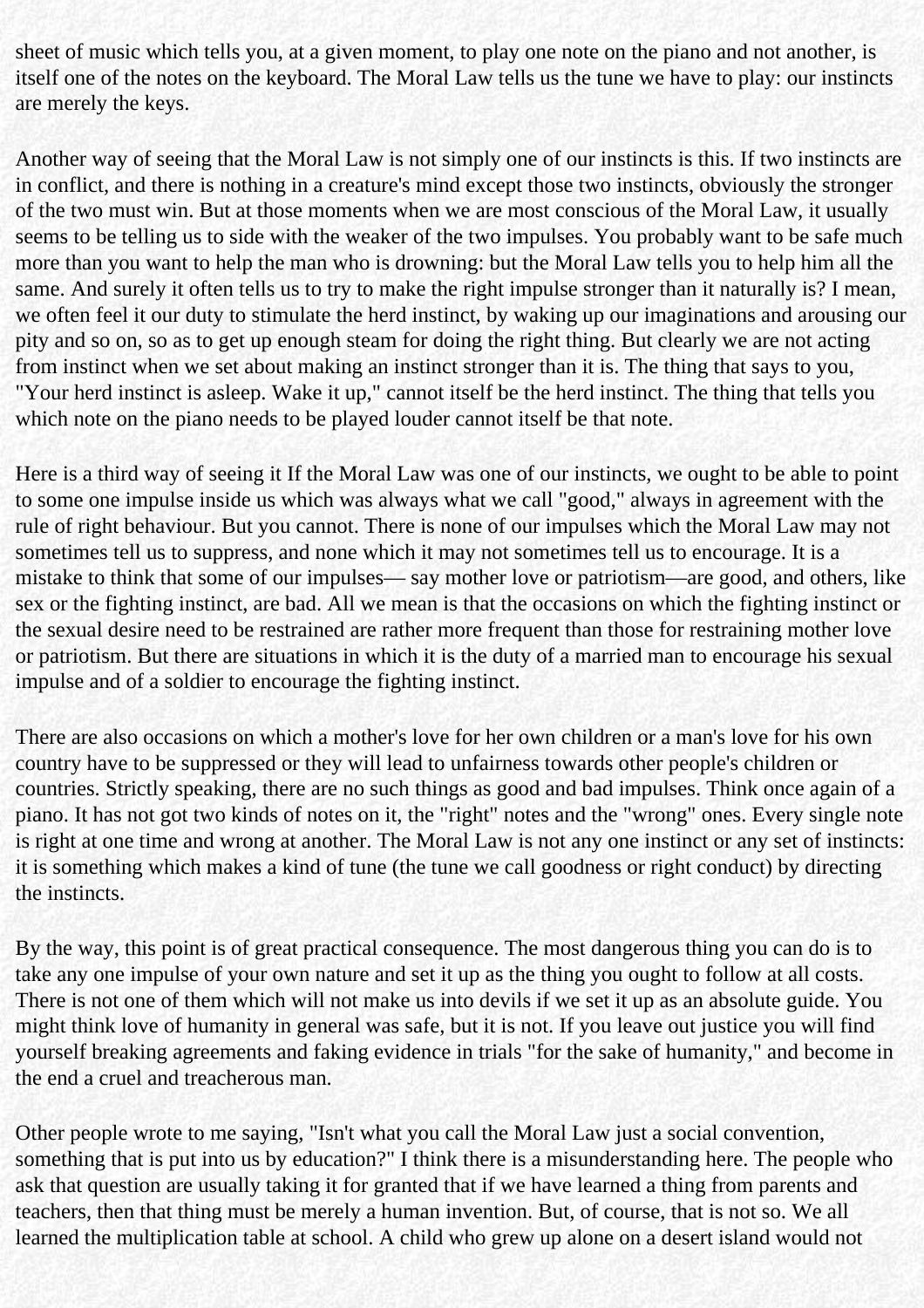know it. But surely it does not follow that the multiplication table is simply a human convention, something human beings have made up for themselves and might have made different if they had liked?

I fully agree that we learn the Rule of Decent Behaviour from parents and teachers, and friends and books, as we learn everything else. But some of the things we learn are mere conventions which might have been different—we learn to keep to the left of the road, but it might just as well have been the rule to keep to the right—and others of them, like mathematics, are real truths. The question is to which class the Law of Human Nature belongs.

There are two reasons for saying it belongs to the same class as mathematics. The first is, as I said in the first chapter, that though there are differences between the moral ideas of one time or country and those of another, the differences are not really very great—not nearly so great as most people imagine—and you can recognise the same law running through them all: whereas mere conventions, like the rule of the road or the kind of clothes people wear, may differ to any extent. The other reason is this.

When you think about these differences between the morality of one people and another, do you think that the morality of one people is ever better or worse than that of another? Have any of the changes been improvements? If not, then of course there could never be any moral progress. Progress means not just changing, but changing for the better. If no set of moral ideas were truer or better than any other, there would be no sense in preferring civilised morality to savage morality, or Christian morality to Nazi morality. In fact, of course, we all do believe that some moralities are better than others. We do believe that some of the people who tried to change the moral ideas of their own age were what we would call Reformers or Pioneers—people who understood morality better than their neighbours did. Very well then.

The moment you say that one set of moral ideas can be better than another, you are, in fact, measuring them both by a standard, saying that one of them conforms to that standard more nearly than the other. But the standard that measures two things is something different from either. You are, in fact, comparing them both with some Real Morality, admitting that there is such a thing as a real Right, independent of what people think, and that some people's ideas get nearer to that real Right than others. Or put it this way. If your moral ideas can be truer, and those of the Nazis less true, there must be something—some Real Morality—for them to be true about.

The reason why your idea of New York can be truer or less true than mine is that New York is a real place, existing quite apart from what either of us thinks. If when each of us said "New York" each meant merely "The town I am imagining in my own head," how could one of us have truer ideas than the other? There would be no question of truth or falsehood at all. In the same way, if the Rule of Decent Behaviour meant simply "whatever each nation happens to approve," there would be no sense in saying that any one nation had ever been more correct in its approval than any other; no sense in saying that the world could ever grow morally better or morally worse.

I conclude then, that though the differences between people's ideas of Decent Behaviour often make you suspect that there is no real natural Law of Behaviour at all, yet the things we are bound to think about these differences really prove just the opposite. But one word before I end. I have met people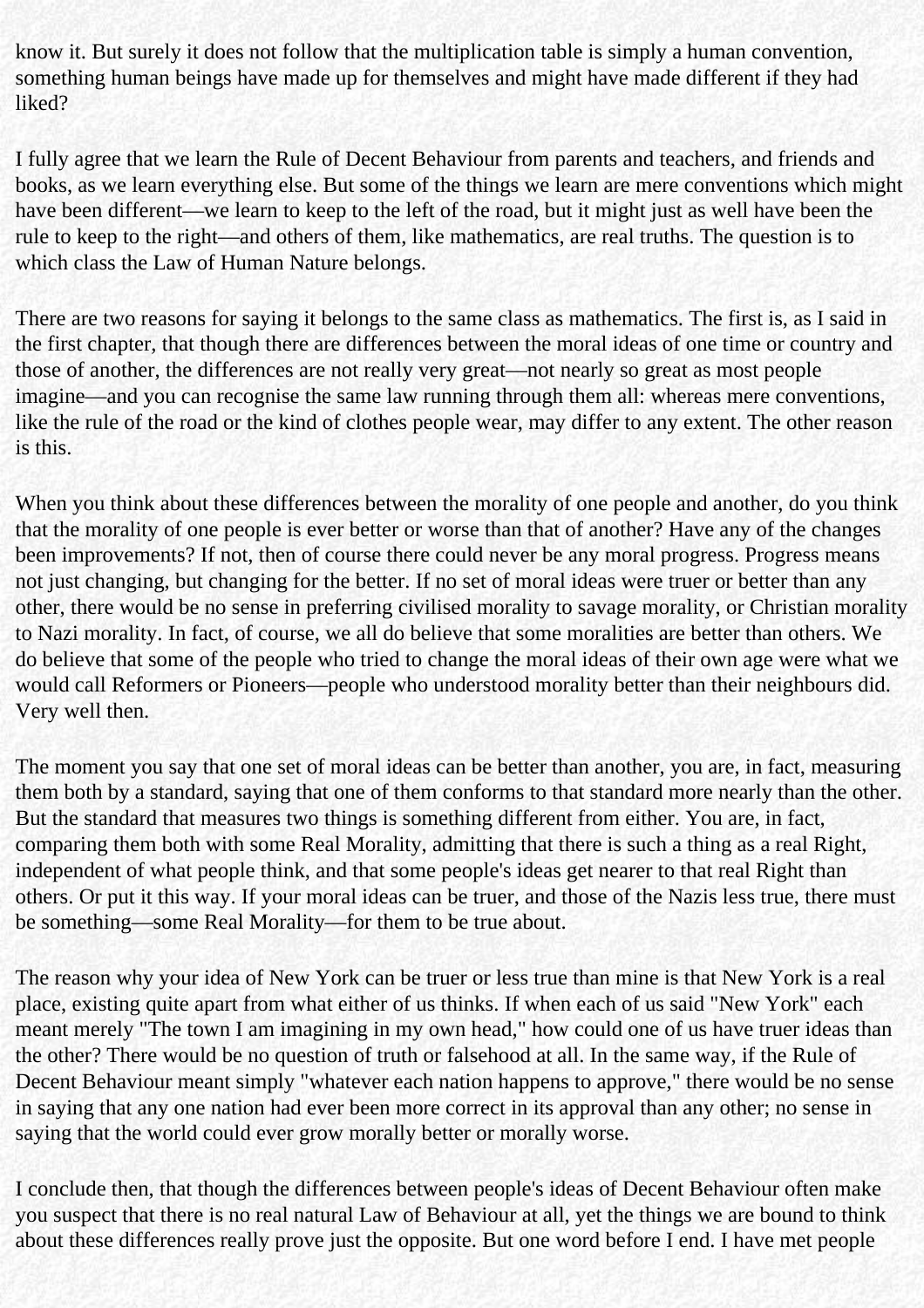who exaggerate the differences, because they have not distinguished between differences of morality and differences of belief about facts. For example, one man said to me, "Three hundred years ago people in England were putting witches to death. Was that what you call the Rule of Human Nature or Right Conduct?" But surely the reason we do not execute witches is that we do not believe there are such things.

If we did—if we really thought that there were people going about who had sold themselves to the devil and received supernatural powers from him in return and were using these powers to kill their neighbours or drive them mad or bring bad weather, surely we would all agree that if anyone deserved the death penalty, then these filthy quislings did. There is no difference of moral principle here: the difference is simply about matter of fact. It may be a great advance in knowledge not to believe in witches: there is no moral advance in not executing them when you do not think they are there. You would not call a man humane for ceasing to set mousetraps if he did so because he believed there were no mice in the house.

# **3. The Reality Of The Law**

I now go back to what I said at the end of the first chapter, that there were two odd things about the human race. First, that they were haunted by the idea of a sort of behaviour they ought to practise, what you might call fair play, or decency, or morality, or the Law of Nature. Second, that they did not in fact do so. Now some of you may wonder why I called this odd. It may seem to you the most natural thing in the world. In particular, you may have thought I was rather hard on the human race. After all, you may say, what I call breaking the Law of Right and Wrong or of Nature, only means that people are not perfect. And why on earth should I expect them to be? That would be a good answer if what I was trying to do was to fix the exact amount of blame which is due to us for not behaving as we expect others to behave. But that is not my job at all. I am not concerned at present with blame; I am trying to find out truth. And from that point of view the very idea of something being imperfect, of its not being what it ought to be, has certain consequences.

If you take a thing like a stone or a tree, it is what it is and there seems no sense in saying it ought to have been otherwise. Of course you may say a stone is "the wrong shape" if you want to use it for a rockery, or that a tree is a bad tree because it does not give you as much shade as you expected. But all you mean is that the stone or tree does not happen to be convenient for some purpose of your own. You are not, except as a joke, blaming them for that. You really know, that, given the weather and the soil, the tree could not have been any different. What we, from our point of view, call a "bad" tree is obeying the laws of its nature just as much as a "good" one.

Now have you noticed what follows? It follows that what we usually call the laws of nature—the way weather works on a tree for example—may not really be laws in the strict sense, but only in a manner of speaking. When you say that falling stones always obey the law of gravitation, is not this much the same as saying that the law only means "what stones always do"? You do not really think that when a stone is let go, it suddenly remembers that it is under orders to fall to the ground. You only mean that, in fact, it does fall. In other words, you cannot be sure that there is anything over and above the facts themselves, any law about what ought to happen, as distinct from what does happen.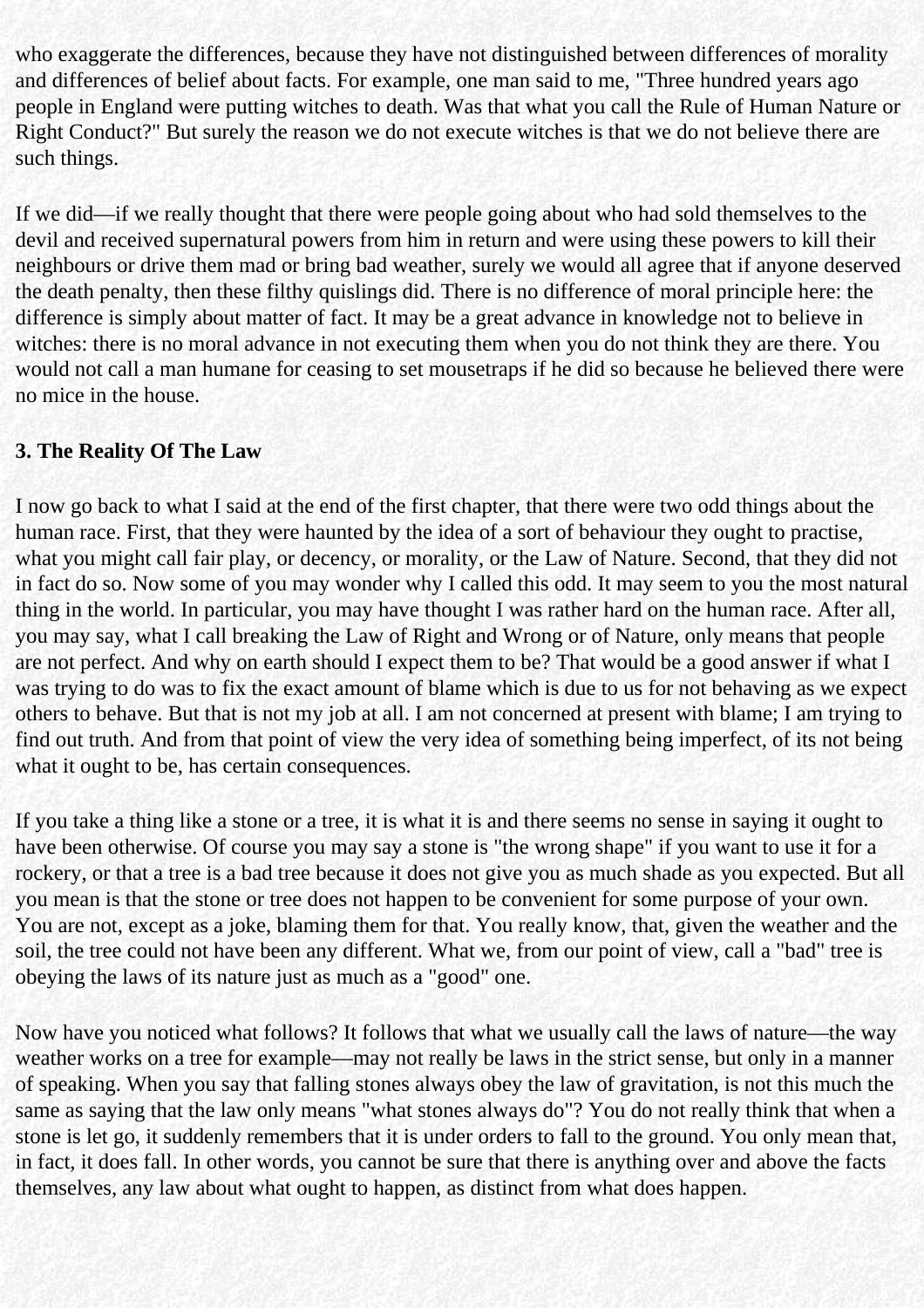The laws of nature, as applied to stones or trees, may only mean "what Nature, in fact, does." But if you turn to the Law of Human Nature, the Law of Decent Behaviour, it is a different matter. That law certainly does not mean "what human beings, in fact, do"; for as I said before, many of them do not obey this law at all, and none of them obey it completely. The law of gravity tells you what stones do if you drop them; but the Law of Human Nature tells you what human beings ought to do and do not.

In other words, when you are dealing with humans, something else comes in above and beyond the actual facts. You have the facts (how men do behave) and you also have something else (how they ought to behave). In the rest of the universe there need not be anything but the facts. Electrons and molecules behave in a certain way, and certain results follow, and that may be the whole story. (\*) But men behave in a certain way and that is not the whole story, for all the time you know that they ought to behave differently.

----

[\*] I do not think it is the whole story, as you will see later. I mean that, as far ax the argument has gone up to date, it may be.

----

Now this is really so peculiar that one is tempted to try to explain it away. For instance, we might try to make out that when you say a man ought not to act as he does, you only mean the same as when you say that a stone is the wrong shape; namely, that what he is doing happens to be inconvenient to you. But that is simply untrue. A man occupying the corner seat in the train because he got there first, and a man who slipped into it while my back was turned and removed my bag, are both equally inconvenient. But I blame the second man and do not blame the first.

I am not angry—except perhaps for a moment before I come to my senses—with a man who trips me up by accident; I am angry with a man who tries to trip me up even if he does not succeed. Yet the first has hurt me and the second has not. Sometimes the behaviour which I call bad is not inconvenient to me at all, but the very opposite.

In war, each side may find a traitor on the other side very useful. But though they use him and pay him they regard him as human vermin. So you cannot say that what we call decent behaviour in others is simply the behaviour that happens to be useful to us. And as for decent behaviour in ourselves, I suppose it is pretty obvious that it does not mean the behaviour that pays. It means things like being content with thirty shillings when you might have got three pounds, doing school work honestly when it would be easy to cheat, leaving a girl alone when you would like to make love to her, staying in dangerous places when you could go somewhere safer, keeping promises you would rather not keep, and telling the truth even when it makes you look a fool.

Some people say that though decent conduct does not mean what pays each particular person at a particular moment, still, it means what pays the human race as a whole; and that consequently there is no mystery about it. Human beings, after all, have some sense; they see that you cannot have real safety or happiness except in a society where every one plays fair, and it is because they see this that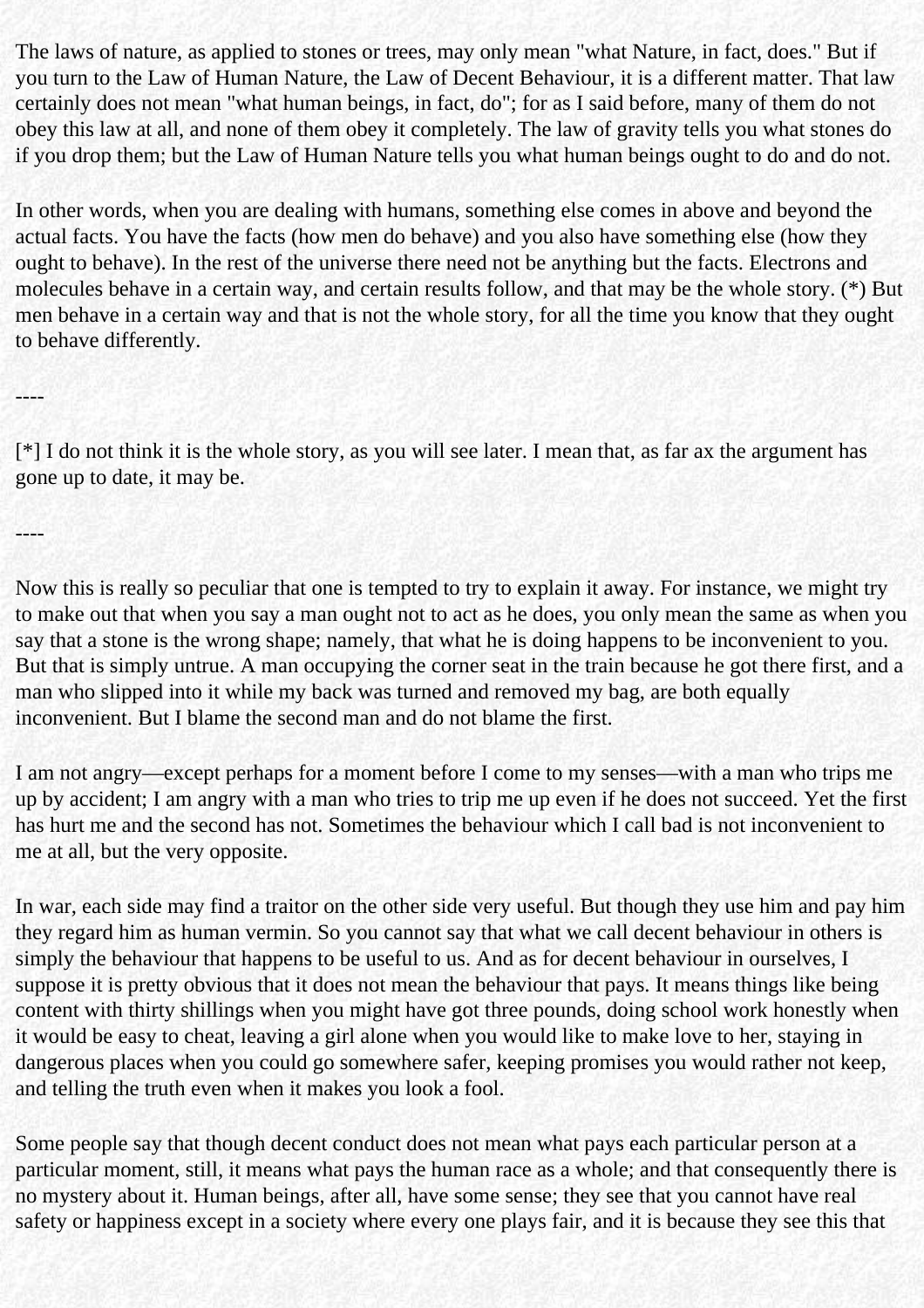they try to behave decently.

Now, of course, it is perfectly true that safety and happiness can only come from individuals, classes, and nations being honest and fair and kind to each other. It is one of the most important truths in the world. But as an explanation of why we feel as we do about Right and Wrong it just misses the point If we ask: "Why ought I to be unselfish?" and you reply "Because it is good for society," we may then ask, "Why should I care what's good for society except when it happens to pay me personally?" and then you will have to say, "Because you ought to be unselfish"—which simply brings us back to where we started. You are saying what is true, but you are not getting any further. If a man asked what was the point of playing football, it would not be much good saying "in order to score goals," for trying to score goals is the game itself, not the reason for the game, and you would really only be saying that football was football—which is true, but not worth saying.

In the same way, if a man asks what is the point of behaving decently, it is no good replying, "in order to benefit society," for trying to benefit society, in other words being unselfish (for "society" after all only means "other people"), is one of the things decent behaviour consists in; all you are really saying is that decent behaviour is decent behaviour. You would have said just as much if you had stopped at the statement, "Men ought to be unselfish."

And that is where I do stop. Men ought to be unselfish, ought to be fair. Not that men are unselfish, nor that they like being unselfish, but that they ought to be. The Moral Law, or Law of Human Nature, is not simply a fact about human behaviour in the same way as the Law of Gravitation is, or may be, simply a fact about how heavy objects behave. On the other hand, it is not a mere fancy, for we cannot get rid of the idea, and most of the things we say and think about men would be reduced to nonsense if we did. And it is not simply a statement about how we should like men to behave for our own convenience; for the behaviour we call bad or unfair is not exactly the same as the behaviour we find inconvenient, and may even be the opposite.

Consequently, this Rule of Right and Wrong, or Law of Human Nature, or whatever you call it, must somehow or other be a real thing— a thing that is really there, not made up by ourselves. And yet it is not a fact in the ordinary sense, in the same way as our actual behaviour is a fact. It begins to look as if we shall have to admit that there is more than one kind of reality; that, in this particular case, there is something above and beyond the ordinary facts of men's behaviour, and yet quite definitely real—a real law, which none of as made, but which we find pressing on us.

# **4. What Lies Behind The Law**

Let us sum up what we have reached so far. In the case of stones and trees and things of that sort, what we call the Laws of Nature may not be anything except a way of speaking. When you say that nature is governed by certain laws, this may only mean that nature does, in fact, behave in a certain way. The socalled laws may not be anything real—anything above and beyond the actual facts which we observe. But in the case of Man, we saw that this will not do. The Law of Human Nature, or of Right and Wrong, must be something above and beyond the actual facts of human behaviour. In this case, besides the actual facts, you have something else—a real law which we did not invent and which we know we ought to obey.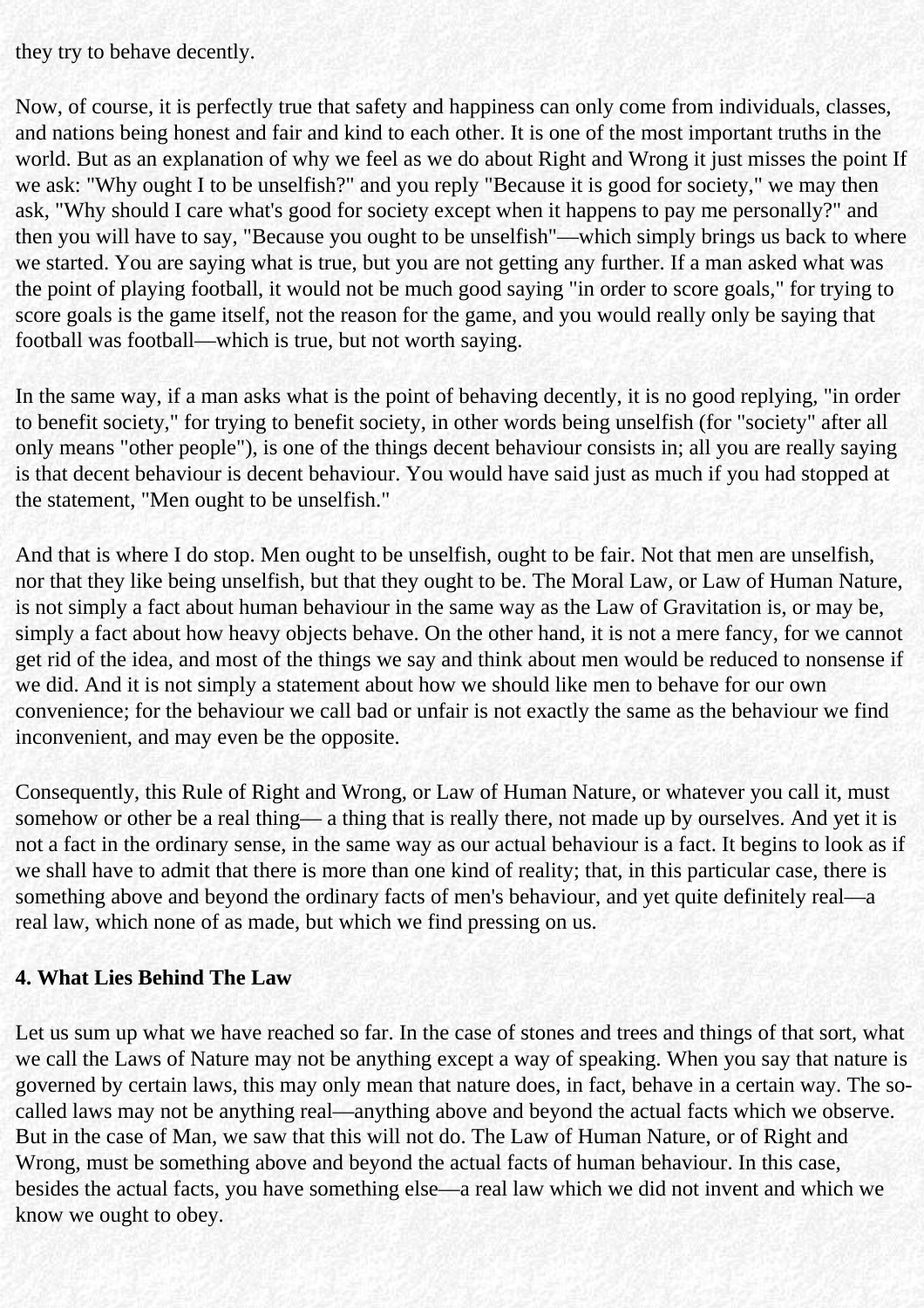I now want to consider what this tells us about the universe we live in. Ever since men were able to think, they have been wondering what this universe really is and how it came to be there. And, very roughly, two views have been held. First, there is what is called the materialist view.

People who take that view think that matter and space just happen to exist, and always have existed, nobody knows why; and that the matter, behaving in certain fixed ways, has just happened, by a sort of fluke, to produce creatures like ourselves who are able to think. By one chance in a thousand something hit our sun and made it produce the planets; and by another thousandth chance the chemicals necessary for life, and the right temperature, occurred on one of these planets, and so some of the matter on this earth came alive; and then, by a very long series of chances, the living creatures developed into things like us. The other view is the religious view. (\*) According to it, what is behind the universe is more like a mind than it is like anything else we know.

----

[\*] See Note at the end of this chapter.

----

That is to say, it is conscious, and has purposes, and prefers one thing to another. And on this view it made the universe, partly for purposes we do not know, but partly, at any rate, in order to produce creatures like itself—I mean, like itself to the extent of having minds. Please do not think that one of these views was held a long time ago and that the other has gradually taken its place. Wherever there have been thinking men both views turn up. And note this too. You cannot find out which view is the right one by science in the ordinary sense. Science works by experiments. It watches how things behave.

Every scientific statement in the long run, however complicated it looks, really means something like, "I pointed the telescope to such and such a part of the sky at 2:20 A.M. on January 15th and saw soand-so," or, "I put some of this stuff in a pot and heated it to such-and-such a temperature and it did soand-so." Do not think I am saying anything against science: I am only saying what its job is. And the more scientific a man is, the more (I believe) he would agree with me that this is the job of science and a very useful and necessary job it is too. But why anything comes to be there at all, and whether there is anything behind the things science observes—something of a different kind—this is not a scientific question. If there is "Something Behind," then either it will have to remain altogether unknown to men or else make itself known in some different way.

The statement that there is any such thing, and the statement that there is no such thing, are neither of them statements that science can make. And real scientists do not usually make them. It is usually the journalists and popular novelists who have picked up a few odds and ends of half-baked science from textbooks who go in for them. After all, it is really a matter of common sense. Supposing science ever became complete so that it knew every single thing in the whole universe. Is it not plain that the questions, "Why is there a universe?" "Why does it go on as it does?" "Has it any meaning?" would remain just as they were?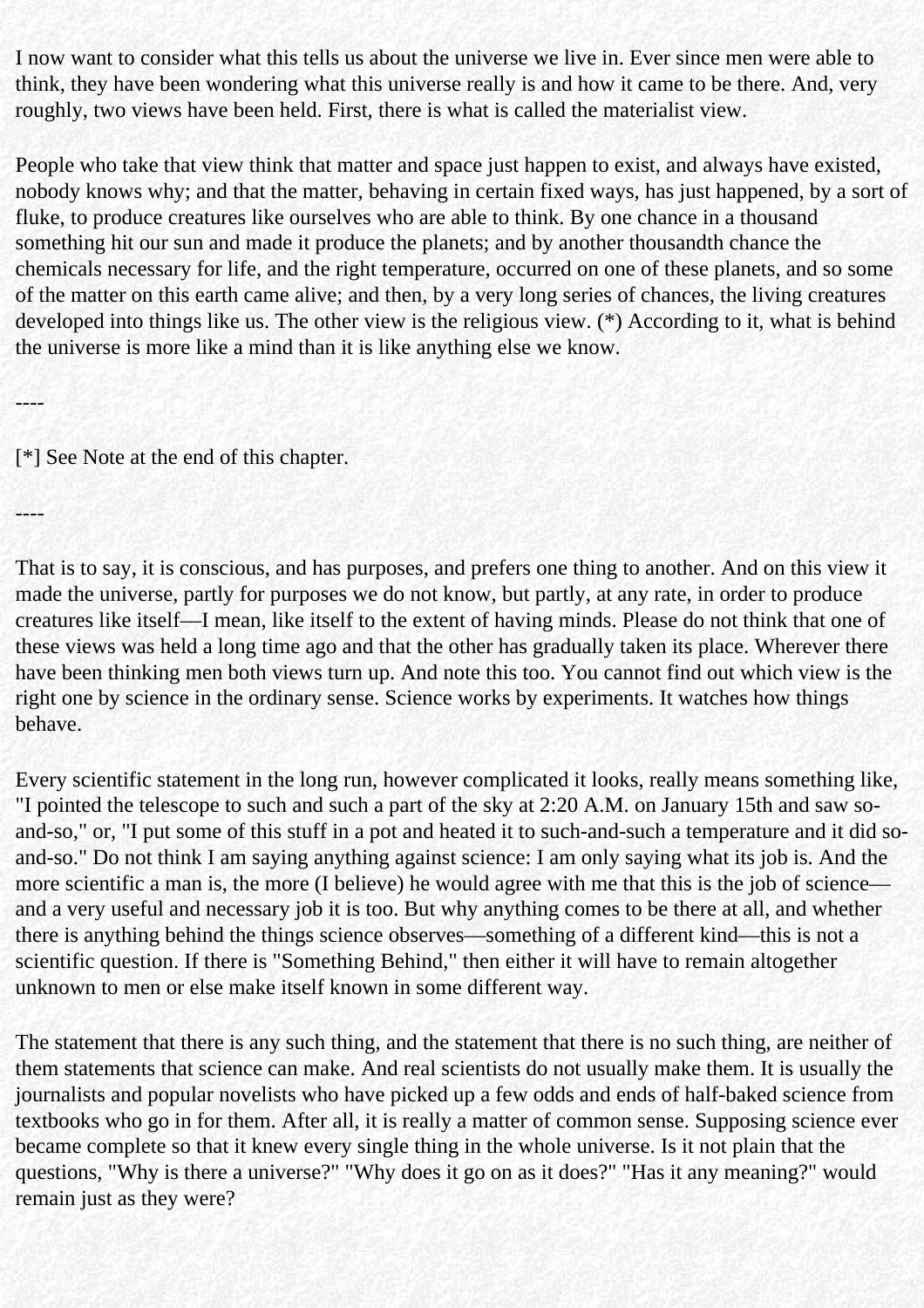Now the position would be quite hopeless but for this. There is one thing, and only one, in the whole universe which we know more about than we could learn from external observation. That one thing is Man. We do not merely observe men, we are men.

In this case we have, so to speak, inside information; we are in the know. And because of that, we know that men find themselves under a moral law, which they did not make, and cannot quite forget even when they try, and which they know they ought to obey. Notice the following point. Anyone studying Man from the outside as we study electricity or cabbages, not knowing our language and consequently not able to get any inside knowledge from us, but merely observing what we did, would never get the slightest evidence that we had this moral law. How could he? for his observations would only show what we did, and the moral law is about what we ought to do. In the same way, if there were anything above or behind the observed facts in the case of stones or the weather, we, by studying them from outside, could never hope to discover it.

The position of the question, then, is like this. We want to know whether the universe simply happens to be what it is for no reason or whether there is a power behind it that makes it what it is. Since that power, if it exists, would be not one of the observed facts but a reality which makes them, no mere observation of the facts can find it.

There is only one case in which we can know whether there is anything more, namely our own case. And in that one case we find there is. Or put it the other way round. If there was a controlling power outside the universe, it could not show itself to us as one of the facts inside the universe— no more than the architect of a house could actually be a wall or staircase or fireplace in that house. The only way in which we could expect it to show itself would be inside ourselves as an influence or a command trying to get us to behave in a certain way. And that is just what we do find inside ourselves. Surely this ought to arouse our suspicions?

In the only case where you can expect to get an answer, the answer turns out to be Yes; and in the other cases, where you do not get an answer, you see why you do not. Suppose someone asked me, when I see a man in a blue uniform going down the street leaving little paper packets at each house, why I suppose that they contain letters? I should reply, "Because whenever he leaves a similar little packet for me I find it does contain a letter." And if he then objected, "But you've never seen all these letters which you think the other people are getting," I should say, "Of course not, and I shouldn't expect to, because they're not addressed to me.

I'm explaining the packets I'm not allowed to open by the ones I am allowed to open." It is the same about this question. The only packet I am allowed to open is Man. When I do, especially when I open that particular man called Myself, I find that I do not exist on my own, that I am under a law; that somebody or something wants me to behave in a certain way. I do not, of course, think that if I could get inside a stone or a tree I should find exactly the same thing, just as I do not think all the other people in the street get the same letters as I do.

I should expect, for instance, to find that the stone had to obey the law of gravity—that whereas the sender of the letters merely tells me to obey the law of my human nature, He compels the stone to obey the laws of its stony nature. But I should expect to find that there was, so to speak, a sender of letters in both cases, a Power behind the facts, a Director, a Guide.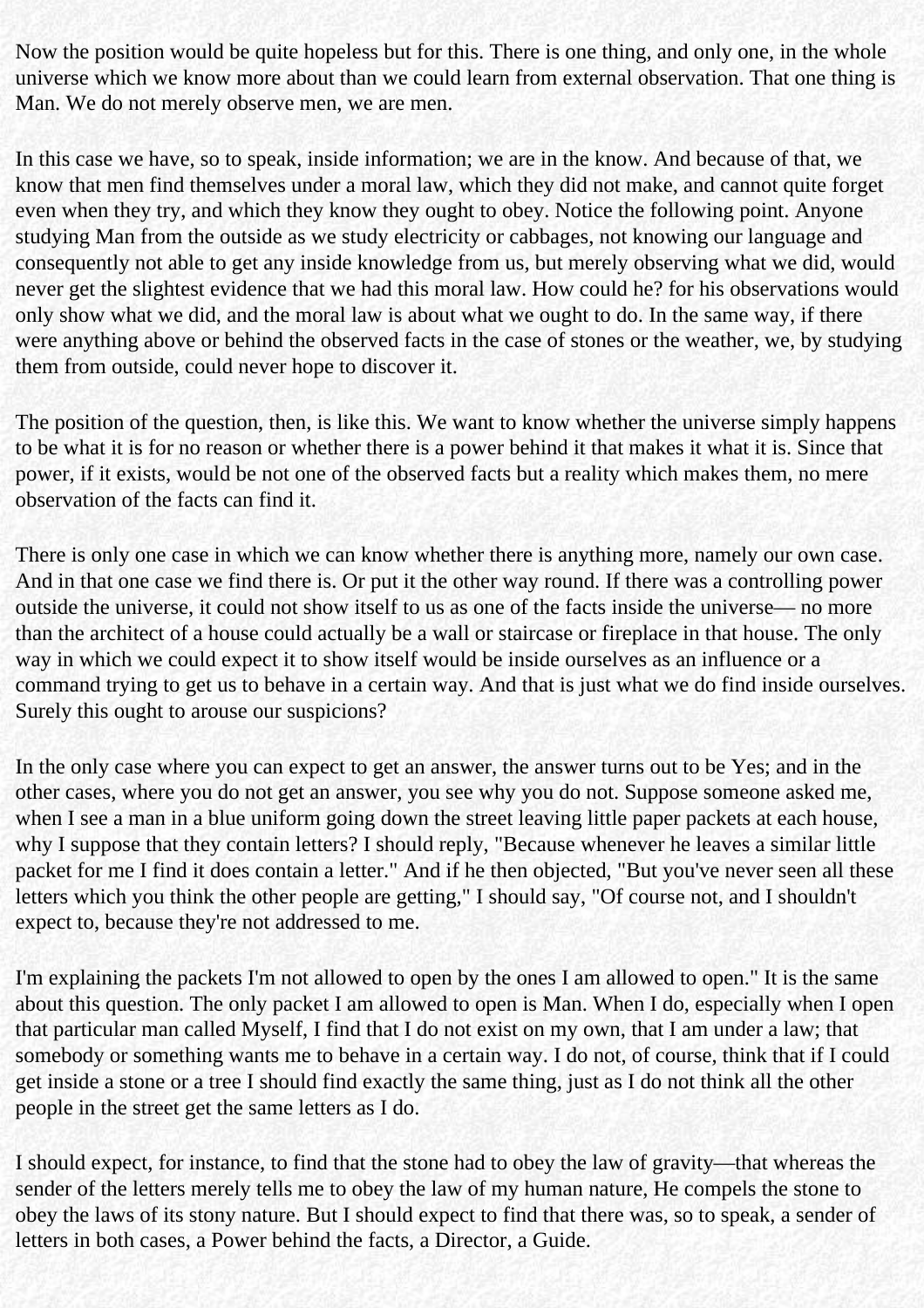Do not think I am going faster than I really am. I am not yet within a hundred miles of the God of Christian theology. All I have got to is a Something which is directing the universe, and which appears in me as a law urging me to do right and making me feel responsible and uncomfortable when I do wrong.

I think we have to assume it is more like a mind than it is like anything else we know—because after all the only other thing we know is matter and you can hardly imagine a bit of matter giving instructions. But, of course, it need not be very like a mind, still less like a person. In the next chapter we shall see if we can find out anything more about it. But one word of warning. There has been a great deal of soft soap talked about God for the last hundred years. That is not what I am offering. You can cut all that out.

Note —In order to keep this section short enough when it was given on the air, I mentioned only the Materialist view and the Religious view. But to be complete I ought to mention the In between view called Life-Force philosophy, or Creative Evolution, or Emergent Evolution. The wittiest expositions of it come in the works of Bernard Shaw, but the most profound ones in those of Bergson. People who hold this view say that the small variations by which life on this planet "evolved" from the lowest forms to Man were not due to chance but to the "striving" or "purposiveness" of a Life-Force.

When people say this we must ask them whether by Life-Force they mean something with a mind or not. If they do, then "a mind bringing life into existence and leading it to perfection" is really a God, and their view is thus identical with the Religious. If they do not, then what is the sense in saying that something without a mind "strives" or has "purposes"? This seems to me fatal to their view. One reason why many people find Creative Evolution so attractive is that it gives one much of the emotional comfort of believing in God and none of the less pleasant consequences.

When you are feeling fit and the sun is shining and you do not want to believe that the whole universe is a mere mechanical dance of atoms, it is nice to be able to think of this great mysterious Force rolling on through the centuries and carrying you on its crest. If, on the other hand, you want to do something rather shabby, the Life-Force, being only a blind force, with no morals and no mind, will never interfere with you like that troublesome God we learned about when we were children. The Life-Force is a sort of tame God. You can switch it on when you want, but it will not bother you. All the thrills of religion and none of the cost. Is the Life-Force the greatest achievement of wishful thinking the world has yet seen?

### **5. We Have Cause To Be Uneasy**

I ended my last chapter with the idea that in the Moral Law somebody or something from beyond the material universe was actually getting at us. And I expect when I reached that point some of you felt a certain annoyance. You may even have thought that I had played a trick on you—that I had been carefully wrapping up to look like philosophy what turns out to be one more "religious jaw." You may have felt you were ready to listen to me as long as you thought I had anything new to say; but if it turns out to be only religion, well, the world has tried that and you cannot put the clock back. If anyone is feeling that way I should like to say three things to him.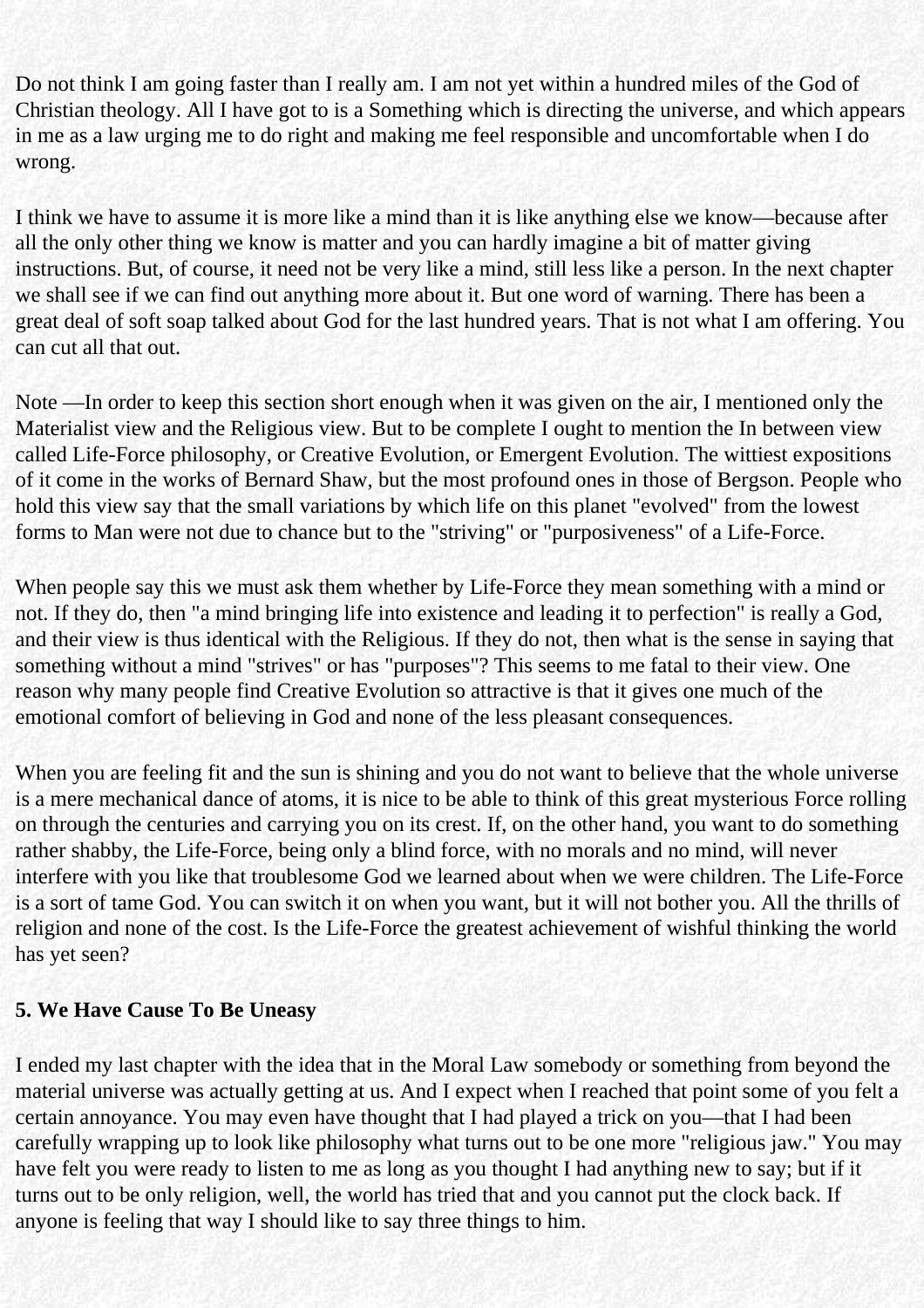First, as to putting the clock back. Would you think I was joking if I said that you can put a clock back, and that if the clock is wrong it is often a very sensible thing to do? But I would rather get away from that whole idea of clocks. We all want progress. But progress means getting nearer to the place where you want to be. And if you have taken a wrong turning, then to go forward does not get you any nearer. If you are on the wrong road, progress means doing an about turn and walking back to the right road; and in that case the man who turns back soonest is the most progressive man. We have all seen this when doing arithmetic.

When I have started a sum the wrong way, the sooner I admit this and go back and start over again, the faster I shall get on. There is nothing progressive about being pigheaded and refusing to admit a mistake. And I think if you look at the present state of the world, it is pretty plain that humanity has been making some big mistake. We are on the wrong road. And if that is so, we must go back. Going back is the quickest way on.

Then, secondly, this has not yet turned exactly into a "religious jaw." We have not yet got as far as the God of any actual religion, still less the God of that particular religion called Christianity. We have only got as far as a Somebody or Something behind the Moral Law.

We are not taking anything from the Bible or the Churches, we are trying to see what we can find out about this Somebody on our own steam. And I want to make it quite clear that what we find out on our own steam is something that gives us a shock. We have two bits of evidence about the Somebody. One is the universe He has made. If we used that as our only clue, then I think we should have to conclude that He was a great artist (for the universe is a very beautiful place), but also that He is quite merciless and no friend to man (for the universe is a very dangerous and terrifying place). The other bit of evidence is that Moral Law which He has put into our minds. And this is a better bit of evidence than the other, because it is inside information.

You find out more about God from the Moral Law than from the universe in general just as you find out more about a man by listening to his conversation than by looking at a house he has built. Now, from this second bit of evidence we conclude that the Being behind the universe is intensely interested in right conduct —in fair play, unselfishness, courage, good faith, honesty and truthfulness. In that sense we should agree with the account given by Christianity and some other religions, that God is "good." But do not let us go too fast here. The Moral Law does not give us any grounds for thinking that God is "good" in the sense of being indulgent, or soft, or sympathetic. There is nothing indulgent about the Moral Law. It is as hard as nails. It tells you to do the straight thing and it does not seem to care how painful, or dangerous, or difficult it is to do. If God is like the Moral Law, then He is not soft. It is no use, at this stage, saying that what you mean by a "good" God is a God who can forgive.

You are going too quickly. Only a Person can forgive. And we have not yet got as far as a personal God—only as far as a power, behind the Moral Law, and more like a mind than it is like anything else. But it may still be very unlike a Person. If it is pure impersonal mind, there may be no tense in asking it to make allowances for you or let you off, just as there is no sense in asking the multiplication table to let you off when you do your sums wrong. You are bound to get the wrong answer. And it is no use either saying that if there is a God of that sort—an impersonal absolute goodness—then you do not like Him and are not going to bother about Him.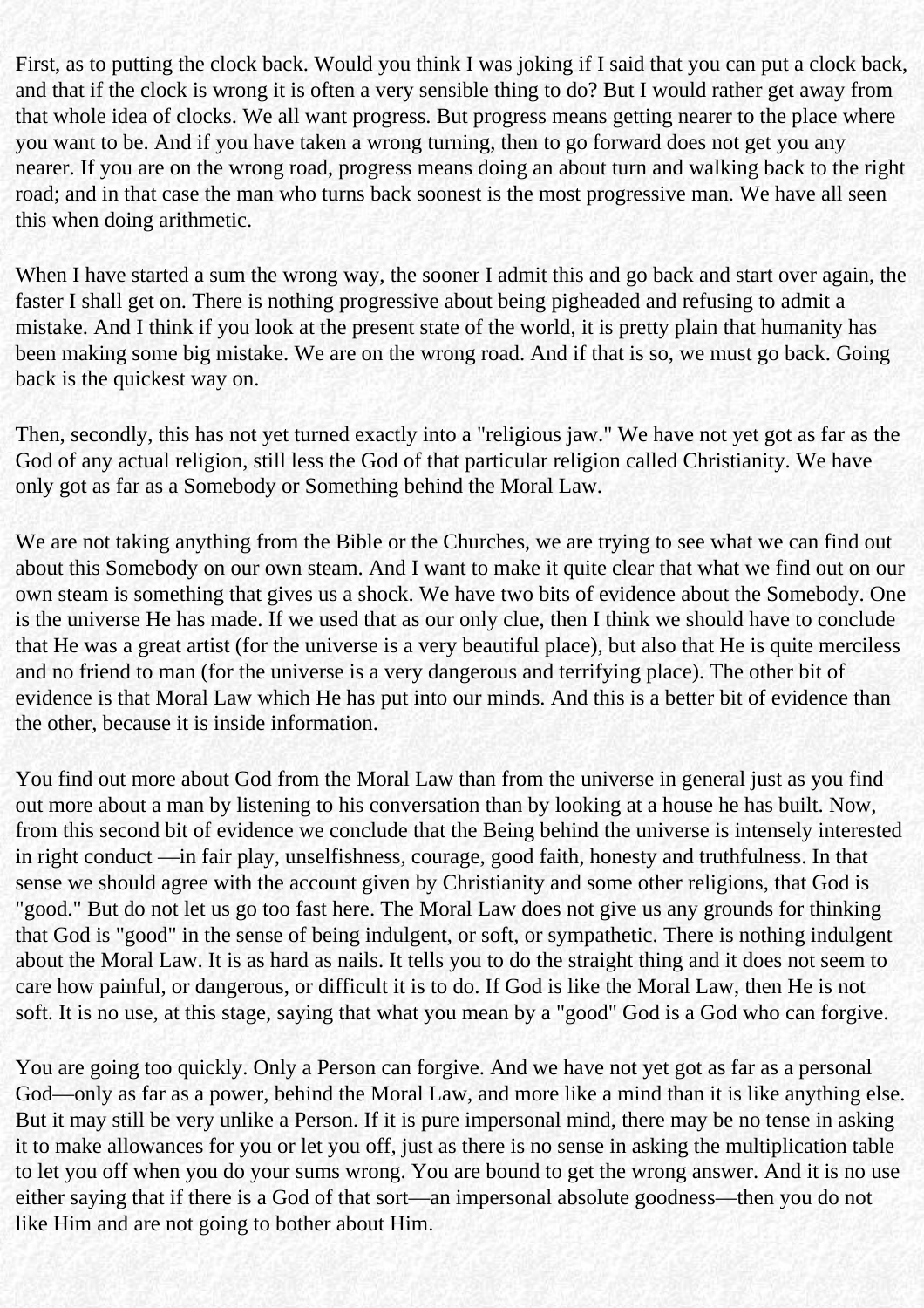For the trouble is that one part of you is on His side and really agrees with His disapproval of human greed and trickery and exploitation. You may want Him to make an exception in your own case, to let you off this one time; but you know at bottom that unless the power behind the world really and unalterably detests that sort of behaviour, then He cannot be good. On the other hand, we know that if there does exist an absolute goodness it must hate most of what we do.

That is the terrible fix we are in. If the universe is not governed by an absolute goodness, then all our efforts are in the long run hopeless. But if it is, then we are making ourselves enemies to that goodness every day, and are not in the least likely to do any better tomorrow, and so our case is hopeless again. We cannot do without it. and we cannot do with it. God is the only comfort, He is also the supreme terror: the thing we most need and the thing we most want to hide from. He is our only possible-ally, and we have made ourselves His enemies. Some people talk as if meeting the gaze of absolute goodness would be fun. They need to think again.

They are still only playing with religion. Goodness is either the great safety or the great danger—according to the way you react to it. And we have reacted the wrong way. Now my third point. When I chose to get to my real subject in this roundabout way, I was not trying to play any kind of trick on you. I had a different reason. My reason was that Christianity simply does not make sense until you have faced the sort of facts I have been describing.

Christianity tells people to repent and promises them forgiveness. It therefore has nothing (as far as I know) to say to people who do not know they have done anything to repent of and who do not feel that they need any forgiveness. It is after you have realised that there is a real Moral Law, and a Power behind the law, and that you have broken that law and put yourself wrong with that Power—it is after all this, and not a moment sooner, that Christianity begins to talk. When you know you are sick, you will listen, to. the doctor.

When you have realised that our position is nearly desperate you will begin to understand what the Christians are talking about. They offer an explanation of how we got into our present state of both hating goodness and loving it. They offer an explanation of how God can be this impersonal mind at the back of the Moral Law and yet also a Person. They tell you how the demands of this law, which you and I cannot meet, have been met on our behalf, how God Himself becomes a man to save man from the disapproval of God. It is an old story and if you want to go into it you will no doubt consult people who have more authority to talk about it than I have. All I am doing is to ask people to face the facts—to understand the questions which Christianity claims to answer. And they are very terrifying facts. I wish it was possible to say something more agreeable. But I must say what I think true.

Of course, I quite agree that the Christian religion is, in the long run, a thing of unspeakable comfort. But it does not begin in comfort; it begins in the dismay I have been describing, and it is no use at all trying to go on to that comfort without first going through that dismay. In religion, as in war and everything else, comfort is the one thing you cannot get by looking for it. If you look for truth, you may find comfort in the end: if you look for comfort you will not get either comfort or truth— only soft soap and wishful thinking to begin with and, in the end, despair. Most of us have got over the prewar wishful thinking about international politics. It is time we did the same about religion.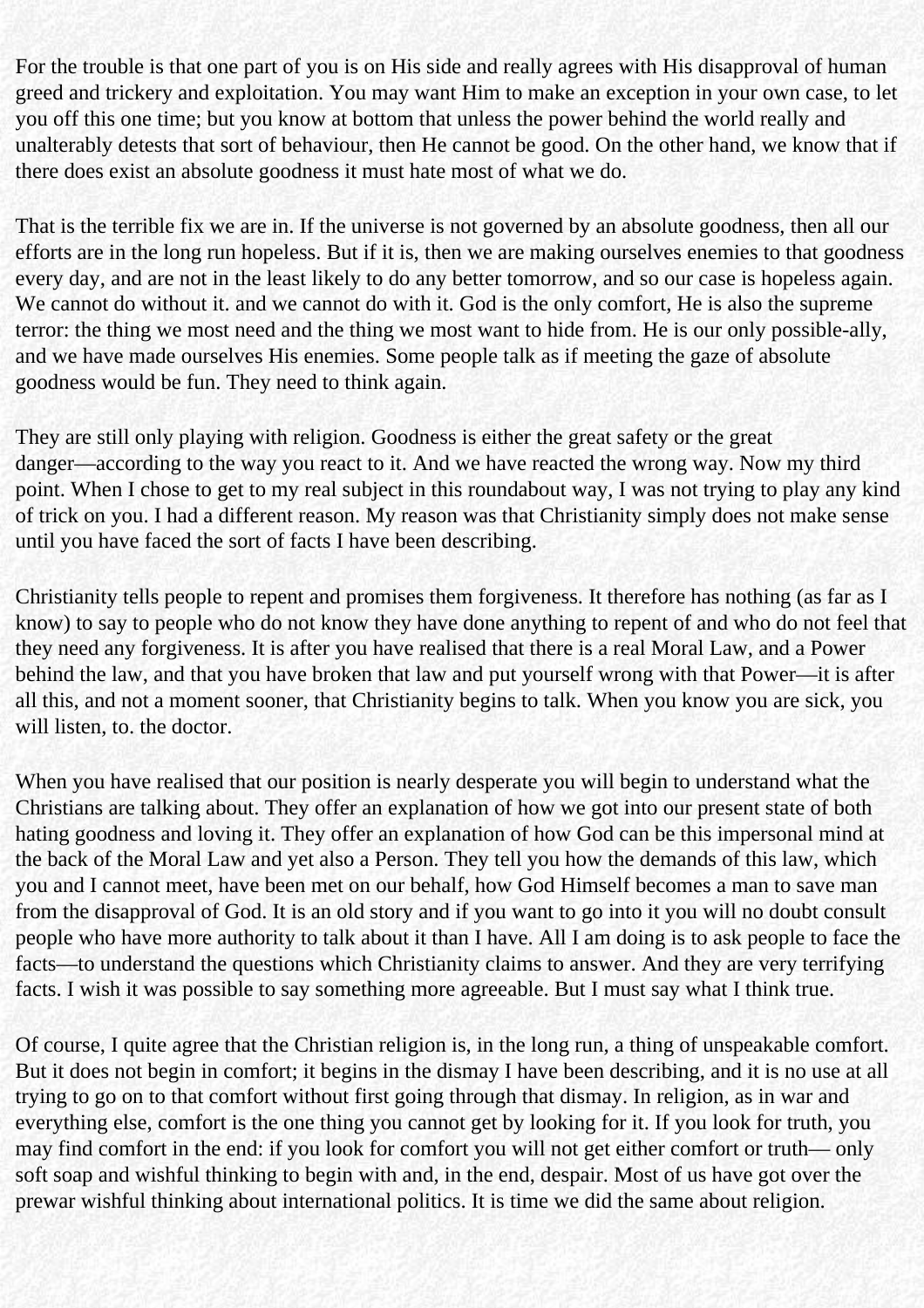#### **Book II - What Christians Believe**

### <span id="page-23-0"></span>**1. The Rival Conceptions Of God**

I have been asked to tell you what Christians believe, and I am going to begin by telling you one thing that Christians do not need to believe. If you are a Christian you do not have to believe that all the other religions are simply wrong all through. If you are an atheist you do have to believe that the main point in all the religions of the whole world is simply one huge mistake. If you are a Christian, you are free to think that all these religions, even the queerest ones, contain at least some hint of the truth.

When I was an atheist I had to try to persuade myself that most of the human race have always been wrong about the question that mattered to them most; when I became a Christian I was able to take a more liberal view. But, of course, being a Christian does mean thinking that where Christianity differs from other religions, Christianity is right and they are wrong. As in arithmetic—there is only one right answer to a sum, and all other answers are wrong: but some of the wrong answers are much nearer being right than others.

The first big division of humanity is into the majority, who believe in some kind of God or gods, and the minority who do not. On this point, Christianity lines up with the majority—lines up with ancient Greeks and Romans, modern savages, Stoics, Platonists, Hindus, Mohammedans, etc., against the modern Western European materialist.

Now I go on to the next big division. People who all believe in God can be divided according to the sort of God they believe in. There are two very different ideas on this subject One of them is the idea that He is beyond good and evil. We humans call one thing good and another thing bad. But according to some people that is merely our human point of view. These people would say that the wiser you become the less you would want to call anything good or bad, and the more dearly you would see that everything is good in one way and bad in another, and that nothing could have been different. Consequently, these people think that long before you got anywhere near the divine point of view the distinction would have disappeared altogether.

We call a cancer bad, they would say, because it kills a man; but you might just as well call a successful surgeon bad because he kills a cancer. It all depends on the point of view. The other and opposite idea is that God is quite definitely "good" or "righteous." a God who takes sides, who loves love and hates hatred, who wants us to behave in one way and not in another. The first of these views—the one that thinks God beyond good and evil—is called Pantheism. It was held by the great Prussian philosopher Hagel and, as far as I can understand them, by the Hindus. The other view is held by Jews, Mohammedans and Christians.

And with this big difference between Pantheism and the Christian idea of God, there usually goes another. Pantheists usually believe that God, so to speak, animates the universe as you animate your body: that the universe almost is God, so that if it did not exist He would not exist either, and anything you find in the universe is a part of God. The Christian idea is quite different. They think God invented and made the universe—like a man making a picture or composing a tune.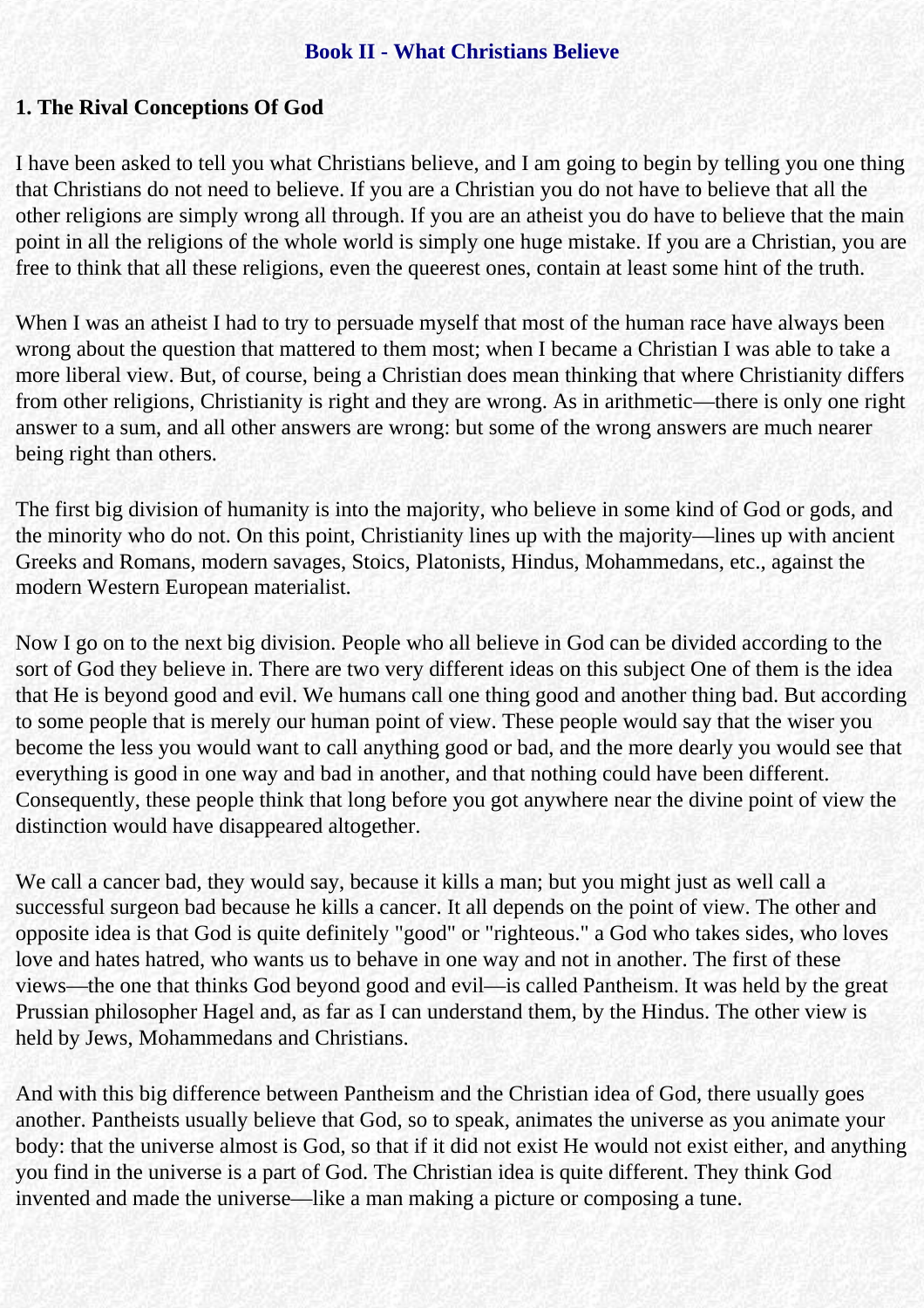A painter is not a picture, and he does not die if his picture is destroyed. You may say, "He's put a lot of himself into it," but you only mean that all its beauty and interest has come out of his head. His skill is not in the picture in the same way that it is in his head, or even in his hands. expect you see how this difference between Pantheists and Christians hangs together with the other one. If you do not take the distinction between good and bad very seriously, then it is easy to say that anything you find in this world is a part of God. But, of course, if you think some things really bad, and God really good, then you cannot talk like that.

You must believe that God is separate from the world and that some of the things we see in it are contrary to His will. Confronted with a cancer or a slum the Pantheist can say, "If you could only see it from the divine point of view, you would realise that this also is God." The Christian replies, "Don't talk damned nonsense." (\*)

----

[\*] One listener complained of the word damned as frivolous swearing. But I mean exactly what I say—nonsense that is damned is under God's curse, and will (apart from God's grace) lead those who believe it to eternal death.

----

For Christianity is a fighting religion. It thinks God made the world—that space and time, heat and cold, and all the colours and tastes, and all the animals and vegetables, are things that God "made up out of His head" as a man makes up a story. But it also thinks that a great many things have gone wrong with the world that God made and that God insists, and insists very loudly, on our putting them right again.

And, of course, that raises a very big question. If a good God made the world why has it gone wrong? And for many years I simply refused to listen to the Christian answers to this question, because I kept on feeling "whatever you say, and however clever your arguments are, isn't it much simpler and easier to say that the world was not made by any intelligent power? Aren't all your arguments simply a complicated attempt to avoid the obvious?" But then that threw me back into another difficulty.

My argument against God was that the universe seemed so cruel and unjust. But how had I got this idea of just and unjust? A man does not call a line crooked unless he has some idea of a straight line. What was I comparing this universe with when I called it unjust? If the whole show was bad and senseless from A to Z, so to speak, why did I, who was supposed to be part of the show, find myself in such violent reaction against it? A man feels wet when he falls into water, because man is not a water animal: a fish would not feel wet.

Of course I could have given up my idea of justice by saying it was nothing but a private idea of my own. But if I did that, then my argument against God collapsed too— for the argument depended on saying that the world was really unjust, not simply that it did not happen to please my private fancies. Thus in the very act of trying to prove that God did not exist—in other words, that the whole of reality was senseless—I found I was forced to assume that one part of reality—namely my idea of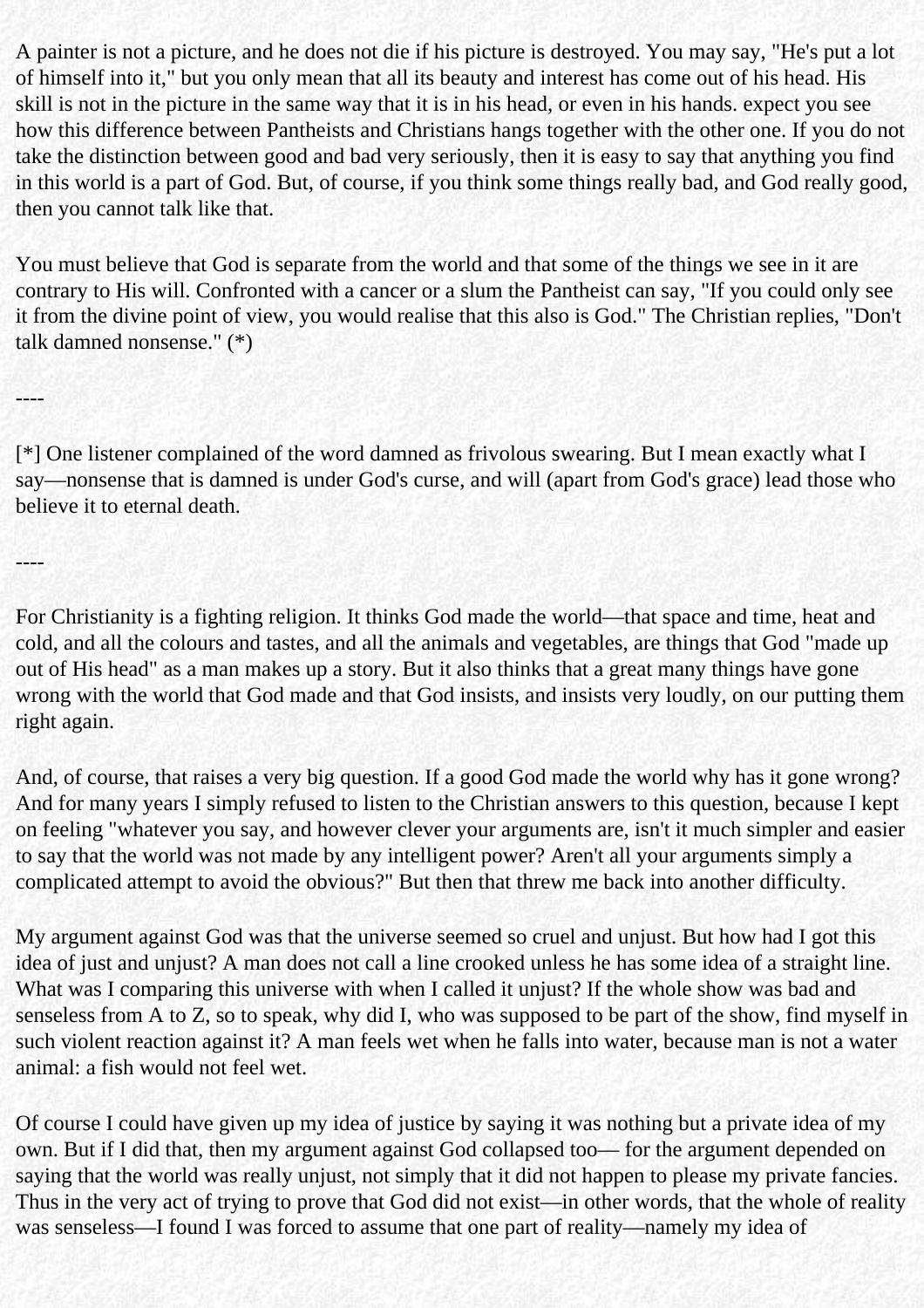justice—was full of sense.

Consequently atheism turns out to be too simple. If the whole universe has no meaning, we should never have found out that it has no meaning: just as, if there were no light in the universe and therefore no creatures with eyes, we should never know it was dark. Dark would be without meaning.

# **2. The Invasion**

Very well then, atheism is too simple. And I will tell you another view that is also too simple. It is the view I call Christianity-and-water, the view which simply says there is a good God in Heaven and everything is all right—leaving out all the difficult and terrible doctrines about sin and hell and the devil, and the redemption. Both these are boys' philosophies.

It is no good asking for a simple religion. After all, real things are not simple. They look simple, but they are not. The table I am sitting at looks simple: but ask a scientist to tell you what it is really made of—all about the atoms and how the light waves rebound from them and hit my eye and what they do to the optic nerve and what it does to my brain—and, of course, you find that what we call "seeing a table" lands you in mysteries and complications which you can hardly get to the end of. A child saying a child's prayer looks simple. And if you are content to stop there, well and good. But if you are not—and the modern world usually is not—if you want to go on and ask what is really happening— then you must be prepared for something difficult. If we ask for something more than simplicity, it is silly then to complain that the something more is not simple.

Very often, however, this silly procedure is adopted by people who are not silly, but who, consciously or unconsciously, want to destroy Christianity. Such people put up a version of Christianity suitable for a child of six and make that the object of their attack. When you try to explain the Christian doctrine as it is really held by an instructed adult, they then complain that you are making their heads turn round and that it is all too complicated and that if there really were a God they are sure He would have made "religion" simple, because simplicity is so beautiful, etc. You must be on your guard against these people for they will change their ground every minute and only waste your tune. Notice, too, their idea of God "making religion simple": as if "religion" were something God invented, and not His statement to us of certain quite unalterable facts about His own nature.

Besides being complicated, reality, in my experience, is usually odd. It is not neat, not obvious, not what you expect. For instance, when you have grasped that the earth and the other planets all go round the sun, you would naturally expect that all the planets were made to match—all at equal distances from each other, say, or distances that regularly increased, or all the same size, or else getting bigger or smaller as you go farther from the sun. In fact, you find no rhyme or reason (that we can see) about either the sizes or the distances; and some of them have one moon, one has four, one has two, some have none, and one has a ring.

Reality, in fact, is usually something you could not have guessed. That is one of the reasons I believe Christianity. It is a religion you could not have guessed. If it offered us just the kind of universe we had always expected, I should feel we were making it up. But, in fact, it is not the sort of thing anyone would have made up. It has just that queer twist about it that real things have. So let us leave behind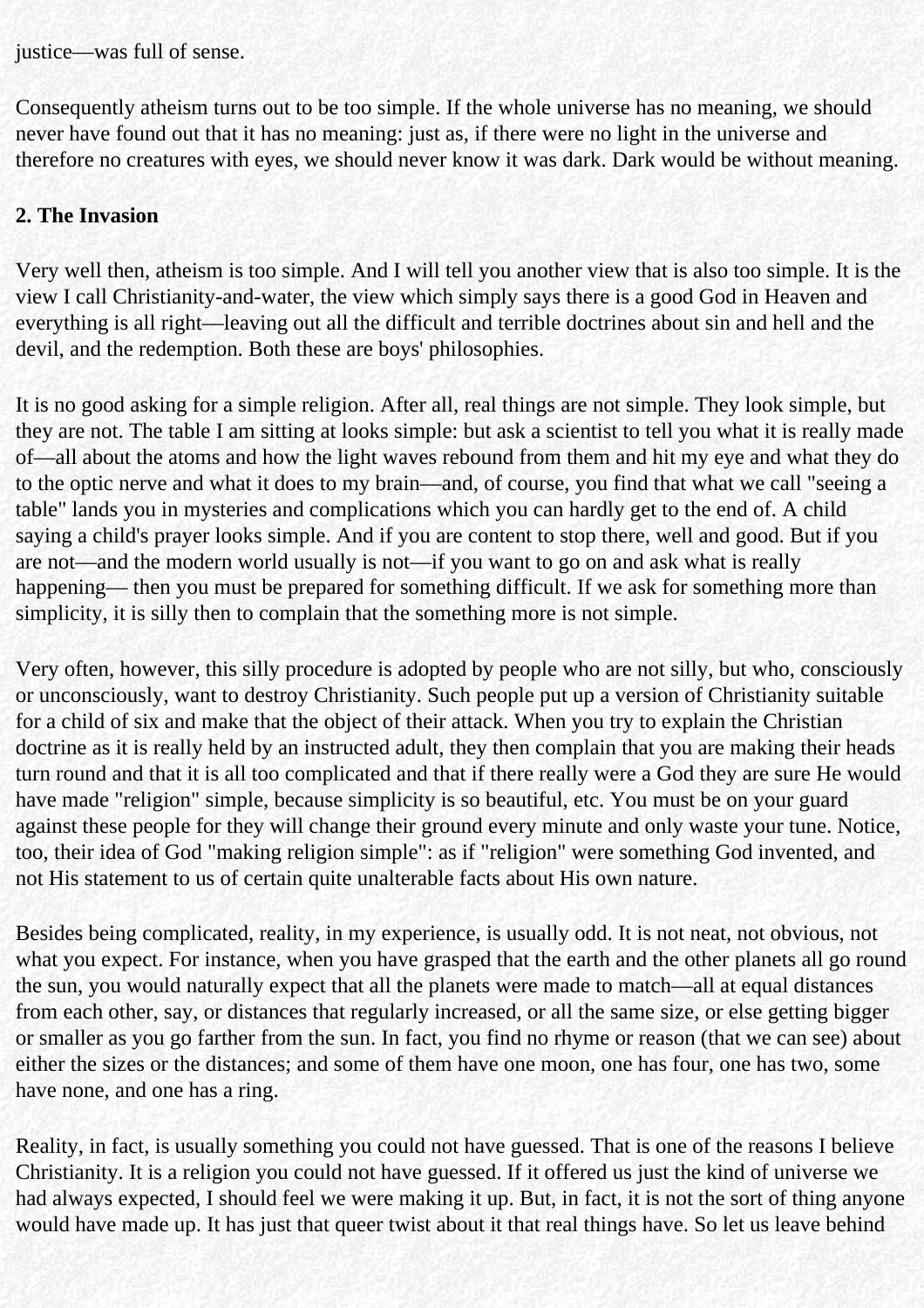all these boys' philosophies—these over-simple answers. The problem is not simple and the answer is not going to be simpler either.

What is the problem? A universe that contains much that is obviously bad and apparently meaningless, but containing creatures like ourselves who know that it is bad and meaningless. There are only two views that face all the facts. One is the Christian view that this is a good world that has gone wrong, but still retains the memory of what it ought to have been. The other is the view called Dualism. Dualism means the belief that there are two equal and independent powers at the back of everything, one of them good and the other bad, and that this universe is the battlefield in which they fight out an endless war. I personally think that next to Christianity Dualism is the manliest and most sensible creed on the market. But it has a catch in it.

The two powers, or spirits, or gods—the good one and the bad one—are supposed to be quite independent. They both existed from all eternity. Neither of them made the other, neither of them has any more right than the other to call itself God. Each presumably thinks it is good and thinks the other bad. One of them likes hatred and cruelty, the other likes love and mercy, and each backs its own view. Now what do we mean when we call one of them the Good Power and the other the Bad Power? Either we are merely saying that we happen to prefer the one to the other—like preferring beer to cider—or else we are saying that, whatever the two powers think about it, and whichever we humans, at the moment,, happen to like, one of them is actually wrong, actually mistaken, in regarding itself as good.

Now it we mean merely that we happen to prefer the first, then we must give up talking about good and evil at all. For good means what you ought to prefer quite regardless of what you happen to like at any given moment. If "being good" meant simply joining the side you happened to fancy, for no real reason, then good would not deserve to be called good. So we must mean that one of the two powers is actually wrong and the other actually right

But the moment you say that, you are putting into the universe a third thing in addition to the two Powers: some law or standard or rule of good which one of the powers conforms to and the other fails to conform to. But since the two powers are judged by this standard, then this standard, or the Being who made this standard, is farther back and higher up than either of them, and He will be the real God. In fact, what we meant by calling them good and bad turns out to be that one of them is in a right relation to the real ultimate God and the other in a wrong relation to Him.

The same point can be made in a different way. If Dualism is true, then the bad Power must be a being who likes badness for its own sake. But in reality we have no experience of anyone liking badness just because it is bad. The nearest we can get to it is in cruelty. But in real life people are cruel for one of two reasons— either because they are sadists, that is, because they have a sexual perversion which makes cruelty a cause of sensual pleasure to them, or else for the sake of something they are going to get out of it—money, or power, or safety. But pleasure, money, power, and safety are all, as far as they go, good things. The badness consists in pursuing them by the wrong method, or in the wrong way, or too much. I do not mean, of course, that the people who do this are not desperately wicked. I do mean that wickedness, when you examine it, turns out to be the pursuit of some good in the wrong way.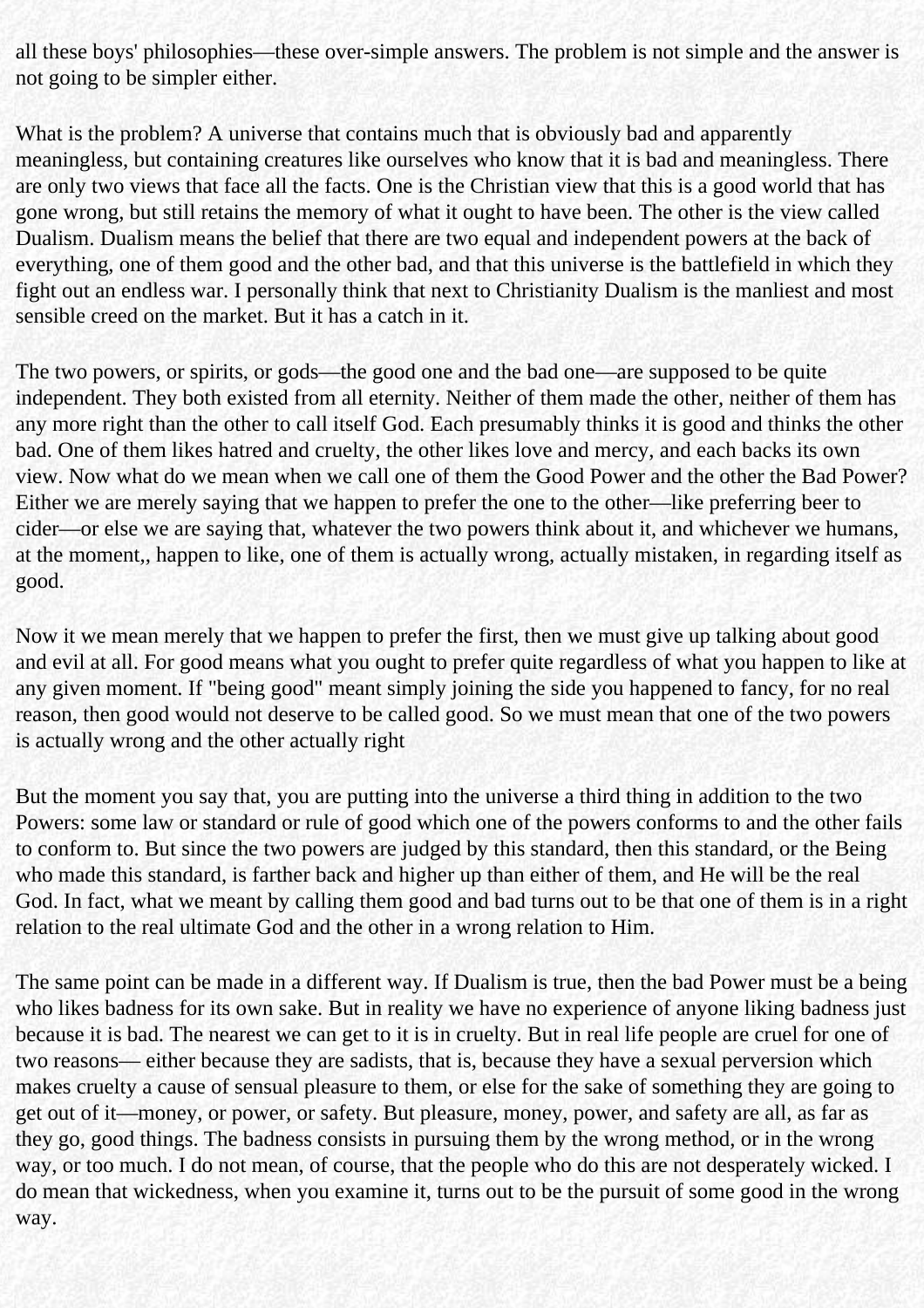You can be good for the mere sake of goodness: you cannot be bad for the mere sake of badness. You can do a kind action when you are not feeling kind and when it gives you no pleasure, simply because kindness is right; but no one ever did a cruel action simply because cruelty is wrong—only because cruelty was pleasant or useful to him. In other words badness cannot succeed even in being bad in the same way in which goodness is good. Goodness is, so to speak, itself: badness is only spoiled goodness. And there must be something good first before it can be spoiled. We called sadism a sexual perversion; but you must first have the idea of a normal sexuality before you can talk of its being perverted; and you can see which is the perversion, because you can explain the perverted from the normal, and cannot explain the normal from the perverted.

It follows that this Bad Power, who is supposed to be on an equal footing with the Good Power, and to love badness in the same way as the Good Power loves goodness, is a mere bogy. In order to be bad he must have good things to want and then to pursue in the wrong way: he must have impulses which were originally good in order to be able to pervert them. But if he is bad he cannot supply himself either with good things to desire or with good impulses to pervert. He must be getting both from the Good Power. And if so, then he is not independent. He is part of the Good Power's world: he was made either by the Good Power or by some power above them both.

Put it more simply still. To be bad, he must exist and have intelligence and will. But existence, intelligence and will are in themselves good. Therefore he must be getting them from the Good Power: even to be bad he must borrow or steal from his opponent. And do you now begin to see why Christianity has always said that the devil is a fallen angel? That is not a mere story for the children. It is a real recognition of the fact that evil is a parasite, not an original thing. The powers which enable evil to carry on are powers given it by goodness. All the things which enable a bad man to be effectively bad are in themselves good things—resolution, cleverness, good looks, existence itself. That is why Dualism, in a strict sense, will not work.

But I freely admit that real Christianity (as distinct from Christianity-and-water) goes much nearer to Dualism than people think. One of the things that surprised me when I first read the New Testament seriously was that it talked so much about a Dark Power in the universe—a mighty evil spirit who was held to be the Power behind death and disease, and sin. The difference is that Christianity thinks this Dark Power was created by God, and was good when he was created, and went wrong. Christianity agrees with Dualism that this universe is at war. But it does not think this is a war between independent powers. It thinks it is a civil war<sup>^</sup>a. rebellion, and that we are living in a part of the universe occupied by the rebel.

Enemy-occupied territory—that is what this world is. Christianity is the story of how the rightful king has landed, you might say landed in disguise, and is calling us all to take part in a great campaign of sabotage. When you go to church you are really listening-in to the secret wireless from our friends: that is why the enemy is so anxious to prevent us from going. He does it by playing on our conceit and laziness and intellectual snobbery. I know someone will ask me, "Do you really mean, at this time of day, to reintroduce our old friend the devil—hoofs and horns and all?" Well, what the time of day has to do with it I do not know. And I am not particular about the hoofs and horns. But in other respects my answer is "Yes, I do." I do not claim to know anything about his personal appearance. If anybody really wants to know him better I would say to that person, "Don't worry. If you really want to, you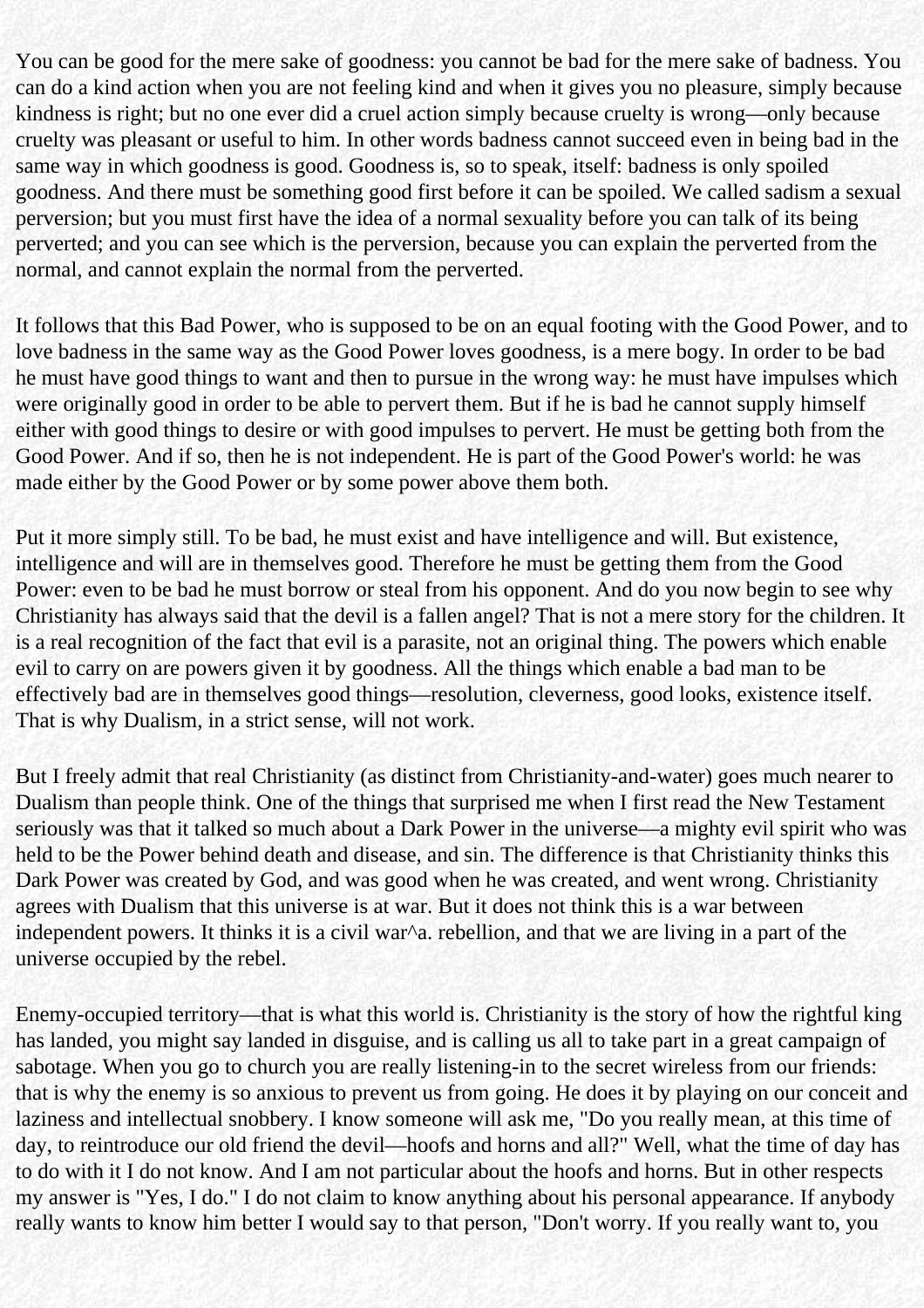will Whether you'll like it when you do is another question."

# **3. The Shocking Alternative**

Christians, then, believe that an evil power has made himself for the present the Prince of this World. And, of course, that raises problems. Is this state of affairs in accordance with God's will or not? If it is, He is a strange God, you will say: and if it is not, how can anything happen contrary to the will of a being with absolute power?

But anyone who has been in authority knows how a thing can be in accordance with your will in one way and not in another. It may be quite sensible for a mother to say to the children, "I'm not going to go and make you tidy the schoolroom every night. You've got to learn to keep it tidy on your own." Then she goes up one night and finds the Teddy bear and the ink and the French Grammar all lying in the grate. That is against her will. She would prefer the children to be tidy. But on the other hand, it is her will which has left the children free to be untidy. The same thing arises in any regiment, or trade union, or school. You make a thing voluntary and then half the people do not do it. That is not what you willed, but your will has made it possible.

It is probably the same in the universe. God created things which had free will. That means creatures which can go either wrong or right. Some people think they can imagine a creature which was free but had no possibility of going wrong; I cannot. If a thing is free to be good it is also free to be bad. And free will is what has made evil possible. Why, then, did God give them free will? Because free will though it makes evil possible, is also the only thing that makes possible any love or goodness or joy worth having. A world of automata—of creatures that worked like machines—would hardly be worth creating. The happiness which God designs for His higher creatures is the happiness of being freely, voluntarily united to Him and to each other in an ecstasy of love and delight compared with which the most rapturous love between a man and a woman on this earth is mere milk and water. And for that they must be free.

Of course God knew what would happen if they used their freedom the wrong way: apparently He thought it worth the risk. Perhaps we feel inclined to disagree with Him. But there is a difficulty about disagreeing with God. He is the source from which all your reasoning power comes: you could not be right and He wrong any more than a stream can rise higher than its own source. When you are arguing against Him you are arguing against the very power that makes you able to argue at all: it is like cutting off the branch you are sitting on. If God thinks this state of war in the universe a price worth paying for free will—that is, for making a live world in which creatures can do real good or harm and something of real importance can happen, instead of a toy world which only moves when He pulls the strings—then we may take it it is worth paying.

When we have understood about free will, we shall see how silly it is to ask, as somebody once asked me: "Why did God make a creature of such rotten stuff that it went wrong?" The better stuff a creature is made of—the cleverer and stronger and freer it is—then the better it will be if it goes right, but also the worse it will be if it goes wrong. A cow cannot be very good or very bad; a dog can be both better and worse; a child better and worse still; an ordinary man, still more so; a man of genius, still more so; a superhuman spirit best—or worst—of all.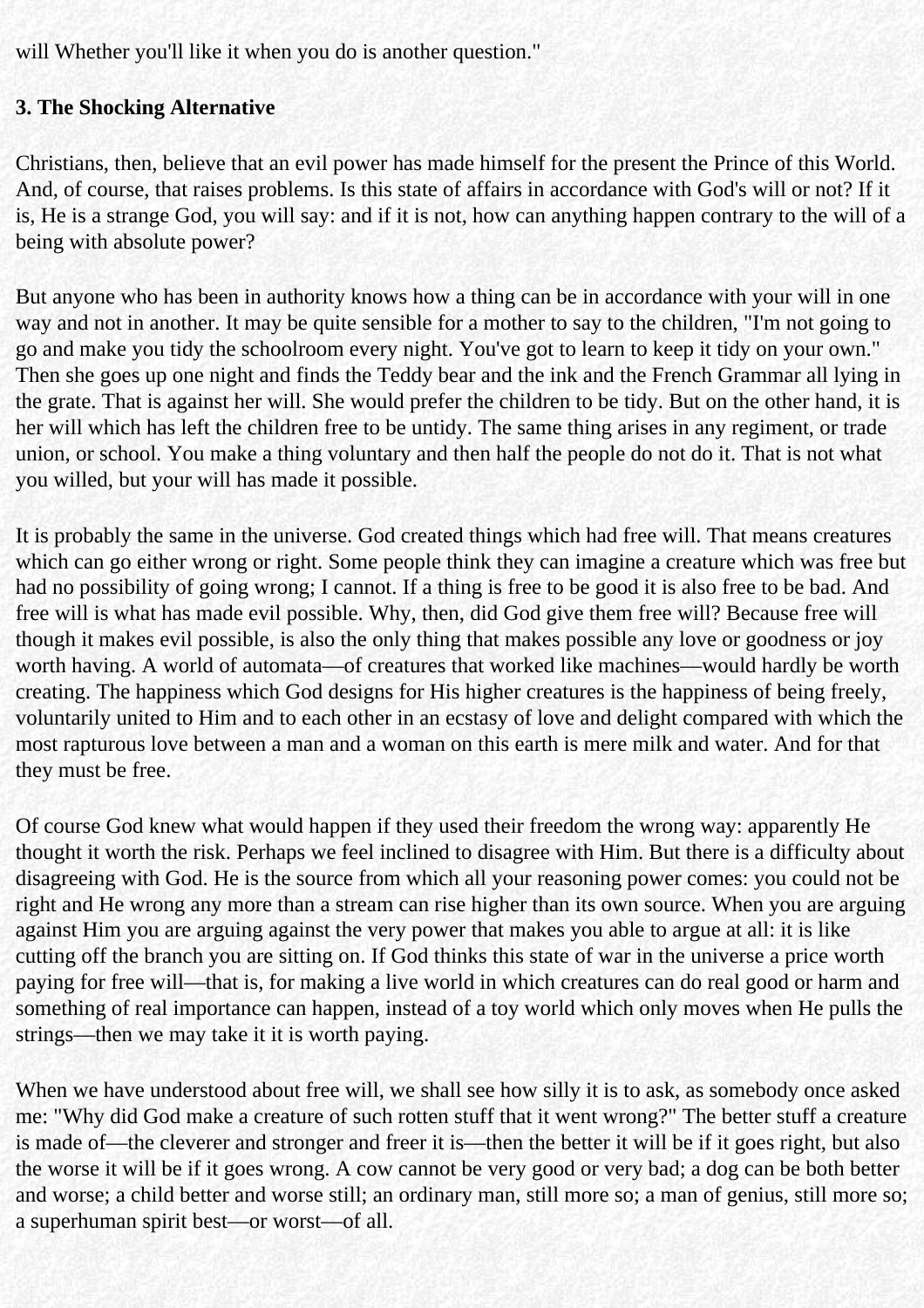How did the Dark Power go wrong? Here, no doubt, we ask a question to which human beings cannot give an answer with any certainty. A reasonable (and traditional) guess, based on our own experiences of going wrong, can, however, be offered. The moment you have a self at all, there is a possibility of putting Yourself first—wanting to be the centre—wanting to be God, in fact. That was the sin of Satan: and that was the sin he taught the human race. Some people think the fall of man had something to do with sex, but that is a mistake. (The story in the Book of Genesis rather suggests that some corruption in our sexual nature followed the fall and was its result, not its cause.)

What Satan put into the heads of our remote ancestors was the idea that they could "be like gods"—could set up on their own as if they had created themselves—be their own masters—invent some sort of happiness for themselves outside God, apart from God. And out of that hopeless attempt has come nearly all that we call human history—money, poverty, ambition, war, prostitution, classes, empires, slavery—the long terrible story of man trying to find something other than God which will make him happy.

The reason why it can never succeed is this. God made us: invented us as a man invents an engine. A car is made to run on gasoline, and it would not run properly on anything else. Now God designed the human machine to run on Himself. He Himself is the fuel our spirits were designed to burn, or the food our spirits were designed to feed on. There is no other. That is why it is just no good asking God to make us happy in our own way without bothering about religion. God cannot give us a happiness and peace apart from Himself, because it is not there. There is no such thing.

That is the key to history. Terrific energy is expended—civilisations are built up—excellent institutions devised; but each time something goes wrong. Some fatal flaw always brings the selfish and cruel people to the top and it all slides back into misery and ruin. In fact, the machine conks. It seems to start up all right and runs a Jew yards, and then it breaks down. They are trying to run it on the wrong juice. That is what Satan has done to us humans.

And what did God do? First of all He left us conscience, the sense of right and wrong: and all through history there have been people trying (some of them very hard) to obey it. None of them ever quite succeeded. Secondly, He sent the human race what I call good dreams: I mean those queer stories scattered all through the heathen religions about a god who dies and comes to life again and, by his death, has somehow given new life to men. Thirdly, He selected one particular people and spent several centuries hammering into their heads the sort of God He was —that there was only one of Him and that He cared about right conduct. Those people were the Jews, and the Old Testament gives an account of the hammering process.

Then comes the real shock. Among these Jews there suddenly turns up a man who goes about talking as if He was God. He claims to forgive sins. He says He has always existed. He says He is coming to judge the world at the end of time. Now let us get this clear. Among Pantheists, like the Indians, anyone might say that he was a part of God, or one with God: there would be nothing very odd about it. But this man, since He was a Jew, could not mean that kind of God. God, in their language, meant the Being outside the world Who had made it and was infinitely different from anything else. And when you have grasped that, you will see that what this man said was, quite simply, the most shocking thing that has ever been uttered by human lips.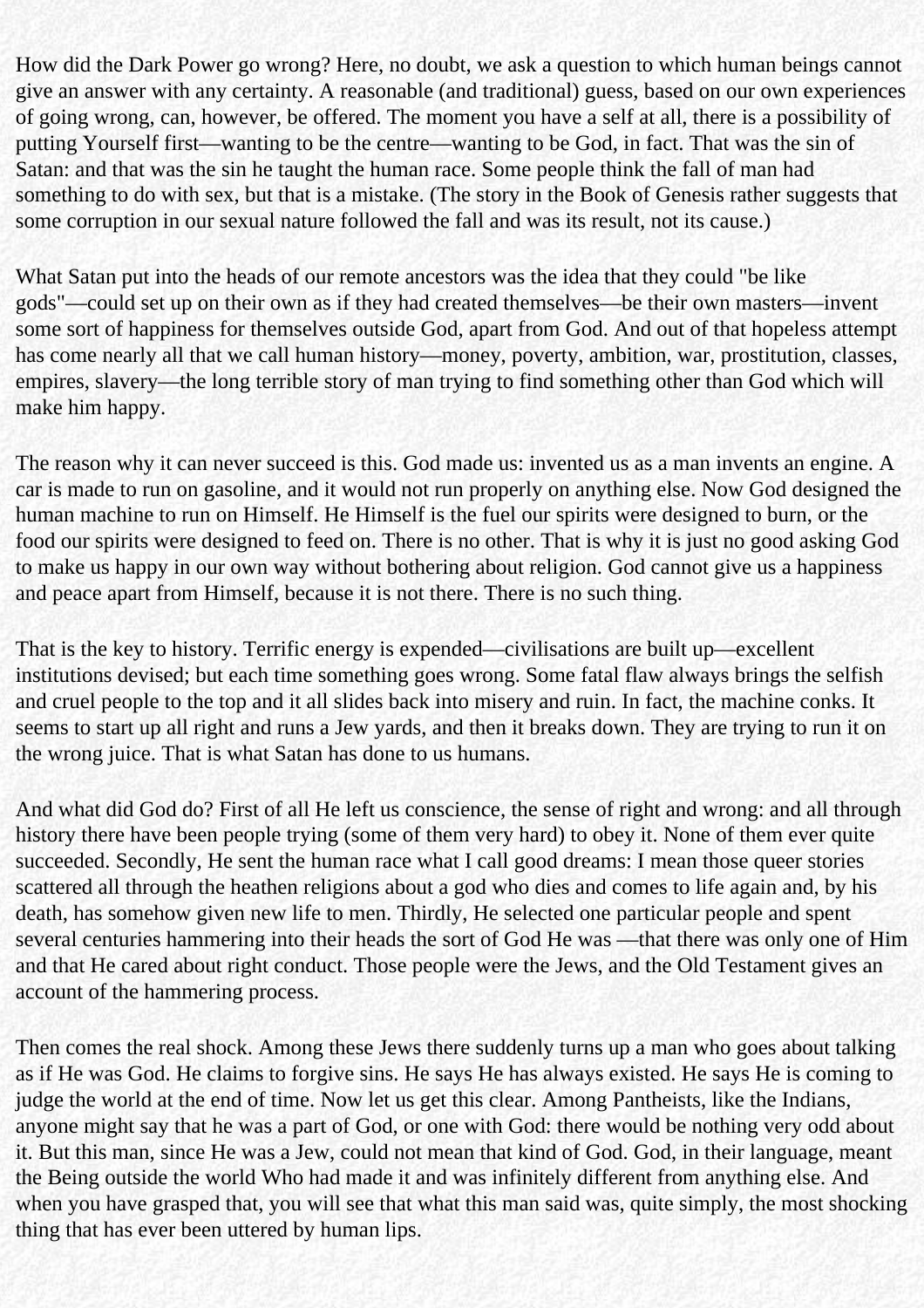One part of the claim tends to slip past us unnoticed because we have heard it so often that we no longer see what it amounts to. I mean the claim to forgive sins: any sins. Now unless the speaker is God, this is really so preposterous as to be comic. We can all understand how a man forgives offences against himself. You tread on my toe and I forgive you, you steal my money and I forgive you. But what should we make of a man, himself unrobbed and untrodden on, who announced that he forgave you for treading on other men's toes and stealing other men's money? Asinine fatuity is the kindest description we should give of his conduct. Yet this is what Jesus did.

He told people that their sins were forgiven, and never waited to consult all the other people whom their sins had undoubtedly injured. He unhesitatingly behaved as if He was the party chiefly concerned, the person chiefly offended in all offences. This makes sense only if He really was the God whose laws are broken and whose love is wounded in every sin. In the mouth of any speaker who is not God, these words would imply what I can only regard as a silliness and conceit unrivalled by any other character in history.

Yet (and this is the strange, significant thing) even His enemies, when they read the Gospels, do not usually get the impression of silliness and conceit. Still less do unprejudiced readers. Christ says that He is "humble and meek" and we believe Him; not noticing that, if He were merely a man, humility and meekness are the very last characteristics we could attribute to some of His sayings.

I am trying here to prevent anyone saying the really foolish thing that people often say about Him: "I'm ready to accept Jesus as a great moral teacher, but I don't accept His claim to be God." That is the one thing we must not say. A man who was merely a man and said the sort of things Jesus said would not be a great moral teacher. He would either be a lunatic—on a level with the man who says he is a poached egg—or else he would be the Devil of Hell. You must make your choice. Either this man was, and is, the Son of God: or else a madman or something worse. You can shut Him up for a fool, you can spit at Him and kill Him as a demon; or you can fall at His feet and call Him Lord and God. But let us not come with any patronising nonsense about His being a great human teacher. He has not left that open to us. He did not intend to.

# **4. The Perfect Penitent**

We are faced, then, with a frightening alternative. This man we are talking about either was (and is) just what He said or else a lunatic, or something worse. Now it seems to me obvious that He was neither a lunatic nor a fiend: and consequently, however strange or terrifying or unlikely it may seem, I have to accept the view that He was and is God. God has landed on this enemy-occupied world in human form.

And now, what was the purpose of it all? What did He come to do? Well, to teach, of course; but as soon as you look into the New Testament or any other Christian writing you will find they are constantly talking about something different—about His death and His coming to life again. It is obvious that Christians think the chief point of the story lies here. They think the main thing He came to earth to do was to suffer and be killed.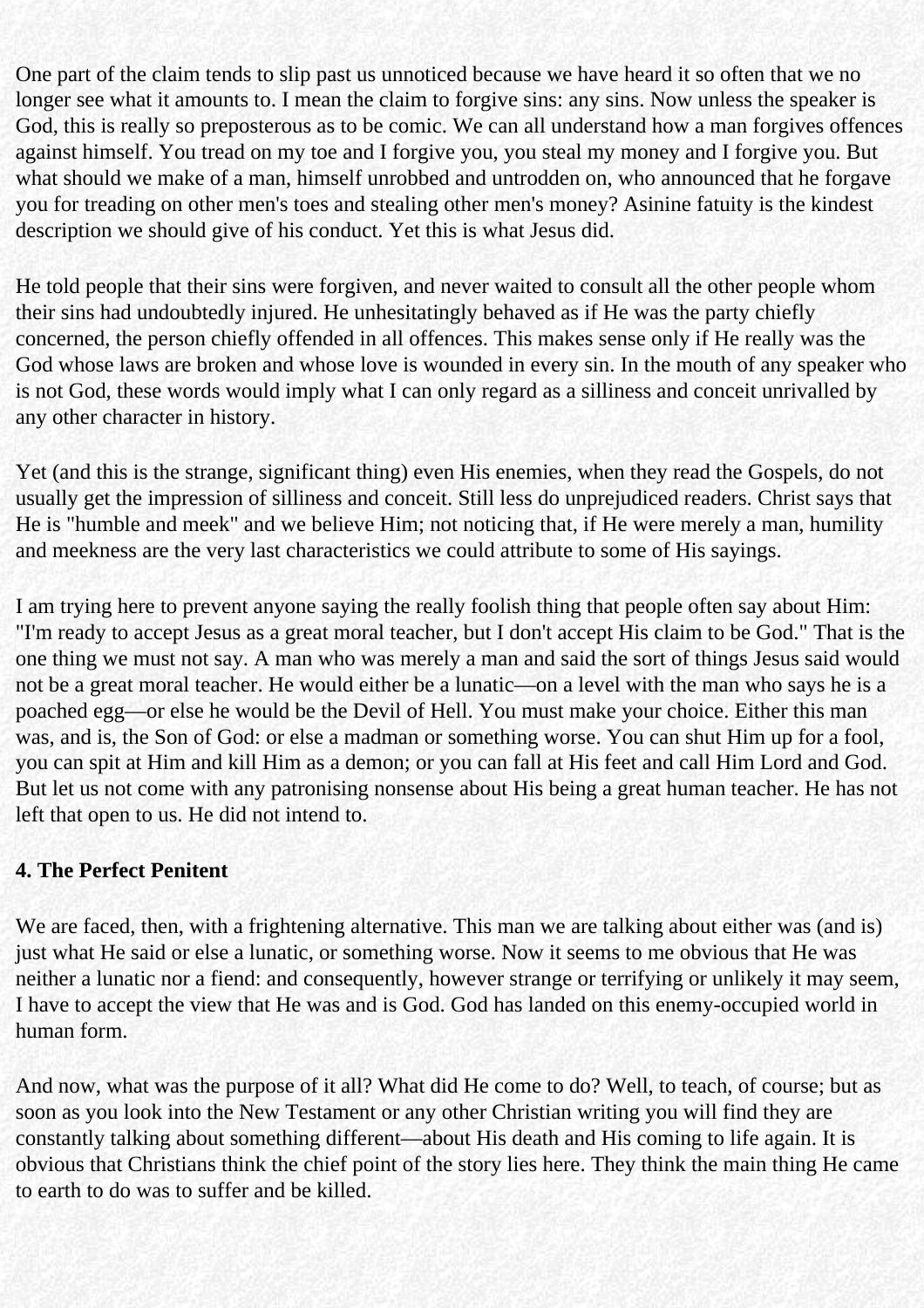Now before I became a Christian I was under the impression that the first thing Christians had to believe was one particular theory as to what the point of this dying was. According to that theory God wanted to punish men for having deserted and joined the Great Rebel, but Christ volunteered to be punished instead, and so God let us off. Now I admit that even this theory does not seem to me quite so immoral and so silly as it used to; but that is not the point I want to make. What I came to see later on was that neither this theory nor any other is Christianity.

The central Christian belief is that Christ's death has somehow put us right with God and given us a fresh start Theories as to how it did this are another matter. A good many different theories have been held as to how it works; what all Christians are agreed on is that it does work. I will tell you what I think it is like. All sensible people know that if you are tired and hungry a meal will do you good. But the modern theory of nourishment—all about the vitamins and proteins—is a different thing. People ate their dinners and felt better long before the theory of vitamins was ever heard of: and if the theory of vitamins is some day abandoned they will go on eating their dinners just the same. Theories about Christ's death are not Christianity: they are explanations about how it works. Christians would not all agree as to how important these theories are.

My own church—the Church of England—does not lay down any one of them as the right one. The Church of Rome goes a bit further. But I think they will all agree that the thing itself is infinitely more important than any explanations that theologians have produced. I think they would probably admit that no explanation will ever be quite adequate to the reality. But as I said in the preface to this book, I am only a layman, and at this point we are getting into deep water. I can only tell you, for what it is worth, how I, personally, look at the matter.

On my view the theories are not themselves the thing you are asked to accept. Many of you no doubt have read Jeans or Eddington. What they do when they want to explain the atom, or something of that sort, is to give you a description out of which you can make a mental picture. But then they warn you that this picture is not what the scientists actually believe. What the scientists believe is a mathematical formula. The pictures are there only to help you to understand the formula. They are not really true in the way the formula is; they do not give you the real thing but only something more or less like it. They are only meant to help, and if they do not help you can drop them. The thing itself cannot be pictured, it can only be expressed mathematically.

We are in the same boat here. We believe that the death of Christ is just that point in history at which something absolutely unimaginable from outside shows through into our own world. And if we cannot picture even the atoms of which our own world is built, of course we are not going to be able to picture this. Indeed, if we found that we could fully understand it, that very fact would show it was not what it professes to be—the inconceivable, the uncreated, the thing from beyond nature, striking down into nature like lightning. You may ask what good will it be to us if we do not understand it. But that is easily answered. A man can eat his dinner without understanding exactly how food nourishes him. A man can accept what Christ has done without knowing how it works: indeed, he certainly would not know how it works until he has accepted it.

We are told that Christ was killed for us, that His death has washed out our sins, and that by dying He disabled death itself. That is the formula. That is Christianity. That is what has to be believed. Any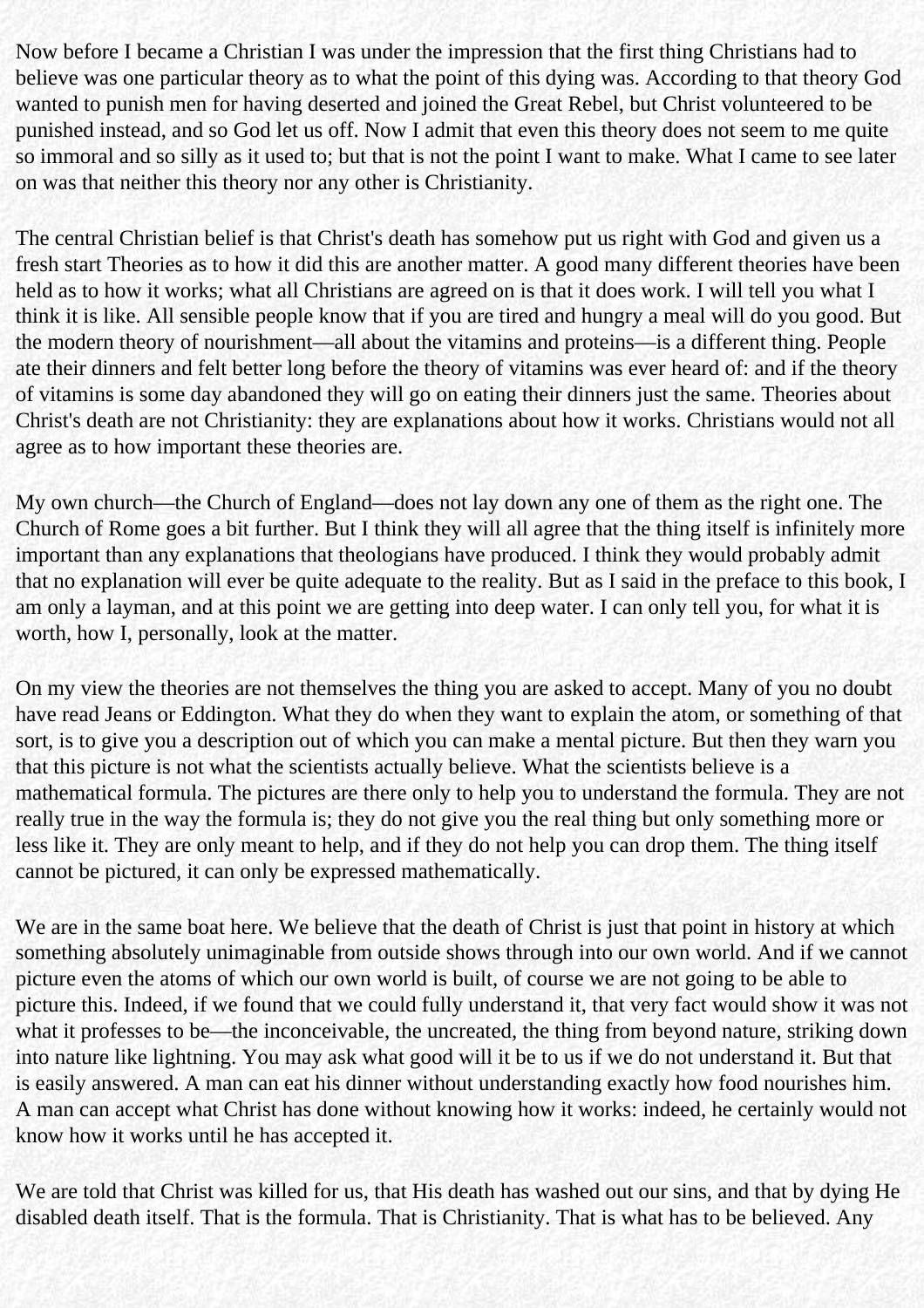theories we build up as to how Christ's death did all this are, in my view, quite secondary: mere plans or diagrams to be left alone if they do not help us, and, even if they do help us, not to be confused with the thing itself. All the same, some of these theories are worth looking at.

The one most people have heard is the one I mentioned before —the one about our being let off because Christ had volunteered to bear a punishment instead of us. Now on the face of it that is a very silly theory. If God was prepared to let us off, why on earth did He not do so? And what possible point could there be in punishing an innocent person instead? None at all that I can see, if you are thinking of punishment in the police-court sense. On the other hand, if you think of a debt, there is plenty of point in a person who has some assets paying it on behalf of someone who has not. Or if you take "paying the penalty," not in the sense of being punished, but in the more general sense of "standing the racket" or "footing the bill," then, of course, it is a matter of common experience that, when one person has got himself into a hole, the trouble of getting him out usually falls on a kind friend.

Now what was the sort of "hole" man had got himself into? He had tried to set up on his own, to behave as if he belonged to himself. In other words, fallen man is not simply an imperfect creature who needs improvement: he is a rebel who must lay down his arms. Laying down your arms, surrendering, saying you are sorry, realising that you have been on the wrong track and getting ready to start life over again from the ground floor—that is the only way out of a "hole." This process of surrender—this movement full speed astern—is what Christians call repentance. Now repentance is no fun at all.

It is something much harder than merely eating humble pie. It means unlearning all the self-conceit and self-will that we have been training ourselves into for thousands of years. It means killing part of yourself, undergoing a kind of death. In fact, it needs a good man to repent. And here comes the catch. Only a bad person needs to repent: only a good person can repent perfectly. The worse you are the more you need it and the less you can do it. The only person who could do it perfectly would be a perfect person—and he would not need it.

Remember, this repentance, this willing submission to humiliation and a kind of death, is not something God demands of you before He will take you back and which He could let you off if He chose: it is simply a description of what going back to Him is like. If you ask God to take you back without it, you are really asking Him to let you go back without going back. It cannot hap pen. Very well, then, we must go through with it. But the same badness which makes us need it, makes us unable to do it. Can we do it if God helps us? Yes, but what do we mean when we talk of God helping us? We mean God putting into us a bit of Himself, so to speak. He lends us a little of His reasoning powers and that is how we think: He puts a little of His love into us and that is how we love one another.

When you teach a child writing, you hold its hand while it forms the letters: that is, it forms the letters because you are forming them. We love and reason because God loves and reasons and holds our hand while we do it. Now if we had not fallen, that would be all plain sailing. But unfortunately we now need God's help in order to do something which God, in His own nature, never does at all—to surrender, to suffer, to submit, to die. Nothing in God's nature corresponds to this process at all. So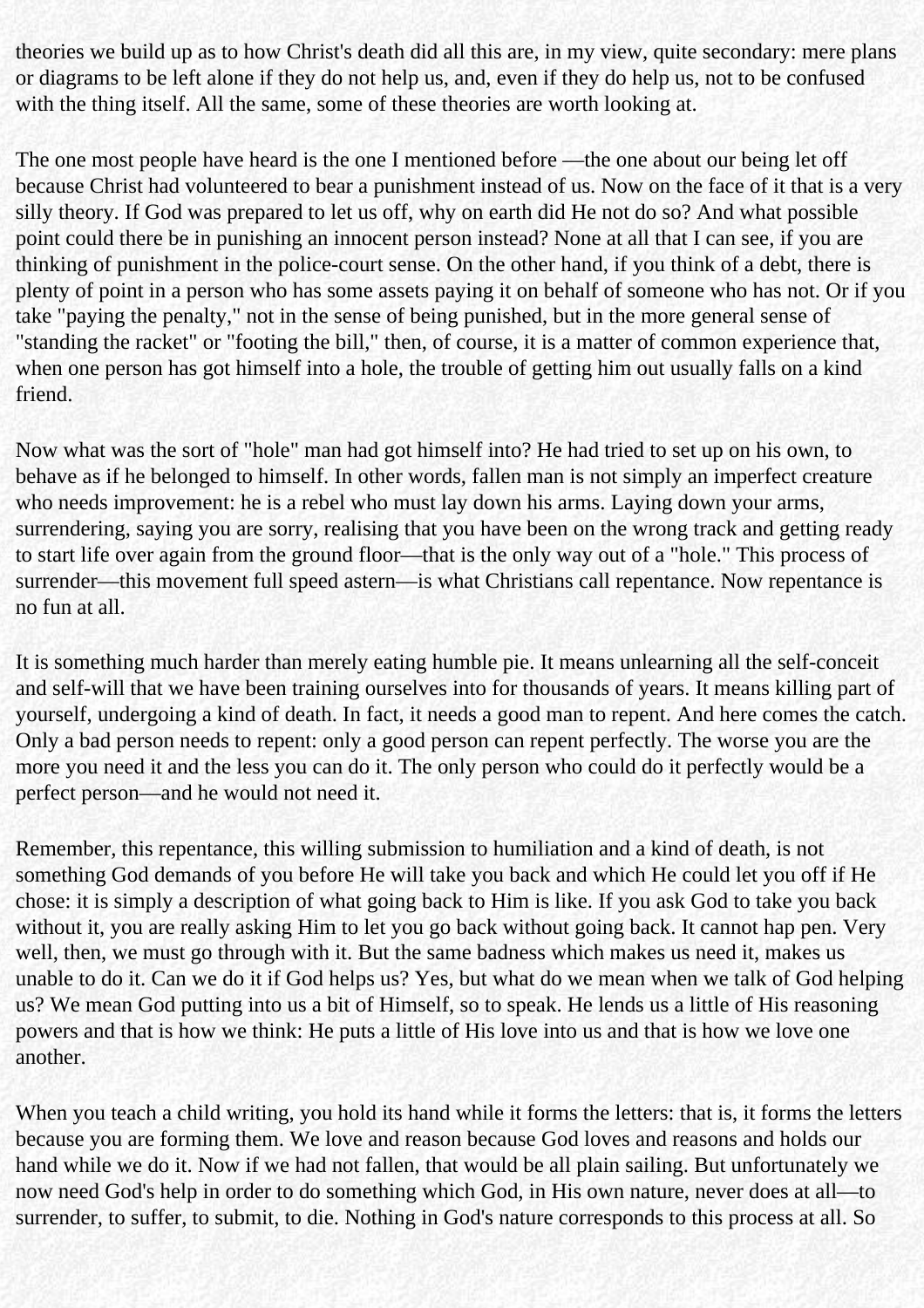that the one road for which we now need God's leadership most of all is a road God, in His own nature, has never walked. God can share only what He has: this thing, in His own nature, He has not.

But supposing God became a man—suppose our human nature which can suffer and die was amalgamated with God's nature in one person—then that person could help us. He could surrender His will, and suffer and die, because He was man; and He could do it perfectly because He was God. You and I can go through this process only if God does it in us; but God can do it only if He becomes man. Our attempts at this dying will succeed only if we men share in God's dying, just as our thinking can succeed only because it is a drop out of the ocean of His intelligence: but we cannot share God's dying unless God dies; and He cannot die except by being a man. That is the sense in which He pays our debt, and suffers for us what He Himself need not suffer at all.

I have heard some people complain that if Jesus was God as well as man, then His sufferings and death lose all value in their eyes, "because it must have been so easy for him." Others may (very rightly) rebuke the ingratitude and ungraciousness of this objection; what staggers me is the misunderstanding it betrays. In one sense, of course, those who make it are right. They have even understated their own case. The perfect submission, the perfect suffering, the perfect death were not only easier to Jesus because He was God, but were possible only because He was God. But surely that is a very odd reason for not accepting them?

The teacher is able to form the letters for the child because the teacher is grown-up and knows how to write. That, of course, makes it easier for the teacher, and only because it is easier for him can he help the child. If it rejected him because "it's easy for grown-ups" and waited to learn writing from another child who could not write itself (and so had no "unfair" advantage), it would not get on very quickly. If I am drowning in a rapid river, a man who still has one foot on the bank may give me a hand which saves my life. Ought I to shout back (between my gasps) "No, it's not fair! You have an advantage! You're keeping one foot on the bank"? That advantage—call it "unfair" if you like—is the only reason why he can be of any use to me. To what will you look for help if you will not look to that which is stronger than yourself?

Such is my own way of looking at what Christians call the Atonement. But remember this is only one more picture. Do not mistake it for the thing itself: and if it does not help you, drop it

# **5. The Practical Conclusion**

The perfect surrender and humiliation were undergone by Christ: perfect because He was God, surrender and humiliation because He was man. Now the Christian belief is that if we somehow share the humility and suffering of Christ we shall also share in His conquest for death and find a new life after we have died and in it become perfect, and perfectly happy, creatures. This means something much more than our trying to follow His teaching. People often ask when the next step in evolution—the step to something beyond man—will happen. But on the Christian view, it has happened already. In Christ a new kind of man appeared: and the new kind of life which began in Him is to be put into us.

How is this to be done? Now, please remember how we acquired the old, ordinary kind of life. We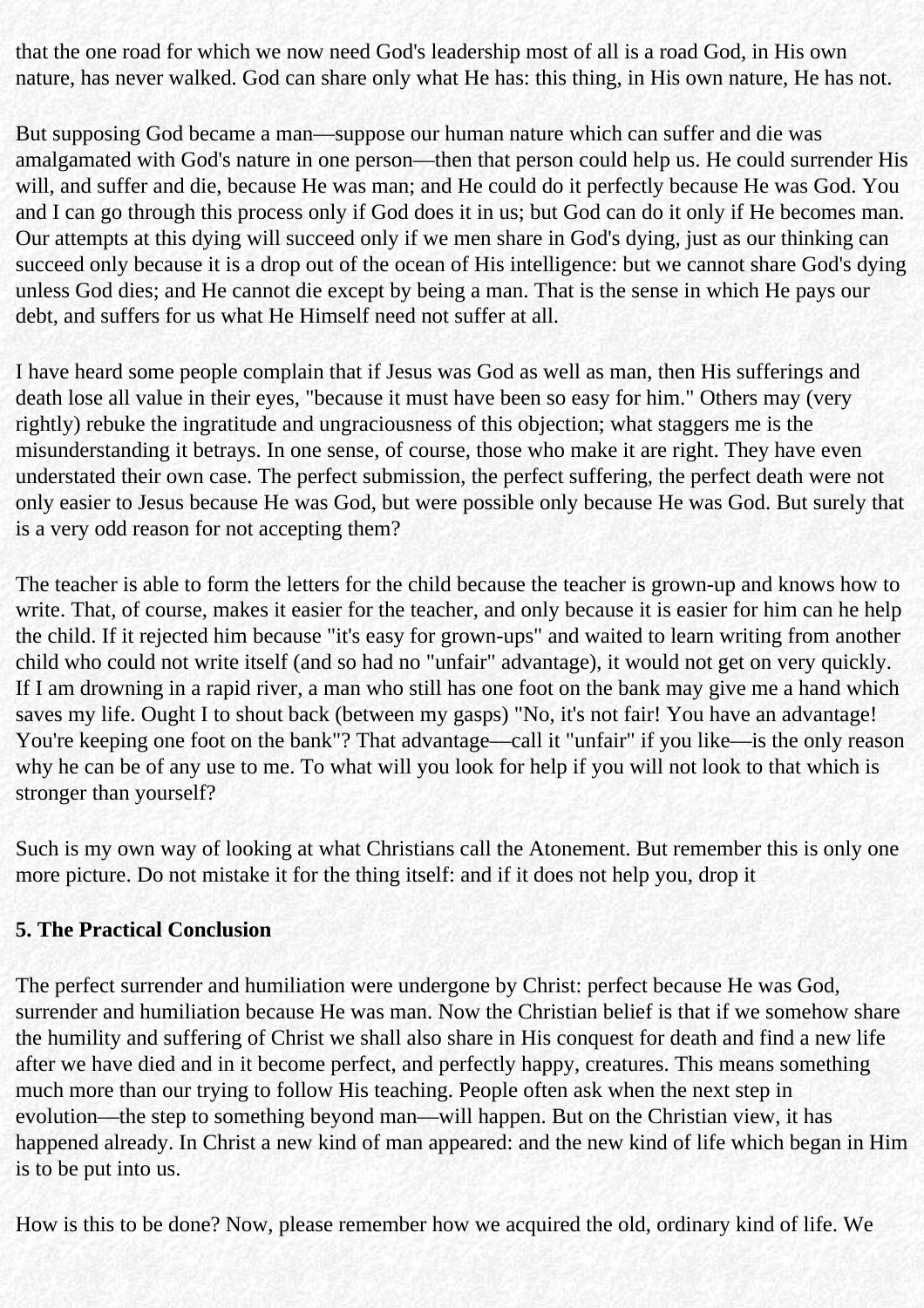derived it from others, from our father and mother and all our ancestors, without our consent—and by a very curious process, involving pleasure, pain, and danger. A process you would never have guessed. Most of us spend a good many years in childhood trying to guess it: and some children, when they are first told, do not believe it—and I am not sure that I blame them, for it is very odd. Now the God who arranged that process is the same God who arranges how the new kind of life—the Christ life—is to be spread. We must be prepared for it being odd too. He did not consult us when He invented sex: He has not consulted us either when He invented this.

There are three things that spread the Christ life to us: baptism, belief, and that mysterious action which different Christians call by different names—Holy Communion, the Mass, the Lord's Supper. At least, those are the three ordinary methods. I am not saying there may not be special cases where it is spread without one or more of these. I have not time to go into special cases, and I do not know enough. If you are trying in a few minutes to tell a man how to get to Edinburgh you will tell him the trains: he can, it is true, get there by boat or by a plane, but you will hardly bring that in. And I am not saying anything about which of these three things is the most essential. My Methodist friend would like me to say more about belief and less (in proportion) about the other two. But I am not going into that. Anyone who professes to teach you Christian doctrine will, in fact, tell you to use all three, and that is enough for our present purpose.

I cannot myself see why these things should be the conductors of the new kind of life. But then, if one did not happen to know, I should never have seen any connection between a particular physical pleasure and the appearance of a new human being in the world. We have to take reality as it comes to us: there is no good jabbering about what it ought to be like or what we should have expected it to be like. But though I cannot see why it should be so, I can tell you why I believe it is so. I have explained why I have to believe that Jesus was (and is) God. And it seems plain as a matter of history that He taught His followers that the new life was communicated in this way.

In other words, I believe it on His authority. Do not be scared by the word authority. Believing things on authority only means believing them because you have been told them by someone you think trustworthy. Ninety-nine per cent of the things you believe are believed on authority. I believe there is such a place as New York. I have not seen it myself. I could not prove by abstract reasoning that there must be such a place. I believe it because reliable people have told me so. The ordinary man believes in the Solar System, atoms, evolution, and the circulation of the blood on authority—because the scientists say so.

Every historical statement in the world is believed on authority. None of us has seen the Norman Conquest or the defeat of the Armada. None of us could prove them by pure logic as you prove a thing in mathematics. We believe them simply because people who did see them have left writings that tell us about them: in fact, on authority. A man who jibbed at authority in other things as some people do in religion would have to be content to know nothing all his life.

Do not think I am setting up baptism and belief and the Holy Communion as things that will do instead of your own attempts to copy Christ. Your natural life is derived from your parents; that does not mean it will stay there if you do nothing about it. You can lose it by neglect, or you can drive it away by committing suicide. You have to feed it and look after it: but always remember you are not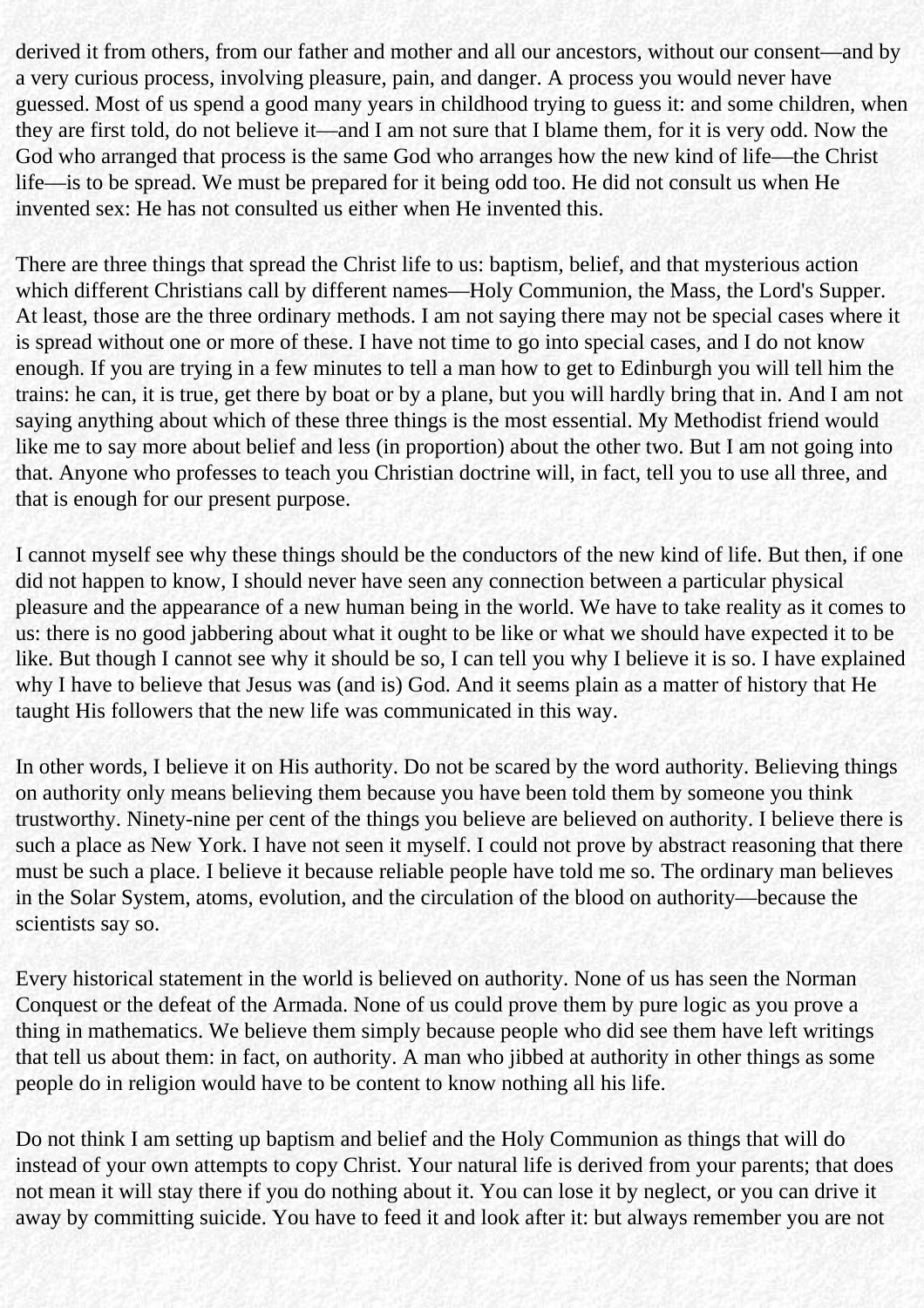making it, you are only keeping up a life you got from someone else. In the same way a Christian can lose the Christ-life which has been put into him, and he has to make efforts to keep it. But even the best Christian that ever lived is not acting on his own steam—he is only nourishing or protecting a life he could never have acquired by his own efforts. And that has practical consequences.

As long as the natural life is in your body, it will do a lot towards repairing that body. Cut it, and up to a point it will heal, as a dead body would not. A live body is not one that never gets hurt, but one that can to some extent repair itself. In the same way a Christian is not a man who never goes wrong, but a man who is enabled to repent and pick himself up and begin over again after each stumble—because the Christ-life is inside him, repairing him all the time, enabling him to repeat (in some degree) the kind of voluntary death which Christ Himself carried out.

That is why the Christian is in a different position from other people who are trying to be good. They hope, by being good, to please God if there is one; or—if they think there is not—at least they hope to deserve approval from good men. But the Christian thinks any good he does comes from the Christlife inside him. He does not think God will love us because we are good, but that God will make us good because He loves us; just as the roof of a greenhouse does not attract the sun because it is bright, but becomes bright because the sun shines on it.

And let me make it quite clear that when Christians say the Christ-life is in them, they do not mean simply something mental or moral. When they speak of being "in Christ" or of Christ being "in them," this is not simply a way of saying that they are thinking about Christ or copying Him. They mean that Christ is actually operating through them; that the whole mass of Christians are the physical organism through which Christ acts—that we are.

His fingers and muscles, the cells of His body. And perhaps that explains one or two things. It explains why this new life is spread not only by purely mental acts like belief, but by bodily acts like baptism and Holy Communion. It is not merely the spreading of an idea; it is more like evolution—a biological or super-biological fact. There is no good trying to be more spiritual than God. God never meant man to be a purely spiritual creature. That is why He uses material things like bread and wine to put the new life into us. We may think this rather crude and unspiritual. God does not: He invented eating. He likes matter. He invented it.

Here is another thing that used to puzzle me. Is it not frightfully unfair that this new life should be confined to people who have heard of Christ and been able to believe in Him? But the truth is God has not told us what His arrangements about the other people are. We do know that no man can be saved except through Christ; we do not know that only those who know Him can be saved through Him, But in the meantime, if you are worried about the people outside, the most unreasonable thing you can do is to remain outside yourself. Christians are Christ's body, the organism through which He works. Every addition to that body enables Him to do more. If you want to help those outside you must add your own little cell to the body of Christ who alone can help them. Cutting off a man's fingers would be an odd way of getting him to do more work.

Another possible objection is this. Why is God landing in this enemy-occupied world in disguise and starting a sort of secret society to undermine the devil? Why is He not landing in force, invading it? Is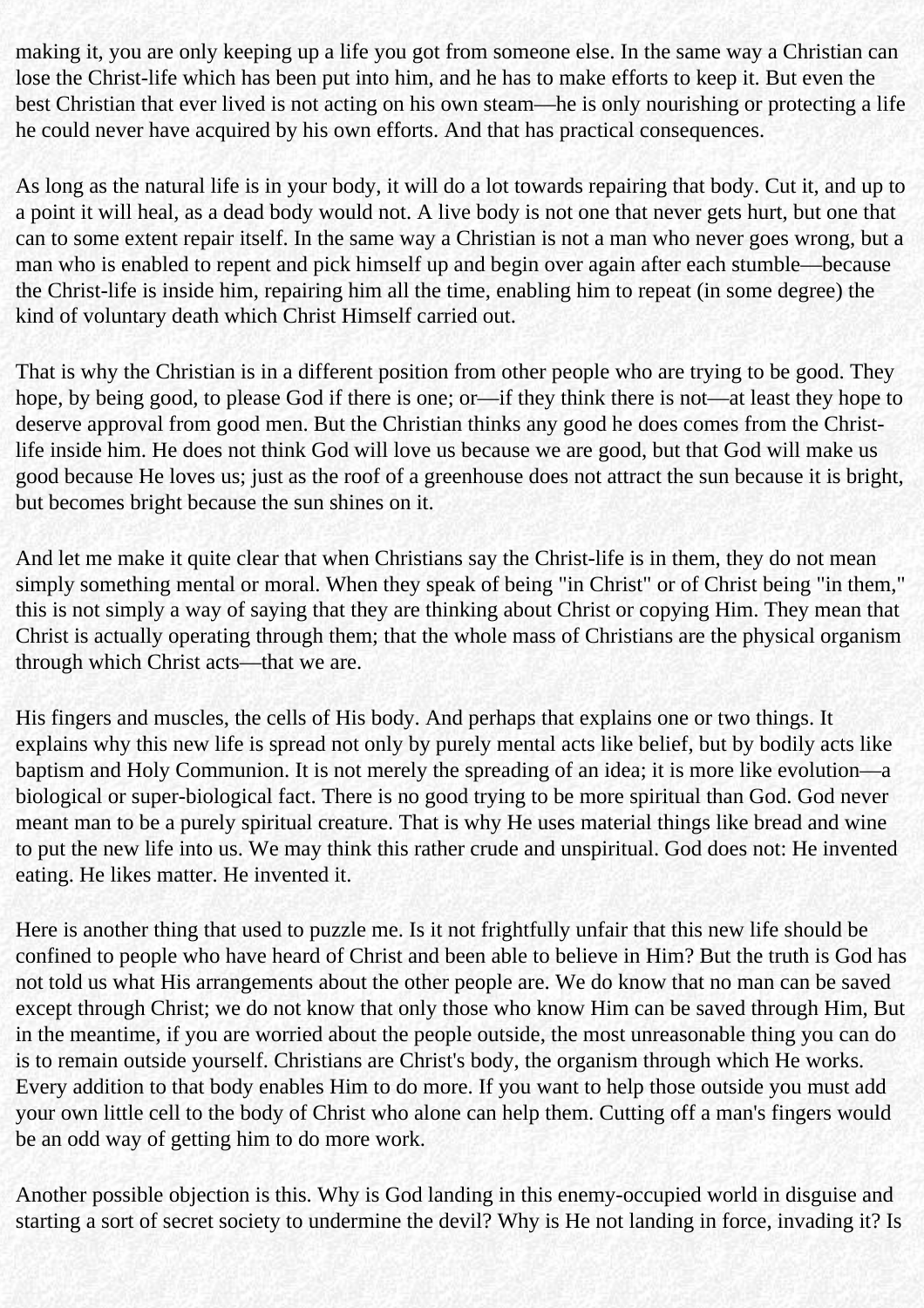it dial He is not strong enough? Well, Christians think He is going to land in force; we do not know when. But we can guess why He is delaying. He wants to give us the chance of joining His side freely. I do not suppose you and I would have thought much of a Frenchman who waited till the Allies were marching into Germany and then announced he was on our side. God will invade. But I wonder whether people who ask God to interfere openly and directly in our world quite realise what it will be like when He does. When that happens, it is the end of the world.

When the author walks on to the stage the play is over. God is going to invade, all right: but what is the good of saying you are on His side then, when you see the whole natural universe melting away like a dream and something else—something it never entered your head to conceive—comes crashing in; something so beautiful to some of us and so terrible to others that none of us will have any choice left? For this time it will be God without disguise; something so overwhelming that it will strike either irresistible love or irresistible horror into every creature.

It will be too late then to choose your side. There is no use saying you choose to lie down when it has become impossible to stand up. That will not be the time for choosing: it will be the time when we discover which side we really have chosen, whether we realised it before or not. Now, today, this moment, is our chance to choose the right side. God is holding back to give us that chance. It will not last for ever. We must take it or leave it.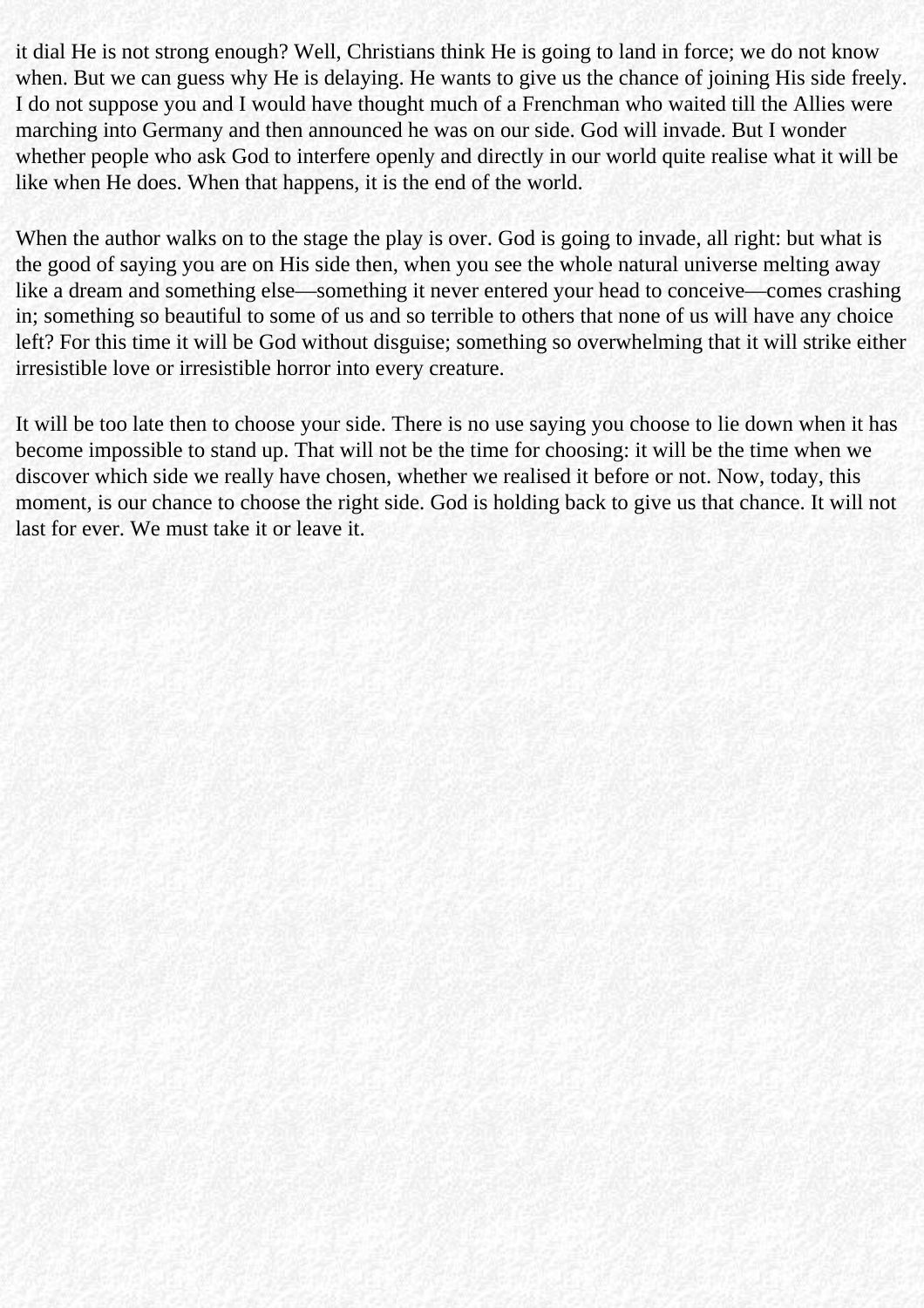#### **Book III - Christian Behaviour**

#### **I. The Three Parts Of Morality**

There is a story about a schoolboy who was asked what he thought God was like. He replied that, as far as he could make out, God was "The sort of person who is always snooping round to see if anyone is enjoying himself and then trying to stop it." And I am afraid that is the sort of idea that the word Morality raises in a good many people's minds: something that interferes, something that stops you having a good time. In reality, moral rules are directions for running the human machine. Every moral rule is there to prevent a breakdown, or a strain, or a friction, in the running of that machine. That is why these rules at first seem to be constantly interfering with our natural inclinations. When you are being taught how to use any machine, the instructor keeps on saying, "No, don't do it like that," because, of course, there are all sorts of things that look all right and seem to you the natural way of treating the machine, but do not really work.

Some people prefer to talk about moral "ideals" rather than moral rules and about moral "idealism" rather than moral obedience. Now it is, of course, quite true that moral perfection is an "ideal" in the sense that we cannot achieve it. In that sense every kind of perfection is, for us humans, an ideal; we cannot succeed in being perfect car drivers or perfect tennis players or in drawing perfectly straight lines. But there is another sense in which it is very misleading to call moral perfection an ideal. When a man says that a certain woman, or house, or ship, or garden is "his ideal" he does not mean (unless he is rather a fool) that everyone else ought to have the same ideal.

In such matters we are entitled to have different tastes and, therefore, different ideals. But it is dangerous to describe a man who tries very hard to keep the moral law as a "man of high ideals," because this might lead you to think that moral perfection was a private taste of his own and that the rest of us were not called on to share it. This would be a disastrous mistake. Perfect behaviour may be as unattainable as perfect gear-changing when we drive; but it is a necessary ideal prescribed for all men by the very nature of the human machine just as perfect gear-changing is an ideal prescribed for all drivers by the very nature of cars. And it would be even more dangerous to think of oneself as a person "of high ideals" because one is trying to tell no lies at all (instead of only a few lies) or never to commit adultery (instead of committing it only seldom) or not to be a bully (instead of being only a moderate bully).

It might lead you to become a prig and to think you were rather a special person who deserved to be congratulated on his "idealism." In reality you might just as well expect to be congratulated because, whenever you do a sum, you try to get it quite right. To be sure, perfect arithmetic is "an ideal"; you will certainly make some mistakes in some calculations. But there is nothing very fine about trying to be quite accurate at each step in each sum. It would be idiotic not to try; for every mistake is going to cause you trouble later on. In the same way every moral failure is going to cause trouble, probably to others and certainly to yourself. By talking about rules and obedience instead of "ideals" and "idealism" we help to remind ourselves of these facts.

Now let us go a step further. There are two ways in which the human machine goes wrong. One is when human individuals drift apart from one another, or else collide with one another and do one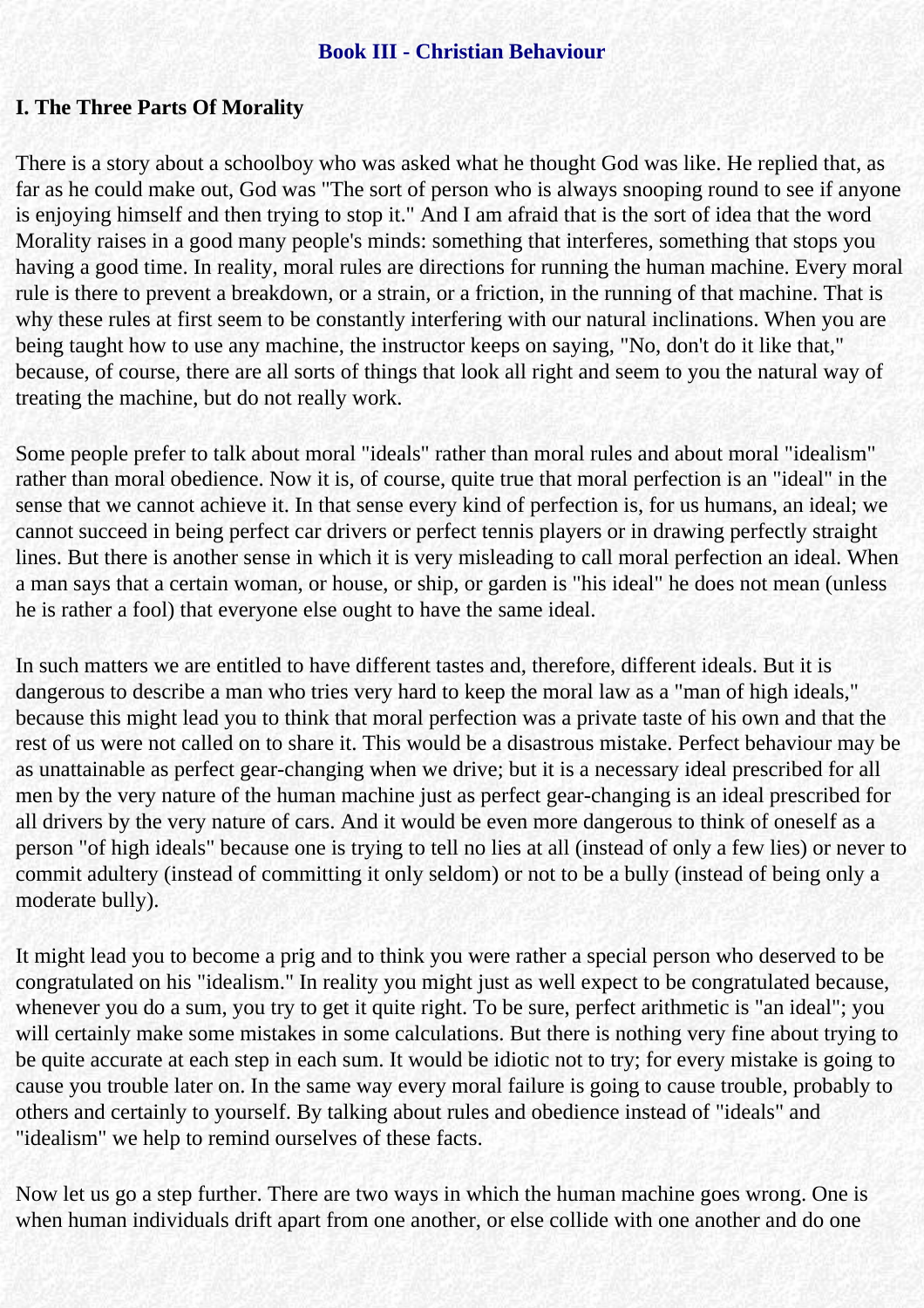another damage, by cheating or bullying. The other is when things go wrong inside the individual—when the different parts of him (his different faculties and desires and so on) either drift apart or interfere with one another. You can get the idea plain if you think of us as a fleet of ships sailing in formation. The voyage will be a success only, in the first place, if the ships do not collide and get in one another's way; and, secondly, if each ship is seaworthy and has her engines in good order. As a matter of fact, you cannot have either of these two things without the other.

If the ships keep on having collisions they will not remain seaworthy very long. On the other hand, if their steering gears are out of order they will not be able to avoid collisions. Or, if you like, think of humanity as a band playing a tune. To get a good result, you need two things. Each player's individual instrument must be in tune and also each must come in at the right moment so as to combine with all the others.

But there is one thing we have not yet taken into account. We have not asked where the fleet is trying to get to, or what piece of music the band is trying to play. The instruments might be all in tune and might all come in at the right moment, but even so the performance would not be a success if they had been engaged to provide dance music and actually played nothing but Dead Marches. And however well the fleet sailed, its voyage would be a failure if it were meant to reach New York and actually arrived at Calcutta.

Morality, then, seems to be concerned with three things. Firstly, with fair play and harmony between individuals. Secondly, with what might be called tidying up or harmonising the things inside each individual. Thirdly, with the general purpose of human life as a whole: what man was made for: what course the whole fleet ought to be on: what tune the conductor of the band wants it to play.

You may have noticed that modern people are nearly always thinking about the first thing and forgetting the other two. When people say in the newspapers that we are striving for Christian moral standards, they usually mean that we are striving for kindness and fair play between nations, and classes, and individuals; that is, they are thinking only of the first thing. When a man says about something he wants to do, "It can't be wrong because it doesn't do anyone else any harm," he is thinking only of the first thing. He is thinking it does not matter what his ship is like inside provided that he does not run into the next ship. And it is quite natural, when we start thinking about morality, to begin with the first thing, with social relations.

For one thing, the results of bad morality in that sphere are so obvious and press on us every day: war and poverty and graft and lies and shoddy work. And also, as long as you stick to the first thing, there is very little disagreement about morality. Almost all people at all times have agreed (in theory) that human beings ought to be honest and kind and helpful to one another. But though it is natural to begin with all that, if our thinking about morality stops there, we might just as well not have thought at all. Unless we go on to the second thing—the tidying up inside each human being—we are only deceiving ourselves.

What is the good of telling the ships how to steer so as to avoid collisions if, in fact, they are such crazy old tubs that they cannot be steered at all? What is the good of drawing up, on paper, rules for social behaviour, if we know that, in fact, our greed, cowardice, ill temper, and self-conceit are going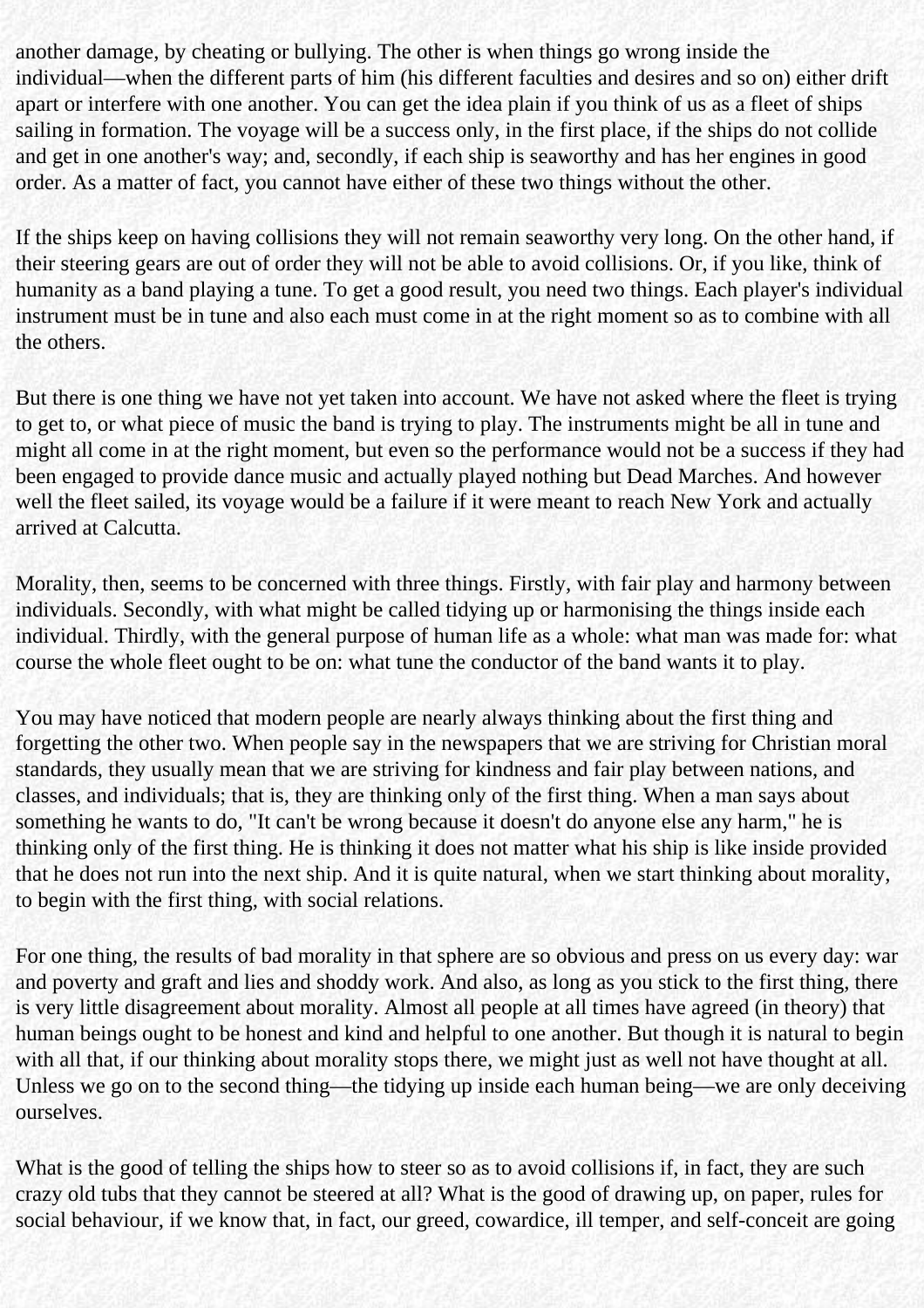to prevent us from keeping them? I do not mean for a moment that we ought not to think, and think hard, about improvements in our social and economic system. What I do mean is that all that thinking will be mere moonshine unless we realise that nothing but the courage and unselfishness of individuals is ever going to make any system work properly.

It is easy enough to remove the particular kinds of graft or bullying that go on under the present system: but as long as men are twisters or bullies they will find some new way of carrying on the old game under the new system. You cannot make men good by law: and without good men you cannot have a good society. That is why we must go on to think of the second thing: of morality inside the individual.

But I do not think we can stop there either. We are now getting to the point at which different beliefs about the universe lead to different behaviour. And it would seem, at first sight, very sensible to stop before we got there, and just carry on with those parts of morality that all sensible people agree about. But can we? Remember that religion involves a series of statements about facts, which must be either true or false.

If they are true, one set of conclusions will follow about the right sailing of the human fleet: if they are false, quite a different set. For example, let us go back to the man who says that a thing cannot be wrong unless it hurts some other human being. He quite understands that he must not damage the other ships in the convoy, but he honestly thinks that what he does to his own ship is simply his own business. But does it not make a great difference whether his ship is his own property or not? Does it not make a great difference whether I am, so to speak, the landlord of my own mind and body, or only a tenant, responsible to the real landlord? If somebody else made me, for his own purposes, then I shall have a lot of duties which I should not have if I simply belonged to myself.

Again, Christianity asserts that every individual human being is going to live for ever, and this must be either true or false. Now there are a good many things which would not be worth bothering about if I were going to live only seventy years, but which I had better bother about very seriously if I am going to live for ever. Perhaps my bad temper or my jealousy are gradually getting worse —so gradually that the increase in seventy years will not be very noticeable. But it might be absolute hell in a million years: in fact, if Christianity is true, Hell is the precisely correct technical term for what it would be. And immortality makes this other difference, which, by the by, has a connection with the difference between totalitarianism and democracy.

If individuals live only seventy years, then a state, or a nation, or a civilisation, which may last for a thousand years, is more important than an individual. But if Christianity is true, then the individual is not only more important but incomparably more important, for he is everlasting and the life of a state or a civilisation, compared with his, is only a moment.

It seems, then, that if we are to think about morality, we must think of all three departments: relations between man and man: things inside each man: and relations between man and the power that made him. We can all cooperate in the first one. Disagreements begin with the second and become serious with the third. It is in dealing with the third that the main differences between Christian and non-Christian morality come out. For the rest of this book I am going to assume the Christian point of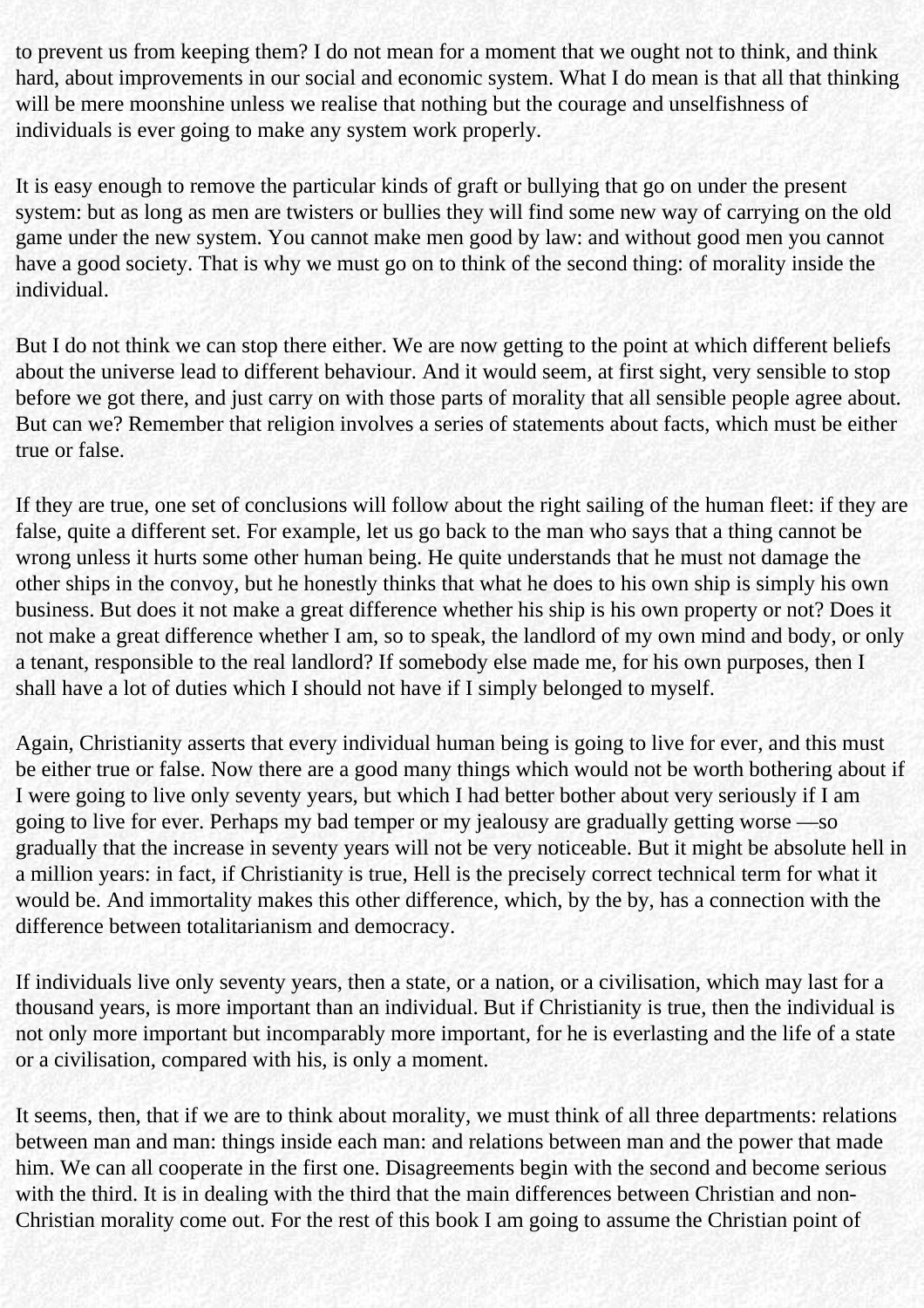view, and look at the whole picture as it will be if Christianity is true.

### **2. The "Cardinal Virtues"**

The previous section was originally composed to be given as a short talk on the air.

If you are allowed to talk for only ten minutes, pretty well everything else has to be sacrificed to brevity. One of my chief reasons for dividing morality up into three parts (with my picture of the ships sailing in convoy) was that this seemed the shortest way of covering the ground. Here I want to give some idea of another way in which the subject has been divided by old writers, which was too long to use in my talk, but which is a very good one.

According to this longer scheme there are seven "virtues." Four of them are called "Cardinal" virtues, and the remaining three are called "Theological" virtues. The "Cardinal" ones are those which all civilised people recognise: the "Theological" are those which, as a rule, only Christians know about. I shall deal with the Theological ones later on: at present I am talking about the four Cardinal virtues. (The word "cardinal" has nothing to do with "Cardinals" in the Roman Church. It comes from a Latin word meaning "the hinge of a door." These were called "cardinal" virtues because they are, as we should say, "pivotal.") They are PRUDENCE, TEMPERANCE, JUSTICE, and FORTITUDE.

Prudence means practical common sense, taking the trouble to think out what you are doing and what is likely to come of it. Nowadays most people hardly think of Prudence as one of the "virtues." In fact, because Christ said we could only get into His world by being like children, many Christians have the idea that, provided you are "good," it does not matter being a fool. But that is a misunderstanding. In the first place, most children show plenty of "prudence" about doing the things they are really interested in, and think them out quite sensibly.

In the second place, as St, Paul points out, Christ never meant that we were to remain children in intelligence: on the contrary, He told us to be not only "as harmless as doves," but also "as wise as serpents." He wants a child's heart, but a grown-up's head. He wants us to be simple, single-minded, affectionate, and teachable, as good children are; but He also wants every bit of intelligence we have to be alert at its job, and in first-class fighting trim. The fact that you are giving money to a charity does not mean that you need not try to find out whether that charity is a fraud or not. The fact that what you are thinking about is God Himself (for example, when you are praying) does not mean that you can be content with the same babyish ideas which you had when you were a five-year-old.

It is, of course, quite true that God will not love you any the less, or have less use for you, if you happen to have been born with a very second-rate brain. He has room for people with very little sense, but He wants every one to use what sense they have. The proper motto is not "Be good, sweet maid, and let who can be clever," but "Be good, sweet maid, and don't forget that this involves being as clever as you can." God is no fonder of intellectual slackers than of any other slackers. If you are thinking of becoming a Christian, I warn you you are embarking on something which is going to take the whole of you, brains and all. But, fortunately, it works the other way round. Anyone who is honestly trying to be a Christian will soon find his intelligence being sharpened: one of the reasons why it needs no special education to be a Christian is that Christianity is an education itself. That is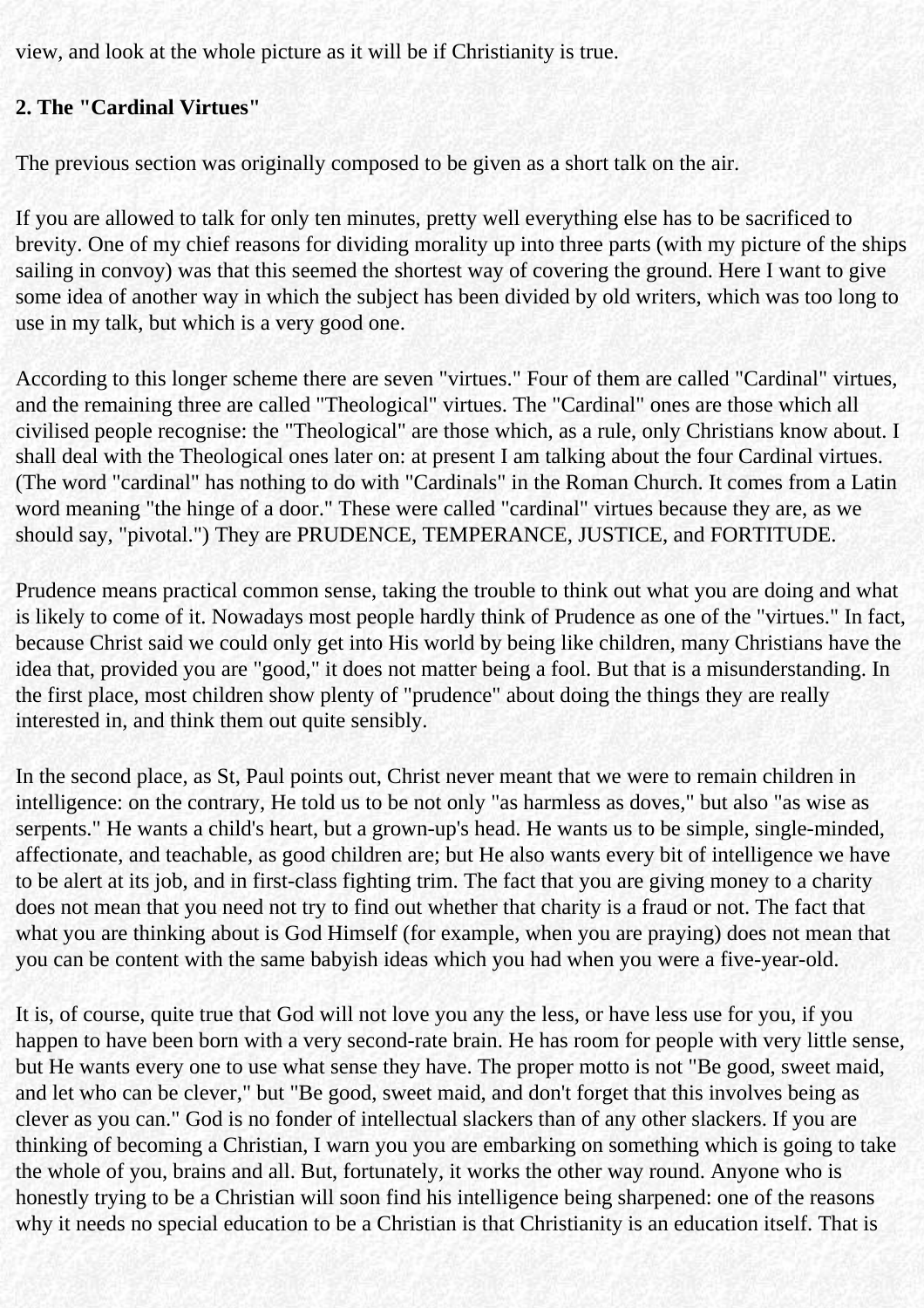why an uneducated believer like Bunyan was able to write a book that has astonished the whole world.

Temperance is, unfortunately, one of those words that has changed its meaning. It now usually means teetotalism. But in the days when the second Cardinal virtue was christened "Temperance," it meant nothing of the sort. Temperance referred not specially to drink, but to all pleasures; and it meant not abstaining, but going the right length and no further.

It is a mistake to think that Christians ought all to be teetotallers; Mohammedanism, not Christianity, is the teetotal religion. Of course it may be the duty of a particular Christian, or of any Christian, at a particular time, to abstain from strong drink, either because he is the sort of man who cannot drink at all without drinking too much, or because he wants to give the money to the poor, or because he is with people who are inclined to drunkenness and must not encourage them by drinking himself. But the whole point is that he is abstaining, for a good reason, from something which he does not condemn and which he likes to see other people enjoying.

One of the marks of a certain type of bad man is that he cannot give up a thing himself without wanting every one else to give it up. That is not the Christian way. An individual Christian may see fit to give up all sorts of things for special reasons—marriage, or meat, or beer, or the cinema; but the moment he starts saying the things are bad in themselves, or looking down his nose at other people who do use them, he has taken the wrong turning.

One great piece of mischief has been done by the modern restriction of the word Temperance to the question of drink. It helps people to forget that you can be just as intemperate about lots of other things. A man who makes his golf or his motor-bicycle the centre of his life, or a woman who devotes all her thoughts to clothes or bridge or her dog, is being just as "intemperate" as someone who gets drunk every evening. Of course, it does not show on the outside so easily: bridge-mania or golf-mania do not make you fall down in the middle of the road. But God is not deceived by externals.

Justice means much more than the sort of thing that goes on in law courts. It is the old name for everything we should now call "fairness"; it includes honesty, give and take, truthfulness, keeping promises, and all that side of life. And Fortitude includes both kinds of courage—the kind that faces danger as well as the kind that "sticks it" under pain. "Guts" is perhaps the nearest modern English. You will notice, of course, that you cannot practise any of the other virtues very long without bringing this one into play.

There is one further point about the virtues that ought to be noticed. There is a difference between doing some particular just or temperate action and being a just or temperate man. Someone who is not a good tennis player may now and then make a good shot. What you mean by a good player is the man whose eye and muscles and nerves have been so trained by making innumerable good shots that they can now be relied on. They have a certain tone or quality which is there even when he is not playing, just as a mathematician's mind has a certain habit and outlook which is there even when he is not doing mathematics. In the same way a man who perseveres in doing just actions gets in the end a certain quality of character. Now it is that quality rather than the particular actions which we mean when we talk of "virtue."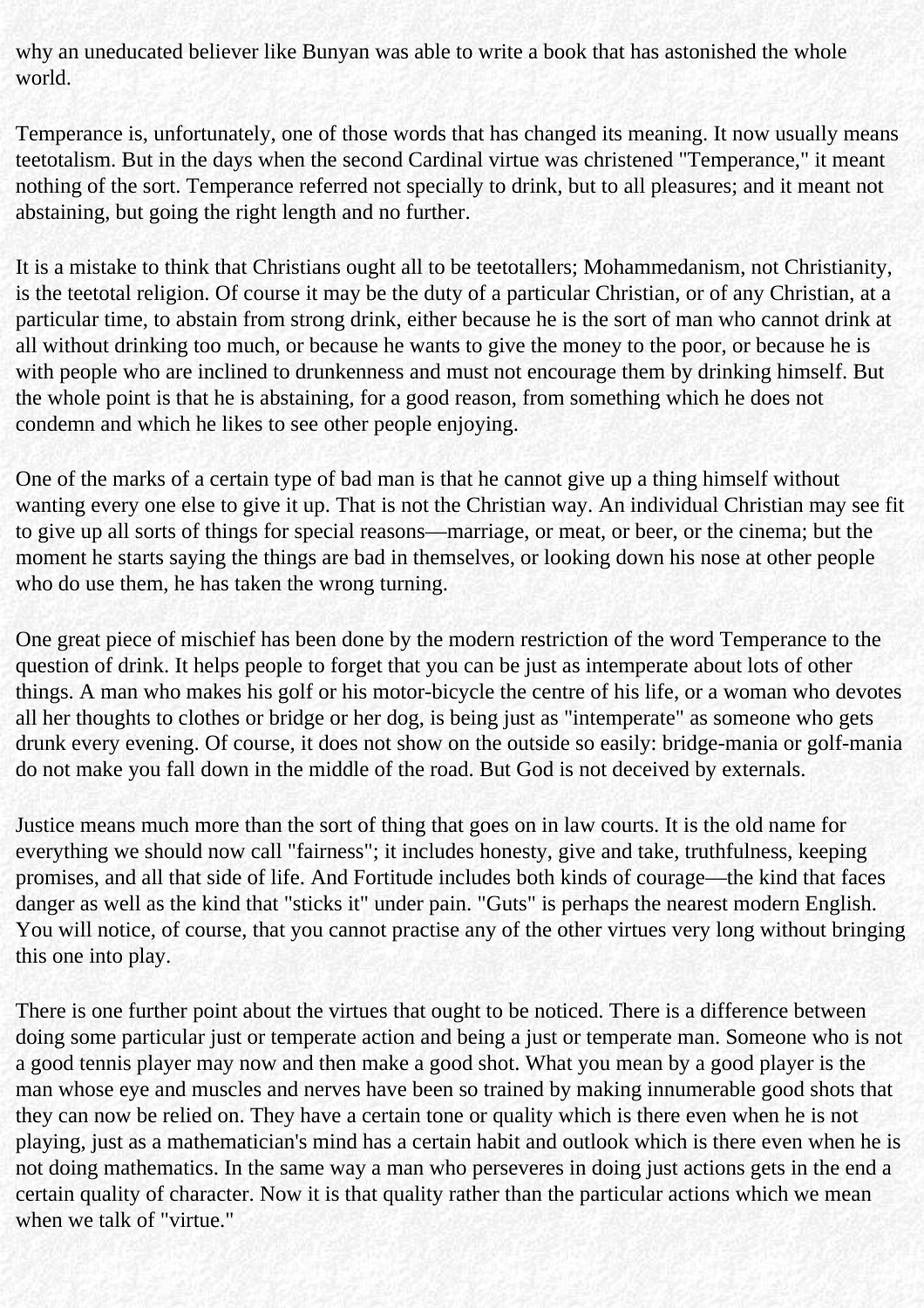This distinction is important for the following reason. If we thought only of the particular actions we might encourage three wrong ideas.

(1) We might think that, provided you did the right thing, it did not matter how or why you did it—whether you did it willingly or unwillingly, sulkily or cheerfully, through fear of public opinion or for its own sake. But the truth is that right actions done for the wrong reason do not help to build the internal quality or character called a "virtue," and it is this quality or character that really matters. (If the bad tennis player hits very hard, not because he sees that a very hard stroke is required, but because he has lost his temper, his stroke might possibly, by luck, help him to win that particular game; but it will not be helping him to become a reliable player.)

(2) We might think that God wanted simply obedience to a set of rules: whereas He really wants people of a particular sort.

(3) We might think that the "virtues" were necessary only for this present life—that in the other world we could stop being just because there is nothing to quarrel about and stop being brave because there is no danger. Now it is quite true that there will probably be no occasion for just or courageous acts in the next world, but there will be every occasion for being the sort of people that we can become only as the result of doing such acts here. The point is not that God will refuse you admission to His eternal world if you have not got certain qualities of character: the point is that if people have not got at least the beginnings of those qualities inside them, then no possible external conditions could make a "Heaven" for them—that is, could make them happy with the deep, strong, unshakable kind of happiness God intends for us.

# **3. Social Morality**

The first thing to get clear about Christian morality between man and man is that in this department Christ did not come to preach any brand new morality. The Golden Rule of the New Testament (Do as you would be done by) is a summing up of what everyone, at bottom, had always known to be right. Really great moral teachers never do introduce new moralities: it is quacks and cranks who do that. As Dr. Johnson said, "People need to be reminded more often than they need to be instructed." The real job of every moral teacher is to keep on bringing us back, time after time, to the old simple principles which we are all so anxious not to see; like bringing a horse back and back to the fence it has refused to jump or bringing a child back and back to the bit in its lesson that it wants to shirk.

The second thing to get clear is that Christianity has not, and does not profess to have, a detailed political programme for applying "Do as you would be done by" to a particular society at a particular moment. It could not have. It is meant for all men at all times and the particular programme which suited one place or time would not suit another. And, anyhow, that is not how Christianity works. When it tells you to feed the hungry it does not give you lessons in cookery. When it tells you to read the Scriptures it does not give you lessons in Hebrew and Greek, or even in English grammar. It was never intended to replace or supersede the ordinary human arts and sciences: it is rather a director which will set them all to the right jobs, and a source of energy which will give them all new life, if only they will put themselves at its disposal.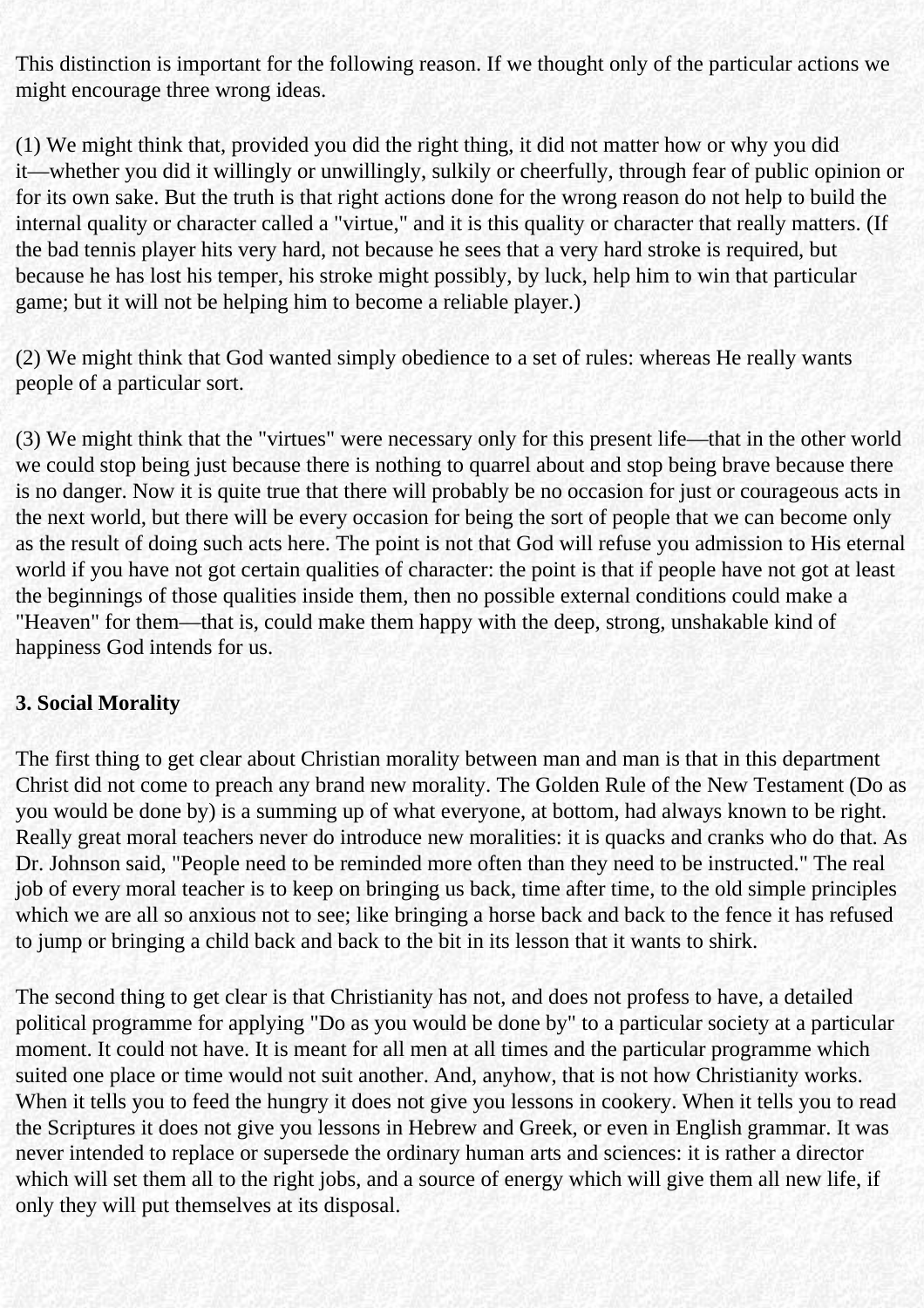People say, "The Church ought to give us a lead." That is true if they mean it in the right way, but false if they mean it in the wrong way. By the Church they ought to mean the whole body of practising Christians. And when they say that the Church should give us a lead, they ought to mean that some Christians— those who happen to have the right talents—should be economists and statesmen, and that all economists and statesmen should be Christians, and that their whole efforts in politics and economics should be directed to putting "Do as you would be done by" into action. If that happened, and if we others were really ready to take it, then we should find the Christian solution for our own social problems pretty quickly. But, of course, when they ask for a lead from the Church most people mean they want the clergy to put out a political programme.

That is silly. The clergy are those particular people within the whole Church who have been specially trained and set aside to look after what concerns us as creatures who are going to live for ever: and we are asking them to do a quite different job for which they have not been trained. The job is really on us, on the laymen. The application of Christian principles, say, to trade unionism or education, must come from Christian trade unionists and Christian schoolmasters: just as Christian literature comes from Christian novelists and dramatists —not from the bench of bishops getting together and trying to write plays and novels in their spare time.

All the same, the New Testament, without going into details, gives us a pretty clear hint of what a fully Christian society would be like. Perhaps it gives us more than we can take. It tells us that there are to be no passengers or parasites: if man does not work, he ought not to eat. Every one is to work with his own hands, and what is more, every one's work is to produce something good: there will be no manufacture of silly luxuries and then of sillier advertisements to persuade us to buy them. And there is to be no "swank" or "side," no putting on airs.

To that extent a Christian society would be what we now call Leftist. On the other hand, it is always insisting on obedience—obedience (and outward marks of respect) from all of us to properly appointed magistrates, from children to parents, and (I am afraid this is going to be very unpopular) from wives to husbands. Thirdly, it is to be a cheerful society: full of singing and rejoicing, and regarding worry or anxiety as wrong. Courtesy is one of the Christian virtues; and the New Testament hates what it calls "busybodies."

If there were such a society in existence and you or I visited it, I think we should come away with a curious impression. We should feel that its economic life was very socialistic and, in that sense, "advanced," but that its family life and its code of manners were rather old-fashioned—perhaps even ceremonious and aristocratic. Each of us would like some bits of it, but I am afraid very few of us would like the whole thing. That is just what one would expect if Christianity is the total plan for the human machine.

We have all departed from that total plan in different ways, and each of us wants to make out that his own modification of the original plan is the plan itself. You will find this again and again about anything that is really Christian: every one is attracted by bits of it and wants to pick out those bits and leave the rest. That is why we do not get much further: and that is why people who are fighting for quite opposite things can both say they are fighting for Christianity.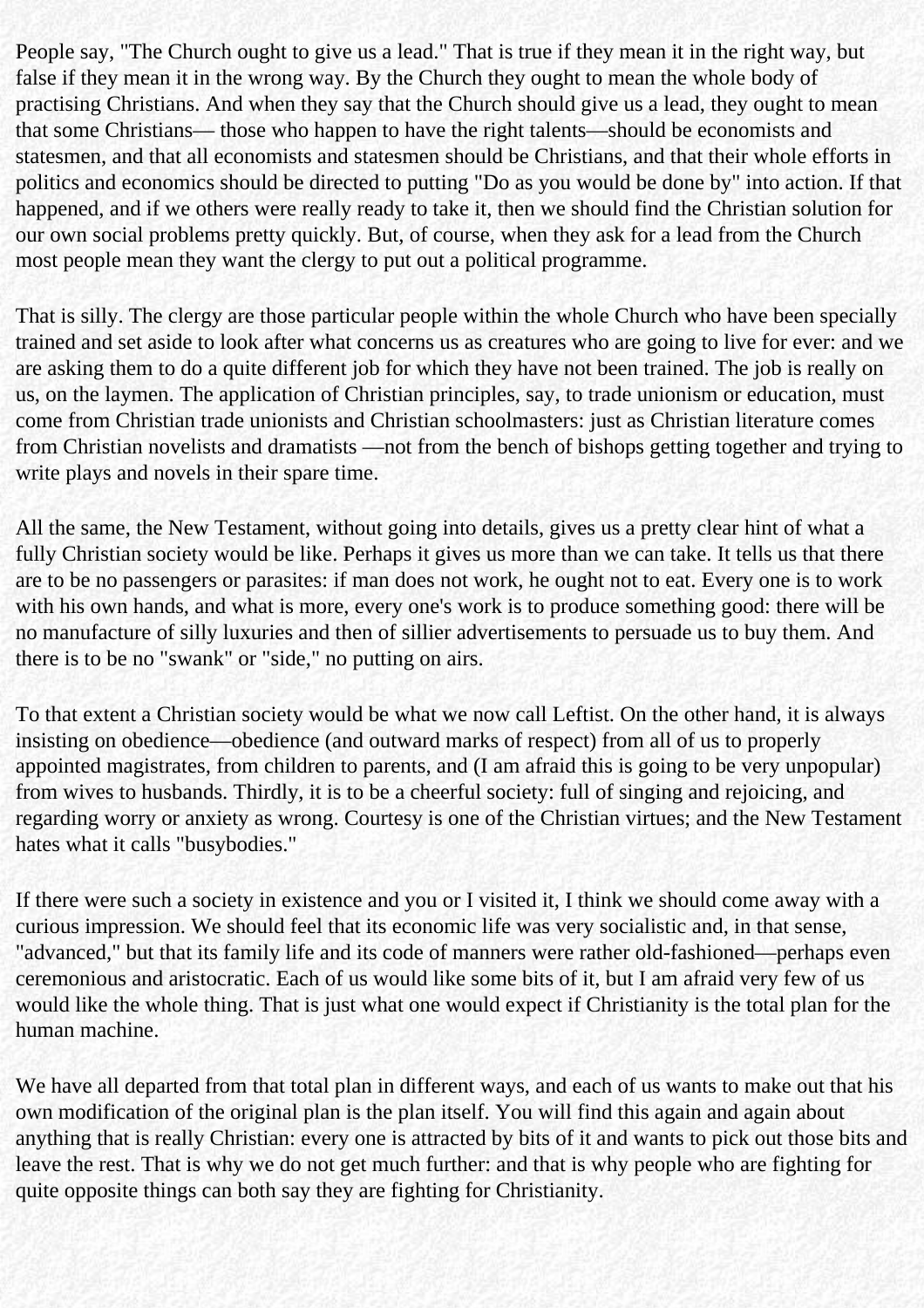Now another point. There is one bit of advice given to us by the ancient heathen Greeks, and by the Jews in the Old Testament, and by the great Christian teachers of the Middle Ages, which the modern economic system has completely disobeyed. All these people told us not to lend money at interest: and lending money at interest—what we call investment—is the basis of our whole system. Now it may not absolutely follow that we are wrong. Some people say that when Moses and Aristotle and the Christians agreed in forbidding interest (or "usury" as they called it), they could not foresee the joint stock company, and were only dunking of the private moneylender, and that, therefore, we need not bother about what they said.

That is a question I cannot decide on. I am not an economist and I simply do not know whether the investment system is responsible for the state we are in or not This is where we want the Christian economist But I should not have been honest if I had not told you that three great civilisations had agreed (or so it seems at first sight) in condemning the very thing on which we have based our whole life.

One more point and I am done. In the passage where the New Testament says that every one must work, it gives as a reason "in order that he may have something to give to those in need." Charity—giving to the poor—is an essential part of Christian morality: in the frightening parable of the sheep and the goats it seems to be the point on which everything turns. Some people nowadays say that charity ought to be unnecessary and that instead of giving to the poor we ought to be producing a society in which there were no poor to give to.

They may be quite right in saying that we ought to produce that kind of society. But if anyone thinks that, as a consequence, you can stop giving in the meantime, then he has parted company with all Christian morality. I do not believe one can settle how much we ought to give. I am afraid the only safe rule is to give more than we can spare. In other words, if our expenditure on comforts, luxuries, amusements, etc, is up to the standard common among those with the same income as our own, we are probably giving away too little. If our charities do not at all pinch or hamper us, I should say they are too small There ought to be things we should like to do and cannot do because our charitable expenditure excludes them. I am speaking now of "charities" in the common way.

Particular cases of distress among your own relatives, friends, neighbours or employees, which God, as it were, forces upon your notice, may demand much more: even to the crippling and endangering of your own position. For many of us the great obstacle to charity lies not in our luxurious living or desire for more money, but in our fear—fear of insecurity. This must often be recognised as a temptation. Sometimes our pride also hinders our charity; we are tempted to spend more than we ought on the showy forms of generosity (tipping, hospitality) and less than we ought on those who really need our help.

And now, before I end, I am going to venture on a guess as to how this section has affected any who have read it My guess is that there are some Leftist people among them who are very angry that it has not gone further in that direction, and some people of an opposite sort who are angry because they think it has gone much too far. If so, that brings us right up against the real snag in all this drawing up of blueprints for a Christian society. Most of us are not really approaching the subject in order to find out what Christianity says: we are approaching it in the hope of finding support from Christianity for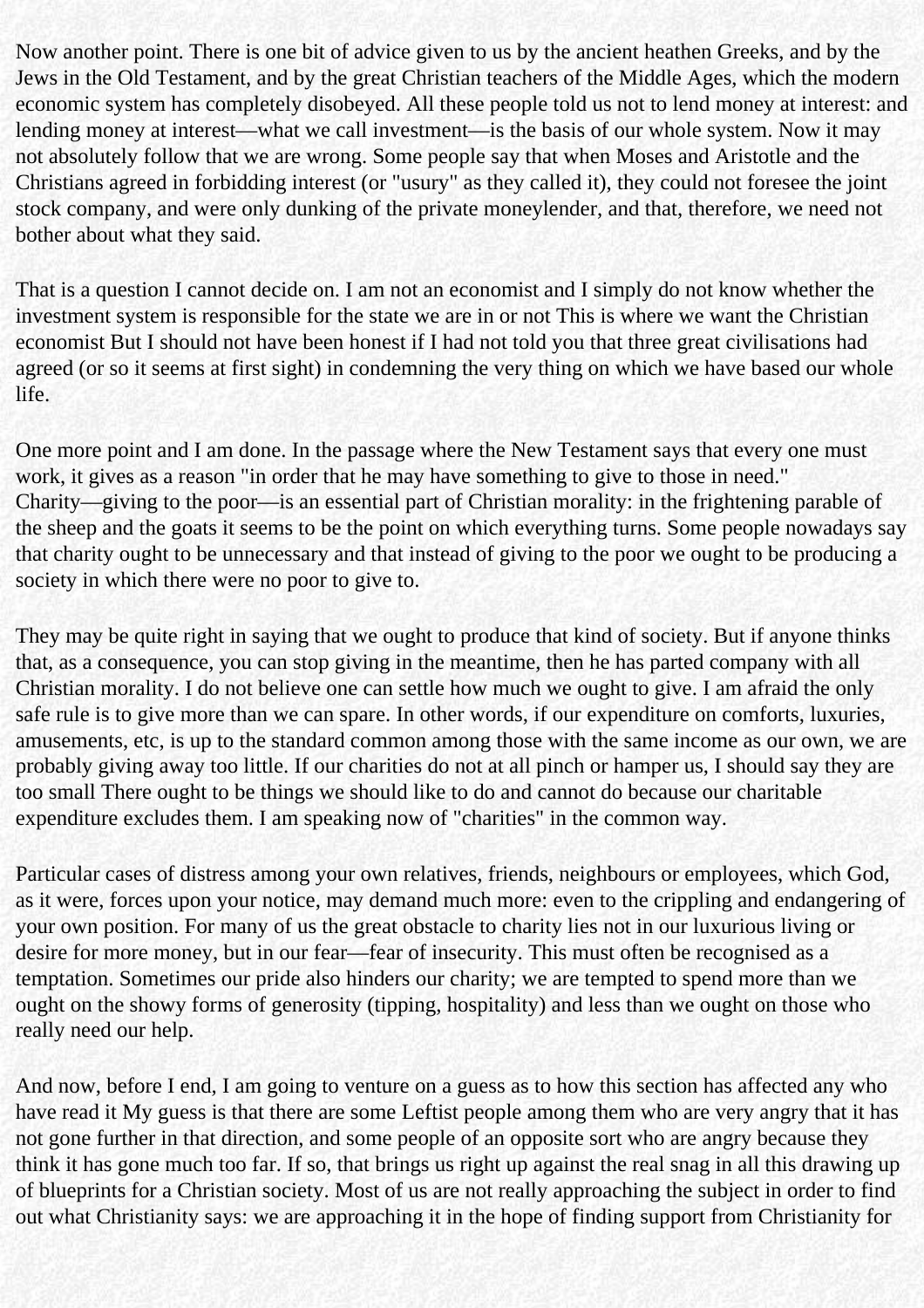the views of our own party.

We are looking for an ally where we are offered either a Master or—a Judge. I am just the same. There are bits in this section that I wanted to leave out. And that is why nothing whatever is going to come of such talks unless we go a much longer way round. A Christian society is not going to arrive until most of us really want it: and we are not going to want it until we become fully Christian. I may repeat "Do as you would be done by" till I am black in the face, but I cannot really carry it out till I love my neighbour as myself: and I cannot learn to love my neighbour as myself till I learn to love God: and I cannot learn to love God except by learning to obey Him. And so, as I warned you, we are driven on to something more inward —driven on from social matters to religious matters. For the longest way round is the shortest way home.

# **4. Morality And Psychoanalysis**

I have said that we should never get a Christian society unless most of us became Christian individuals. That does not mean, of course, that we can put off doing anything about society until some imaginary date in the far future. It means that we must begin both jobs at once—(1) the job of seeing how "Do as you would be done by" can be applied in detail to modern society, and (2) the job of becoming the sort of people who really would apply it if we saw how. I now want to begin considering what the Christian idea of a good man is—the Christian specification for the human machine.

Before I come down to details there are two more general points I should like to make. First of all, since Christian morality claims to be a technique for putting the human machine right, I think you would like to know how it is related to another technique which seems to make a similar claim—namely, psychoanalysis.

Now you want to distinguish very clearly between two things: between the actual medical theories and technique of the psychoanalysts, and the general philosophical view of the world which Freud and some others have gone on to add to this. The second thing—the philosophy of Freud—is in direct contradiction to Christianity: and also in direct contradiction to the other great psychologist, Jung. And furthermore, when Freud is talking about how to cure neurotics he is speaking as a specialist on his own subject, but when he goes on to talk general philosophy he is speaking as an amateur. It is therefore quite sensible to attend to him with respect in the one case and not in the other—and that is what I do.

I am all the readier to do it because I have found that when he is talking off his own subject and on a subject I do know something about (namely, languages) he is very ignorant. But psychoanalysis itself, apart from all the philosophical additions that Freud and others have made to it, is not in the least contradictory to Christianity. Its technique overlaps with Christian morality at some points and it would not be a bad thing if every parson knew something about it: but it does not run the same course all the way, for the two techniques are doing rather different things.

When a man makes a moral choice two things are involved. One is the act of choosing. The other is the various feelings, impulses and so on which his psychological outfit presents him with, and which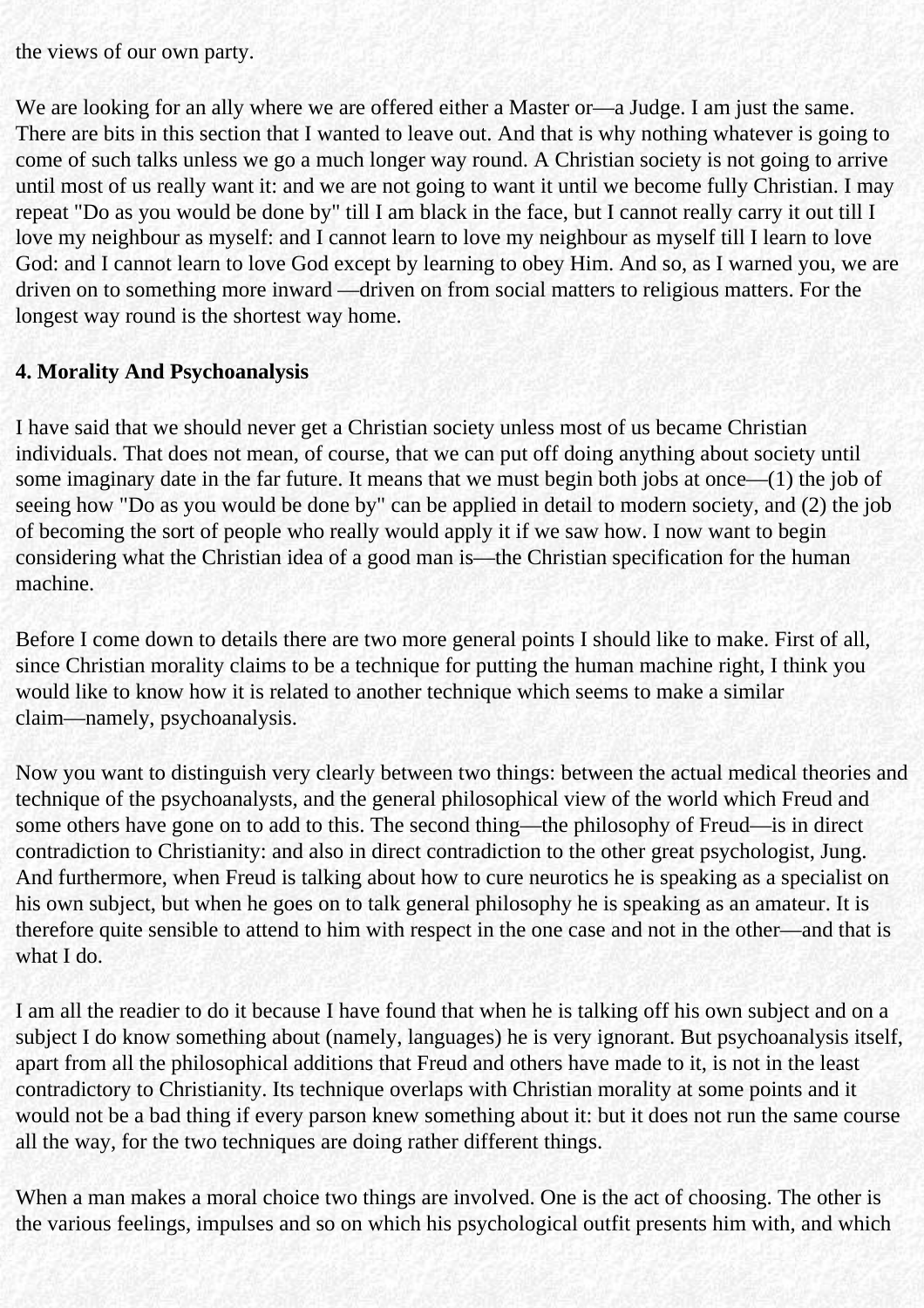are the raw material of his choice. Now this raw material may be of two kinds. Either it may be what we would call normal: it may consist of the sort of feelings that are common to all men. Or else it may consist of quite unnatural feelings due to things that have gone wrong in his subconscious. Thus fear of things that are really dangerous would be an example of the first kind: an irrational fear of cats or spiders would be an example of the second kind.

The desire of a man for a woman would be of the first kind: the perverted desire of a man for a man would be of the second. Now what psychoanalysis undertakes to do is to remove the abnormal feelings, that is, to give the man better raw material for his acts of choice: morality is concerned with the acts of choice themselves.

Put it this way. Imagine three men who go to war. One has the ordinary natural fear of danger that any man has and he subdues it by moral effort and becomes a brave man. Let us suppose that the other two have, as a result of things in their sub-consciousness, exaggerated, irrational fears, which no amount of moral effort can do anything about. Now suppose that a psychoanalyst comes along and cures these two: that is, he puts them both back in the position of the first man. Well it is just then that the psychoanalytical problem is over and the moral problem begins. Because, now that they are cured, these two men might take quite different lines.

The first might say, "Thank goodness I've got rid of all those doodahs. Now at last I can do what I always wanted to do—my duty to the cause of freedom." But the other might say, "Well, I'm very glad that I now feel moderately cool under fire, but, of course, that doesn't alter the fact that I'm still jolly well determined to look after Number One and let the other chap do the dangerous job whenever I can. Indeed one of the good things about feeling less frightened is that I can now look after myself much more efficiently and can be much cleverer at hiding the fact from the others." Now this difference is a purely moral one and psychoanalysis cannot do anything about it. However much you improve the man's raw material, you have still got something else: the real, free choice of the man, on the material presented to him, either to put his own advantage first or to put it last And this\$ free choice is the only thing that morality is concerned with.

The bad psychological material is not a sin but a disease. It does not need to be repented of, but to be cured. And by the way, that is very important. Human beings judge one another by their external actions. God judges them by their moral choices. When a neurotic who has a pathological horror of cats forces himself to pick up a cat for some good reason, it is quite possible that in God's eyes he has shown more courage than a healthy man may have shown in winning the V.C. When a man who has been perverted from his youth and taught that cruelty is the right thing, does some tiny little kindness, or refrains from some cruelty he might have committed, and thereby, perhaps, risks being sneered at by his companions, he may, in God's eyes, be doing more than you and I would do if we gave up life itself for a friend.

It is as well to put this the other way round. Some of us who seem quite nice people may, in fact, have made so little use of a good heredity and a good upbringing that we are really worse than those whom we regard as fiends. Can we be quite certain how we should have behaved if we had been saddled with the psychological outfit, and then with the bad upbringing, and then with the power, say, of Himmler? That is why Christians are told not to judge.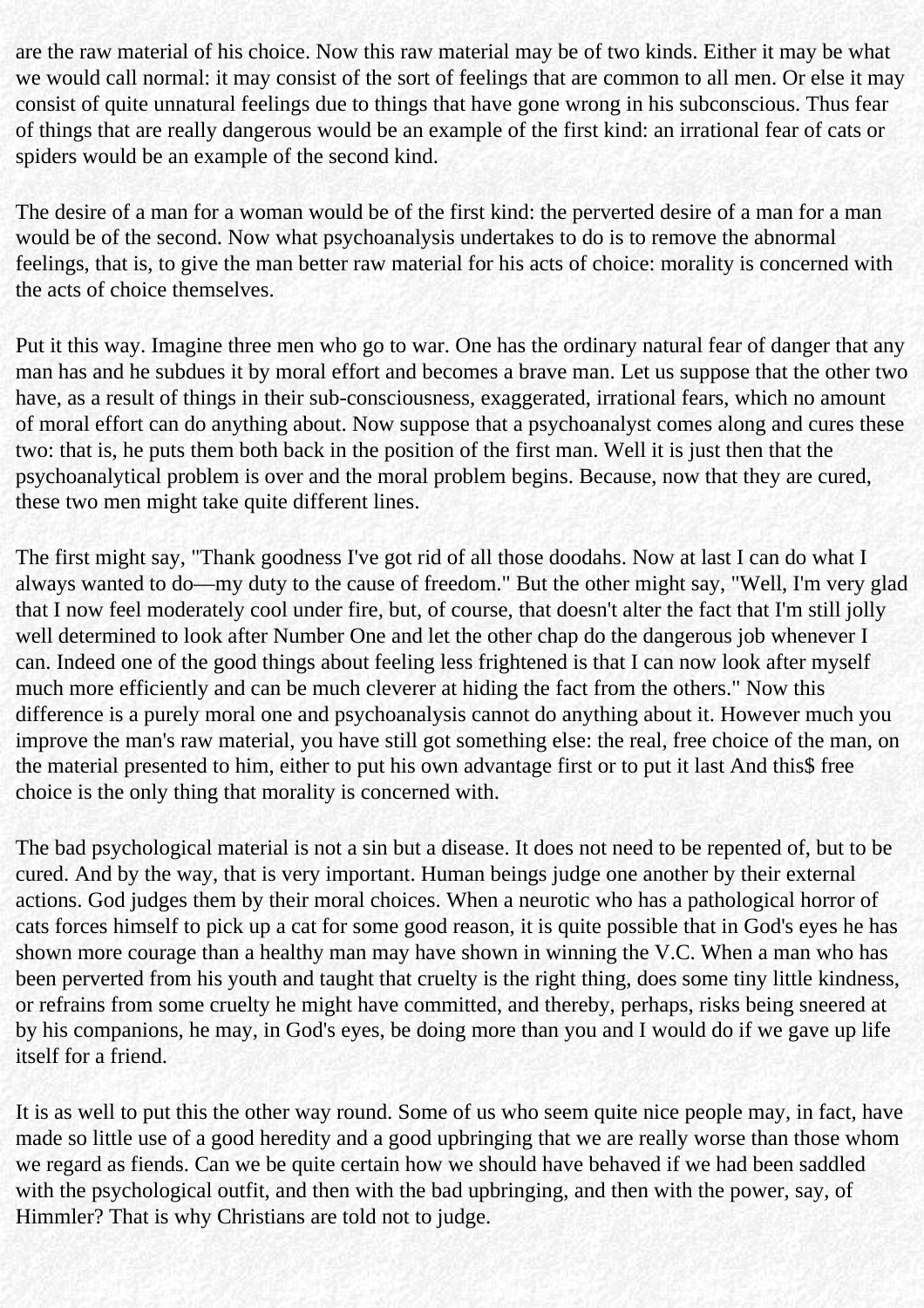We see only the results which a man's choices make out of his raw material. But God does not judge him on the raw material at all, but on what he has done with it. Most of the man's psychological makeup is probably due to his body: when his body dies all that will fall off him, and the real central man. the thing that chose, that made the best or the worst out of this material, will stand naked. All sorts of nice things which we thought our own, but which were really due to a good digestion, will fall off some of us: all sorts of nasty things which were due to complexes or bad health will fall off others. We shall then, for the first tune, see every one as he really was. There will be surprises.

And that leads on to my second point. People often think of Christian morality as a kind of bargain in which God says, "If you keep a lot of rules I'll reward you, and if you don't I'll do the other thing." I do not think that is the best way of looking at it. I would much rather say that every time you make a choice you are turning the central part of you, the part of you that chooses, into something a little different from what it was before. And taking your life as a whole, with all your innumerable choices, all your life long you are slowly turning this central thing either into a heavenly creature or into a hellish creature: either into a creature that is in harmony with God, and with other creatures, and with itself, or else into one that is in a state of war and hatred with God, and with its fellow-creatures, and with itself.

To be the one kind of creature is heaven: that is, it is joy and peace and knowledge and power. To be the other means madness, horror, idiocy, rage, impotence, and eternal loneliness. Each of us at each moment is progressing to the one state or the other.

That explains what always used to puzzle me about Christian writers; they seem to be so very strict at one moment and so very free and easy at another. They talk about mere sins of thought as if they were immensely important: and then they talk about the most frightful murders and treacheries as if you had only got to repent and all would be forgiven. But I have come to see that they are right.

What they are always thinking of is the mark which the action leaves on that tiny central self which no one sees in this life but which each of us will have to endure—or enjoy—for ever. One man may be so placed that his anger sheds the blood of thousands, and another so placed that however angry he gets he will only be laughed at. But the little mark on the soul may be much the same in both. Each has done something to himself which, unless he repents, will make it harder for him to keep out of the rage next time he is tempted, and will make the rage worse when he does fall into it. Each of them, if he seriously turns to God, can have that twist in the central man straightened out again: each is, in the long run, doomed if he will not. The bigness or smallness of the thing, seen from the outside, is not what really matters.

One last point. Remember that, as I said, the right direction leads not only to peace but to knowledge. When a man is getting better he understands more and more clearly the evil that is still left in him. When a man is getting worse, he understands his own badness less and less. A moderately bad man knows he is not very good: a thoroughly bad man thinks he is all right. This is common sense, really. You understand sleep when you are awake, not while you are sleeping. You can see mistakes in arithmetic when your mind is working properly: while you are making them you cannot see them. You can understand the nature of drunkenness when you are sober, not when you are drunk. Good people know about both good and evil: bad people do not know about either.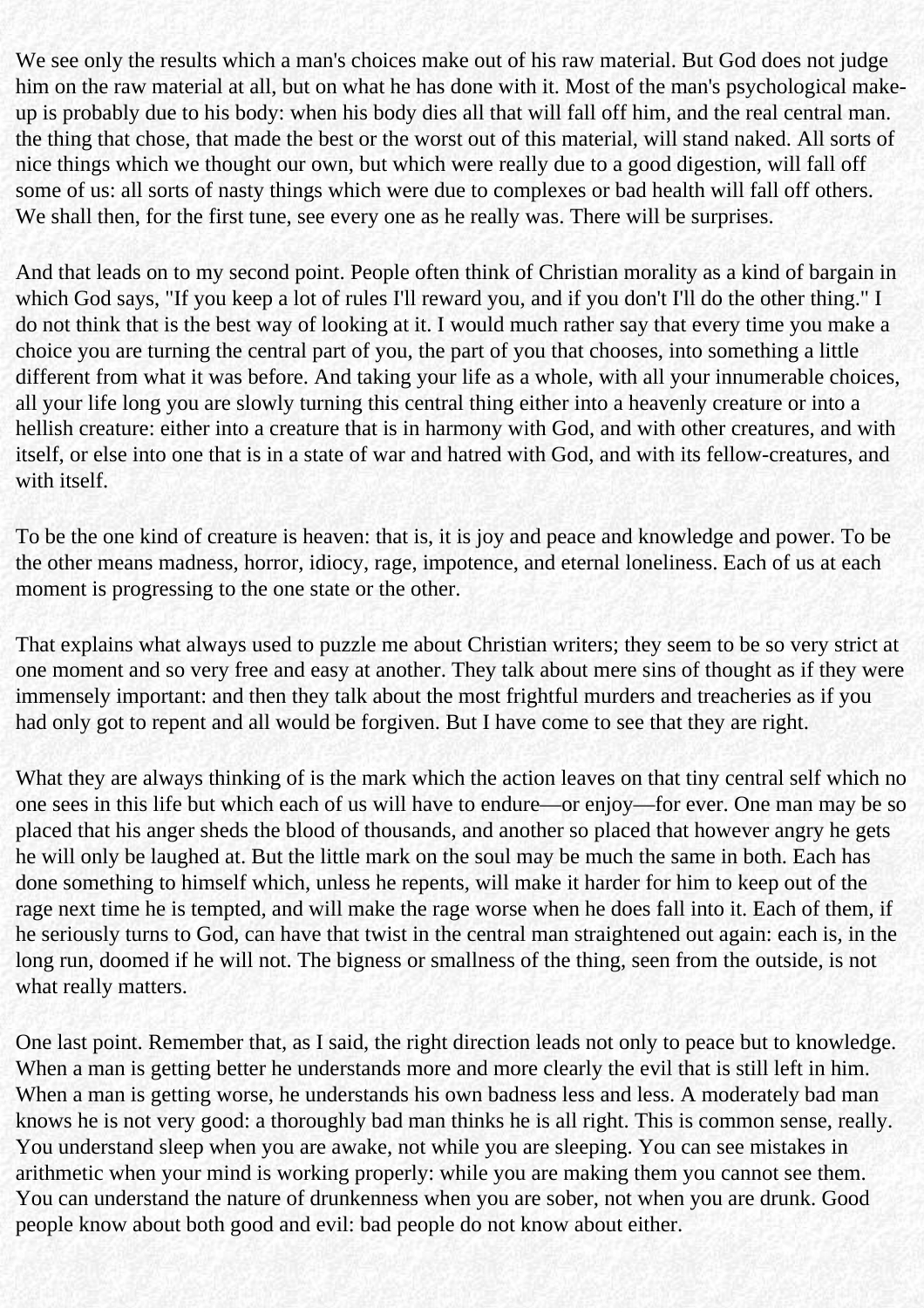#### **5. Sexual Morality**

We must now consider Christian morality as regards sex, what Christians call the virtue of chastity. The Christian rule of chastity must not be confused with the social rule of "modesty" (in one sense of that word); i.e. propriety, or decency. The social rule of propriety lays down how much of the human body should be displayed and what subjects can be referred to, and in what words, according to the customs of a given social circle. Thus, while the rule of chastity is the same for all Christians at all times, the rule of propriety changes.

A girl in the Pacific islands wearing hardly any clothes and a Victorian lady completely covered in clothes might both be equally "modest," proper, or decent, according to the standards of their own societies: and both, for all we could tell by their dress, might be equally chaste (or equally unchaste). Some of the language which chaste women used in Shakespeare's time would have been used in the nineteenth century only by a woman completely abandoned. When people break the rule of propriety current in their own time and place, if they do so in order to excite lust in themselves or others, then they are offending against chastity. But if they break it through ignorance or carelessness they are guilty only of bad manners.

When, as often happens, they break it defiantly in order to shock or embarrass others, they are not necessarily being unchaste, but they are being uncharitable: for it is uncharitable to take pleasure in making other people uncomfortable. I do not think that a very strict or fussy standard of propriety is any proof of chastity or any help to it, and I therefore regard the great relaxation and simplifying of the rule which has taken place in my own lifetime as a good thing. At its present stage, however, it has this inconvenience, that people of different ages and different types do not all acknowledge the same standard, and we hardly know where we are.

While this confusion lasts I think that old, or old-fashioned, people should be very careful not to assume that young or "emancipated" people are corrupt whenever they are (by the old standard) improper; and, in return, that young people should not call their elders prudes or puritans because they do not easily adopt the new standard. A real desire to believe all the good you can of others and to make others as comfortable as you can will solve most of the problems.

Chastity is the most unpopular of the Christian virtues. There is no getting away from it: the old Christian rule is, "Either marriage, with complete faithfulness to your partner, or else total abstinence." Now this is so difficult and so contrary to our instincts, that obviously either Christianity is wrong or our sexual instinct, as it now is, has gone wrong. One or the other. Of course, being a Christian, I think it is the instinct which has gone wrong.

But I have other reasons for thinking so. The biological purpose of sex is children, just as the biological purpose of eating is to repair the body. Now if we eat whenever we feel inclined and just as much as we want, it is quite true that most of us will eat too much: but not terrifically too much. One man may eat enough for two, but he does not eat enough for ten. The appetite goes a little beyond its biological purpose, but not enormously. But if a healthy young man indulged his sexual appetite whenever he felt inclined, and if each act produced a baby, then in ten years he might easily populate a small village. This appetite is in ludicrous and preposterous excess of its function.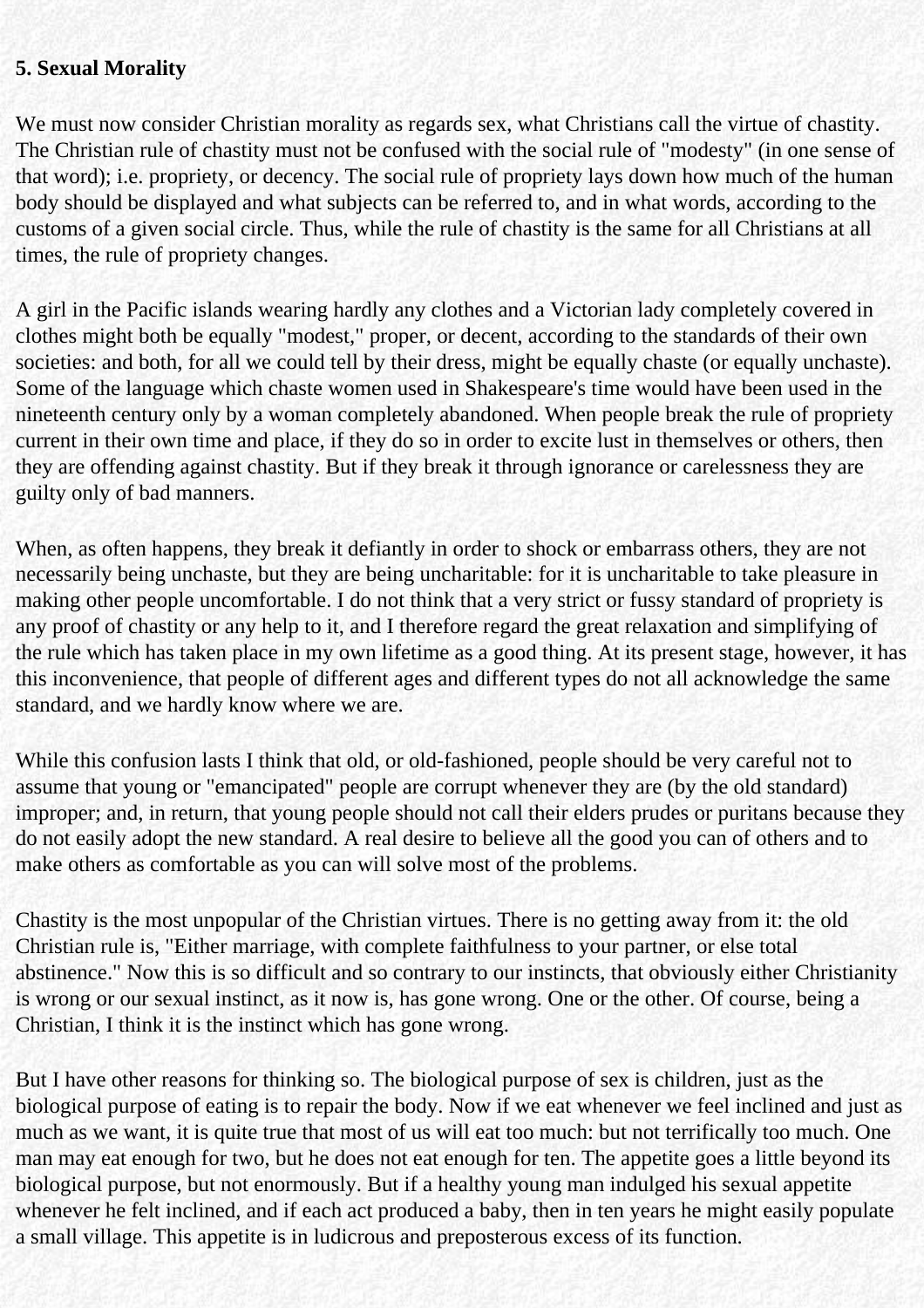Or take it another way. You can get a large audience together for a strip-tease act—that is, to watch a girl undress on the stage. Now suppose you came to a country where you could fill a theatre by simply bringing a covered plate on to the stage and then slowly lifting the cover so as to let every one see, just before the lights went out, that it contained a mutton chop or a bit of bacon, would you not think that in that country something had gone wrong with the appetite for food? And would not anyone who had grown up in a different world think there was something equally queer about the state of the sex instinct among us?

One critic said that if he found a country in which such striptease acts with food were popular, he would conclude that the people of that country were starving. He meant, of course, to imply that such things as the strip-tease act resulted not from sexual corruption but from sexual starvation. I agree with him that if, in some strange land, we found that similar acts with mutton chops were popular, one of the possible explanations which would occur to me would be famine. But the next step would be to test our hypothesis by finding out whether, in fact, much or little food was being consumed in that country. If the evidence showed that a good deal was being eaten, then of course we should have to abandon the hypothesis of starvation and try to think of another one.

In the same way, before accepting sexual starvation as the cause of the strip-tease, we should have to look for evidence that there is in fact more sexual abstinence in our age than in those ages when things like the strip-tease were unknown. But surely there is no such evidence. Contraceptives have made sexual indulgence far less costly within marriage and far safer outside it than ever before, and public opinion is less hostile to illicit unions and even to perversion than it has been since Pagan times. Nor is the hypothesis of "starvation" the only one we can imagine. Everyone knows that the sexual appetite, like our other appetites, grows by indulgence. Starving men may think much about food, but so do gluttons; the gorged, as well as the famished, like titillations.

Here is a third point. You find very few people who want to eat things that really are not food or to do other things with food instead of eating it. In other words, perversions of the food appetite are rare. But perversions of the sex instinct are numerous, hard to cure, and frightful. I am sorry to have to go into all these details, but I must. The reason why I must is that you and I, for the last twenty years, have been fed all day long on good solid lies about sex. We have been told, till one is sick of hearing it, that sexual desire is in the same state as any of our other natural desires and that if only we abandon the silly old Victorian idea of hushing it up, everything in the garden will be lovely. It is not true. The moment you look at the facts, and away from the propaganda, you see that it is not. They tell you sex has become a mess because it was hushed up.

But for the last twenty years it has not been hushed up. It has been chattered about all day long. Yet it is still in a mess. If hushing up had been the cause of the trouble, ventilation would have set it right. But it has not. I think it is the other way round. I think the human race originally hushed it up because it had become such a mess. Modern people are always saying, "Sex is nothing to be ashamed of." They may mean two things. They may mean "There is nothing to be ashamed of in the fact that the human race reproduces itself in a certain way, nor in the fact that it gives pleasure." If they mean that, they are right. Christianity says the same. It is not the thing, nor the pleasure, that is the trouble.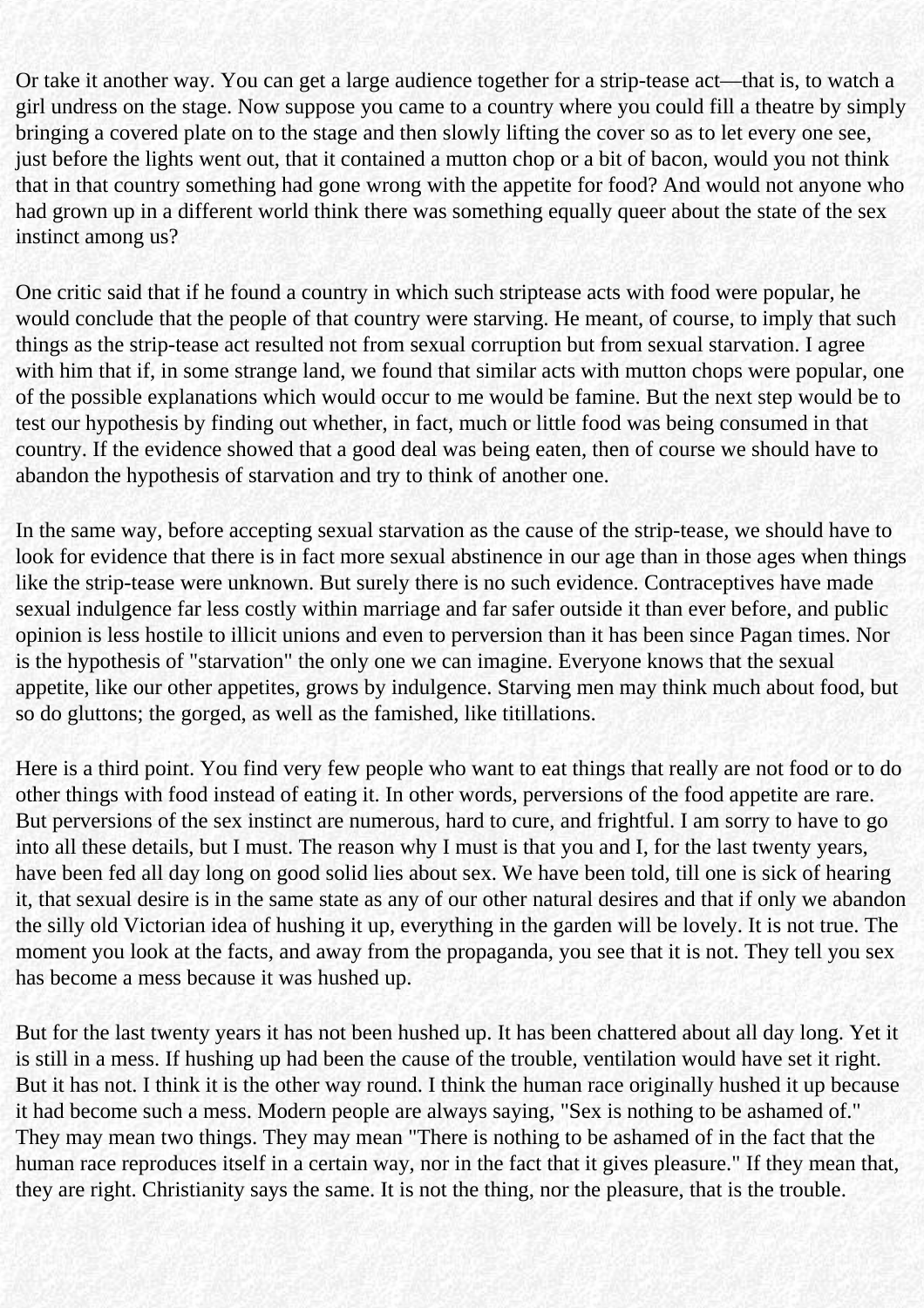The old Christian teachers said that if man had never fallen, sexual pleasure, instead of being less than it is now, would actually have been greater. I know some muddle-headed Christians have talked as if Christianity thought that sex, or the body, or pleasure, were bad in themselves. But they were wrong. Christianity is almost the only one of the great religions which thoroughly approves of the body—which believes that matter is good, that God Himself once took on a human body, that some kind of body is going to be given to us even in Heaven and is going to be an essential part of our happiness, our beauty, and our energy.

Christianity has glorified marriage more than any other religion: and nearly all the greatest love poetry in the world has been produced by Christians. If anyone says that sex, in itself, is bad, Christianity contradicts him at once. But, of course, when people say, "Sex is nothing to be ashamed of," they may mean "the state into which the sexual instinct has now got is nothing to be ashamed of."

If they mean that, I think they are wrong. I think it is everything to be ashamed of. There is nothing to be ashamed of in enjoying your food: there would be everything to be ashamed of if half the world made food the main interest of their lives and spent their time looking at pictures of food and dribbling and smacking their lips. I do not say you and I are individually responsible for the present situation. Our ancestors have handed over to us organisms which are warped in this respect: and we grow up surrounded by propaganda in favour of unchastity.

There are people who want to keep our sex instinct inflamed in order to make money out of us. Because, of course, a man with an obsession is a man who has very little sales-resistance. God knows our situation; He will not judge us as if we had no difficulties to overcome. What matters is the sincerity and perseverance of our will to overcome them.

Before we can be cured we must want to be cured. Those who really wish for help will get it; but for many modern people even the wish is difficult. It is easy to think that we want something when we do not really want it. A famous Christian long ago told us that when he was a young man he prayed constantly for chastity; but years later he realised that while his lips had been saying, "Oh Lord, make me chaste," his heart had been secretly adding, "But please don't do it just yet." This may happen in prayers for other virtues too; but there are three reasons why it is now specially difficult for us to desire—let alone to achieve—complete chastity.

In the first place our warped natures, the devils who tempt us, and all the contemporary propaganda for lust, combine to make us feel that the desires we are resisting are so "natural," so "healthy," and so reasonable, that it is almost perverse and abnormal to resist them. Poster after poster, film after film, novel after novel, associate the idea of sexual indulgence with the ideas of health, normality, youth, frankness, and good humour.

Now this association is a lie. Like all powerful lies, it is based on a truth—the truth, acknowledged above, that sex in itself (apart from the excesses and obsessions that have grown round it) is "normal" and "healthy," and all the rest of it. The lie consists in the suggestion that any sexual act to which you are tempted at the moment is also healthy and normal. Now this, on any conceivable view, and quite apart from Christianity, must be nonsense. Surrender to all our desires obviously leads to impotence, disease, jealousies, lies, concealment, and everything that is the reverse of health, good humour, and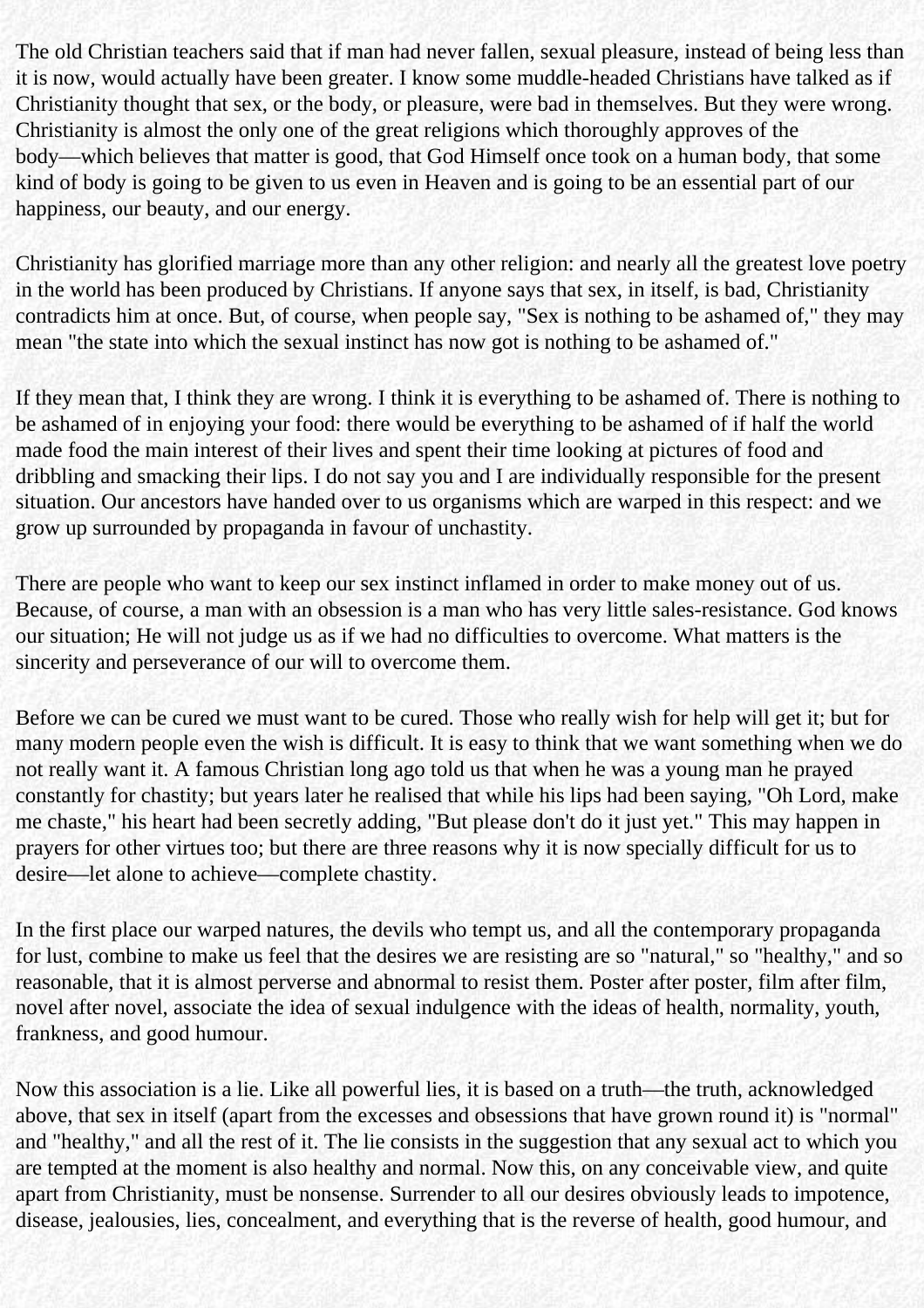frankness.

For any happiness, even in this world, quite a lot of restraint is going to be necessary; so the claim made by every desire, when it is strong, to be healthy and reasonable, counts for nothing. Every sane and civilised man must have some set of principles by which he chooses to reject some of his desires and to permit others. One man does this on Christian principles, another on hygienic principles, another on sociological principles. The real conflict is not between Christianity and "nature," but between Christian principle and other principles in the control of "nature." For "nature" (in the sense of natural desire) will have to be controlled anyway, unless you are going to ruin your whole life. The Christian principles are, admittedly, stricter than the others; but then we think you will get help towards obeying them which you will not get towards obeying the others.

In the second place, many people are deterred from seriously attempting Christian chastity because they think (before trying) that it is impossible. But when a thing has to be attempted, one must never think about possibility or impossibility. Faced with an optional question in an examination paper, one considers whether one can do it or not: faced with a compulsory question, one must do the best one can. You may get some marks for a very imperfect answer: you will certainly get none for leaving the question alone. Not only in examinations but in war, in mountain climbing, in learning to skate, or swim, or ride a bicycle, even in fastening a stiff collar with cold fingers, people quite often do what seemed impossible before they did it. It is wonderful what you can do when you have to.

We may, indeed, be sure that perfect chastity—like perfect charity—will not be attained by any merely human efforts. You must ask for God's help. Even when you have done so, it may seem to you for a long time that no help, or less help than you need, is being given. Never mind. After each failure, ask forgiveness, pick yourself up, and try again. Very often what God first helps us towards is not the virtue itself but just this power of always trying again. For however important chastity (or courage, or truthfulness, or any other virtue) may be, this process trains us in habits of the soul which are more important still. It cures our illusions about ourselves and teaches us to depend on God. We learn, on the one hand, that we cannot trust ourselves even in our best moments, and, on the other, that we need not despair even in our worst, for our failures are forgiven. The only fatal thing is to sit down content with anything less than perfection.

Thirdly, people often misunderstand what psychology teaches about "repressions." It teaches us that "repressed" sex is dangerous. But "repressed" is here a technical term: it does not mean "suppressed" in the sense of "denied" or "resisted." A repressed desire or thought is one which has been thrust into the subconscious (usually at a very early age) and can now come before the mind only in a disguised and unrecognisable form. Repressed sexuality does not appear to the patient to be sexuality at all. When an adolescent or an adult is engaged in resisting a conscious desire, he is not dealing with a repression nor is he in the least danger of creating a repression.

On the contrary, those who are seriously attempting chastity are more conscious, and soon know a great deal more about their own sexuality than anyone else. They come to know their desires as Wellington knew Napoleon, or as Sherlock Holmes knew Moriarty; as a rat-catcher knows rats or a plumber knows about leaky pipes. Virtue—even attempted virtue—brings light; indulgence brings fog.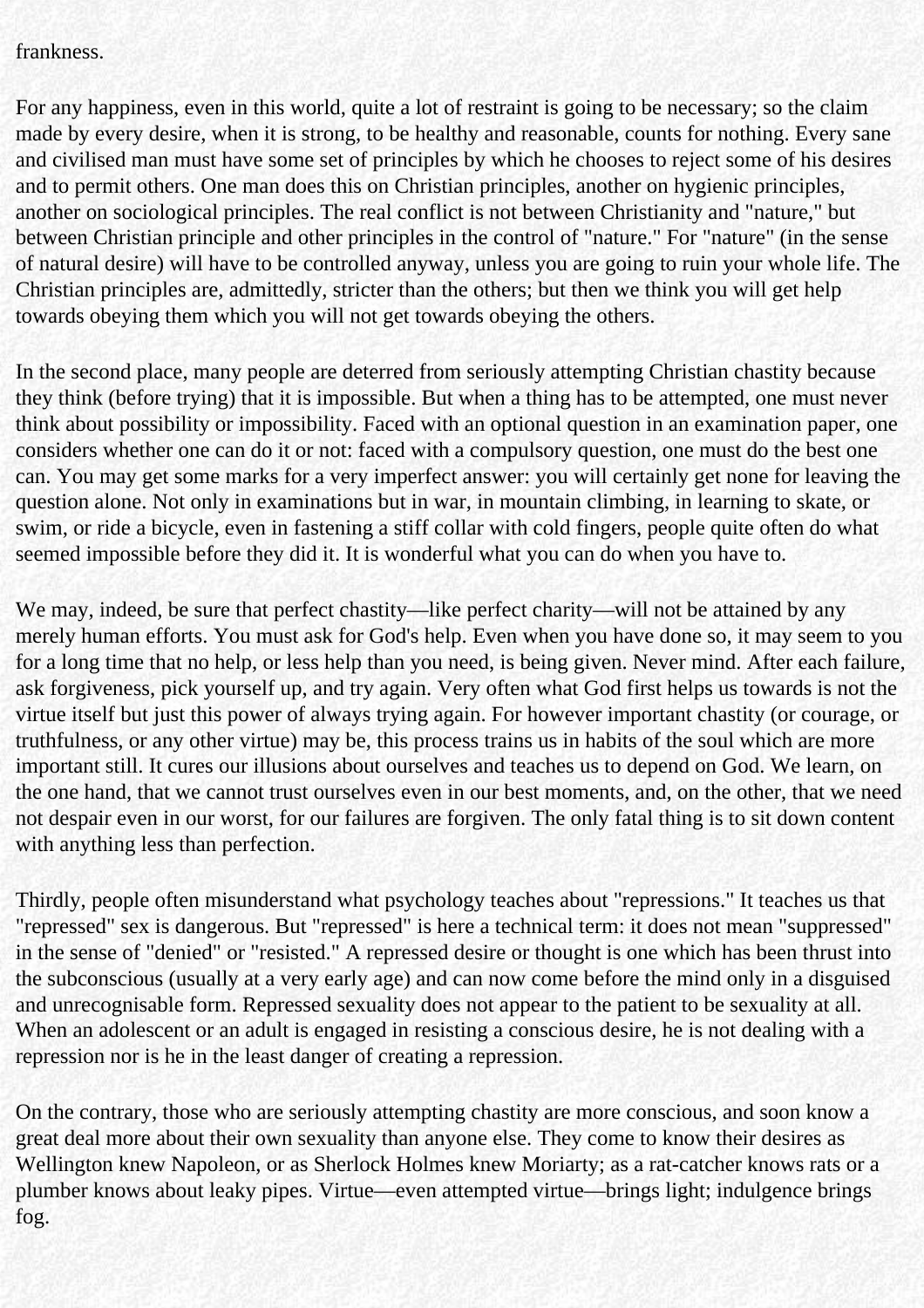Finally, though I have had to speak at some length about sex, I want to make it as clear as I possibly can that the centre of Christian morality is not here. If anyone thinks that Christians regard unchastity as the supreme vice, he is quite wrong. The sins of the flesh are bad, but they are the least bad of all sins. All the worst pleasures are purely spiritual: the pleasure of putting other people in the wrong, of bossing and patronising and spoiling sport, and back-biting; the pleasures of power, of hatred. For there are two things inside me, competing with the human self which I must try to become. They are the Animal self, and the Diabolical self. The Diabolical self is the worse of the two. That is why a cold, self-righteous prig who goes regularly to church may be far nearer to hell than a prostitute. But, of course, it is better to be neither.

# **6. Christian Marriage**

The last chapter was mainly negative. I discussed what was wrong with the sexual impulse in man, but said very little about its right working—in other words, about Christian marriage. There are two reasons why I do not particularly want to deal with marriage. The first is that the Christian doctrines on this subject are extremely unpopular. The second is that I have never been married myself, and, therefore, can speak only at second hand. But in spite of that, I feel I can hardly leave the subject out in an account of Christian morals.

The Christian idea of marriage is based on Christ's words that a man and wife are to be regarded as a single organism—for that is what the words "one flesh" would be in modern English. And the Christians believe that when He said this He was not expressing a sentiment but stating a fact—just as one is stating a fact when one says that a lock and its key are one mechanism, or that a violin and a bow are one musical instrument. The inventor of the human machine was telling us that its two halves, the male and the female, were made to be combined together in pairs, not simply on the sexual level, but totally combined.

The monstrosity of sexual intercourse outside marriage is that those who indulge in it are trying to isolate one kind of union (the sexual) from all the other kinds of union which were intended to go along with it and make up the total union. The Christian attitude does not mean that there is anything wrong about sexual pleasure, any more than about the pleasure of eating. It means that you must not isolate that pleasure and try to get it by itself, any more than you ought to try to get the pleasures of taste without swallowing and digesting, by chewing things and spitting them out again.

As a consequence, Christianity teaches that marriage is for life. There is, of course, a difference here between different Churches: some do not admit divorce at all; some allow it reluctantly in very special cases. It is a great pity that Christians should disagree about such a question; but for an ordinary layman the thing to notice is that Churches all agree with one another about marriage a great deal more than any of them agrees with the outside world. I mean, they all regard divorce as something like cutting up i living body, as a kind of surgical operation.

Some of them think the operation so violent that it cannot be done at all; others admit it as a desperate remedy in extreme cases. They are all agreed that it is more like having both your legs cut off than it is like dissolving a business partnership or even deserting a regiment What they all disagree with is the modern view that it is a simple readjustment of partners, to be made whenever people feel they are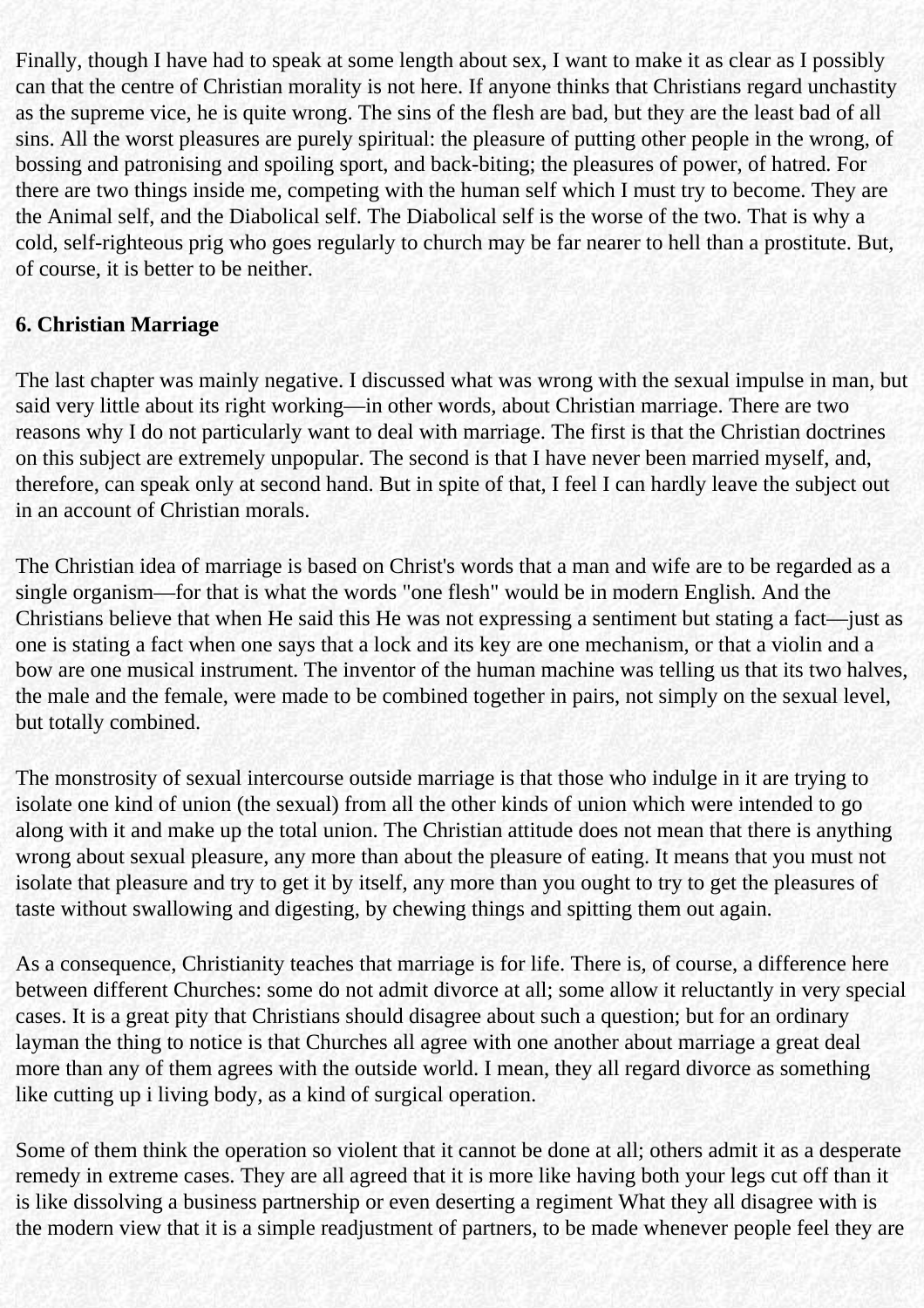no longer in love with one another, or when either of them falls in love with someone else.

Before we consider this modern view in its relation to chastity, we must not forget to consider it in relation to another virtue, namely justice. Justice, as I said before, includes the keeping of promises. Now everyone who has been married in a church has made a public, solemn promise to stick to his (or her) partner till death. The duty of keeping that promise has no special connection with sexual morality: it is in the same position as any other promise. If, as modern people are always telling us, the sexual impulse is just like all our other impulses, then it ought to be treated like all our other impulses; and as their indulgence is controlled by our promises, so should its be. If, as I think, it is not like all our other impulses, but is morbidly inflamed, then we should be especially careful not to let it lead us into dishonesty.

To this someone may reply that he regarded the promise made in church as a mere formality and never intended to keep it. Whom, then, was he trying to deceive when he made it? God? That was really very unwise. Himself? That was not very much wiser. The bride, or bridegroom, or the "inlaws"? That was treacherous. Most often, I think, the couple (or one of them) hoped to deceive the public. They wanted the respectability that is attached to marriage without intending to pay the price: that is, they were imposters, they cheated.

If they are still contented cheats, I have nothing to say to them: who would urge the high and hard duty of chastity on people who have not yet wished to be merely honest? If they have now come to their senses and want to be honest, their promise, already made, constrains them. And this, you will see, comes under the heading of justice, not that of chastity. If people do not believe in permanent marriage, it is perhaps better that they should live together unmarried than that they should make vows they do not mean to keep. It is true that by living together without marriage they will be guilty (in Christian eyes) of fornication. But one fault is not mended by adding another: unchastity is not improved by adding perjury.

The idea that "being in love" is the only reason for remaining married really leaves no room for marriage as a contract or promise at all. If love is the whole thing, then the promise can add nothing; and if it adds nothing, then it should not be made. The curious thing is that lovers themselves, while they remain really in love, know this better than those who talk about love. As Chesterton pointed out, those who are in love have a natural inclination to bind themselves by promises. Love songs all over the world are full of vows of eternal constancy. The Christian law is not forcing upon the passion of love something which is foreign to that passion's own nature: it is demanding that lovers should take seriously something which their passion of itself impels them to do.

And, of course, the promise, made when I am in love and because I am in love, to be true to the beloved as long as I live, commits one to being true even if I cease to be in love. A promise must be about things that I can do, about actions: no one can promise to go on feeling in a certain way. He might as well promise never to have a headache or always to feel hungry. But what, it may be asked, is the use of keeping two people together if they are no longer in love? There are several sound, social reasons; to provide a home for their children, to protect the woman (who has probably sacrificed or damaged her own career by getting married) from being dropped whenever the man is tired of her. But there is also another reason of which I am very sure, though I find it a little hard to explain.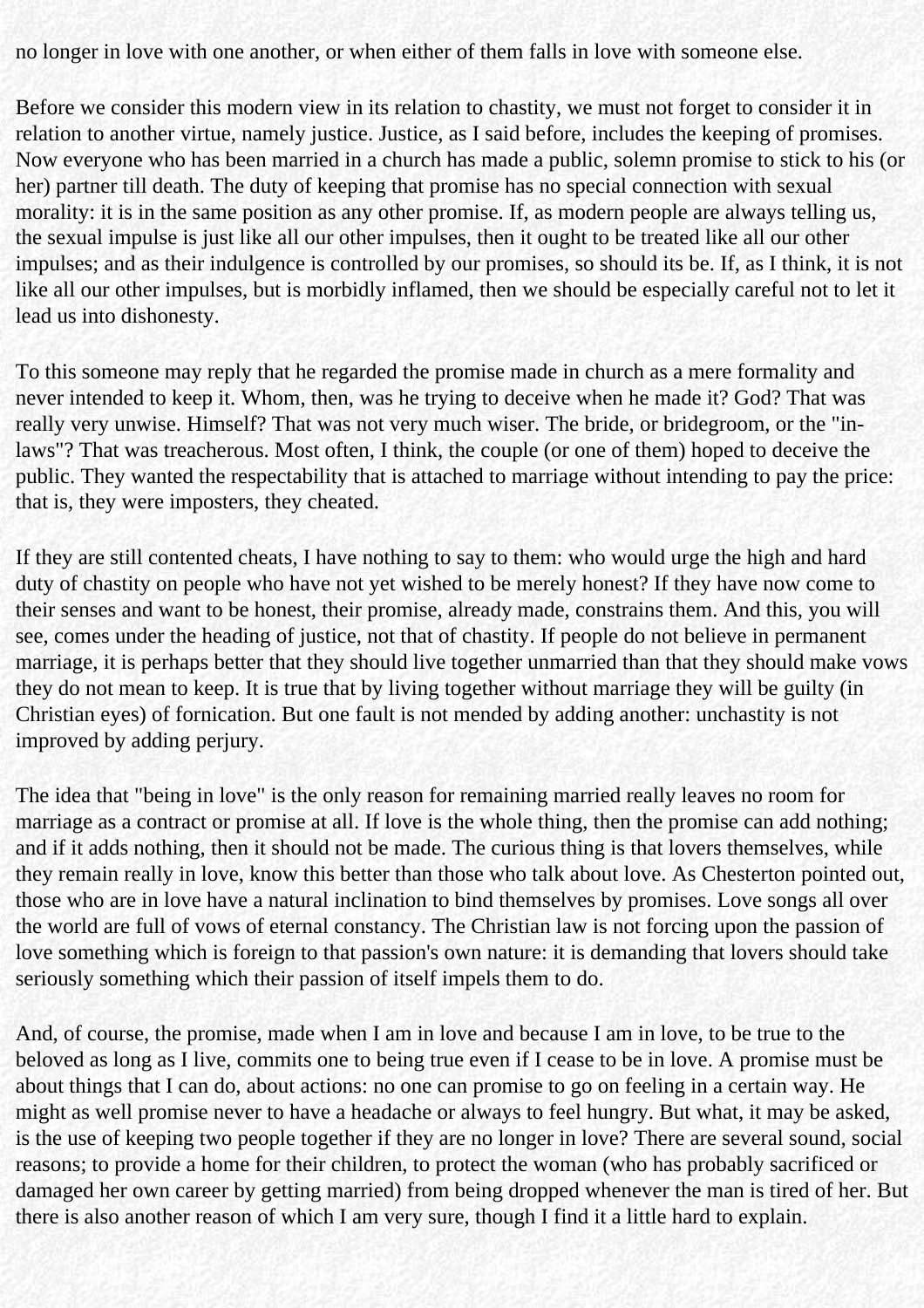It is hard because so many people cannot be brought to realise that when B is better than C, A may be even better than B. They like thinking in terms of good and bad, not of good, better, and best, or bad, worse and worst. They want to know whether you think patriotism a good thing: if you reply that it is, of course, far better than individual selfishness, but that it is inferior to universal charity and should always give way to universal charity when the two conflict, they think you are being evasive.

They ask what you think of dueling. If you reply that it is far better to forgive a man than to fight a duel with him, but that even a duel might be better than a lifelong enmity which expresses itself in secret efforts to "do the man down," they go away complaining that you would not give them a straight answer. I hope no one will make this mistake about what I am now going to say.

What we call "being in love" is a glorious state, and, in several ways, good for us. It helps to make us generous and courageous, it opens our eyes not only to the beauty of the beloved but to all beauty, and it subordinates (especially at first) our merely animal sexuality; in that sense, love is the great conqueror of lust.

No one in his senses would deny that being in love is far better than either common sensuality or cold self-centredness. But, as I said before, "the most dangerous thing you can do is to take any one impulse of our own nature and set it up as the thing you ought to follow at all costs." Being in love is a good thing, but it is not the best thing. There are many things below it, but there are also things above it. You cannot make it the basis of a whole life.

It is a noble feeling, but it is still a feeling. Now no feeling can be relied on to last in its full intensity, or even to last at all. Knowledge can last, principles can last, habits can last; but feelings come and go. And in fact, whatever people say, the state called "being in love" usually does not last.

If the old fairytale ending "They lived happily ever after" is taken to mean "They felt for the next fifty years exactly as they felt the day before they were married," then it says what probably never was nor ever could be true, and would be highly undesirable if it were. Who could bear to live in that excitement for even five years? What would become of your work, your appetite, your sleep, your friendships? But, of course, ceasing to be "in love" need not mean ceasing to love. Love in this second sense—love as distinct from "being in love" is not merely a feeling.

It is a deep unity, maintained by the will and deliberately strengthened by habit; reinforced by (in Christian marriages) the grace which both parents ask, and receive, from God. They can have this love for each other even at those moments when they do not like each other; as you love yourself even when you do not like yourself. They can retain this love even when each would easily, if they allowed themselves, be "in love" with someone else. "Being in love" first moved them to promise fidelity: this quieter love enables them to keep the promise. It is on this love that the engine of marriage is run: being in love was the explosion that started it.

If you disagree with me, of course, you will say, "He knows nothing about it, he is not married." You may quite possibly be right. But before you say that, make quite sure that you are judging me by what you really know from your own experience and from watching the lives of your friends, and not by ideas you have derived from novels and films. This is not so easy to do as people think. Our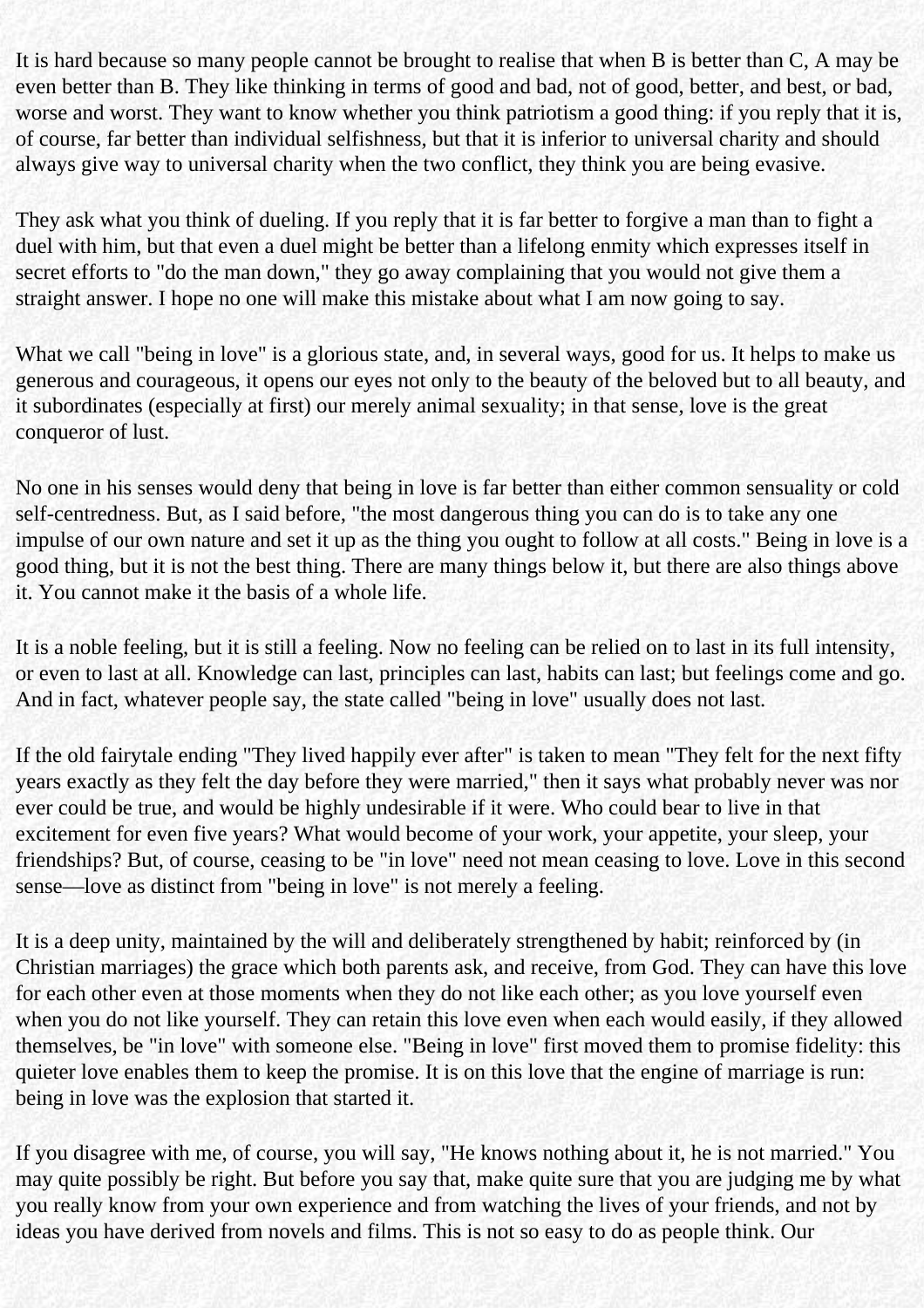experience is coloured through and through by books and plays and the cinema, and it takes patience and skill to disentangle the things we have really learned from life for ourselves.

People get from books the idea that if you have married the right person you may expect to go on "being in love" for ever. As a result, when they find they are not, they think this proves they have made a mistake and are entitled to a change—not realising that, when they have changed, the glamour will presently go out of the new love just as it went out of the old one. In this department of life, as in every other, thrills come at the beginning and do not last. The sort of thrill a boy has at the first idea of flying will not go on when he has joined the R.A.F. and is really learning to fly. The thrill you feel on first seeing some delightful place dies away when you really go to live there.

Does this mean it would be better not to learn to fly and not to live in the beautiful place? By no means. In both cases, if you go through with it, the dying away of the first thrill will be compensated for by a quieter and more lasting kind of interest. What is more (and I can hardly find words to tell you how important I think this), it is just the people who are ready to submit to the loss of the thrill and settle down to the sober interest, who are then most likely to meet new thrills in some quite different direction. The man who has learned to fly and becomes a good pilot will suddenly discover music; the man who has settled down to live in the beauty spot will discover gardening.

This is, I think, one little part of what Christ meant by saying that a thing will not really live unless it first dies. It is simply no good trying to keep any thrill: that is the very worst thing you can do. Let the thrill go—let it die away—go on through that period of death into the quieter interest and happiness that follow —and you will find you are living in a world of new thrills all the time. But if you decide to make thrills your regular diet and try to prolong them artificially, they will all get weaker and weaker, and fewer and fewer, and you will be a bored, disillusioned old man for the rest of your life.

It is because so few people understand this that you find many middle-aged men and women maundering about their lost youth, at the very age when new horizons ought to be appearing and new doors opening all round them. It is much better fun to learn to swim than to go on endlessly (and hopelessly) trying to get back the feeling you had when you first went paddling as a small boy.

Another notion we get from novels and plays is that "falling in love" is something quite irresistible; something that just happens to one, like measles. And because they believe this, some married people throw up the sponge and give in when they find themselves attracted by a new acquaintance. But I am inclined to think that these irresistible passions are much rarer in real life than in books, at any rate when one is grown up.

When we meet someone beautiful and clever and sympathetic, of course we ought, in one sense, to admire and love these good qualities. But is it not very largely in our own choice whether this love shall, or shall not, turn into what we call "being in love"? No doubt, if our minds are full of novels and plays and sentimental songs, and our bodies full of alcohol, we shall turn any love we feel into that kind of love: just as if you have a rut in your path all the rainwater will run into that rut, and if you wear blue spectacles everything you see will turn blue. But that will be our own fault.

Before leaving the question of divorce, I should like to distinguish two things which are very often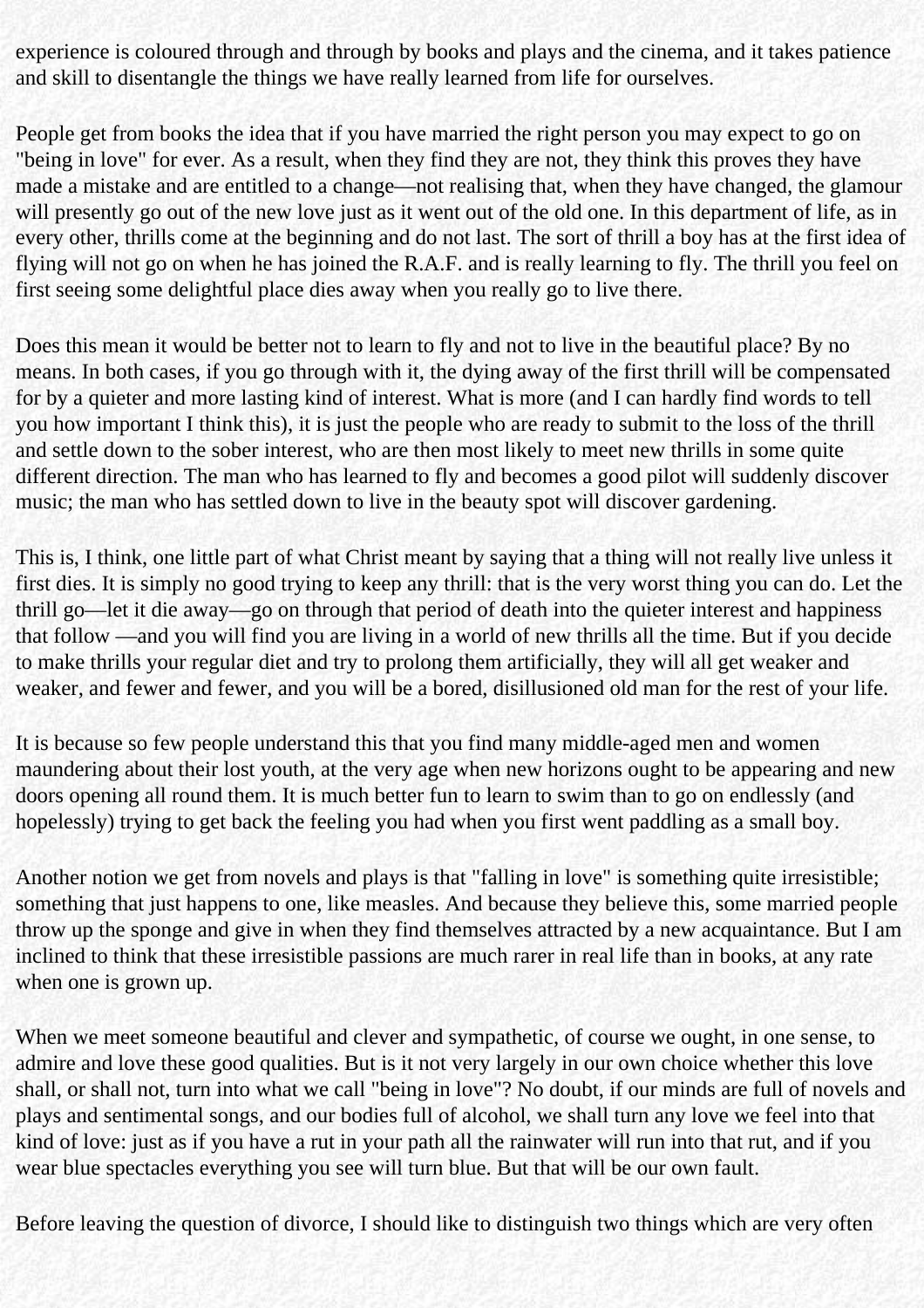confused. The Christian conception of marriage is one: the other is the quite different question—now far Christians, if they are voters or Members of Parliament, ought to try to force their views of marriage on the rest of the community by embodying them in the divorce laws. A great many people seem to think that if you are a Christian yourself you should try to make divorce difficult for every one. I do not think that.

At least I know I should be very angry if the Mohammedans tried to prevent the rest of us from drinking wine. My own view is that the Churches should frankly recognise that the majority of the British people are not Christians and, therefore, cannot be expected to live Christian lives. There ought to be two distinct kinds of marriage: one governed by the State with rules enforced on all citizens, the other governed by the Church with rules enforced by her on her own members. The distinction ought to be quite sharp, so that a man knows which couples are married in a Christian sense and which are not

So much for the Christian doctrine about the permanence of marriage. Something else, even more unpopular, remains to be dealt with. Christian wives promise to obey their husbands. In Christian marriage the man is said to be the "head." Two questions obviously arise here, (1) Why should there be a head at all —why not equality? (2) Why should it be the man?

(1) The need for some head follows from the idea that marriage is permanent Of course, as long as the husband and wife are agreed, no question of a head need arise; and we may hope that this will be the normal state of affairs in a Christian marriage. But when there is a real disagreement, what is to happen? Talk it over, of course; but I am assuming they have done that and still failed to reach agreement What do they do next?

They cannot decide by a majority vote, for in a council of two there can be no majority. Surely, only one or other of two things can happen: either they must separate and go their own ways or else one or other of them must have a casting vote. If marriage is permanent, one or other party must, in the last resort, have the power of deciding the family policy. You cannot have a permanent association without a constitution.

(2) If there must be a head, why the man? Well, firstly, is there any very serious wish that it should be the woman? As I have said, I am not married myself, but as far as 1 can see, even a woman who wants to be the head of her own house does not usually admire the same state of things when she finds it going on next door. She is much more likely to say "Poor Mr. X! Why he allows that appalling woman to boss him about the way she does is more than I can imagine." I do not think she is even very nattered if anyone mentions the fact of her own "headship."

There must be something unnatural about the rule of wives over husbands, because the wives themselves are half ashamed of it and despise the husbands whom they rule. But there is also another reason; and here I speak quite frankly as a bachelor, because it is a reason you can see from outside even better than from inside.

The relations of the family to the outer world—what might be called its foreign policy—must depend, in the last resort, upon the man, because he always ought to be, and usually is, much more just to the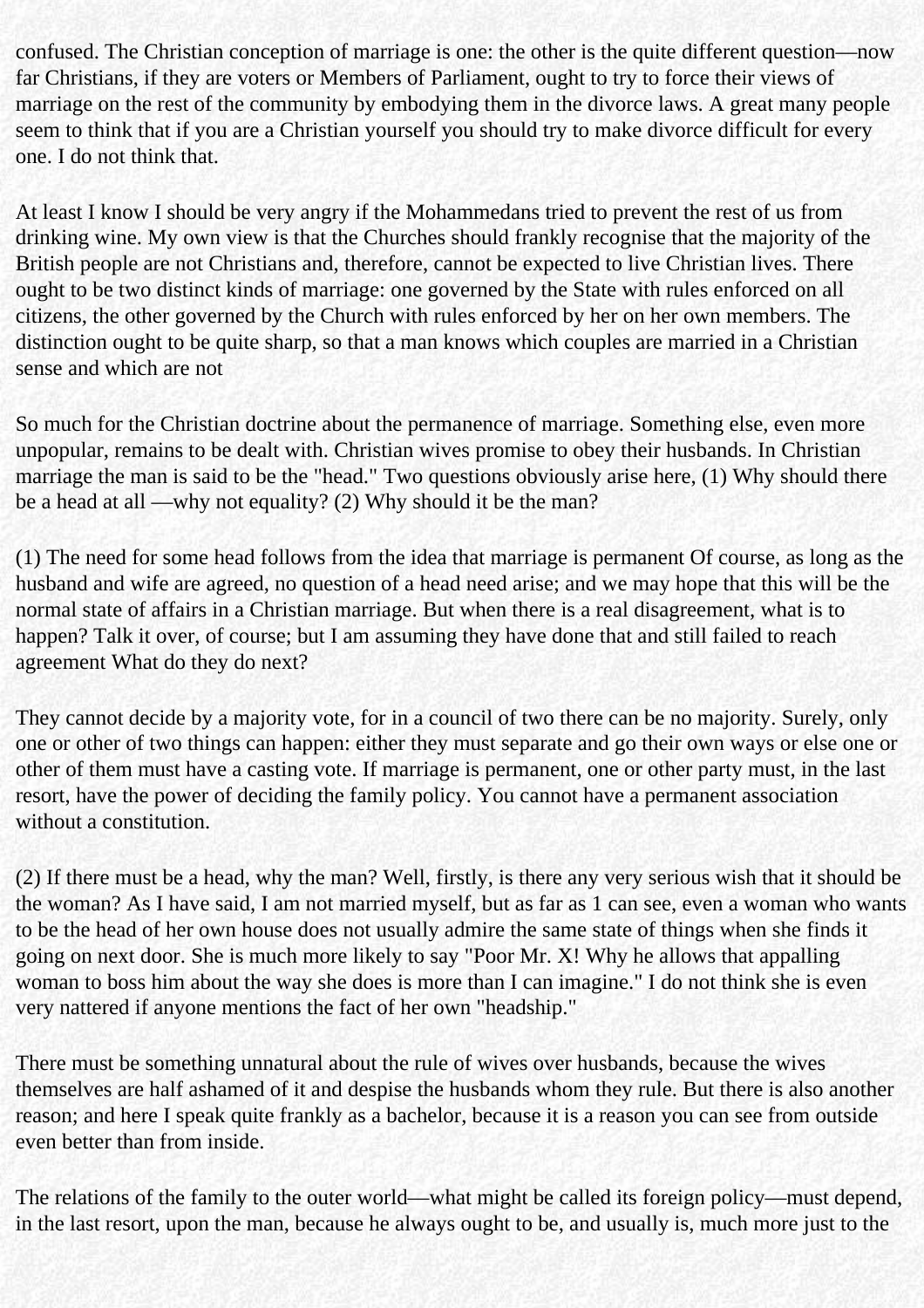outsiders. A woman is primarily fighting for her own children and husband against the rest of the world. Naturally, almost, in a sense, rightly, their claims override, for her, all other claims. She is the special trustee of their interests.

The function of the husband is to see that this natural preference of hers is not given its head. He has the last word in order to protect other people from the intense family patriotism of the wife. If anyone doubts this, let me ask a simple question. If your dog has bitten the child next door, or if your child has hurt the dog next door, which would you sooner have to deal with, the master of that house or the mistress? Or, if you are a married woman, let me ask you this question. Much as you admire your husband, would you not say that his chief failing is his tendency not to stick up for his rights and yours against the neighbours as vigorously as you would like? A bit of an Appeaser?

### **7. Forgiveness**

I said in a previous chapter that chastity was the most unpopular of the Christian virtues. But I am not sure I was right I believe the one I have to talk of today is even more unpopular: the Christian rule, "Thou shalt love thy neighbour as thyself." Because hi Christian morals "thy neighbour" includes "thy enemy," and so we come up against this terrible duty of forgiving our enemies.

Every one says forgiveness is a lovely idea, until they have something to forgive, as we had during the war. And then, to mention the subject at all is to be greeted with howls of anger. It is not that people think this too high and difficult a virtue: it is that they think it hateful and contemptible. "That sort of talk makes them sick," they say. And half of you already want to ask me, "I wonder how you'd feel about forgiving the Gestapo if you were a Pole or a Jew?"

So do I. I wonder very much. Just as when Christianity tells me that I must not deny my religion even to save myself from death by torture, I wonder very much what I should do when it came to the point. I am not trying to tell you in this book what I could do—I can do precious little—I am telling you what Christianity is. I did not invent it. And there, right in the middle of it, I find "Forgive us our sins as we forgive those that sin against us." There is no slightest suggestion that we are offered forgiveness on any other terms. It is made perfectly dear that if we do not forgive we shall not be forgiven. There are no two ways about it. What are we to do?

It is going to be hard enough, anyway, but I think there are two things we can do to make it easier. When you start mathematics you do not begin with the calculus; you begin with simple addition. In the same way, if we really want (but all depends on really wanting) to learn how to forgive, perhaps we had better start with something easier than the Gestapo. One might start with forgiving one's husband or wife, or parents or children, or the nearest N.C.O., for something they have done or said in the last week. That will probably keep us busy for the moment. And secondly, we might try to understand exactly what loving your neighbour as yourself means. I have to love him as I love myself. Well, how exactly do I love myself?

Now that I come to think of it, I have not exactly got a feeling of fondness or affection for myself, and 1 do not even always enjoy my own society. So apparently "Love your neighbour" does not mean "feel fond of him" or "find him attractive." I ought to have seen that before, because, of course, you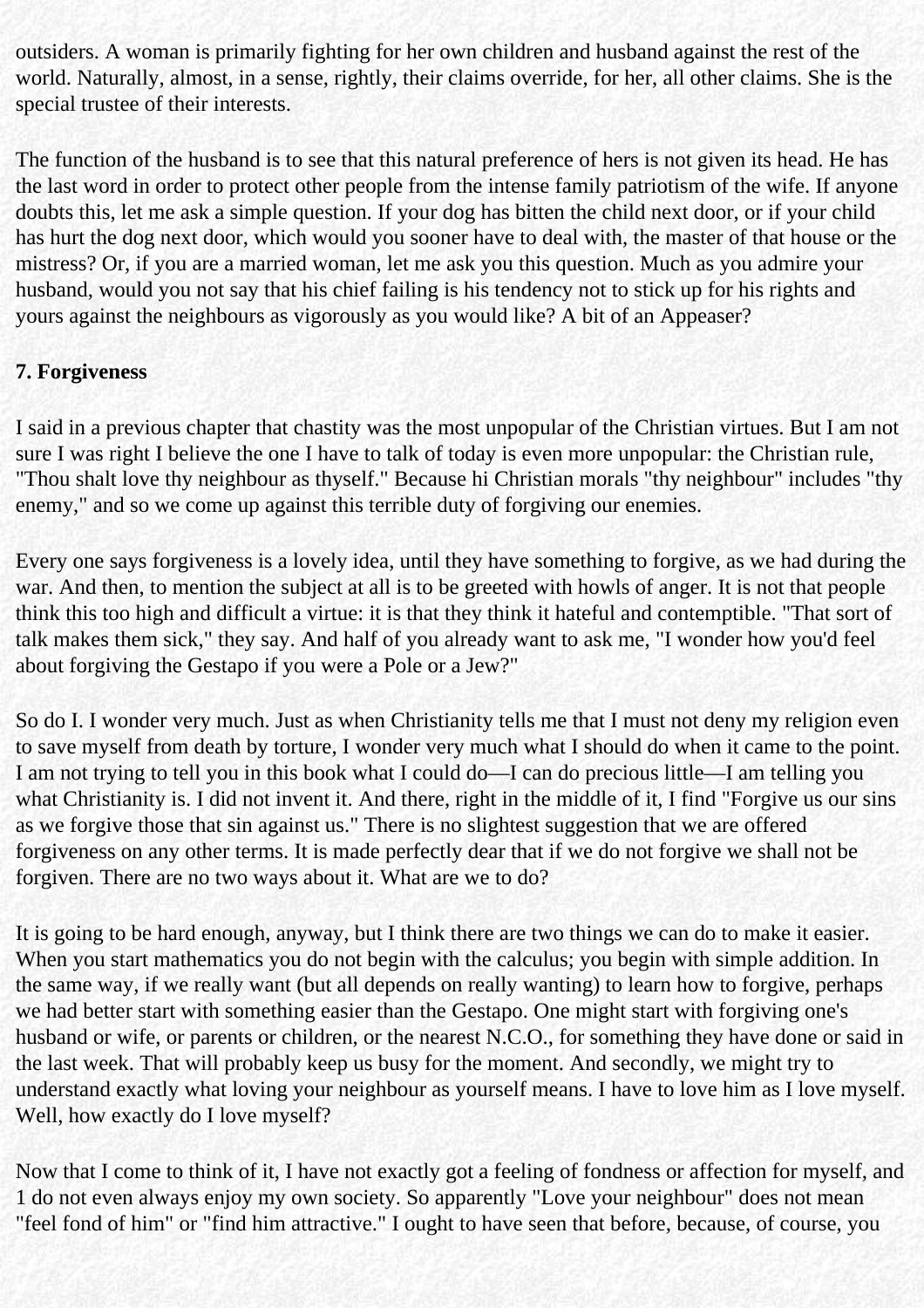cannot feel fond of a person by trying. Do 1 think well of myself, think myself a nice chap? Well, I am afraid I sometimes do (and those are, no doubt, my worst moments) but that is not why I love myself. In fact it, is the other way round: my self-love makes me think myself nice, but thinking myself nice is not why I love myself. So loving my enemies does not apparently mean thinking them nice either. That is an enormous relief.

For a good many people imagine that forgiving your enemies means making out that they are really not such bad fellows after all, when it is quite plain that they are. Go a step further. In my most clearsighted moments not only do I not think myself a nice man, but I know that I am a very nasty one. I can look at some of the things I have done with horror and loathing. So apparently I am allowed to loathe and hate some of the things my enemies do. Now that I come to think of it, I remember Christian teachers telling me long ago that I must hate a bad man's actions, but not hate the bad man: or, as they would say, hate the sin but not the sinner.

For a long time I used to think this a silly, straw-splitting distinction: how could you hate what a man did and not hate the man? But years later it occurred to me that there was one man to whom I had been doing this all my life—namely myself. However much I might dislike my own cowardice or conceit or greed, I went on loving myself. There had never been the slightest difficulty about it. In fact the very reason why I hated the things was that I loved the man. Just because I loved myself, I was sorry to find that I was the sort of man who did those things.

Consequently, Christianity does not want us to reduce by one atom the hatred we feel for cruelty and treachery. We ought to hate them. Not one word of what we have said about them needs to be unsaid. But it does want us to hate them in the same way in which we hate things in ourselves: being sorry that the man should have done such things, and hoping, if it is anyway possible, that somehow, sometime, somewhere, he can be cured and made human again.

The real test is this. Suppose one reads a story of filthy atrocities in the paper. Then suppose that something turns up suggesting that the story might not be quite true, or not quite so bad as it was made out. Is one's first feeling, "Thank God, even they aren't quite so bad as that," or is it a feeling of disappointment, and even a determination to cling to the first story for the sheer pleasure of thinking your enemies as bad as possible? If it is the second then it is, I am afraid, the first step in a process which, if followed to the end, will make us into devils. You see, one is beginning to wish that black was a little blacker.

If we give that wish its head, later on we shall wish to see grey as black, and then to see white itself as black. Finally, we shall insist on seeing everything—God and our friends and ourselves included—as bad, and not be able to stop doing it: we shall be fixed for ever in a universe of pure hatred.

Now a step further. Does loving your enemy mean not punishing him? No, for loving myself does not mean that I ought not to subject myself to punishment—even to death. If one had committed a murder, the right Christian thing to do would be to give yourself up to the police and be hanged. It is, therefore, in my opinion, perfectly right for a Christian judge to sentence a man to death or a Christian soldier to kill an enemy. I always have thought so, ever since I became a Christian, and long before the war, and I still think so now that we are at peace.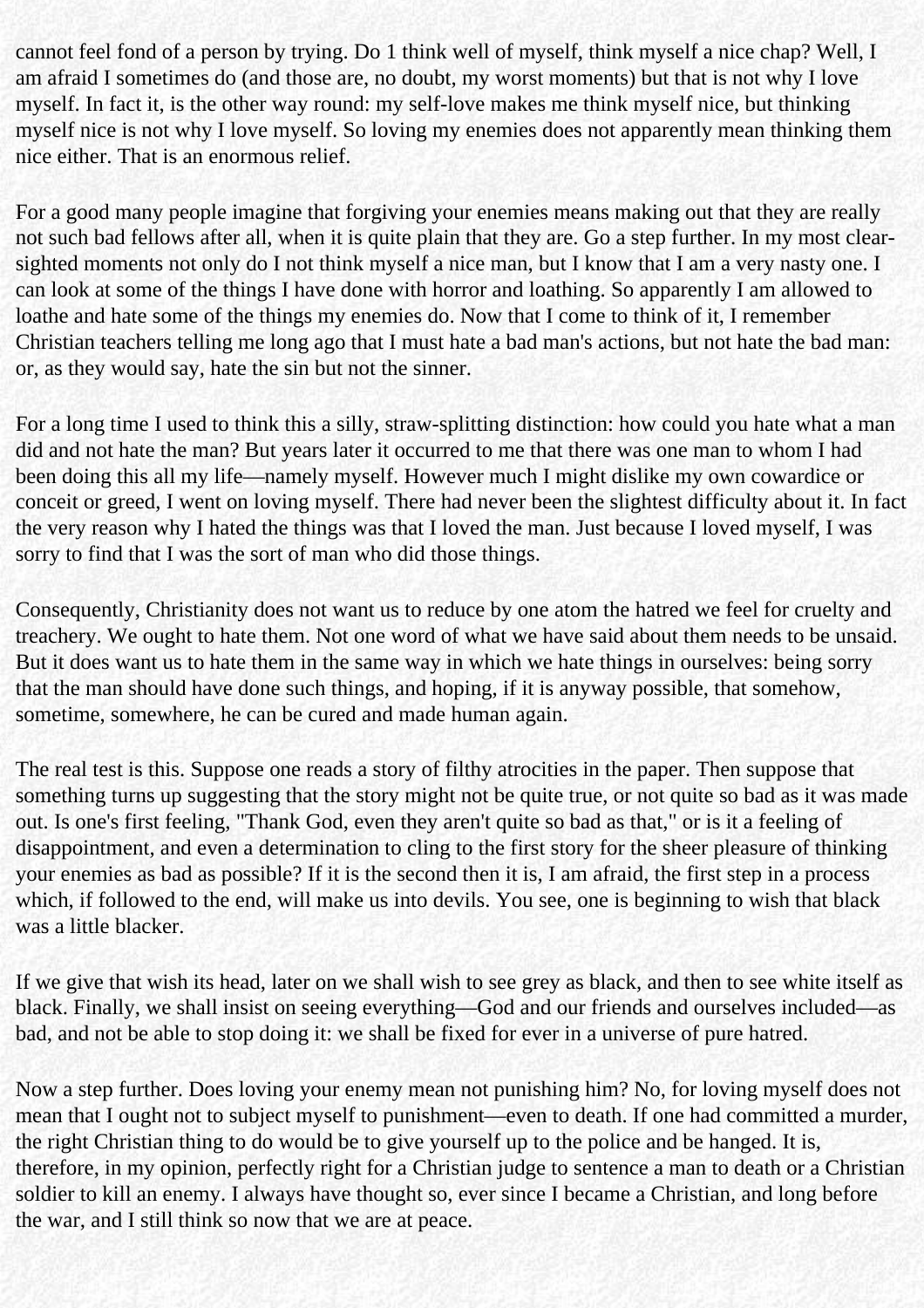It is no good quoting "Thou shalt not kill." There are two Greek words: the ordinary word to kill and the word to murder. And when Christ quotes that commandment He uses the murder one in all three accounts, Matthew, Mark, and Luke. And I am told there is the same distinction in Hebrew. All killing is not murder any more than all sexual intercourse is adultery. When soldiers came to St. John the Baptist asking what to do, he never remotely suggested that they ought to leave the army: nor did Christ when He met a Roman sergeant-major—what they called a centurion. The idea of the knight—the Christian in arms for the defence of a good cause—is one of the great Christian ideas. War is a dreadful thing, and I can respect an honest pacifist, though I think he is entirely mistaken.

What I cannot understand is this sort of semipacifism you get nowadays which gives people the idea that though you have to fight, you ought to do it with a long face and as if you were ashamed of it. It is that feeling that robs lots of magnificent young Christians in the Services of something they have a right to, something which is the natural accompaniment of courage— a kind of gaity and wholeheartedness.

I have often thought to myself how it would have been if, when I served in the first world war, I and some young German had killed each other simultaneously and found ourselves together a moment after death. I cannot imagine that either of us would have felt any resentment or even any embarrassment. I think we might have laughed over it.

I imagine somebody will say, "Well, if one is allowed to condemn the enemy's acts, and punish him, and kill him, what difference is left between Christian morality and the ordinary view?" All the difference in the world. Remember, we Christians think man lives for ever. Therefore, what really matters is those little marks or twists on the central, inside part of the soul which are going to turn it, in the long run, into a heavenly or a hellish creature. We may kill if necessary, but we must not hate and enjoy hating.

We may punish if necessary, but we must not enjoy it. In other words, something inside us, the feeling of resentment, the feeling that wants to get one's own back, must be simply killed. I do not mean that anyone can decide this moment that he will never feel it any more. That is not how things happen. I mean that every time it bobs its head up, day after day, year after year, all our lives long, we must hit it on the head.

It is hard work, but the attempt is not impossible. Even while we kill and punish we must try to feel about the enemy as we feel about ourselves— to wish that he were not bad. to hope that he may, in this world or another, be cured: in fact, to wish his good. That is what is meant in the Bible by loving him: wishing his good, jot feeling fond of him nor saving he is nice when he is not.

I admit that this means loving people who have nothing lovable about them. But then, has oneself anything lovable about it? You love it simply because it is yourself, God intends us to love all selves in the same way and for the same reason: but He has given us the sum ready worked out on our own case to show us how it works.

We have then to go on and apply the rule to all the other selves. Perhaps it makes it easier if we remember that that is how He loves us. Not for any nice, attractive qualities we think we have, but just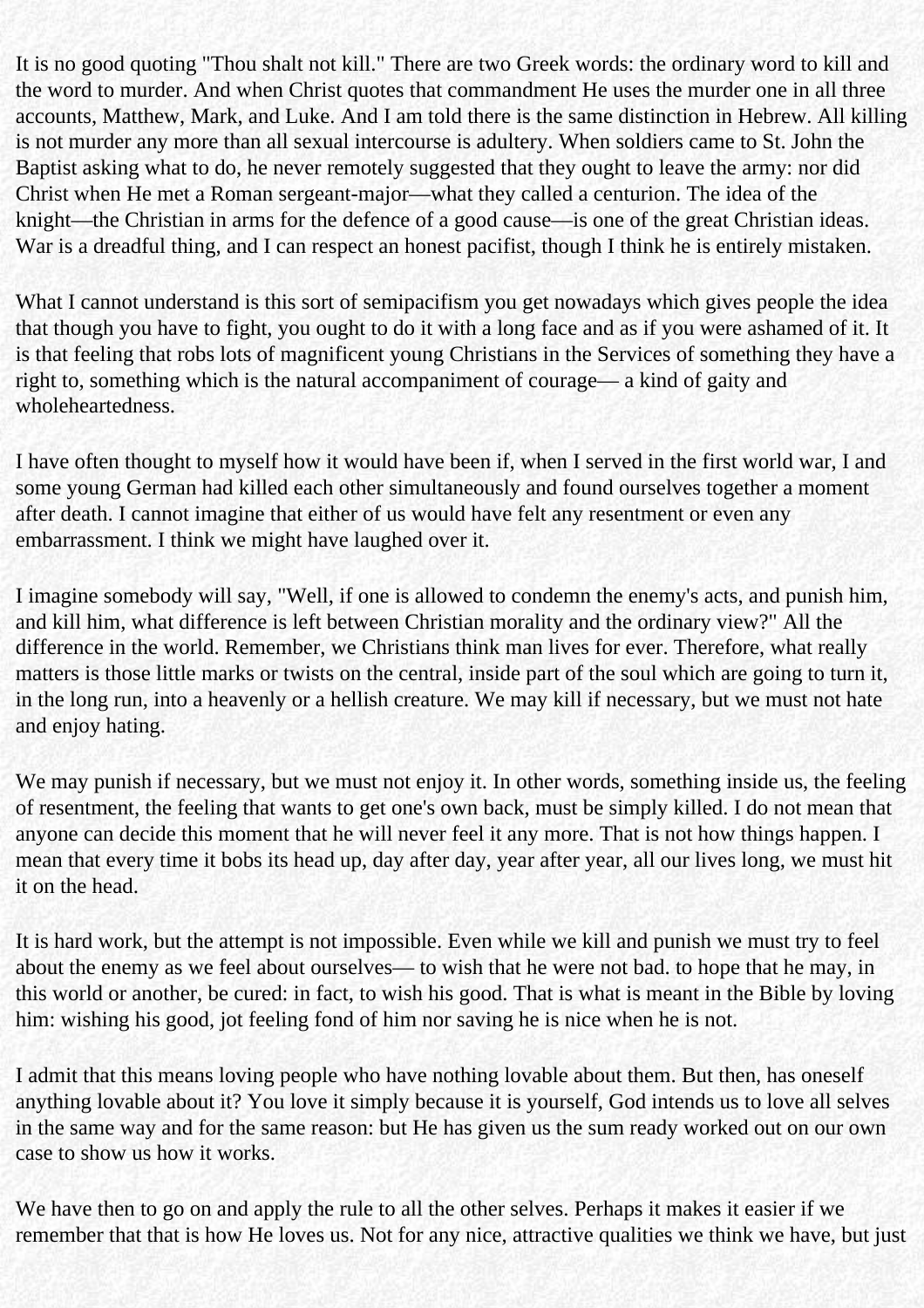because we are the things called selves. For really there is nothing else in us to love: creatures like us who actually find hatred such a pleasure that to give it up is like giving up beer or tobacco...

#### **8. The Great Sin**

Today I come to that part of Christian morals where they differ most sharply from all other morals. There is one vice of which no man in the world is free; which every one in the world loathes when he sees it in someone else; and of which hardly any people, except Christians, ever imagine that they are guilty themselves.

I have heard people admit that they are bad-tempered, or that they cannot keep their heads about girls or drink, or even that they are cowards. I do not think I have ever heard anyone who was not a Christian accuse himself of this vice. And at the same time I have very seldom met anyone, who was not a Christian, who showed the slightest mercy to it in others. There is no fault which makes a man more unpopular, and no fault which We are more unconscious of in ourselves. And the more we have it ourselves, the more we dislike it in others.

The vice I am talking of is Pride or Self-Conceit: and the virtue opposite to it, in Christian morals, is called Humility. You may remember, when I was talking about sexual morality, I warned you that the centre of Christian morals did not lie there. Well, now, we have come to the centre. According to Christian teachers, the essential vice, the utmost evil, is Pride. Unchastity, anger, greed, drunkenness, and all that, are mere flea bites in comparison: it was through Pride that the devil became the devil: Pride leads to every other vice: it is the complete anti-God state of mind.

Does this seem to you exaggerated? If so, think it over. I pointed out a moment ago that the more pride one had, the more one disliked pride in others. In fact, if you want to find out how proud you are the easiest way is to ask yourself, "How much do I dislike it when other people snub me, or refuse to take any notice of me, or shove their oar in, or patronise me, or show off?" The point it that each person's pride is in competition with every one else's pride.

It is because I wanted to be the big noise at the party that I am so annoyed at someone else being the big noise. Two of a trade never agree. Now what you want to get clear is that Pride is essentially competitive—is competitive by its very nature—while the other vices are competitive only, so to speak, by accident Pride gets no pleasure out of having something, only out of having more of it than the next man.

We say that people are proud of being rich, or clever, or good-looking, but they are not They are proud of being richer, or cleverer, or better-looking than others. If every one else became equally rich, or clever, or good-looking there would be nothing to be proud about. It is the comparison that makes you proud: the pleasure of being above the rest. Once the element of competition has gone, pride has gone. That is why I say that Pride is essentially competitive in a way the other vices are not. The sexual impulse may drive two men into competition if they both want the same girl But that is only by accident; they might just as likely have wanted two different girls. But a proud man will take your girl from you, not because he wants her, but just to prove to himself that he is a better man than you.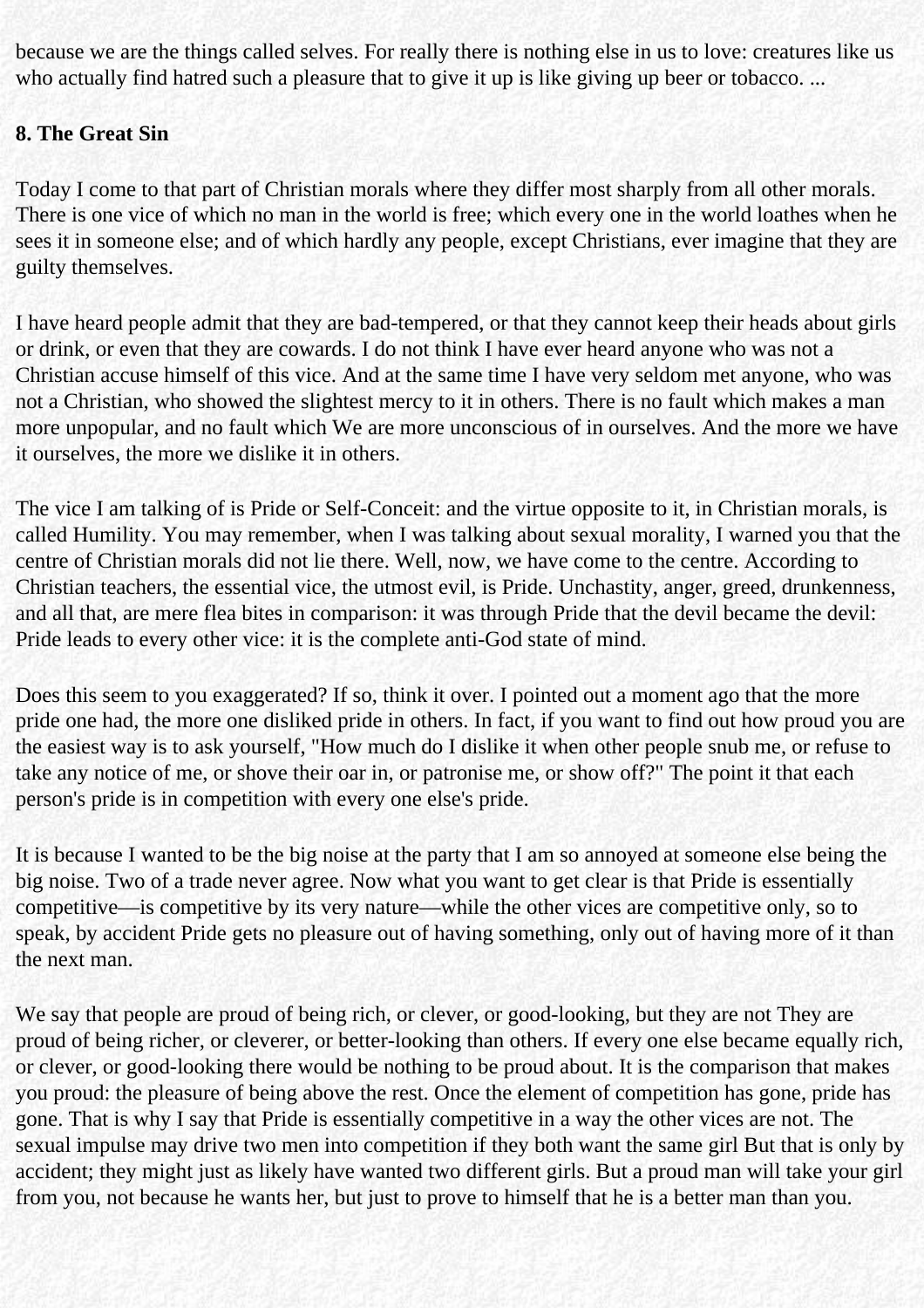Greed may drive men into competition if there is not enough to go round; but the proud man, even when he has got more than he can possibly want, will try to get still more just to assert his power. Nearly all those evils in the world which people put down to greed or selfishness are really far more the result of Pride.

Take it with money. Greed will certainly make a man want money, for the sake of a better house, better holidays, better things to eat and drink. But only up to a point What is it dial makes a man with £10,000 a year anxious to get £20,000 a year? It is not the greed for more pleasure. £10,000 will give all the luxuries that any man can really enjoy. It is Pride—the wish to be richer than some other rich man, and (still more) the wish for power.

For, of course, power is what Pride really enjoys: there is nothing makes a man feel so superior to others as being able to move them about like toy soldiers. What makes a pretty girl spread misery wherever she goes by collecting admirers? Certainly not her sexual instinct: that kind of girl is quite often sexually frigid. It is Pride. What is it that makes a political leader or a whole nation go on and on, demanding more and more? Pride again. Pride is competitive by its very nature: that is why it goes on and on. If I am a proud man, then, as long as there is one man in the whole world more powerful, or richer, or cleverer than I, he is my rival and my enemy.

The Christians are right: it is Pride which has been the chief cause of misery in every nation and every family since the world began. Other vices may sometimes bring people together: you may find good fellowship and jokes and friendliness among drunken people or unchaste people. But Pride always means enmity—it is enmity. And not only enmity between man and man, but enmity to God.

In God you come up against something which is in every respect immeasurably superior to yourself. Unless you know God as that—and, therefore, know yourself as nothing in comparison— you do not know God at all. As long as you are proud you cannot know God. A proud man is always looking down on things and people: and, of course, as long as you are looking down, you cannot see something that is above you.

That raises a terrible question. How is it that people who are quite obviously eaten up with Pride can say they believe in God and appear to themselves very religious? I am afraid it means they are worshipping an imaginary God. They theoretically admit themselves to be nothing in the presence of this phantom God, but are really all the time imagining how He approves of them and thinks them far better than ordinary people: that is, they pay a pennyworth of imaginary humility to Him and get out of it a pound's worth of Pride towards their fellow-men.

I suppose it was of those people Christ was thinking when He said that some would preach about Him and cast out devils in His name, only to be told at the end of the world that He had never known them. And any of us may at any moment be in this death-trap. Luckily, we have a test Whenever we find that our religious life is making us feel that we are good—above all, that we are better than someone else—I think we may be sure that we are being acted on, not by God, but by the devil The real test of being in the presence of God is that you either forget about yourself altogether or see yourself as a small, dirty object. It is better to forget about yourself altogether.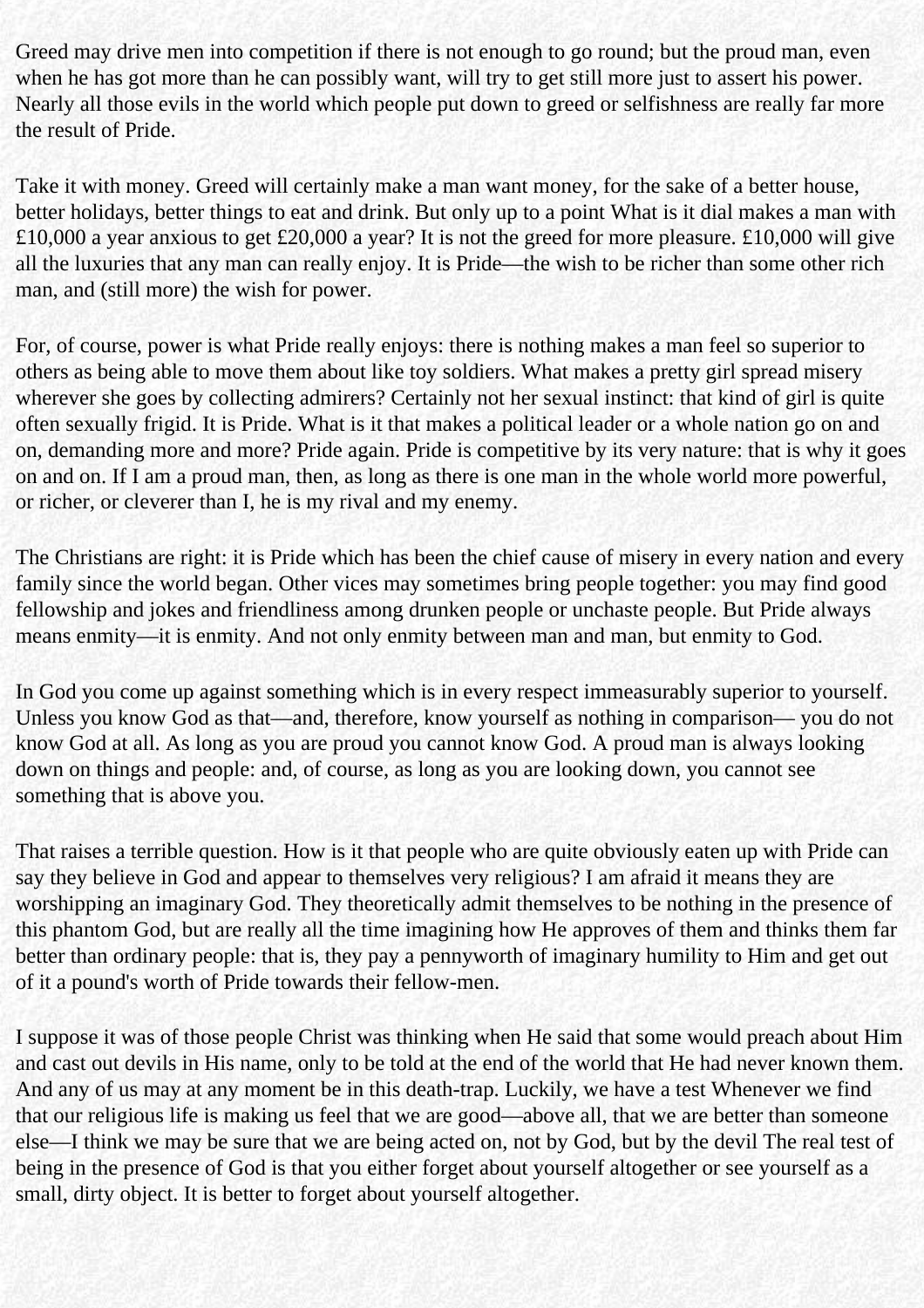It is a terrible thing that the worst of all the vices can smuggle itself into the very centre of our religious life. But you can see why. The other, and less bad, vices come from the devil working on us through our animal nature. But this does not come through our animal nature at all It comes direct from Hell. It is purely spiritual: consequently it is far more subtle and deadly.

For the same reason, Pride can often be used to beat down the simpler vices. Teachers, in fact, often appeal to a boy's Pride, or, as they call it, his self-respect, to make him behave decently: many a man has overcome cowardice, or lust, or ill-temper by learning to think that they are beneath his dignity—that is, by Pride. The devil laughs. He is perfectly content to see you becoming chaste and brave and self-con trolled provided, all the time, he is setting up in you the Dictatorship of Pride—just as he would be quite content to see your chilblains cured if he was allowed, in return, to give you cancer. For Pride is spiritual cancer: it eats up the very possibility of love, or contentment, or even common sense.

Before leaving this subject I must guard against some possible misunderstandings:

(1) Pleasure in being praised is not Pride. The child who is patted on the back for doing a lesson well, the woman whose beauty is praised by her lover, the saved soul to whom Christ says "Well done," are pleased and ought to be. For here the pleasure lies not in what you are but in the fact that you have pleased someone you wanted (and rightly wanted) to please.

The trouble begins when you pass from thinking, "I have pleased him; all is well," to thinking, "What a fine person I must be to have done it." The more you delight in yourself and the less you delight in the praise, the worse you are becoming. When you delight wholly in yourself and do not care about the praise at all, you have reached the bottom. That is why vanity, though it is the sort of Pride which shows most on the surface, is really the least bad and most pardonable sort. The vain person wants praise, applause, admiration, too much and is always angling for it. It is a fault, but a childlike and even (in an odd way) a humble fault.

It shows that you are not yet completely contented with your own admiration. You value other people enough to want them to look at you. You are, in fact, still human. The real black, diabolical Pride comes when you look down on others so much that you do not care what they think of you. Of course, it is very right, and often our duty, not to care what people think of us, if we do so for the right reason; namely, because we care so incomparably more what God thinks. But the Proud man has a different reason for not caring.

He says "Why should I care for the applause of that rabble as if their opinion were worth anything? And even if their opinions were of value, am I the sort of man to blush with pleasure at a compliment like some chit of a girl at her first dance? No, I am an integrated, adult personality.

All I have done has been done to satisfy my own ideals—or my artistic conscience—or the traditions of my family— or, in a word, because I'm That Kind of Chap. If the mob like it, let them. They're nothing to me." In this way real thoroughgoing Pride may act as a check on vanity; for, as I said a moment ago, the devil loves "curing" a small fault by giving you a great one. We must try not to be vain, but we must never call in our Pride to cure our vanity; better the frying-pan than the fire.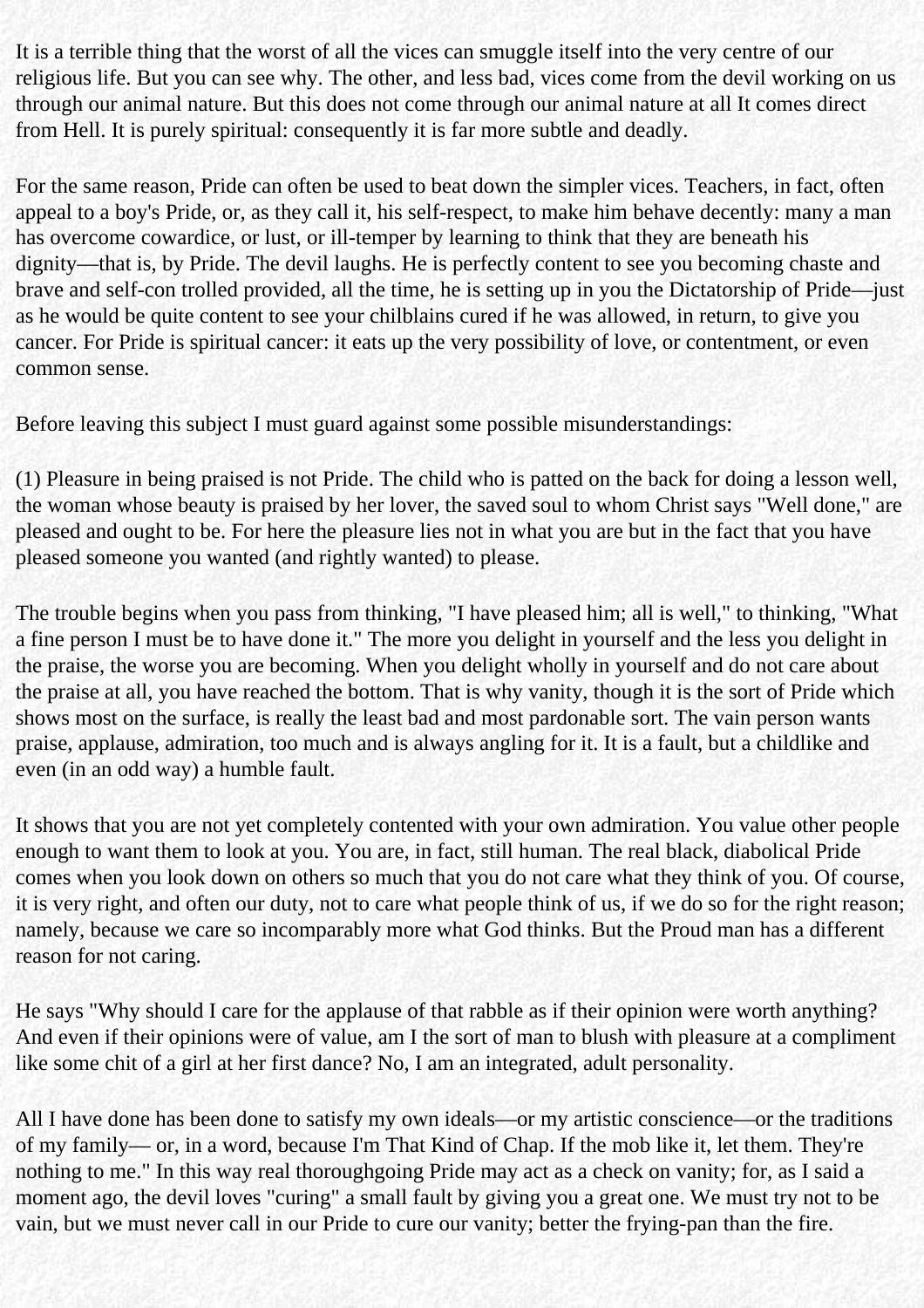(2) We say in English that a man is "proud" of his son, or his father, or his school, or regiment, and it may be asked whether "pride" in this sense is a sin. I think it depends on what, exactly, we mean by "proud of." Very often, in such sentences, the phrase "is proud of" means "has a warm-hearted admiration for." Such an admiration is, of course, very far from being a sin. But it might, perhaps, mean that the person in question gives himself airs on the ground of his distinguished father, or because he belongs to a famous regiment.

This would, clearly, be a fault; but even then, it would be better than being proud simply of himself. To love and admire anything outside yourself is to take one step away from utter spiritual ruin; though we shall not be well so long as we love and admire anything more than we love and admire God.

(3) We must not think Pride is something God forbids because He is offended at it, or that Humility is something He demands as due to His own dignity—as if God Himself was proud. He is not in the least worried about His dignity. The point is, He wants you to know Him; wants to give you Himself. And He and you are two things of such a kind that if you really get into any kind of touch with Him you will, in fact, be humble—delightedly humble, feeling the infinite relief of having for once got rid of all the silly nonsense about your own dignity which has made you restless and unhappy all your life. He is trying to make you humble in order to make this moment possible: trying to take off a lot of silly, ugly, fancy-dress in which we have all got ourselves up and are strutting about like the little idiots we are.

I wish I had got a bit further with humility myself: if I had, I could probably tell you more about the relief, the comfort, of taking the fancy-dress off—getting rid of the false self, with all its "Look at me" and "Aren't I a good boy?" and all its posing and posturing. To get even near it, even for a moment, is like a drink of cold water to a man in a desert.

(4) Do not imagine that if you meet a really humble man he will be what most people call "humble" nowadays: he will not be a sort of greasy, smarmy person, who is always telling you that, of course, he is nobody. Probably all you will think about him is that he seemed a cheerful, intelligent chap who took a real interest in what you said to him. If you do dislike him it will be because you feel a little envious of anyone who seems to enjoy life so easily. He will not be thinking about humility: he will not be thinking about himself at all.

If anyone would like to acquire humility, I can, I think, tell him the first step. The first step is to realise that one is proud. And a biggish step, too. At least, nothing whatever can be done before it. If you think you are not conceited, it means you are very conceited indeed.

# **9. Charity**

I said in an earlier chapter that there were four "Cardinal" virtues and three "Theological" virtues. The three Theological ones are Faith, Hope, and Charity. Faith is going to be dealt with in the last two chapters. Charity was partly dealt with in Chapter 7, but there I concentrated on that part of Charity which is called Forgiveness. I now want to add a little more.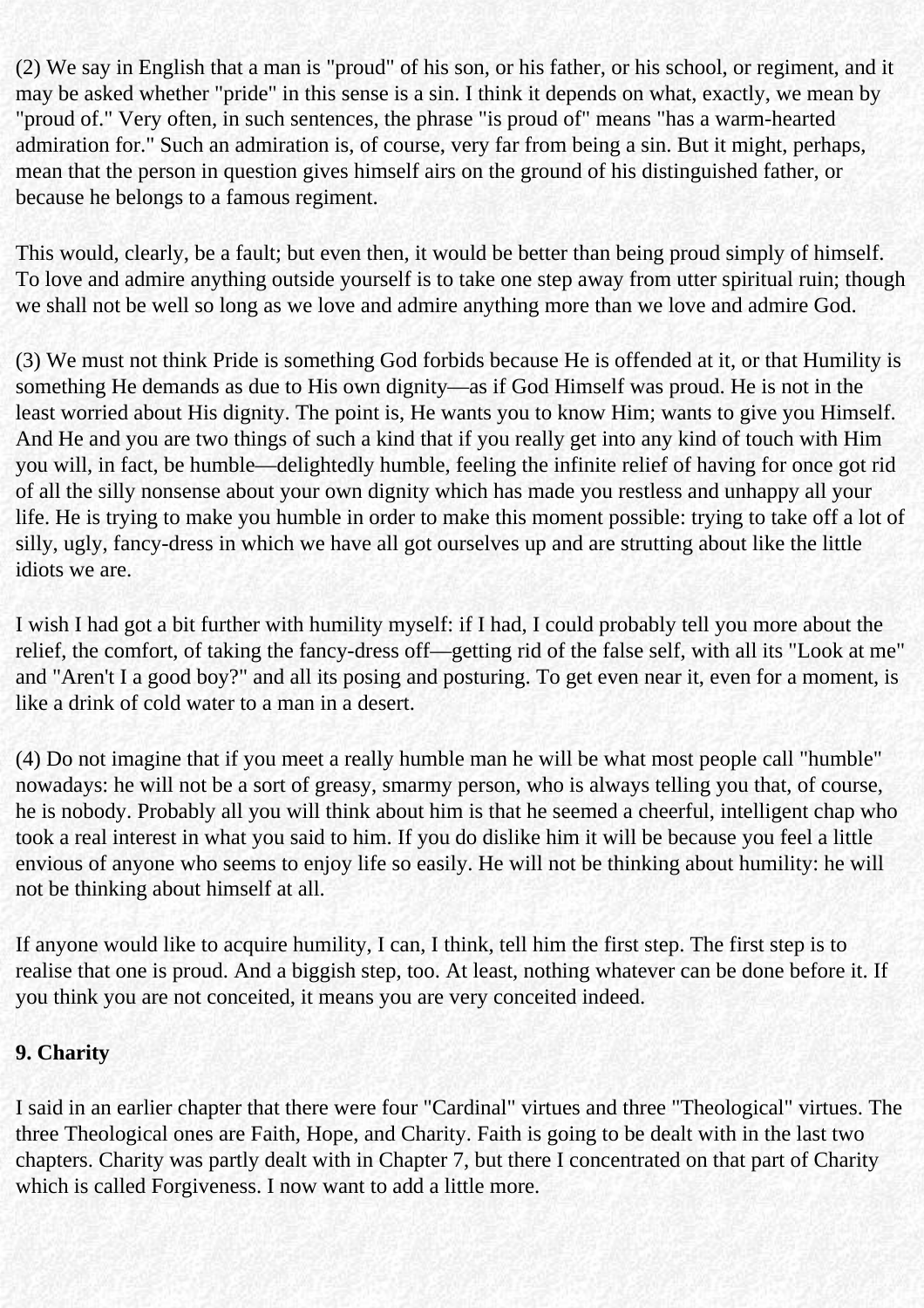First, as to the meaning of the word. "Charity" now means simply what used to be called "alms"—that is, giving to the poor. Originally it had a much wider meaning. (You can see how it got the modern sense. If a man has "charity," giving to the poor is one of the most obvious things he does, and so people came to talk as if that were the whole of charity. In the same way, "rhyme" is the most obvious thing about poetry, and so people come to mean by "poetry" simply rhyme and nothing more.) Charity means "Love, in the Christian sense." But love, in the Christian sense, does not mean an emotion. It is a state not of the feelings but of the will; that state of the will which we have naturally about ourselves, and must learn to have about other people.

I pointed out in the chapter on Forgiveness that our love for ourselves does not mean that we like ourselves. It means that we wish our own good. In the same way Christian Love (or Charity) for our neighbours is quite a different thing from liking or affection. We "like" or are "fond of" some people, and not of others. It is important to understand that this natural "liking" is neither a sin nor a virtue, any more than your likes and dislikes in food are a sin or a virtue. It is just a fact But, of course, what we do about it is either sinful or virtuous.

Natural liking or affection for people makes it easier to be "charitable" towards them. It is, therefore, normally a duty to encourage our affections—to "like" people as much as we can (just as it is often our duty to encourage our liking for exercise or wholesome food)—not because this liking is itself the virtue of charity, but because it is a help to it On the other hand, it is also necessary to keep a very sharp look-out for fear our liking for some one person makes us uncharitable, or even unfair, to someone else.

There are even cases where our liking conflicts with our charity towards the person we like. For example, a doting mother may be tempted by natural affection to "spoil" her child; that is, to gratify her own affectionate impulses at the expense of the child's real happiness later on.

But though natural likings should normally be encouraged, it would be quite wrong to think that the way to become charitable is to sit trying to manufacture affectionate feelings. Some people are "cold" by temperament; that may be a misfortune for them, but it is no more a sin than having a bad digestion is a sin; and it does not cut them out from the chance, or excuse them from the duty, of learning charity. The rule for all of us is perfectly simple. Do not waste time bothering whether you "love" your neighbour; act as if you did. As soon as we do this we find one of the great secrets. When you are behaving as if you loved someone, you will presently come to love him.

If you injure someone you dislike, you will find yourself disliking him more. If you do him a good turn, you will find yourself disliking him less. There is, indeed, one exception. If you do him a good turn, not to please God and obey the law of charity, but to show him what a fine forgiving chap you are, and to put him in your debt, and then sit down to wait for his "gratitude," you will probably be disappointed. (People are not fools: they have a very quick eye for anything like showing off, or patronage.) But whenever we do good to another self, just because it is a self, made (like us) by God, and desiring its own happiness as we desire ours, we shall have learned to love it a little more or, at least, to dislike it less.

Consequently, though Christian charity sounds a very cold thing to people whose heads are full of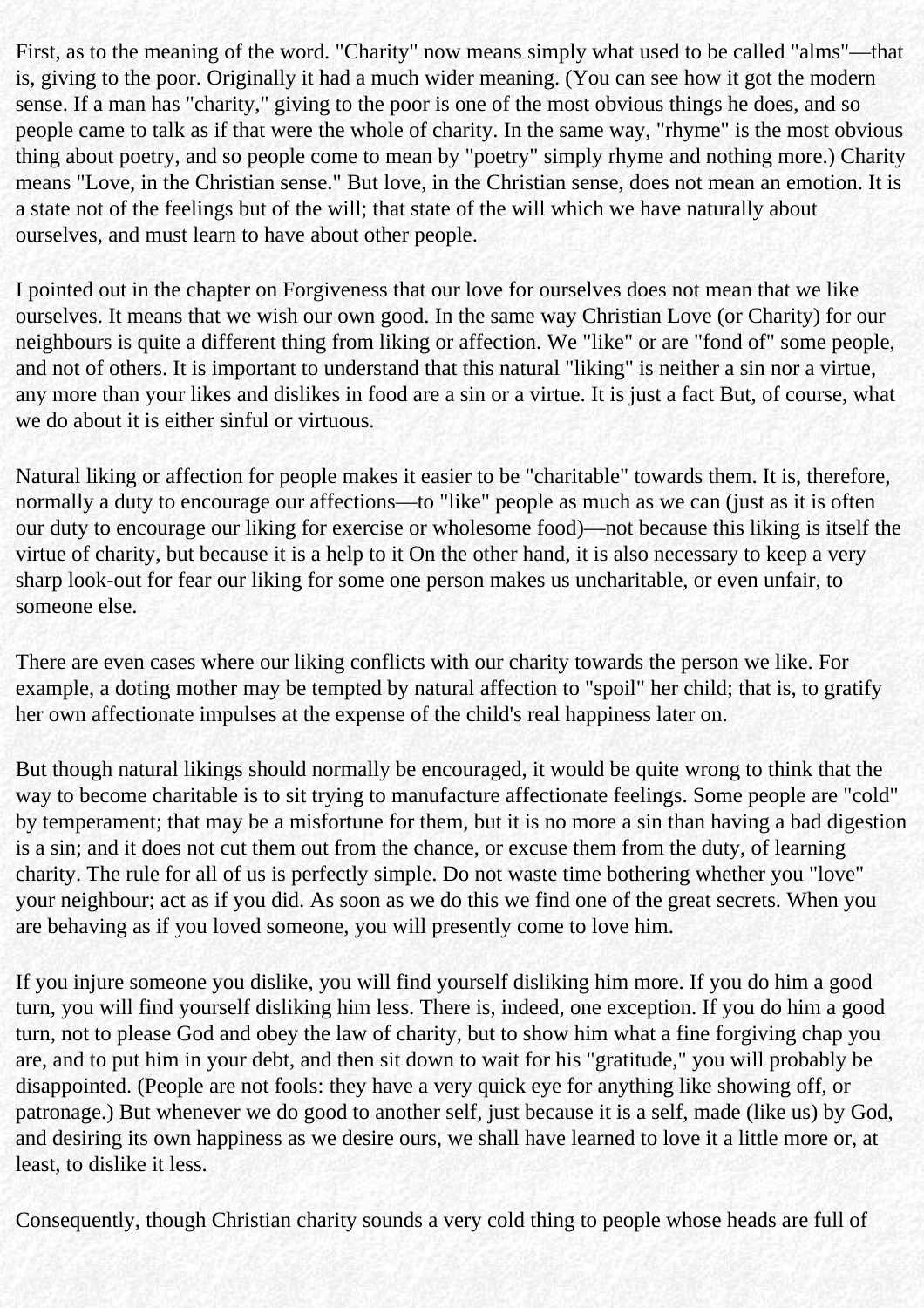sentimentality, and though it is quite distinct from affection, yet it leads to affection. The difference between a Christian and a worldly man is not that the worldly man has only affections or "likings" and the Christian has only "charity." The worldly man treats certain people kindly because he "likes" them: the Christian, trying to treat every one kindly, finds himself liking more and more people as he goes on—including people he could not even have imagined himself liking at the beginning.

This same spiritual law works terribly in the opposite direction. The Germans, perhaps, at first illtreated the Jews because they hated them: afterwards they hated them much more because they had illtreated them. The more cruel you are, the more you will hate; and the more you hate, the more cruel you will become—and so on in a vicious circle for ever.

Good and evil both increase at compound interest. That is why the little decisions you and I make every day are of such infinite importance. The smallest good act today is the capture of a strategic point from which, a few months later, you may be able to go on to victories you never dreamed of. An apparently trivial indulgence in lust or anger today is the loss of a ridge or railway line or bridgehead from which the enemy may launch an attack otherwise impossible.

Some writers use the word charity to describe not only Christian love between human beings, but also God's love for man and man's love for God. About the second of these two, people are often worried. They are told they ought to love God. They cannot find any such feeling in themselves. What are they to do? The answer is the same as before. Act as if you did. Do not sit trying to manufacture feelings. Ask yourself, "If I were sure that I loved God, what would I do?" When you have found the answer, go and do it.

On the whole, God's love for us is a much safer subject to think about than our love for Him. Nobody can always have devout feelings: and even if we could, feelings are not what God principally cares about. Christian Love, either towards God or towards man, is an affair of the will. If we are trying to do His will we are obeying the commandment, "Thou shalt love the Lord thy God." He will give us feelings of love if He pleases. We cannot create them for ourselves, and we must not demand them as a right. But the great thing to remember is that, though our feelings come and go, His love for us does not. It is not wearied by our sins, or our indifference; and, therefore, it is quite relentless in its determination that we shall be cured of those sins, at whatever cost to us, at whatever cost to Him.

#### **10. Hope**

Hope is one of the Theological virtues. This means that a continual looking forward to the eternal world is not (as some modern people think) a form of escapism or wishful thinking, but one of the things a Christian is meant to do. It does not mean that we are to leave the present world as it is. If you read history you will find that the Christians who did most for the present world were just those who thought most of the next The Apostles themselves, who set on foot the conversion of the Roman Empire, the great men who built up the Middle Ages, the English Evangelicals who abolished the Slave Trade, all left their mark on Earth, precisely because their minds were occupied with Heaven.

It is since Christians have largely ceased to think of the other world that they have become so ineffective in this. Aim at Heaven and you will get earth "thrown in": aim at earth and you will get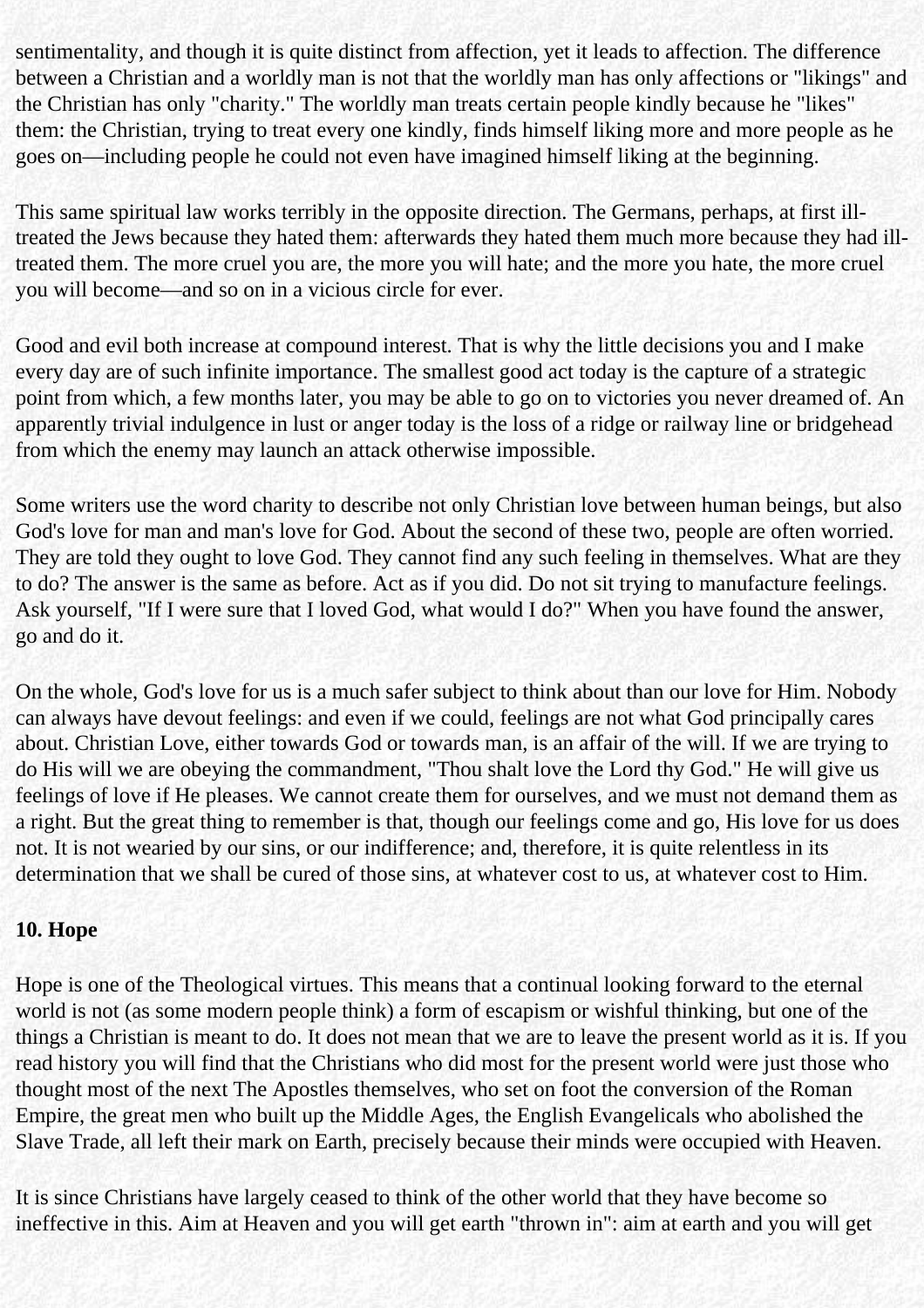neither. It seems a strange rule, but something like it can be seen at work in other matters. Health is a great blessing, but the moment you make health one of your main, direct objects you start becoming a crank and imagining there is something wrong with you. You are only likely to get health provided you want other things more —food, games, work, fun, open air. In the same way, we shall never save civilisation as long as civilisation is our main object. We must learn to want something else even more.

Most of us find it very difficult to want "Heaven" at all—except in so far as "Heaven" means meeting again our friends who have died. One reason for this difficulty is that we have not been trained: our whole education tends to fix our minds on this world. Another reason is that when the real want for Heaven is present in us, we do not recognise it Most people, if they had really learned to look into their own hearts, would know that they do want, and want acutely, something that cannot be had in this world. There are all sorts of things in this world that offer to give it to you, but they never quite keep their promise.

The longings which arise in us when we first fall in love, or first think of some foreign country, or first take up some subject that excites us, are longings which no marriage, no travel, no learning, can really satisfy. I am not now speaking of what would be ordinarily called unsuccessful marriages, or holidays, or learned careers. I am speaking of the best possible ones. There was something we grasped at, in that first moment of longing, which just fades away in the reality. I think everyone knows what I mean. The wife may be a good wife, and the hotels and scenery may have been excellent, and chemistry may be a very interesting job: but something has evaded us. Now there are two wrong ways of dealing with this fact, and one right one.

(1) The Fool's Way.—He puts the blame on the things themselves. He goes on all his life thinking that if only he tried another woman, or went for a more expensive holiday, or whatever it is, then, this time, he really would catch the mysterious something we are all after. Most of the bored, discontented, rich people in the world are of this type. They spend their whole lives trotting from woman to woman (through the divorce courts), from continent to continent, from hobby to hobby, always thinking that the latest is "the Real Thing" at last, and always disappointed.

(2) The Way of the Disillusioned "Sensible Man."—He soon decides that the whole thing was moonshine. "Of course," he says, "one feels like that when one's young. But by the time you get to my age you've given up chasing the rainbow's end." And so he settles down and learns not to expect too much and represses the part of himself which used, as he would say, "to cry for the moon." This is, of course, a much better way than the first, and makes a man much happier, and less of a nuisance to society. It tends to make him a prig (he is apt to be rather superior towards what he calls "adolescents"), but, on the whole, he rubs along fairly comfortably.

It would be the best line we could take if man did not live for ever. But supposing infinite happiness really is there, waiting for us? Supposing one really can reach the rainbow's end? In that case it would be a pity to find out too late (a moment after death) that by our supposed "common sense" we had stifled in ourselves the faculty of enjoying it.

(3) The Christian Way.—The Christian says, "Creatures are not born with desires unless satisfaction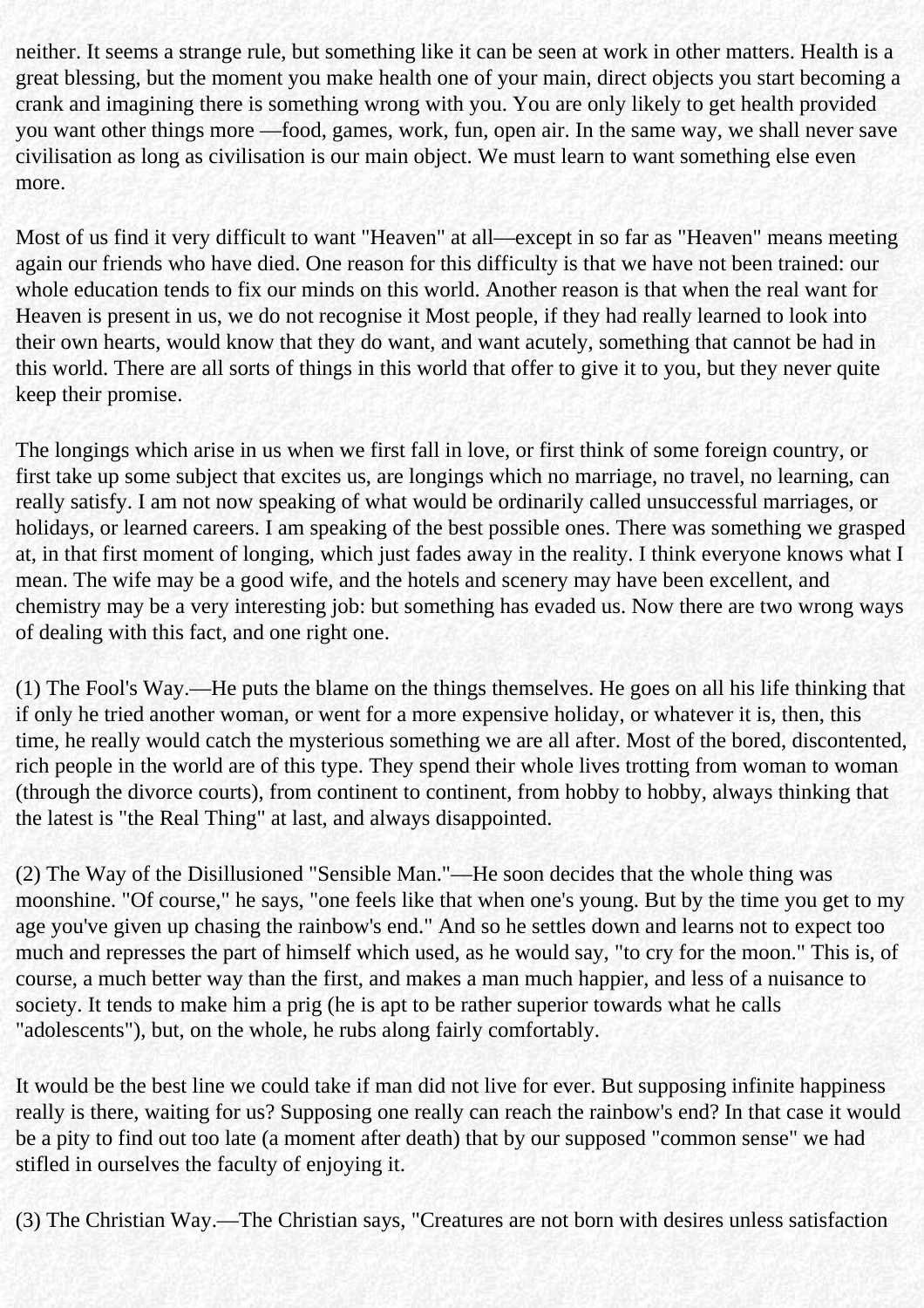for those desires exists. A baby feels hunger well, there is such a thing as food. A duckling wants to swim: well, there is such a thing as water. Men feel sexual desire: well, there is such a thing as sex. If I find in myself a desire which no experience in this world can satisfy, the most probable explanation is that I was made for another world. If none of my earthly pleasures satisfy it, that does not prove that the universe is a fraud. Probably earthly pleasures were never meant to satisfy it, but only to arouse it, to suggest the real thing. If that is so, I must take care, on the one hand, never to despise, or be unthankful for, these earthly blessings, and on the other, never to mistake them for the something else of which they are only a kind of copy, or echo, or mirage.

I must keep alive in myself the desire for my true country, which I shall not find till after death; I must never let it get snowed under or turned aside; I must make it the main object of life to press on to that other country and to help others to do the same."

There is no need to be worried by facetious people who try to make the Christian hope of "Heaven" ridiculous by saying they do not want "to spend eternity playing harps." The answer to such people is that if they cannot understand books written for grown-ups, they should not talk about them. All the scriptural imagery (harps, crowns, gold, etc.) is, of course, a merely symbolical attempt to express the inexpressible. Musical instruments are mentioned because for many people (not all) music is the thing known in the present life which most strongly suggests ecstasy and infinity.

Crowns are mentioned to suggest the fact that those who are united with God in eternity share His splendour and power and joy. Gold is mentioned to suggest the timelessness of Heaven (gold does not rust) and the preciousness of it People who take these symbols literally might as well think that when Christ told us to be like doves, He meant that we were to lay eggs.

#### **11. Faith**

I must talk in this chapter about what the Christians call Faith. Roughly speaking, the word Faith seems to be used by Christians in two senses or on two levels, and I will take them in turn. In the first sense it means simply Belief—accepting or regarding as true the doctrines of Christianity.

That is fairly simple. But what does puzzle people—at least it used to puzzle me—is the fact that Christians regard faith in this sense as a virtue, I used to ask how on earth it can be a virtue—what is there moral or immoral about believing or not believing a set of statements? Obviously, I used to say, a sane man accepts or rejects any statement, not because he wants or does not want to, but because the evidence seems to him good or bad. If he were mistaken about the goodness or badness of the evidence that would not mean he was a bad man, but only that he was not very clever. And if he thought the evidence bad but tried to force himself to believe in spite of it, that would be merely stupid.

Well, I think I still take that view. But what I did not see then— and a good many people do not see still—was this. I was assuming that if the human mind once accepts a thing as true it will automatically go on regarding it as true, until some real reason for reconsidering it turns up. In fact, I was assuming that the human mind is completely ruled by reason. But that is not so.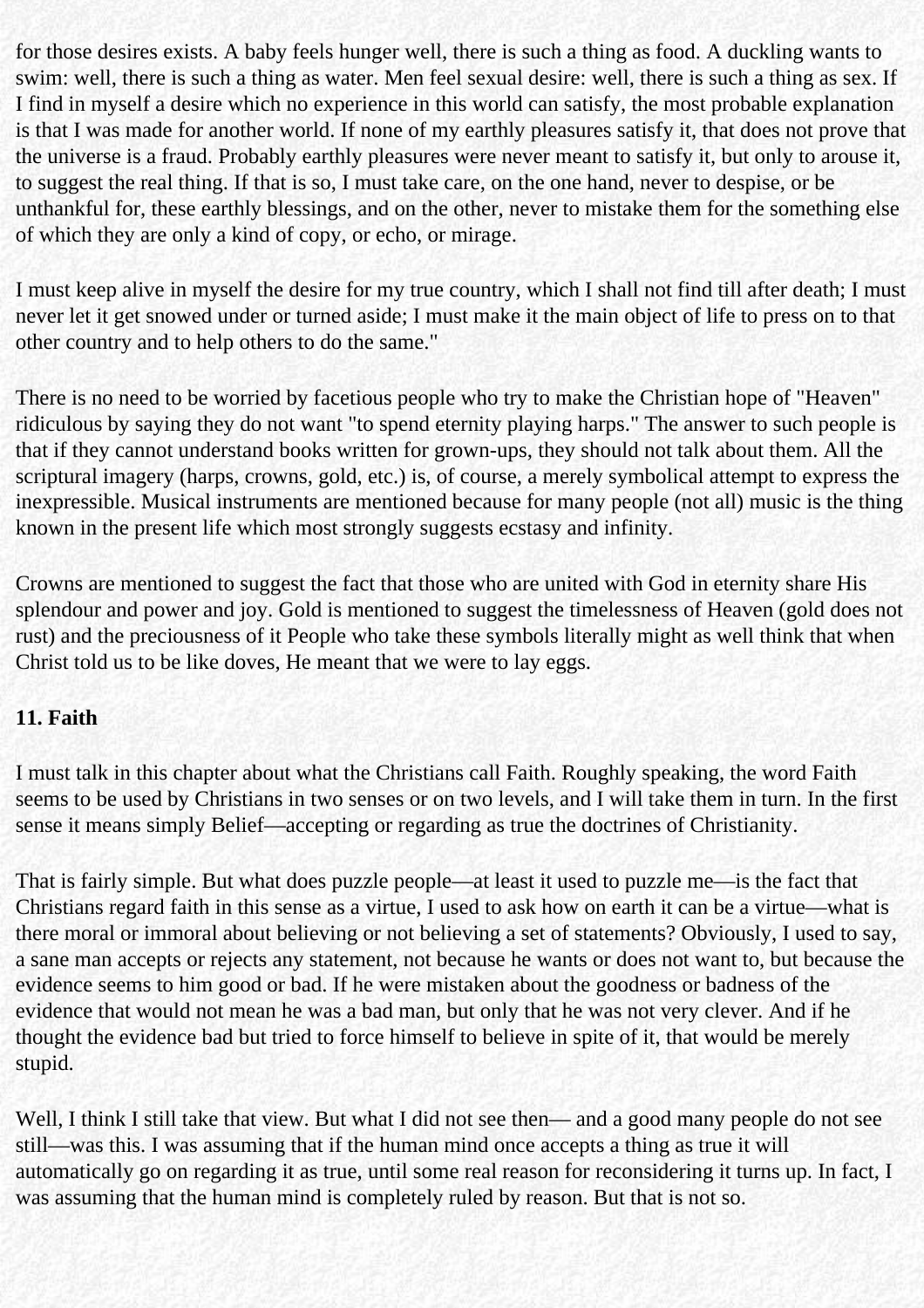For example, my reason is perfectly convinced by good evidence that anaesthetics do not smother me and that properly trained surgeons do not start operating until I am unconscious. But that does not alter the fact that when they have me down on the table and clap their horrible mask over my face, a mere childish panic begins inside me. I start thinking I am going to choke, and I am afraid they will start cutting me up before I am properly under. In other words, I lose my faith in anaesthetics. It is not reason that is taking away my faith: on the contrary, my faith is based on reason. It is my imagination and emotions. The battle is between faith and reason on one side and emotion and imagination on the other.

When you think of it you will see lots of instances of this. A man knows, on perfectly good evidence, that a pretty girl of his acquaintance is a liar and cannot keep a secret and ought not to be trusted; but when he finds himself with her his mind loses its faith in that bit of knowledge and he starts thinking, "Perhaps she'll be different this time," and once more makes a fool of himself and tells her something he ought not to have told her.

His senses and emotions have destroyed his faith in what he really knows to be true. Or take a boy learning to swim. His reason knows perfectly well that an unsupported human body will not necessarily sink in water: he has seen dozens of people float and swim. But the whole question is whether he will be able to go on believing this when the instructor takes away his hand and leaves him unsupported in the water—or whether he will suddenly cease to believe it and get in a fright and go down.

Now just the same thing happens about Christianity. I am not asking anyone to accept Christianity if his best reasoning tells him that the weight of the evidence is against it. That is not the point at which Faith comes in. But supposing a man's reason once decides that the weight of the evidence is for it. I can tell that man what is going to happen to him in the next few weeks.

There will come a moment when there is bad news, or he is in trouble, or is living among a lot of other people who do not believe it, and all at once his emotions will rise up and carry out a sort of blitz on his belief. Or else there will come a moment when he wants a woman, or wants to tell a lie, or feels very pleased with himself, or sees a chance of making a little money in some way that is not perfectly fair: some moment, in fact, at which it would be very convenient if Christianity were not true. And once again his wishes and desires will carry out a blitz. I am not talking of moments at which any real new reasons against Christianity turn up. Those have to be faced and that is a different matter. I am talking about moments where a mere mood rises up against it.

Now Faith, in the sense in which I am here using the word, is the art of holding on to things your reason has once accepted, in spite of your changing moods. For moods will change, whatever view your reason takes. I know that by experience. Now that I am a Christian I do have moods in which the whole thing looks very improbable: but when I was an atheist I had moods in which Christianity looked terribly probable.

This rebellion of your moods against your real self is going to come anyway. That is why Faith is such a necessary virtue: unless you teach your moods "where they get off," you can never be either a sound Christian or even a sound atheist, but just a creature dithering to and fro, with its beliefs really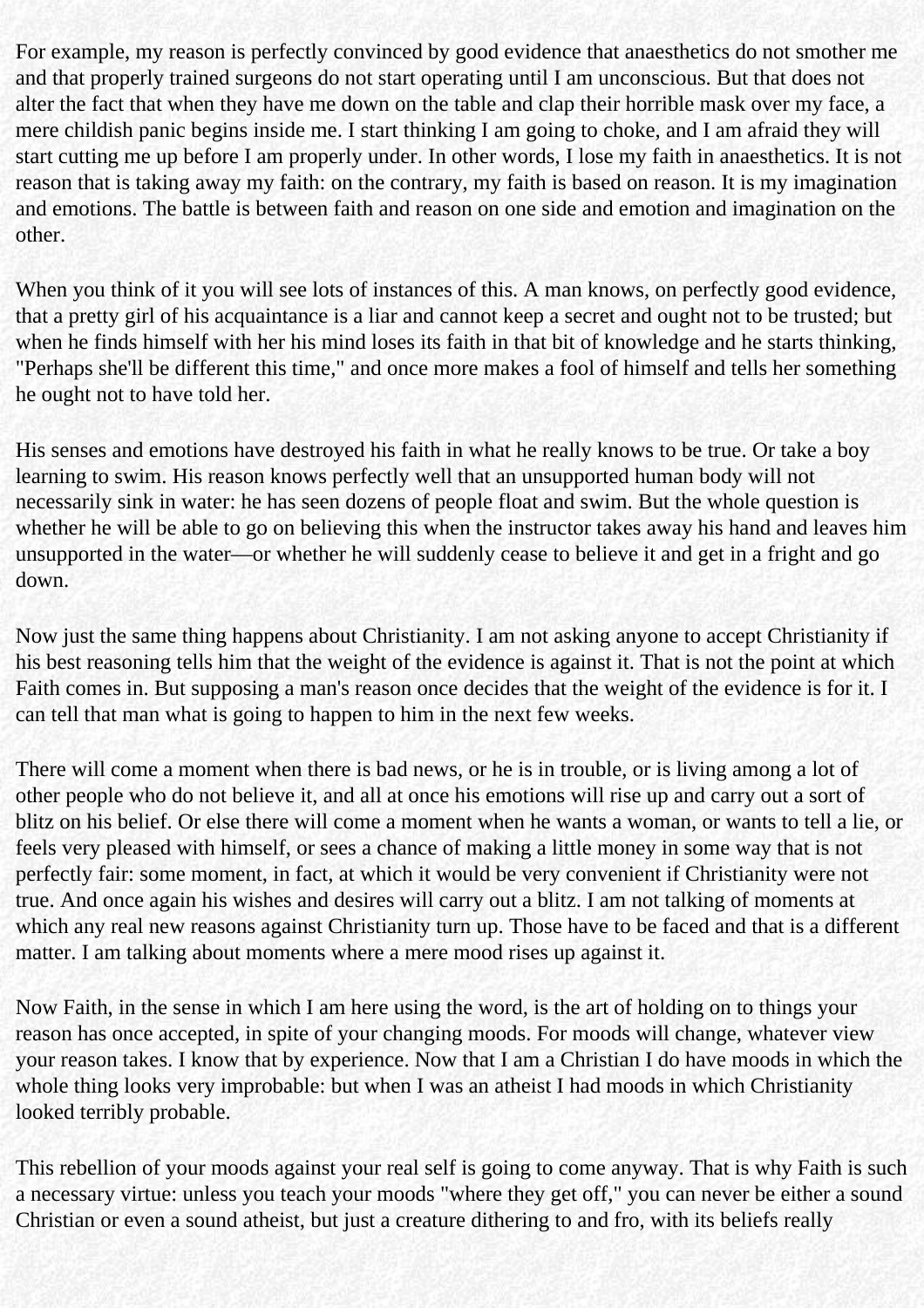dependent on the weather and the state of its digestion. Consequently one must train the habit of Faith.

The first step is to recognise the fact that your moods change. The next is to make sure that, if you have once accepted Christianity, then some of its main doctrines shall be deliberately held before your mind for some time every day. That is why daily prayers and religious reading and church going are necessary parts of the Christian life. We have to be continually reminded of what we believe. Neither this belief nor any other will automatically remain alive in the mind. It must be fed. And as a matter of fact, if you examined a hundred people who had lost their faith in Christianity, I wonder how many of them would turn out to have been reasoned out of it by honest argument? Do not most people simply drift away?

Now I must turn to Faith in the second or higher sense: and this is the most difficult thing I have tackled yet. I want to approach it by going back to the subject of Humility. You may remember I said that the first step towards humility was to realise that one is proud. I want to add now that the next step is to make some serious attempt to practise the Christian virtues. A week is not enough. Things often go swimmingly for the first week. Try six weeks. By that time, having, as far as one can see, fallen back completely or even fallen lower than the point one began from, one will have discovered some truths about oneself.

No man knows how bad he is till he has tried very hard to be good. A silly idea is current that good people do not know what temptation means. This is an obvious lie. Only those who try to resist temptation know how strong it is. After all, you find out the strength of the German army by fighting against it, not by giving in. You find out the strength of a wind by trying to walk against it, not by lying down. A man who gives in to temptation after five minutes simply does not know what it would have been like an hour later. That is why bad people, in one sense, know very little about badness. They have lived a sheltered life by always giving in.

We never find out the strength of the evil impulse inside us until we try to fight it: and Christ, because He was the only man who never yielded to temptation, is also the only man who knows to the full what temptation means—the only complete realist. Very well, then. The main thing we learn from a serious attempt to practise the Christian virtues is that we fail. If there was any idea that God had set us a sort of exam, and that we might get good marks by deserving them, that has to be wiped out. If there was any idea of a sort of bargain—any idea that we could perform our side of the contract and thus put God in our debts so that it was up to Him, in mere justice, to perform His side—that has to be wiped out.

I think every one who has some vague belief in God, until he becomes a Christian, has the idea of an exam, or of a bargain in his mind. The first result of real Christianity is to blow that idea into bits. When they find it blown into bits, some people think this means that Christianity is a failure and give up. They seem to imagine that God is very simple-minded! In fact, of course, He knows all about this. One of the very things Christianity was designed to do was to blow this idea to bits. God has been waiting for the moment at which you discover that there is no question of earning a pass mark in this exam, or putting Him in your debt.

Then comes another discovery. Every faculty you have, your power of thinking or of moving your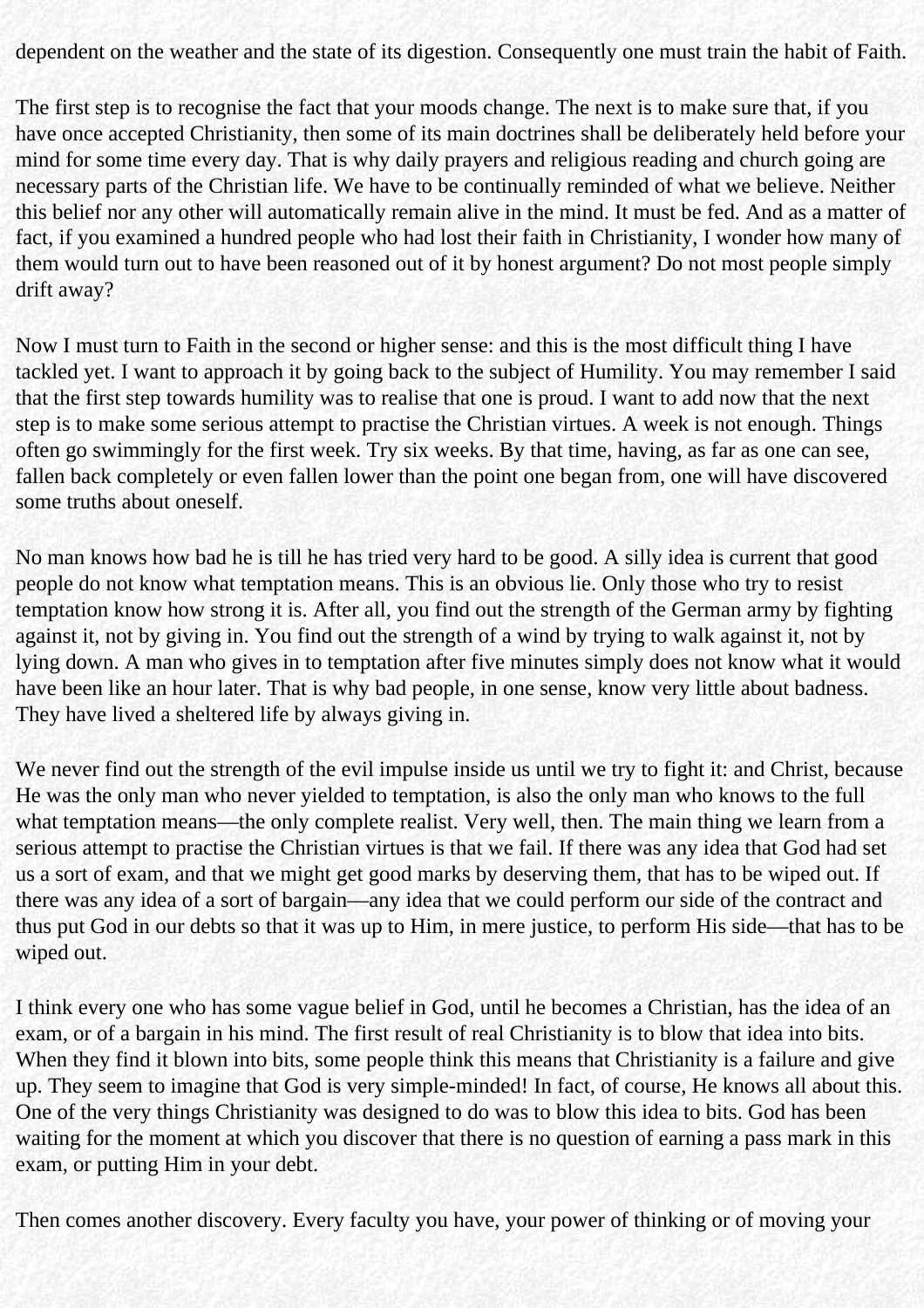limbs from moment to moment, is given you by God. If you devoted every moment of your whole life exclusively to His service you could not give Him anything that was not in a sense His own already. So that when we talk of a man doing anything for God or giving anything to God, I will tell you what it is really like.

It is like a small child going to its father and saying, "Daddy, give me sixpence to buy you a birthday present." Of course, the father does, and he is pleased with the child's present. It is all very nice and proper, but only an idiot would think that the father is sixpence to the good on the transaction. When a man has made these two discoveries God can really get to work. It is after this that real life begins. The man is awake now. We can now go on to talk of Faith in the second sense.

# **12. Faith**

I want to start by saying something that I would like everyone to notice carefully. It is this. If this chapter means nothing to you, if it seems to be trying to answer questions you never asked, drop it at once. Do not bother about it at all. There are certain things in Christianity that can be understood from the outside, before you have become a Christian. But there are a great many things that cannot be understood until after you have gone a certain distance along the Christian road.

These things are purely practical, though they do not look as if they were. They are directions for dealing with particular cross-roads and obstacles on the journey and they do not make sense until a man has reached those places. Whenever you find any statement in Christian writings which you can make nothing of, do not worry. Leave it alone. There will come a day, perhaps years later, when you suddenly see what it meant If one could understand it now, it would only do one harm.

Of course all this tells against me as much as anyone else. The thing I am going to try to explain in this chapter may be ahead of me. I may be thinking I have got there when I have not. I can only ask instructed Christians to watch very carefully, and tell me when I go wrong; and others to take what I say with a grain of salt— as something offered, because it may be a help, not because I am certain that I am right.

I am trying to talk about Faith in the second sense, the higher sense. I said last week that the question of Faith in this sense arises after a man has tried his level best to practise the Christian virtues, and found that he fails, and seen that even if he could he would only be giving back to God what was already God's own.

In other words, he discovers his bankruptcy. Now, once again, what God cares about is not exactly our actions. What he cares about is that we should be creatures of a certain kind or quality— the kind of creatures He intended us to be—creatures related to Himself in a certain way.

I do not add "and related to one another in a certain way," because that is included: if you are right with Him you will inevitably be right with all your fellow-creatures, just as if all the spokes of a wheel are fitted rightly into the hub and the rim they are bound to be in the right positions to one another. And as long as a man is thinking of God as an examiner who has set him a sort of paper to do, or as the opposite party in a sort of bargain—as long as he is thinking of claims and counterclaims between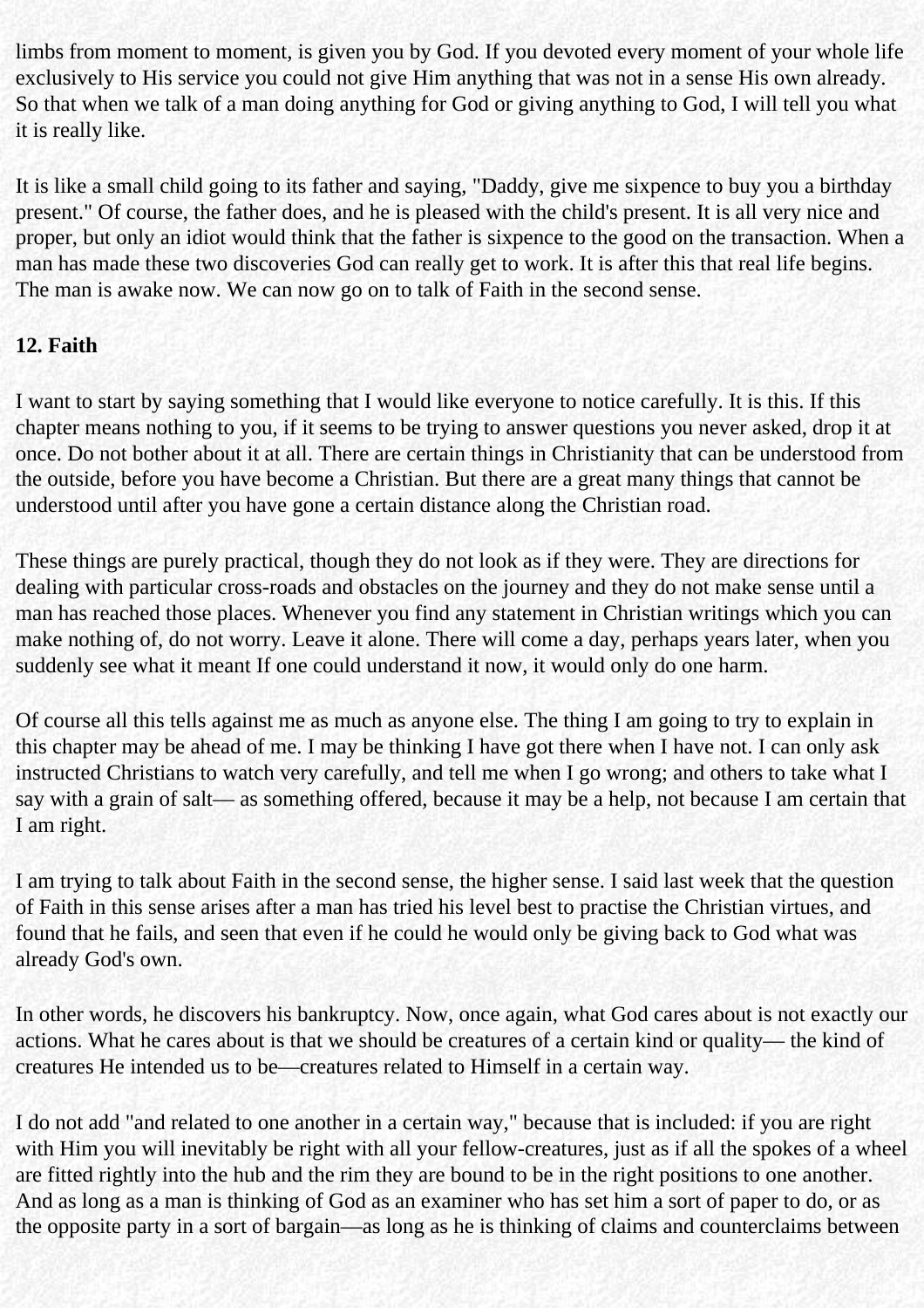himself and God—he is not yet in the right relation to Him.

He is misunderstanding what he is and what God is. And he cannot get into the right relation until he has discovered the fact of our bankruptcy.

When I say "discovered," I mean really discovered: not simply said it parrot-fashion. Of course, any child, if given a certain kind of religious education, will soon learn to say that we have nothing to offer to God that is not already His own and that we find ourselves failing to offer even that without keeping something back. But I am talking of really discovering this: really finding out by experience that it is true.

Now we cannot, in that sense, discover our failure to keep God's law except by trying our very hardest (and then failing). Unless we really try, whatever we say there will always be at the back of our minds the idea that if we try harder next time we shall succeed in being completely good. Thus, in one sense, the road back to God is a road of moral effort, of trying harder and harder. But in another sense it is not trying that is ever going to bring us home. All this trying leads up to the vital moment at which you turn to God and say, "You must do this. I can't."

Do not, I implore you, start asking yourselves, "Have I reached that moment?" Do not sit down and start watching your own mind to see if it is coming along. That puts a man quite on the wrong track. When the most important things in our life happen we quite often do not know, at the moment, what is going on. A man does not always say to himself, "Hullo! I'm growing up." It is often only when he looks back that he realises what has happened and recognises it as what people call "growing up." You can see it even in simple matters.

A man who starts anxiously watching to see whether he is going to sleep is very likely to remain wide awake. As well, the thing I am talking of now may not happen to every one in a sudden flash—as it did to St Paul or Bunyan: it may be so gradual that no one could ever point to a particular hour or even a particular year. And what matters is the nature of the change in itself, not how we feel while it is happening. It is the change from being confident about our own efforts to the state in which we despair of doing anything for ourselves and leave it to God.

I know the words "leave it to God" can be misunderstood, but they must stay for the moment. The sense in which a Christian leaves it to God is that he puts all his trust in Christ: trusts that Christ will somehow share with him the perfect human obedience which He carried out from His birth to His crucifixion: that Christ will make the man more like Himself and, m a sense, make good his deficiencies.

In Christian language, He will share His "sonship" with us, will make us, like Himself, "Sons of God": in Book IV I shall attempt to analyse the meaning of those words a little further. If you like to put it that way, Christ offers something for nothing: He even offers everything for nothing. In a sense, the whole Christian life consists in accepting that very remarkable offer. But the difficulty is to reach the point of recognising that all we have done and can do is nothing. What we should have liked would be for God to count our good points and ignore our bad ones.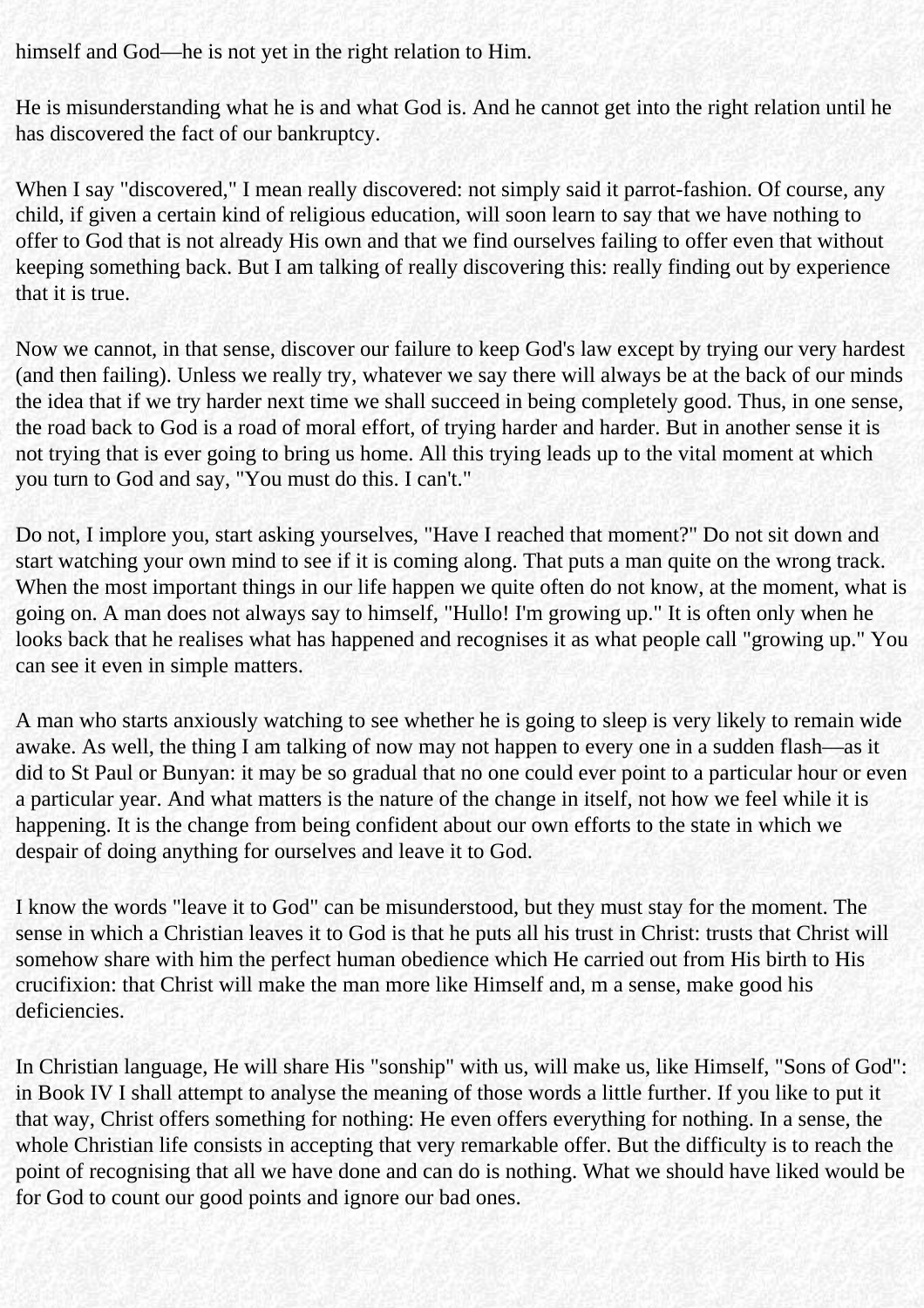Again, in a sense, you may say that no temptation is ever overcome until we stop trying to overcome it— throw up the sponge. But then you could not "stop trying" in the right way and for the right reason until you had tried your very hardest. And, in yet another sense, handing everything over to Christ does not, of course, mean that you stop trying. To trust Him means, of course, trying to do all that He says. There would be no sense in saying you trusted a person if you would not take his advice. Thus if you have really handed yourself over to Him, it must follow that you are trying to obey Him. But trying in a new way, a less worried way.

Not doing these things in order to be saved, but because He has begun to save you already. Not hoping to get to Heaven as a reward for your actions, but inevitably wanting to act in a certain way because a first faint gleam of Heaven is already inside you

Christians have often disputed as to whether what leads the Christian home is good actions, or Faith in Christ. I have no right really to speak on such a difficult question, but it does seem to me like asking which blade in a pair of scissors is most necessary. A serious moral effort is the only thing that will bring you to the point where you throw up the sponge. Faith in Christ is the only thing to save you from despair at that point: and out of that Faith in Him good actions must inevitably come.

There are two parodies of the truth which different sets of Christians have, in the past, been accused by other Christians of believing: perhaps they may make the truth clearer. One set were accused of saying, "Good actions are all that matters. The best good action is charity. The best kind of charity is giving money. The best thing to give money to is the Church. So hand us over £10,000 and we will see you through."

The answer to that nonsense, of course, would be that good actions done for that motive, done with the idea that Heaven can be bought, would not be good actions at all, but only commercial speculations. The other set were accused of saying, "Faith is all that matters. Consequently, if you have faith, it doesn't matter what you do. Sin away, my lad, and have a good time and Christ will see that it makes no difference in the end." The answer to that nonsense is that, if what you call your "faith" in Christ does not involve taking the slightest notice of what He says, then it is not Faith at all—not faith or trust in Him, but only intellectual acceptance of some theory about Him.

The Bible really seems to clinch the matter when it puts the two things together into one amazing sentence. The first half is, "Work out your own salvation with fear and trembling"—which looks as if everything depended on us and our good actions: but the second half goes on, "For it is God who worketh in you"— which looks as if God did everything and we nothing. I am afraid that is the sort of thing we come up against in Christianity. I am puzzled, but I am not surprised.

You see, we are now trying to understand, and to separate into water-tight compartments, what exactly God does and what man does when God and man are working together. And, of course, we begin by thinking it is like two men working together, so that you could say, "He did this bit and I did that." But this way of thinking breaks down. God is not like that. He is inside you as well as outside: even if we could understand who did what, I do not think human language could properly express it.

In the attempt to express it different Churches say different things. But you will find that even those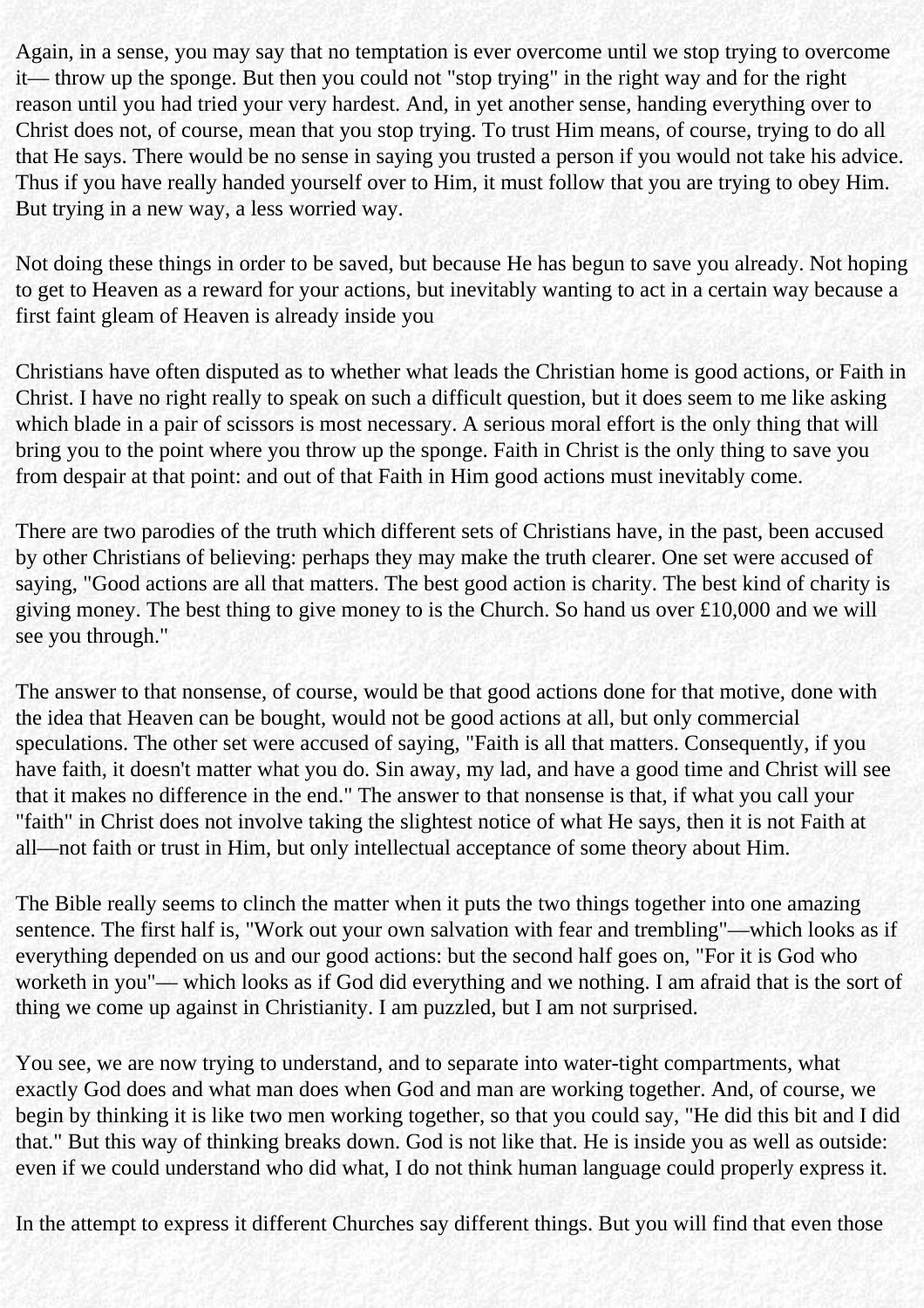who insist most strongly on the importance of good actions tell you you need Faith; and even those who insist most strongly on Faith tell you to do good actions. At any rate that is as far as I go.

I think all Christians would agree with me if I said that though Christianity seems at first to be all about morality, all about duties and rules and guilt and virtue, yet it leads you on, out of all that, into something beyond. One has a glimpse of a country where they do not talk of those things, except perhaps as a joke. Every one there is filled full with what we should call goodness as a mirror is filled with light But they do not call it goodness. They do not call it anything. They are not thinking of it.

They are too busy looking at the source from which it comes. But this is near the stage where the road passes over the rim of our world. No one's eyes can see very far beyond that: lots of people's eyes can see further than mine.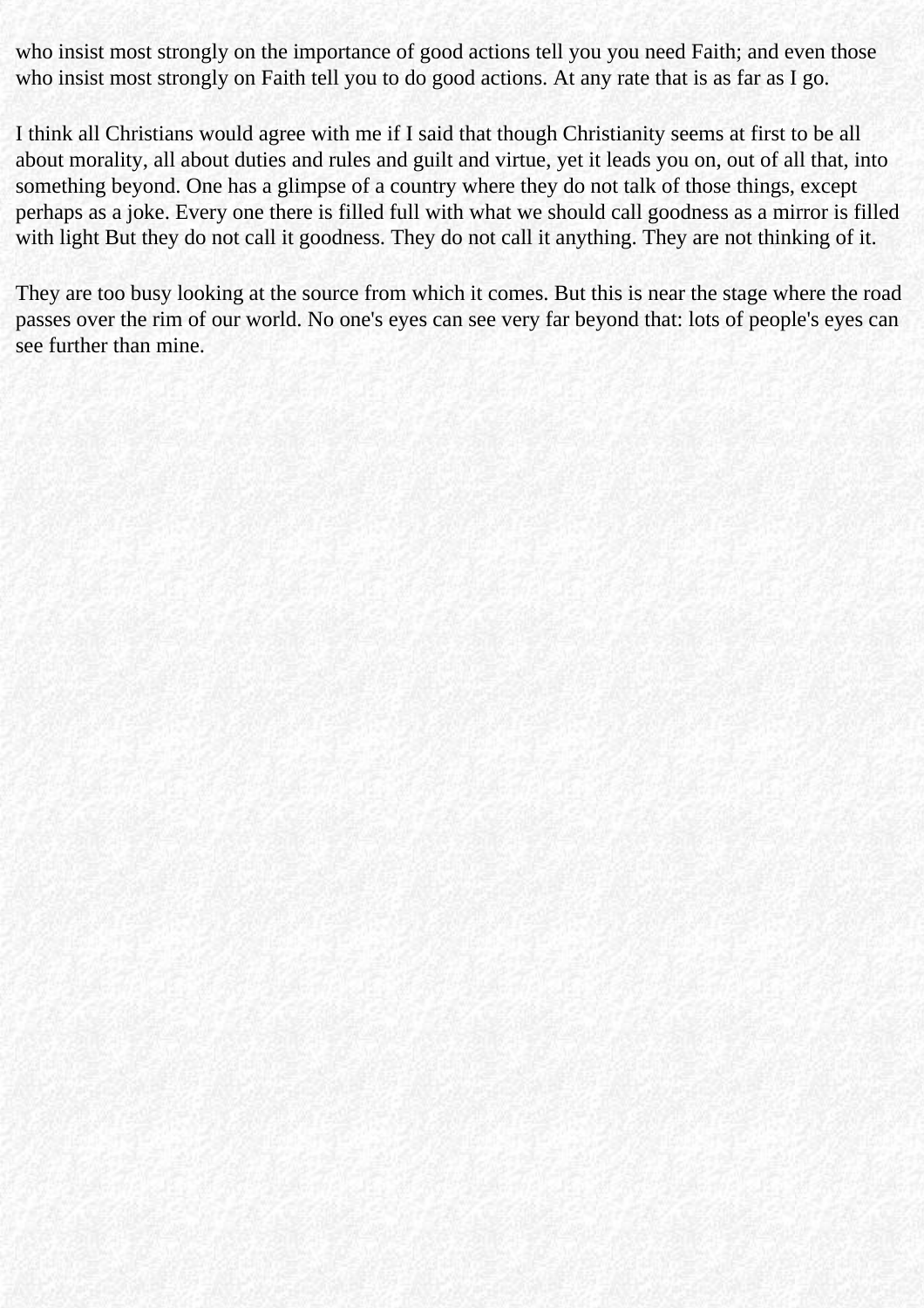#### **Book IV - Beyond Personality: Or First Steps In The Doctrine Of The Trinity**

#### **1. Making And Begetting**

Everyone has warned me not to tell you what I am going to tell you in this last book. They all say "the ordinary reader does not want Theology; give him plain practical religion." I have rejected their advice. I do not think the ordinary reader is such a fool. Theology means "the science of God," and I think any man who wants to think about God at all would like to have the clearest and most accurate ideas about Him which are available. You are not children: why should you be treated like children?

In a way I quite understand why some people are put off by Theology. I remember once when I had been giving a talk to the RA.F., an old, hard-bitten officer got up and said, "I've no use for all that stuff. But, mind you, I'm a religious man too. I know there's a God. I've felt Him: out alone in the desert at night: the tremendous mystery. And that's just why I don't believe all your neat little dogmas and formulas about Him. To anyone who's met the real thing they all seem so petty and pedantic and unreal!"

Now in a sense I quite agreed with that man. I think he had probably had a real experience of God in the desert. And when he turned from that experience to the Christian creeds, I think he really was turning from something real to something less real.

In the same way, if a man has once looked at the Atlantic from the beach, and then goes and looks at a map of the Atlantic, he also will be turning from something real to something less real: turning from real waves to a bit of coloured paper. But here comes the point. The map is admittedly only coloured paper, but there are two things you have to remember about it. In the first place, it is based on what hundreds and thousands of people have found out by sailing the real Atlantic. In that way it has behind it masses of experience just as real as the one you could have from the beach; only, while yours would be a single isolated glimpse, the map fits all those different experiences together.

In the second place, if you want to go anywhere, the map is absolutely necessary. As long as you are content with walks on the beach, your own glimpses are far more fun than looking at a map. But the map is going to be more use than walks on the beach if you want to get to America.

Now, Theology is like the map. Merely learning and thinking about the Christian doctrines, if you stop there, is less real and less exciting than the sort of thing my friend got in the desert. Doctrines are not God: they are only a kind of map. But that map is based on the experience of hundreds of people who really were in touch with God—experiences compared with which any thrills or pious feelings you and I are likely to get on our own are very elementary and very confused. And secondly, if you want to get any further, you must use the map.

You see, what happened to that man in the desert may have been real, and was certainly exciting, but nothing comes of it. It leads nowhere. There is nothing to do about it In fact, that is just why a vague religion—all about feeling God in nature, and so on—is so attractive. It is all thrills and no work; like watching the waves from the beach. But you will not get to Newfoundland by studying the Atlantic that way, and you will not get eternal life by simply feeling the presence of God in flowers or music.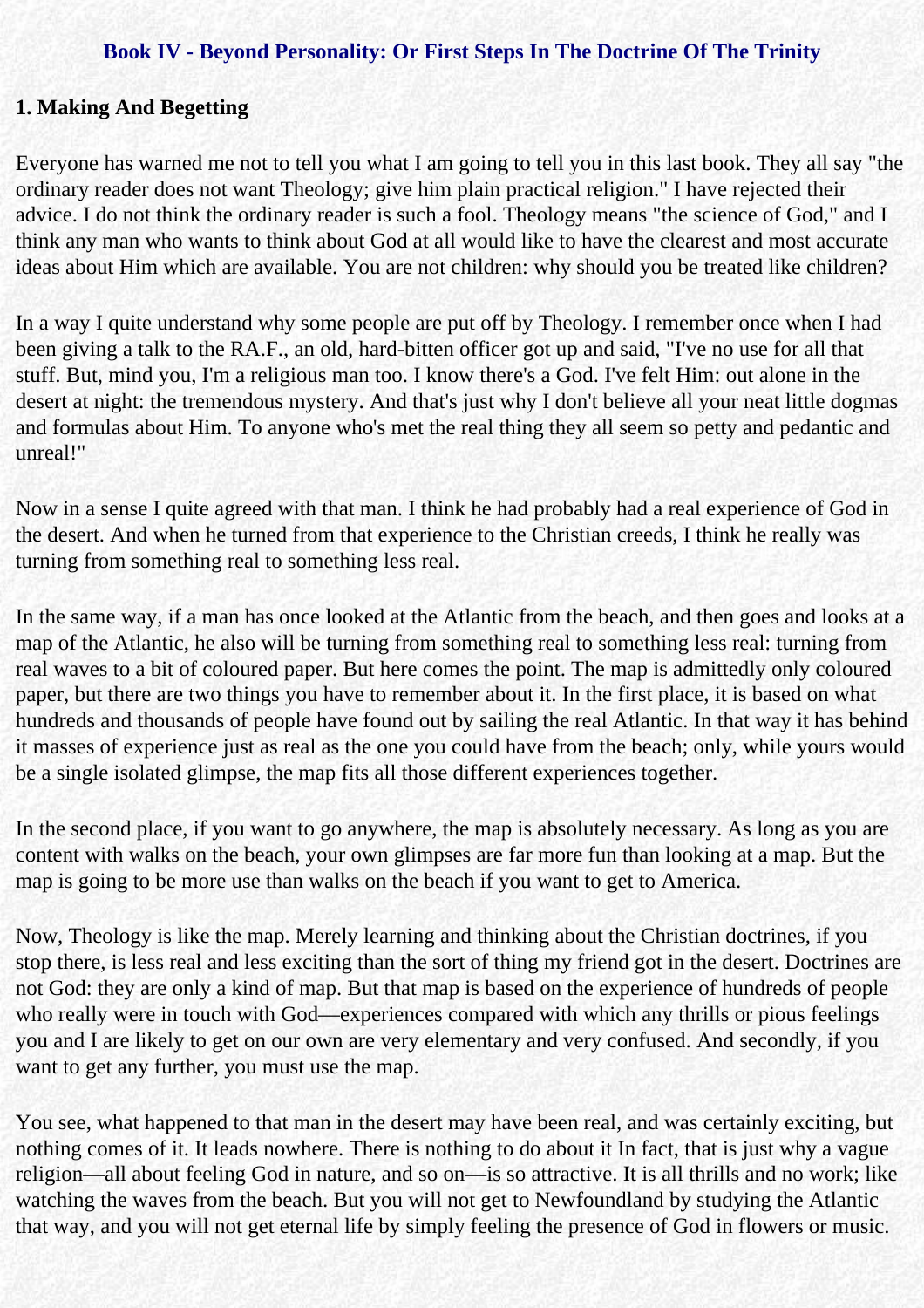Neither will you get anywhere by looking at maps without going to sea. Nor will you be very safe if you go to sea without a map.

In other words, Theology is practical: especially now. In Ac old days, when there was less education and discussion, perhaps it was possible to get on with a very few simple ideas about God. But it is not so now. Everyone reads, everyone hears things discussed. Consequently, if you do not listen to Theology, that will not mean that you have no ideas about God. It will mean that you have a lot of wrong ones—bad, muddled, out-of-date ideas. For a great many of the ideas about God which are trotted out as novelties today, are simply the ones which real Theologians tried centuries ago and rejected. To believe in the popular religion of modern England is retrogression—like believing the earth is fiat.

For when you get down to it, is not the popular idea of Christianity simply this: that Jesus Christ was a great moral teacher and that if only we took his advice we might be able to establish a better social order and avoid another war? Now, mind you, that is quite true. But it tells you much less than the whole truth about Christianity and it has no practical importance at all.

It is quite true that if we took Christ's advice we should soon be living in a happier world. You need not even go as far as Christ. If we did all that Plato or Aristotle or Confucius told us, we should get on a great deal better than we do. And so what? We never have followed the advice of the great teachers. Why are we likely to begin now? Why are we more likely to follow Christ than any of the others? Because he is the best moral teacher? But that makes it even less likely that we shall follow him.

If we cannot take the elementary lessons, is it likely we are going to take the most advanced one? If Christianity only means one more bit of good advice, then Christianity is of no importance. There has been no lack of good advice for the last four thousand years. A bit more makes no difference.

But as soon as you look at any real Christian writings, you find that they are talking about something quite different from this popular religion. They say that Christ is the Son of God (whatever that means). They say that those who give Him their confidence can also become Sons of God (whatever that means). They say that His death saved us from our sins (whatever that means).

There is no good complaining that these statements are difficult Christianity claims to be telling us about another world, about something behind the world we can touch and hear and see. You may think the claim false; but if it were true, what it tells us would be bound to be difficult—at least as difficult as modern Physics, and for the same reason.

Now the point in Christianity which gives us the greatest shock is the statement that by attaching ourselves to Christ, we can "become Sons of God." One asks "Aren't we Sons of God already? Surely the fatherhood of God is one of the main Christian ideas?" Well, in a certain sense, no doubt we are sons of God already. I mean, God has brought us into existence and loves us and looks after us, and in that way is like a father. But when the Bible talks of our "becoming" Sons of God, obviously it must mean something different. And that brings us up against the very centre of Theology.

One of the creeds says that Christ is the Son of God "begotten, not created"; and it adds "begotten by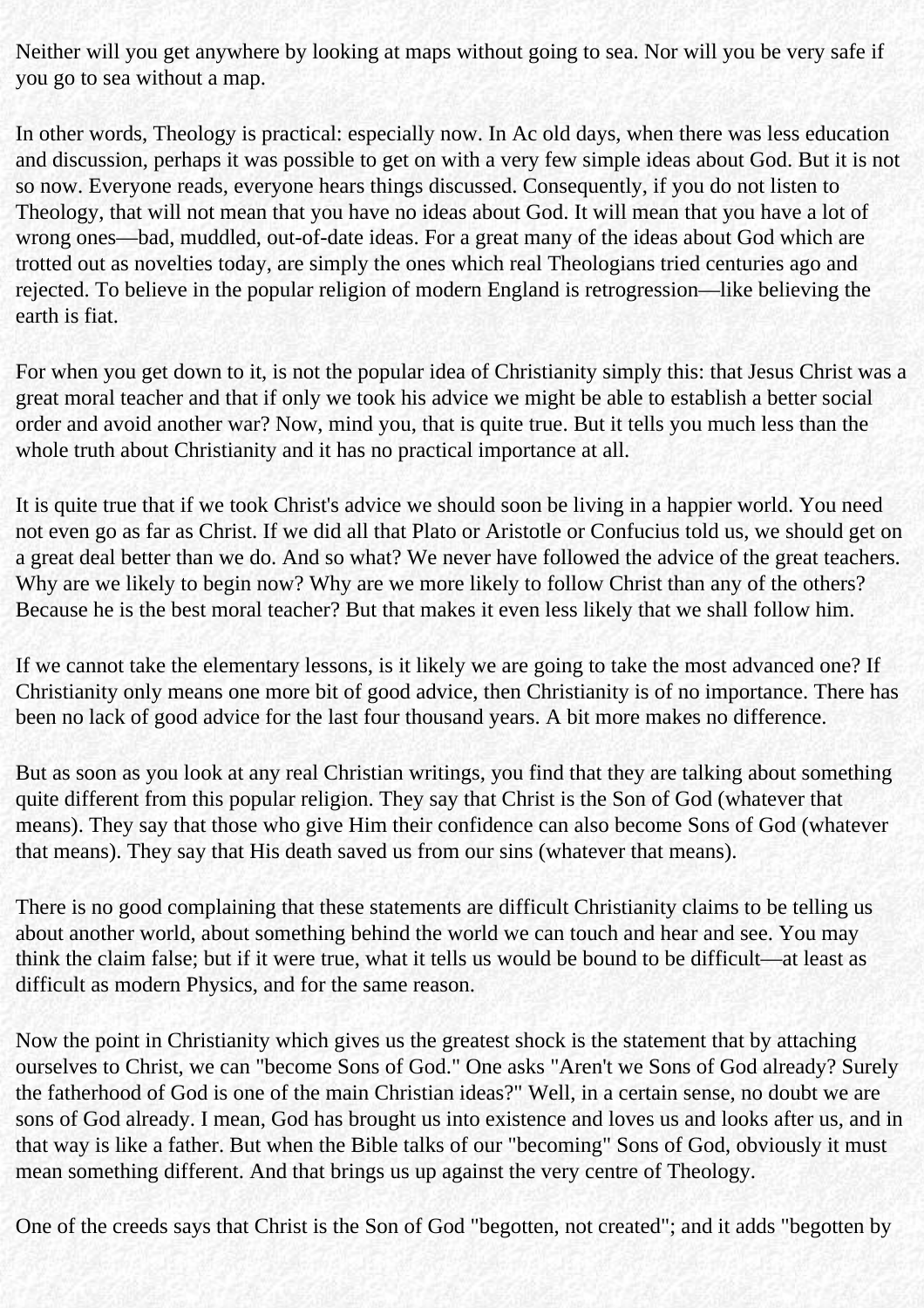his Father before all worlds." Will you please get it quite clear that this has nothing to do with the fact that when Christ was born on earth as a man, that man was the son of a virgin? We are not now thinking about the Virgin Birth. We are thinking about something that happened before Nature was created at all, before time began. "Before all worlds" Christ is begotten, not created. What does it mean?

We don't use the words begetting or begotten much in modern English, but everyone still knows what they mean. To beget is to become the father of: to create is to make. And the difference is this. When you beget, you beget something of the same kind as yourself. A man begets human babies, a beaver begets little beavers and a bird begets eggs which turn into little birds. But when you make, you make something of a different kind from yourself. A bird makes a nest, a beaver builds a dam, a man makes a wireless set—or he may make something more like himself than a wireless set: say, a statue. If he is a clever enough carver he may make a statue which is very like a man indeed. But, of course, it is not a real man; it only looks like one. It cannot breathe or think. It is not alive.

Now that is the first thing to get clear. What God begets is God; just as what man begets is man. What God creates is not God; just as what man makes is not man. That is why men are not Sons of God in the sense that Christ is. They may be like God in certain ways, but they are not things of the same kind. They are more like statues or pictures of God.

A statue has the shape of a man but it is not alive. In the same way, man has (in a sense I am going to explain) the "shape" or likeness of God, but he has not got the kind of life God has. Let us take the first point (man's resemblance to God) first. Everything God has made has some likeness to Himself.

Space is like Him in its hugeness: not that the greatness of space is the same kind of greatness as God's, but it is a sort of symbol of it, or a translation of it into non-spiritual terms. Matter is like God in having energy: though, again, of course, physical energy is a different kind of thing from the power of God. The vegetable world is like Him because it is alive, and He is the "living God." But life, in this biological sense, is not the same as the life there is in God: it is only a kind of symbol or shadow of it. When we come on to the animals, we find other kinds of resemblance in addition to biological life. The intense activity and fertility of the insects, for example, is a first dim resemblance to the unceasing activity and the creativeness of God.

In the higher mammals we get the beginnings of instinctive affection. That is not the same thing as the love that exists in God: but it is like it—rather in the way that a picture drawn on a flat piece of paper can nevertheless be "like" a landscape. When we come to man, the highest of the animals, we get the completest resemblance to God which we know of. (There may be creatures in other worlds who are more like God than man is, but we do not know about them.) Man not only lives, but loves and reasons: biological life reaches its highest known level in him.

But what man, in his natural condition, has not got, is Spiritual life—the higher and different sort of life that exists in God. We use the same word life for both: but if you thought that both must therefore be the same sort of thing, that would be like thinking that the "greatness" of space and the "greatness" of God were the same sort of greatness. In reality, the difference between Biological life and spiritual life is so important that I am going to give them two distinct names.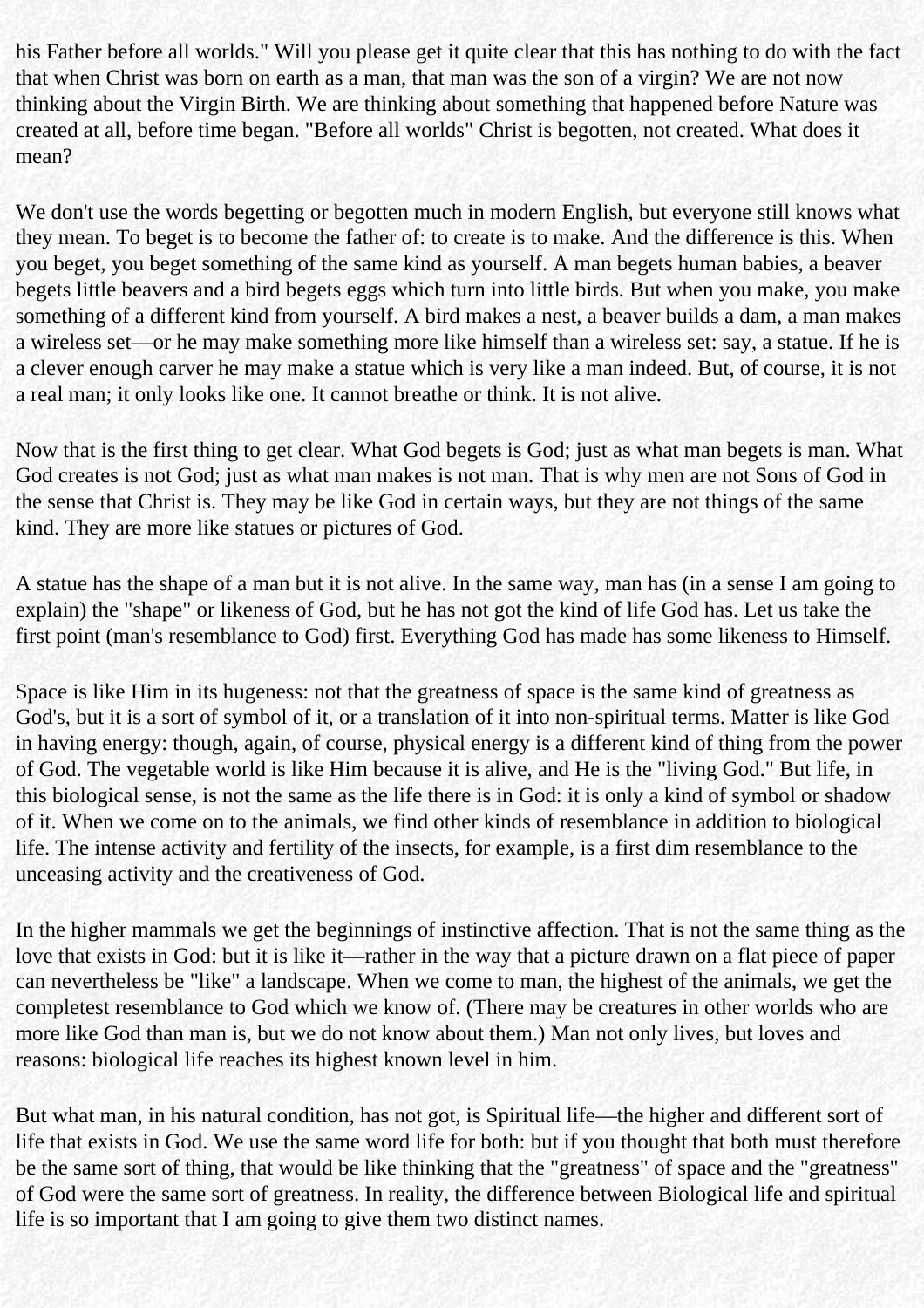The Biological sort which comes to us through Nature, and which (like everything else in Nature) is always tending to run down and decay so that it can only be kept up by incessant subsidies from Nature in the form of air, water, food, etc., is Bios. The Spiritual life which is in God from all eternity, and which made the whole natural universe, is Zoe. Bios has, to be sure, a certain shadowy or symbolic resemblance to Zoe: but only the sort of resemblance there is between a photo and a place, or a statue and a man. A man who changed from having Bios to having Zoe would have gone through as big a change as a statue which changed from being a carved stone to being a real man.

And that is precisely what Christianity is about. This world is a great sculptor's shop. We are the statues and there is a rumour going round the shop that some of us are some day going to come to life.

### **2. The Three-Personal God**

The last chapter was about the difference between begetting and making. A man begets a child, but he only makes a statue. God begets Christ but He only makes men. But by saying that, I have illustrated only one point about God, namely, that what God the Father begets is God, something of the same kind as Himself. In that way it is like a human father begetting a human son. But not quite like it. So I must try to explain a little more.

A good many people nowadays say, "I believe in a God, but not in a personal God." They feel that the mysterious something which is behind all other things must be more than a person. Now the Christians quite agree. But the Christians are the only people who offer any idea of what a being that is beyond personality could be like. All the other people, though they say that God is beyond personality, really think of Him as something impersonal: that is, as something less than personal. If you are looking for something super-personal, something more than a person, then it is not a question of choosing between the Christian idea and the other ideas. The Christian idea is the only one on the market.

Again, some people think that after this life, or perhaps after several lives, human souls will be "absorbed" into God. But when they try to explain what they mean, they seem to be thinking of our being absorbed into God as one material thing is absorbed into another. They say it is like a drop of water slipping into the sea. But of course that is the end of the drop. If that is what happens to us, then being absorbed is the same as ceasing to exist. It is only the Christians who have any idea of how human souls can be taken into the life of God and yet remain themselves—in fact, be very much more themselves than they were before.

I warned you that Theology is practical. The whole purpose for which we exist is to be thus taken into the life of God. Wrong ideas about what that life is, will make it harder. And now, for a few minutes, I must ask you to follow rather carefully.

You know that in space you can move in three ways—to left or right, backwards or forwards, up or down. Every direction is either one of these three or a compromise between them. They are called the three Dimensions. Now notice this. If you are using only one dimension, you could draw only a straight line. If you are using two, you could draw a figure: say, a square. And a square is made up of four straight lines. Now a step further. If you have three dimensions, you can then build what we call a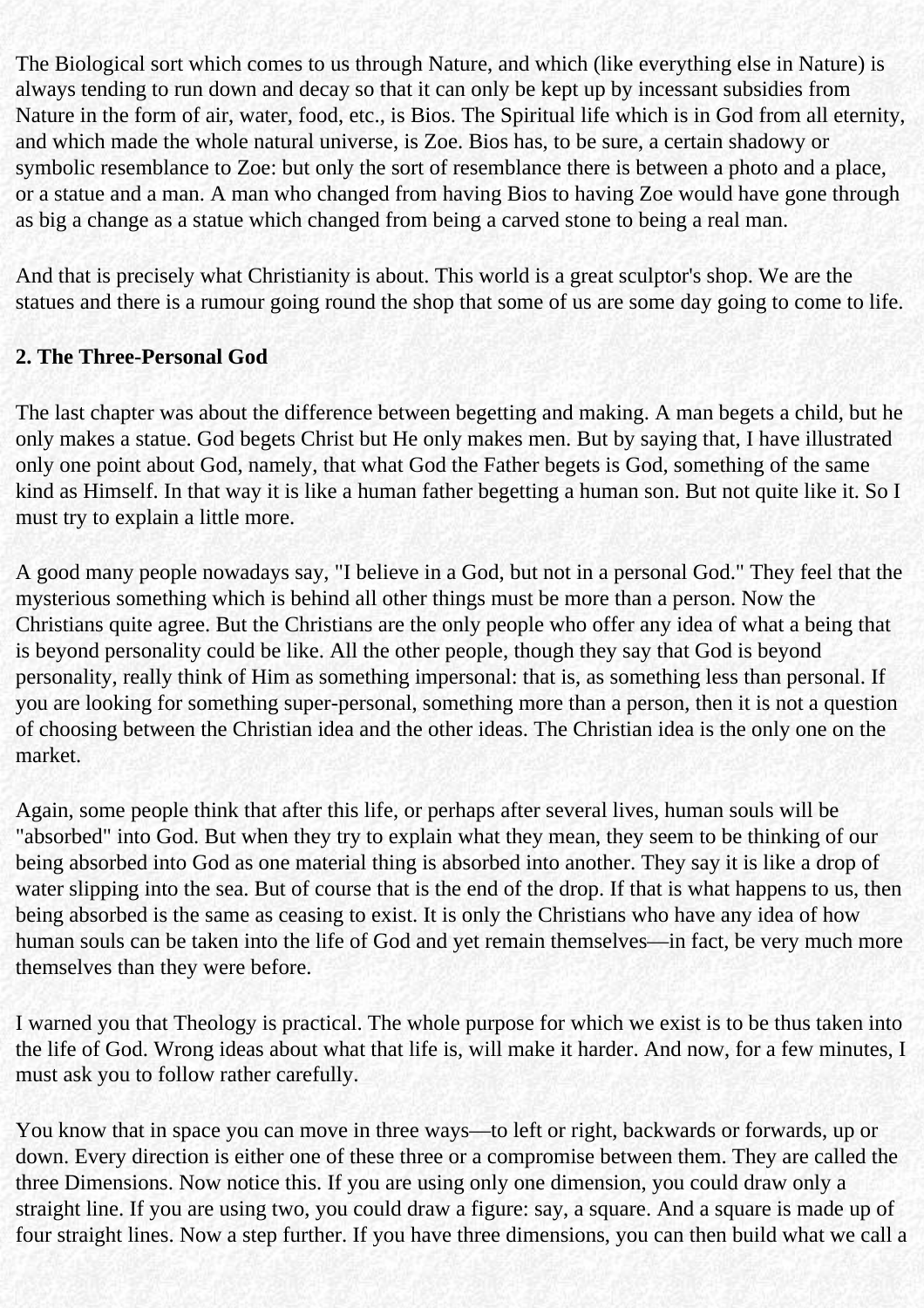solid body, say, a cube—a thing like a dice or a lump of sugar. And a cube is made up of six squares.

Do you see the point? A world of one dimension would be a straight line. In a two-dimensional world, you still get straight lines, but many lines make one figure. In a three-dimensional world, you still get figures but many figures make one solid body. In other words, as you advance to more real and more complicated levels, you do not leave behind you the things you found on the simpler levels: you still have them, but combined in new ways—in ways you could not imagine if you knew only the simpler levels.

Now the Christian account of God involves just the same principle. The human level is a simple and rather empty level. On the human level one person is one being, and any two persons are two separate beings—just as, in two dimensions (say on a flat sheet of paper) one square is one figure, and any two squares are two separate figures. On the Divine level you still find personalities; but up there you find them combined in new ways which we, who do not live on that level, cannot imagine.

In God's dimension, so to speak, you find a being who is three Persons while remaining one Being, just as a cube is six squares while remaining one cube. Of course we cannot fully conceive a Being like that: just as, if we were so made that we perceived only two dimensions in space we could never properly imagine a cube. But we can get a sort of faint notion of it. And when we do, we are then, for the first time in our lives, getting some positive idea, however faint, of something superpersonal—something more than a person. It is something we could never have guessed, and yet, once we have been told, one almost feels one ought to have been able to guess it because it fits in so well with all the things we know already.

You may ask, "If we cannot imagine a three-personal Being, what is the good of talking about Him?" Well, there isn't any good talking about Him. The thing that matters is being actually drawn into that three-personal life, and that may begin any time —tonight, if you like.

What I mean is this. An ordinary simple Christian kneels down to say his prayers. He is trying to get into touch with God. But if he is a Christian he knows that what is prompting him to pray is also God: God, so to speak, inside him. But he also knows that all his real knowledge of God comes through Christ, the Man who was God—that Christ is standing beside him, helping him to pray, praying for him. You see what is happening.

God is the thing to which he is praying—the goal he is trying to reach. God is also the thing inside him which is pushing him on—the motive power. God is also the road or bridge along which he is being pushed to that goal. So that the whole threefold life of the three-personal Being is actually going on in that ordinary little bedroom where an ordinary man is saying his prayers. The man is being caught up into the higher kind of life—what I called Zoe or spiritual life: he is being pulled into God, by God, while still remaining himself.

And that is how Theology started. People already knew about God in a vague way. Then came a man who claimed to be God; and yet he was not the sort of man you could dismiss as a lunatic. He made them believe Him. They met Him again after they had seen Him killed. And then, after they had been formed into a little society or community, they found God somehow inside them as well: directing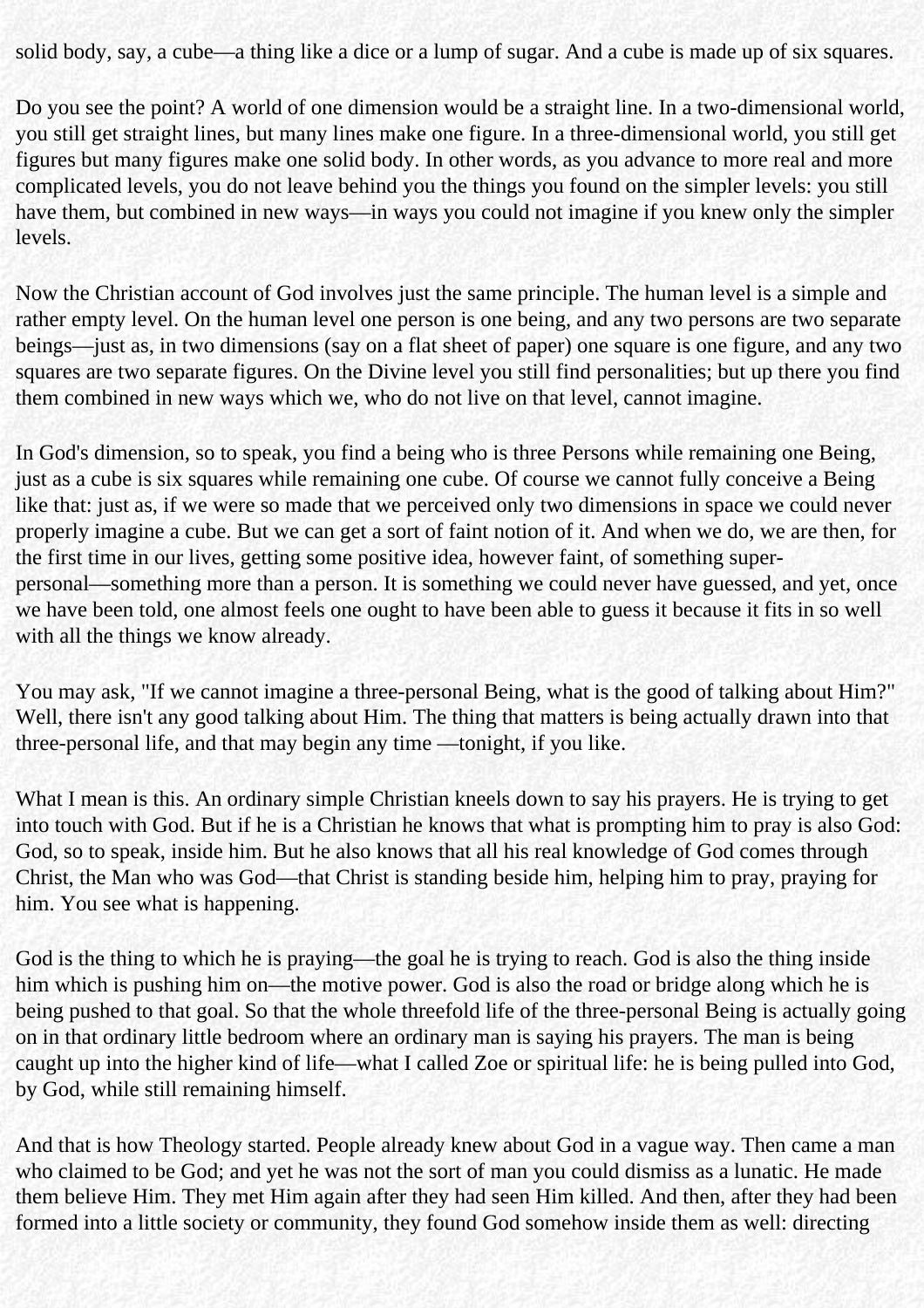them, making them able to do things they could not do before. And when they worked it all out they found they had arrived at the Christian definition of the three-personal God.

This definition is not something we have made up; Theology is, in a sense, experimental knowledge. It is the simple religions that are the made-up ones. When I say it is an experimental science "in a sense," I mean that it is like the other experimental sciences in some ways, but not in all. If you are a geologist studying rocks, you have to go and find the rocks. They will not come to you, and if you go to them they cannot run away.

The initiative lies all on your side. They cannot either help or hinder. But suppose you are a zoologist and want to take photos of wild animals in their native haunts. That is a bit different from studying rocks. The wild animals will not come to you: but they can run away from you. Unless you keep very quiet, they will. There is beginning to be a tiny little trace of initiative on their side.

Now a stage higher; suppose you want to get to know a human person. If he is determined not to let you, you will not get to know him. You have to win his confidence. In this case the initiative is equally divided—it takes two to make a friendship.

When you come to knowing God, the initiative lies on His side. If He does not show Himself, nothing you can do will enable you to find Him. And, in fact, He shows much more of Himself to some people than to others—not because He has favourites, but because it is impossible for Him to show Himself to a man whose whole mind and character are in the wrong condition. Just as sunlight, though it has no favourites, cannot be reflected in a dusty mirror as clearly as a clean one.

You can put this another way by saying that while in other sciences the instruments you use are things external to yourself (things like microscopes and telescopes), the instrument through which you see God is your whole self. And if a man's self is not kept clean and bright, his glimpse of God will be blurred—like the Moon seen through a dirty telescope. That is why horrible nations have horrible religions: they have been looking at God through a dirty lens.

God can show Himself as He really is only to real men. And that means not simply to men who are individually good, but to men who are united together in a body, loving one another, helping one another, showing Him to one another. For that is what God meant humanity to be like; like players in one band, or organs in one body.

Consequently, the one really adequate instrument for learning about God, is the whole Christian community, waiting for Him together. Christian brotherhood is, so to speak, the technical equipment for this science—the laboratory outfit That is why all these people who turn up every few years with some patent simplified religion of their own as a substitute for the Christian tradition are really wasting time.

Like a man who has no instrument but an old parr of field glasses setting out to put all the real astronomers right. He may be a clever chap—he may be cleverer than some of the real astronomers, but he is not giving himself a chance. And two years later everyone has forgotten all about him, but the real science is still going on.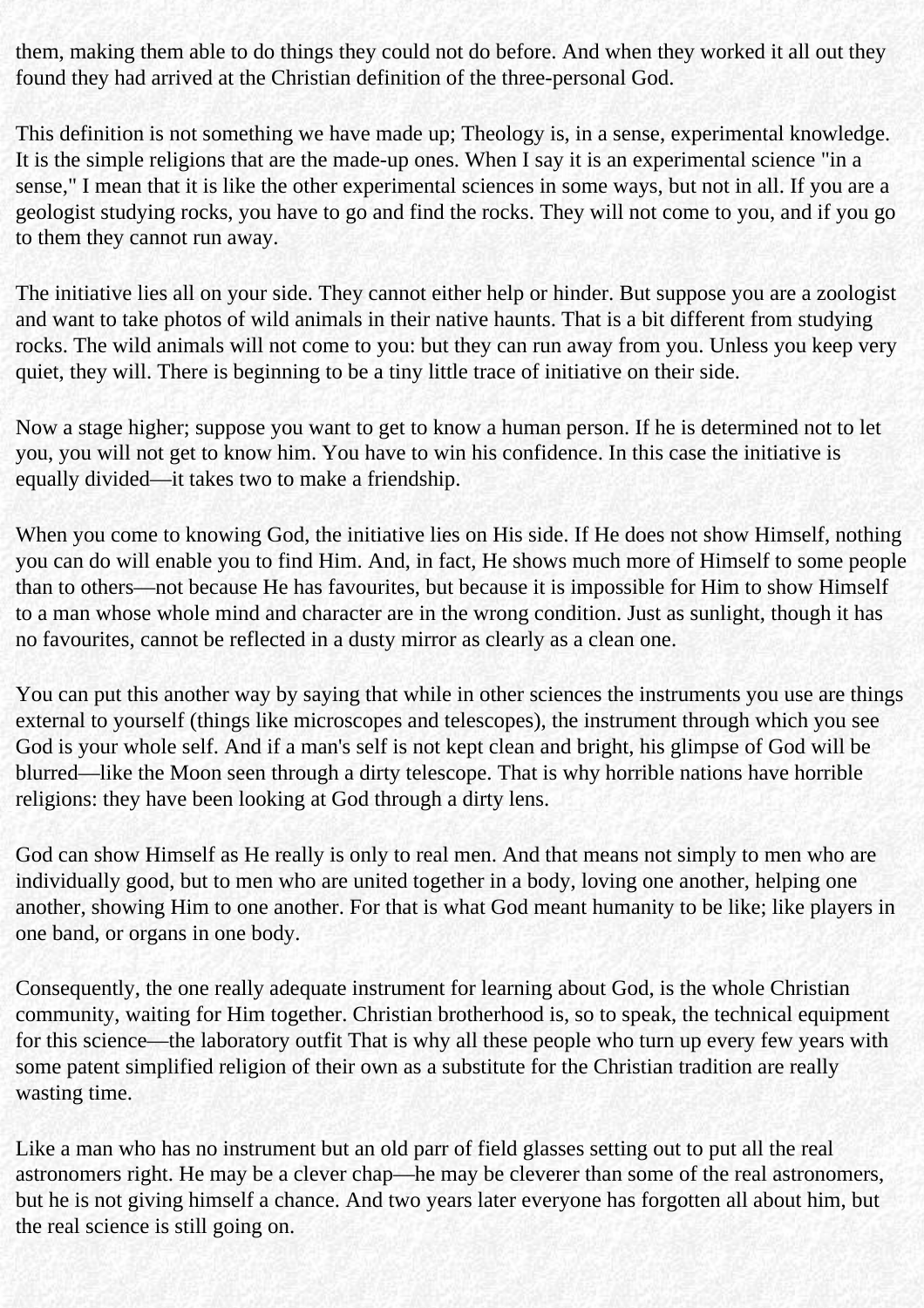If Christianity was something we were making up, of course we could make it easier. But it is not. We cannot compete, in simplicity, with people who are inventing religions. How could we? We are dealing with Fact. Of course anyone can be simple if he has no facts to bother about.

### **3. Time And Beyond Time**

It is a very silly idea that in reading a book you must never "skip." All sensible people skip freely when they come to a chapter which they find is going to be no use to them. In this chapter I am going to talk about something which may be helpful to some readers, but which may seem to others merely an unnecessary complication. If you are one of the second sort of readers, then I advise you not to bother about this chapter at all but to turn on to the next.

In the last chapter I had to touch on the subject of prayer, and while that is still fresh in your mind and my own, I should like to deal with a difficulty that some people find about the whole idea of prayer. A man put it to me by saying "I can believe in God all right, but what I cannot swallow is the idea of Him attending to several hundred million human beings who are all addressing Him at the same moment." And I have found that quite a lot of people feel this.

Now, the first thing to notice is that the whole sting of it comes in the words at the same moment. Most of us can imagine God attending to any number of applicants if only they came one by one and He had an endless time to do it in. So what is really at the back of this difficulty is the idea of God having to fit too many things into one moment of time.

Well that is of course what happens to us. Our life comes to us moment by moment One moment disappears before the next comes along: and there is room for very little in each. That is what Time is like. And of course you and I tend to take it for granted that this Time series—this arrangement of past, present and future—is not simply the way life comes to us but the way all things really exist We tend to assume that the whole universe and God Himself are always moving on from past to future just as we do. But many learned men do not agree with that. It was the Theologians who first started the idea that some things are not in Time at all: later the Philosophers took it over: and now some of the scientists are doing the same.

Almost certainly God is not in Time. His life does not consist of moments following one another. If a million people are praying to Him at ten-thirty tonight, He need not listen to them all in that one little snippet which we call ten-thirty. Ten-thirty—and every other moment from the beginning of the world—is always the Present for Him. If you like to put it that way, He has all eternity in which to listen to the split second of prayer put up by a pilot as his plane crashes in flames.

That is difficult, I know. Let me try to give something, not the same, but a bit like it. Suppose I am writing a novel. I write "Mary laid down her work; next moment came a knock at the door!" For Mary who has to live in the imaginary time of my story there is no interval between putting down the work and hearing the knock. But I, who am Mary's maker, do not live in that imaginary time at all. Between writing the first half of that sentence and the second, I might sit down for three hours and think steadily about Mary. I could think about Mary as if she were the only character in the book and for as long as I pleased, and the hours I spent in doing so would not appear in Mary's time (the time inside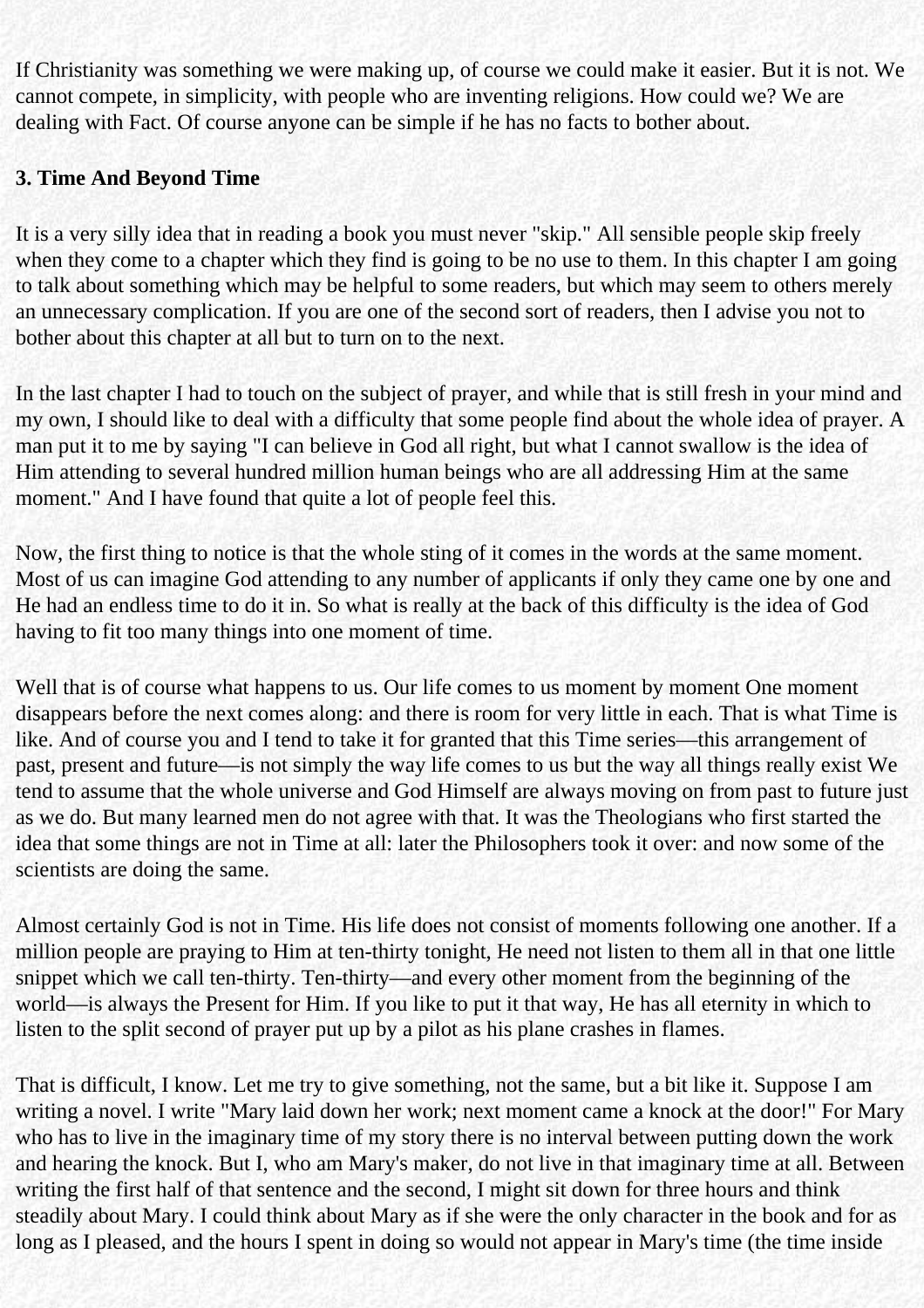the story) at all.

This is not a perfect illustration, of course. But it may give just a glimpse of what I believe to be the truth. God is not hurried along in the Time-stream of this universe any more than an author is hurried along in the imaginary time of his own novel He has infinite attention to spare for each one of us. He does not have to deal with us in the mass. You are as much alone with Him as if you were the only being He had ever created. When Christ died, He died for you individually just as much as if you had been the only man in the world.

The way in which my illustration breaks down is this. In it the author gets out of one Time-series (that of the novel) only by going into another Time-series (the real one). But God, I believe, does not live in a Time-series at all. His life is not dribbled out moment by moment like ours: with Him it is, so to speak, still 1920 and already 1960. For His life is Himself.

If you picture Time as a straight line along which we have to travel, then you must picture God as the whole page on which the line is drawn. We come to the parts of the line one by one: we have to leave A behind before we get to B, and cannot reach C until we leave B behind. God, from above or outside or all round, contains the whole line, and sees it all.

The idea is worth trying to grasp because it removes some apparent difficulties in Christianity. Before I became a Christian one of my objections was as follows. The Christians said that the eternal God who is everywhere and keeps the whole universe going, once became a human being. Well then, said I, how did the whole universe keep going while He was a baby, or while He was asleep? How could He at the same time be God who knows everything and also a man asking his disciples "Who touched me?"

You will notice that the sting lay in the time words: "While He was a baby"—"How could He at the same time?" In other words I was assuming that Christ's life as God was in time, and that His life as the man Jesus in Palestine was a shorter period taken out of that time—just as my service in the army was a shorter period taken out of my total life. And that is how most of us perhaps tend to think about it. We picture God living through a period when His human life was still in the future: then coming to a period when it was present: then going on to a period when He could look back on it as something in the past. But probably these ideas correspond to nothing in the actual facts.

You cannot fit Christ's earthly life in Palestine into any time-relations with His life as God beyond all space and time. It is really, I suggest, a timeless truth about God that human nature, and the human experience of weakness and sleep and ignorance, are somehow included in His whole divine life. This human life in God is from our point of view a particular period in the history of our world (from the year A.D. one till the Crucifixion). We therefore imagine it is also a period in the history of God's own existence. But God has no history.

He is too completely and utterly real to have one. For, of course, to have a history means losing part of your reality (because it had already slipped away into the past) and not yet having another part (because it is still in the future): in fact having nothing but the tiny little present, which has gone before you can speak about it. God forbid we should think God was like that. Even we may hope not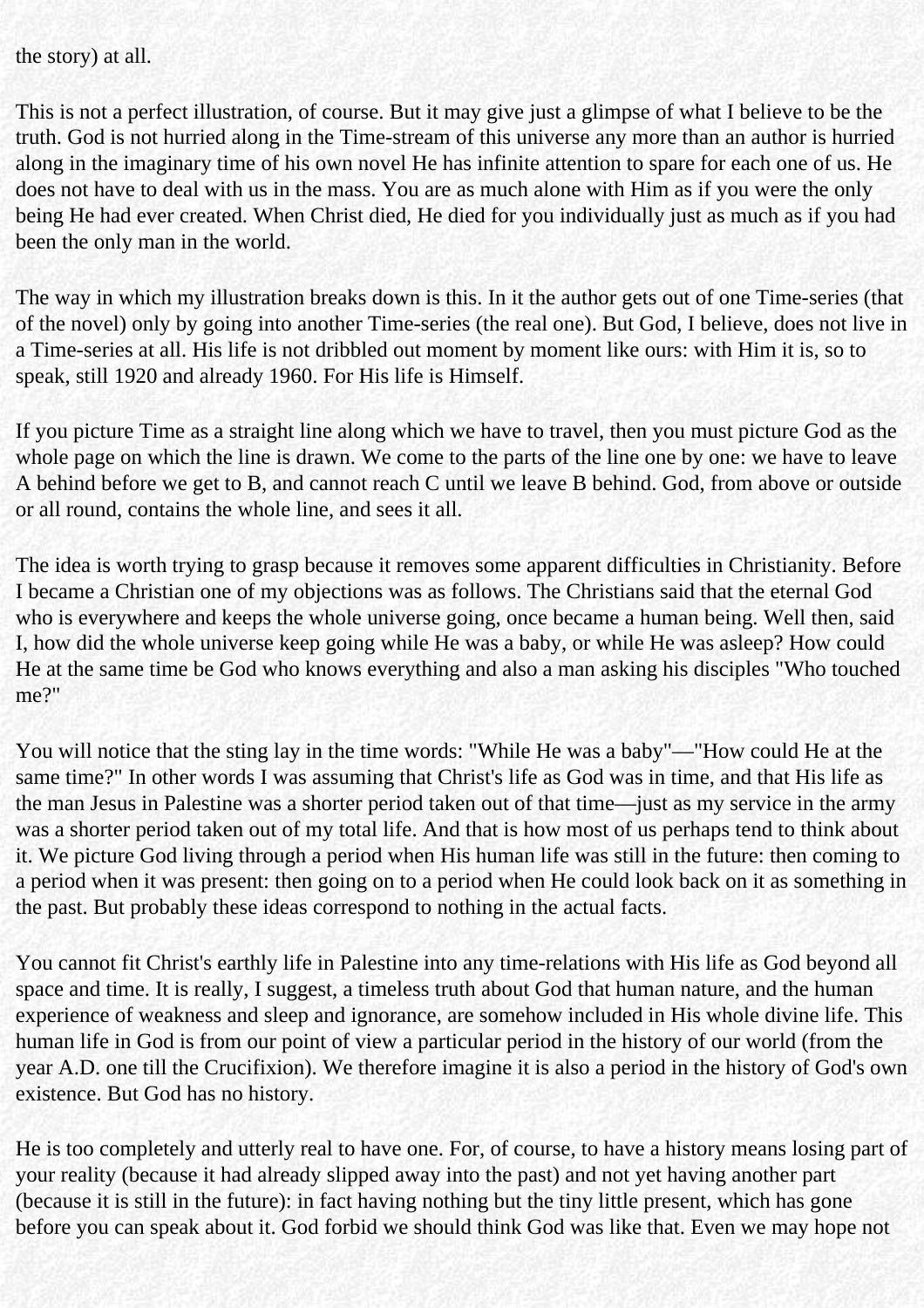to be always rationed in that way.

Another difficulty we get if we believe God to be in time is this. Everyone who believes in God at all believes that He knows what you and I are going to do tomorrow. But if He knows I am going to do soand-so, how can I be free to do otherwise? Well, here once again, the difficulty comes from thinking that God is progressing along the Time-line like us: the only difference being that He can see ahead and we cannot.

Well, if that were true, if God foresaw our acts, it would be very hard to understand how we could be free not to do them. But suppose God is outside and above the Time-line. In that case, what we call "tomorrow" is visible to Him in just the same way as what we call "today." All the days are "Now" for Him. He does not remember you doing things yesterday; He simply sees you doing them, because, though you have lost yesterday. He has not.

He does not "foresee" you doing things tomorrow; He simply sees you doing them: because, though tomorrow is not yet there for you, it is for Him. You never supposed that your actions at this moment were any less free because God knows what you are doing. Well, He knows your tomorrow's actions in just the same way—because He is already in tomorrow and can simply watch you. In a sense, He does not know your action till you have done it: but then the moment at which you have done it is already "Now" for Him.

This idea has helped me a good deal. If it does not help you, leave it alone. It is a "Christian idea" in the sense that great and wise Christians have held it and there is nothing in it contrary to Christianity. But it is not in the Bible or any of the creeds. You can be a perfectly good Christian without accepting it, or indeed without thinking of the matter at all

# **4. Good Infection**

I begin this chapter by asking you to get a certain picture clear in your minds. Imagine two books lying on a table one on top of the other. Obviously the bottom book is keeping the other one up—supporting it. It is because of the underneath book that the top one is resting, say, two inches from the surface of the table instead of touching the table. Let us call the underneath book A and the top one B. The position of A is causing the position of B. That is clear?

Now let us imagine—it could not really happen, of course, but it will do for an illustration—let us imagine that both books have been in that position for ever and ever. In that case B's position would always have been resulting from A's position. But all the same, A's position would not have existed before B's position. In other words the result does not come after the cause. Of course, results usually do: you eat the cucumber first and have the indigestion afterwards. But it is not so with all causes, and results. You will see in a moment why I think this important.

I said a few pages back that God is a Being which contains three Persons while remaining one Being, just as a cube contains six squares while remaining one body. But as soon as I begin trying to explain how these Persons are connected I have to use words which make it sound as if one of them was there before the others. The First Person is called the Father and the Second the Son. We say that the First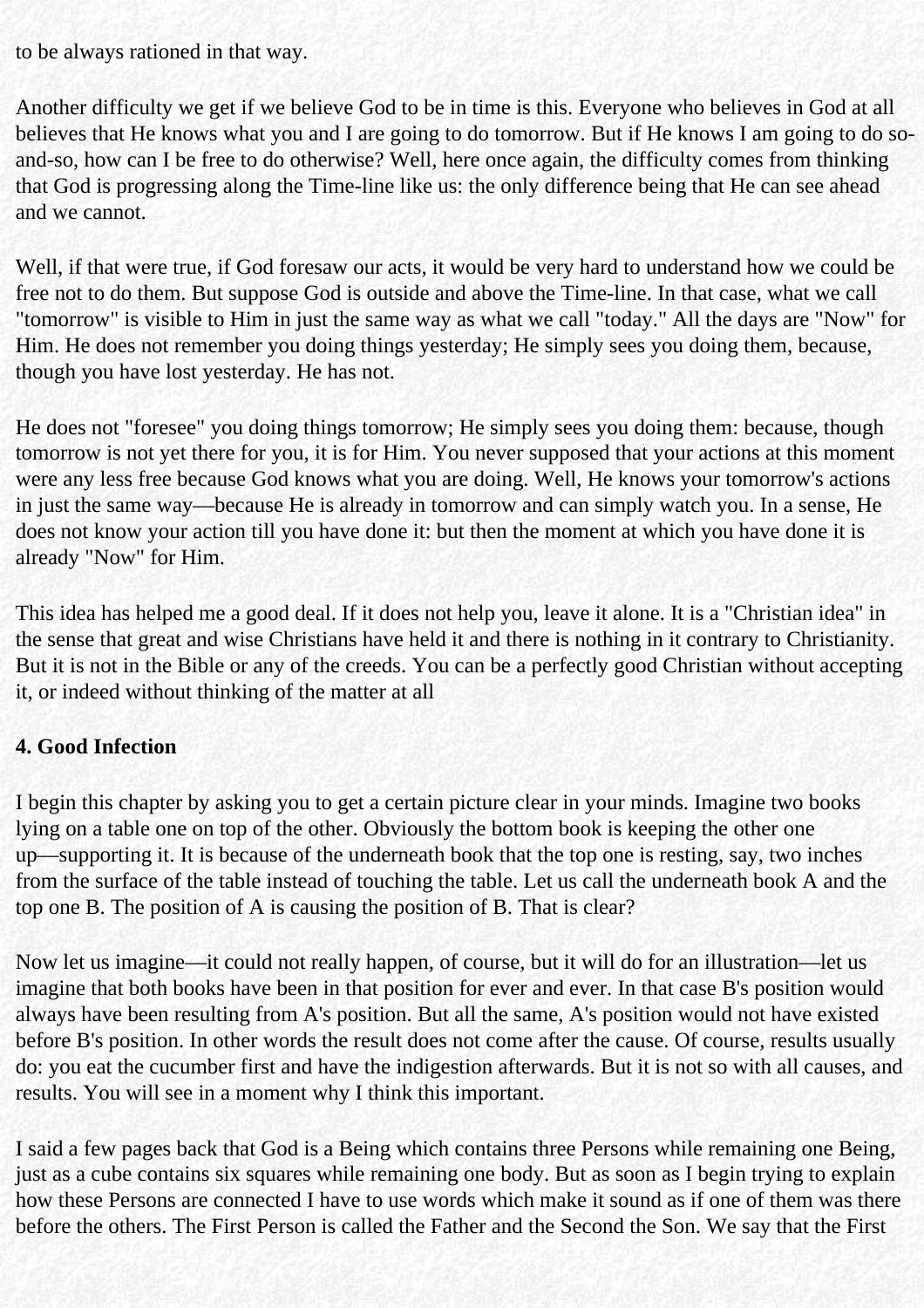begets or produces the second; we call it begetting, not making, because what He produces is of the same kind as Himself.

In that way the word Father is the only word to use. But unfortunately it suggests that He is there first—just as a human father exists before his son. But that is not so. There is no before and after about it. And that is why I have spent some time trying to make clear how one thing can be the source, or cause, or origin, of another without being there before it. The Son exists because the Father exists: but there never was a tune before the Father produced the Son.

Perhaps the best way to think of it is this. I asked you just now to imagine those two books, and probably most of you did. That is, you made an act of imagination and as a result you had a mental picture. Quite obviously your act of imagining was the cause and the mental picture the result. But that does not mean that you first did the imagining and then got the picture.

The moment you did it, the picture was there. Your will was keeping the picture before you all the time. Yet that act of will and the picture began at exactly the same moment and ended at the same moment. If there were a Being who had always existed and had always been imagining one thing, his act would always have been producing a mental picture; but the picture would be just as eternal as the act.

In the same way we must think of the Son always, so to speak, streaming forth from the Father, like light from a lamp, or heat from a fire, or thoughts from a mind. He is the self-expression of the Father—what the Father has to say. And there never was a time when He was not saying it. But have you noticed what is happening?

All these pictures of light or heat are making it sound as if the Father and Son were two things instead of two Persons. So that after all, the New Testament picture of a Father and a Son turns out to be much more accurate than anything we try to substitute for it That is what always happens when you go away from the words of the Bible. It is quite right to go away from them for a moment in order to make some special point clear. But you must always go back. Naturally God knows how to describe Himself much better than we know how to describe Him.

He knows that Father and Son is more like the relation between the First and Second Persons than anything else we can think of. Much the most important thing to know is that it is a relation of love. The Father delights in His Son; the Son looks up to His Father.

Before going on, notice the practical importance of this. All sorts of people are fond of repeating the Christian statement that "God is love," But they seem not to notice that the words "God is love" have no real meaning unless God contains at least two Persons. Love is something that one person has for another person. If God was a single person, then before the world was made, He was not love. Of course, what these people mean when they say that God is love is often something quite different: they really mean "Love is God."

They really mean that our feelings of love, however and wherever they arise, and whatever results they produce, are to be treated with great respect. Perhaps they are: but that is something quite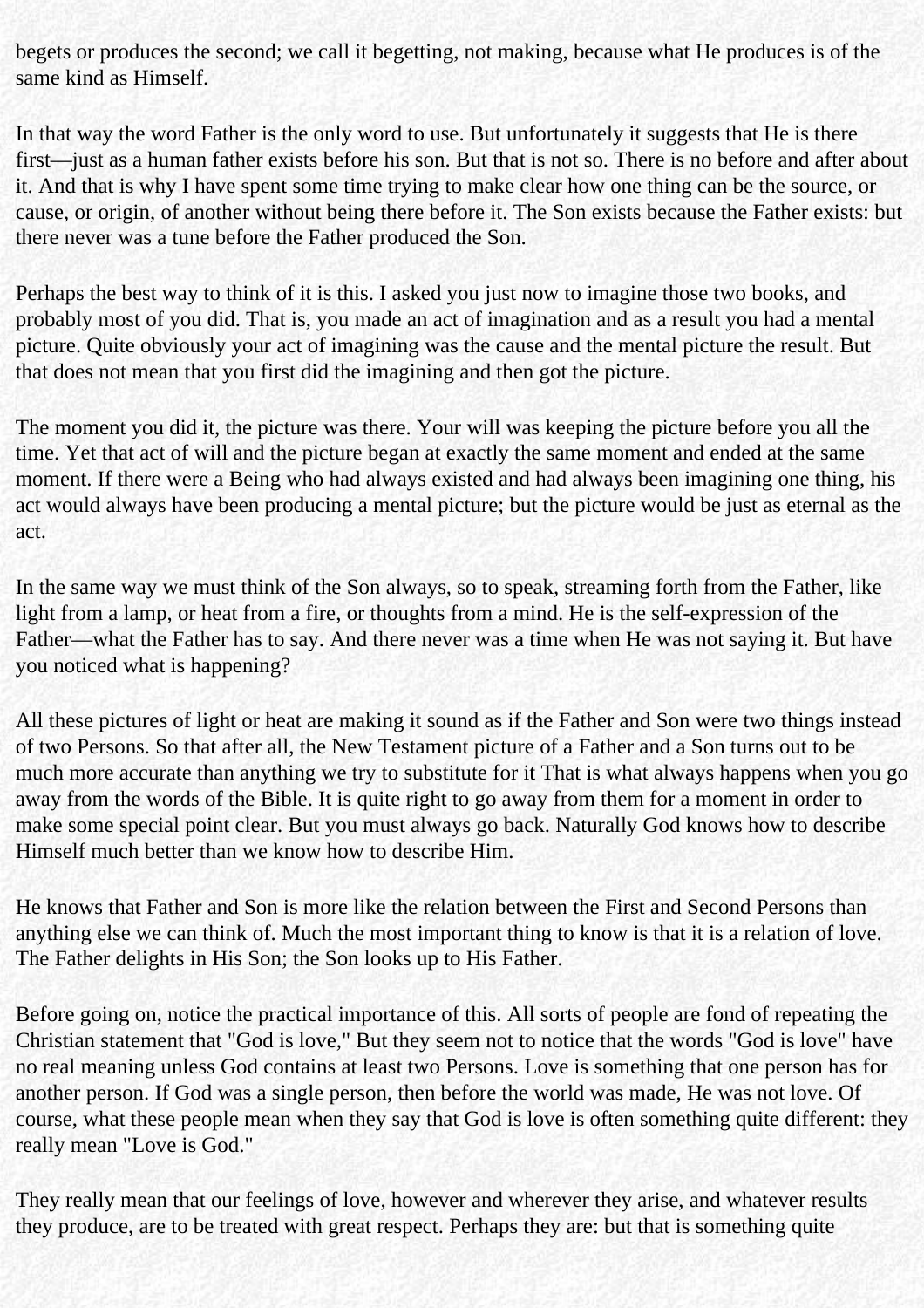different from what Christians mean by the statement "God is love." They believe that the living, dynamic activity of love has been going on in God for ever and has created everything else.

And that, by the way, is perhaps the most important difference between Christianity and all other religions: that in Christianity God is not a static thing—not even a person—but a dynamic, pulsating activity, a life, almost a kind of drama. Almost, if you will not think me irreverent, a kind of dance. The union between the Father and Son is such a live concrete thing that this union itself is also a Person.

I know this is almost inconceivable, but look at it thus. You know that among human beings, when they get together in a family, or a club, or a trade union, people talk about the "spirit" of that family, or club, or trade union. They talk about its "spirit" because the individual members, when they are together, do really develop particular ways of talking and behaving which they would not have if they were apart. (\*)

----

[\*] This corporate behaviour may, of course, be either better or worse than their individual behaviour.

----

It is as if a sort of communal personality came into existence. Of course, it is not a real person: it is only rather like a person. But that is just one of the differences between God and us. What grows out of the joint life of the Father and Son is a real Person, is in fact the Third of the three Persons who are God.

This third Person is called, in technical language, the Holy Ghost or the "spirit" of God. Do not be worried or surprised if you find it (or Him) rather vaguer or more shadowy in your mind than the other two. I think there is a reason why that must be so. In the Christian life you are not usually looking at Him: He is always acting through you. If you think of the Father as something "out there," in front of you, and of the Son as someone standing at your side, helping you to pray, trying to turn you into another son, then you have to think of the third Person as something inside you, or behind you.

Perhaps some people might find it easier to begin with the third Person and work backwards. God is love, and that love works through men—especially through the whole community of Christians. But this spirit of love is, from all eternity, a love going on between the Father and Son.

And now, what does it all matter? It matters more than anything else in the world. The whole dance, or drama, or pattern of this three-Personal life is to be played out in each one of us: or (putting it the other way round) each one of us has got to enter that pattern, take his place in that dance. There is no other way to the happiness for which we were made. Good things as well as bad, you know, are caught by a kind of infection. If you want to get warm you must stand near the fire: if you want to be wet you must get into the water. If you want joy, power, peace, eternal life, you must get close to, or even into, the thing that has them.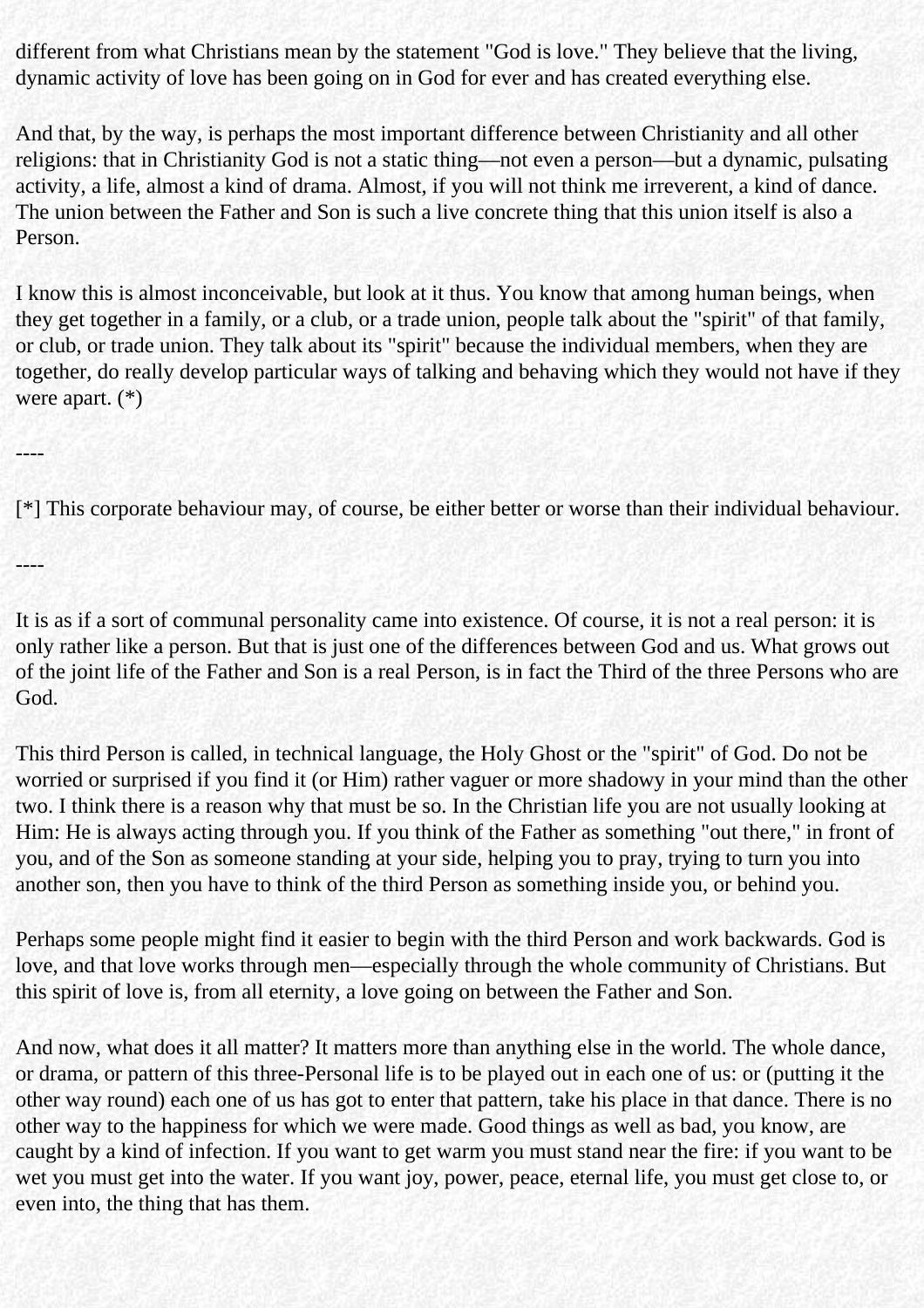They are not a sort of prizes which God could, if He chose, just hand out to anyone. They are a great fountain of energy and beauty spurting up at the very centre of reality. If you are dose to it, the spray will wet you: if you are not, you will remain dry. Once a man is united to God, how could he not live forever? Once a man is separated from God, what can he do but wither and die?

But how is he to be united to God? How is it possible for us to be taken into the three-Personal life?

You remember what I said in Chapter II about begetting and making. We are not begotten by God, we are only made by Him: in our natural state we are not sons of God, only (so to speak) statues. We have not got Zoe or spiritual life: only Bios or biological life which is presently going to run down and die. Now the whole offer which Christianity makes is this: that we can, if we let God have His way, come to share in the life of Christ.

If we do, we shall then be sharing a life which was begotten, not made, which always has existed and always will exist Christ is the Son of God. If we share in this kind of life we also shall be sons of God. We shall love the Father as He does and the Holy Ghost will arise in us. He came to this world and became a man in order to spread to other men the kind of life He has—by what I call "good infection." Every Christian is to become a little Christ. The whole purpose of becoming a Christian is simply nothing else.

### **5. The Obstinate Toy Soldiers**

The Son of God became a man to enable men to become sons of God. We do not know—anyway, I do not know—how things would have worked if the human race had never rebelled against God and joined the enemy. Perhaps every man would have been "in Christ," would have shared the life of the Son of God, from the moment he was born. Perhaps the Bios or natural life would have been drawn up into the Zoe, the uncreated life, at once and as a matter of course. But that is guesswork. You and I are concerned with the way things work now.

And the present state of things is this. The two kinds of life are now not only different (they would always have been that) but actually opposed. The natural life in each of us is something self-centred, something that wants to be petted and admired, to take advantage of other lives, to exploit the whole universe. And especially it wants to be left to itself: to keep well away from anything better or stronger or higher than it, anything that might make it feel small.

It is afraid of the light and air of the spiritual world, just as people who have been brought up to be dirty are afraid of a bath. And in a sense it is quite right It knows that if the spiritual life gets hold of it, all its self-centredness and self-will are going to be killed and it is ready to fight tooth and nail to avoid that

Did you ever think, when you were a child, what fun it would be if your toys could come to life? Well suppose you could really have brought them to life. Imagine turning a tin soldier into a real little man. It would involve turning the tin into flesh. And suppose the tin soldier did not like it He is not interested in flesh; all he sees is that the tin is being spoilt He thinks you are killing him. He will do everything he can to prevent you. He will not be made into a man if he can help it.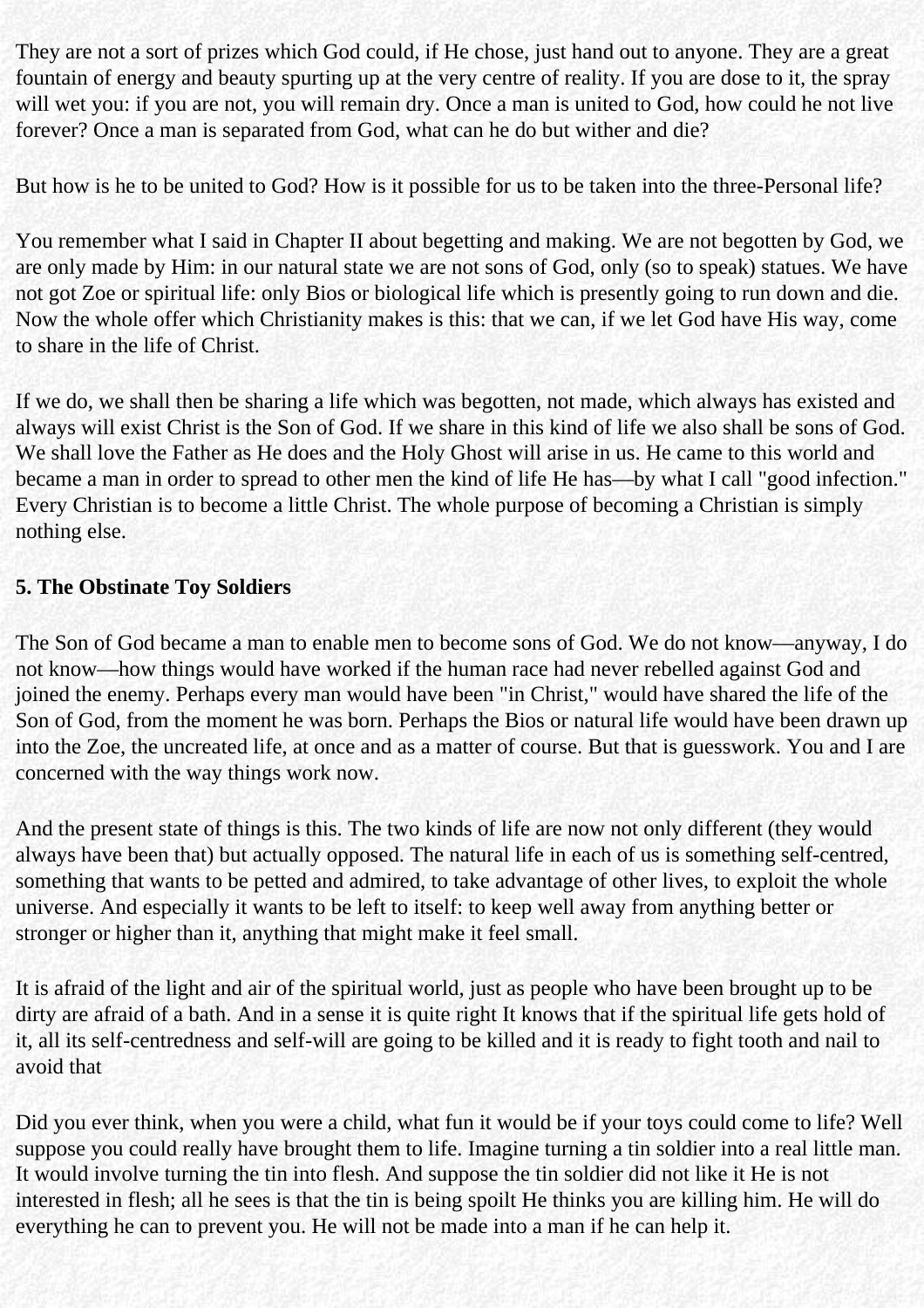What you would have done about that tin soldier I do not know. But what God did about us was this. The Second Person in God, the Son, became human Himself: was born into the world as an actual man—a real man of a particular height, with hair of a particular colour, speaking a particular language, weighing so many stone. The Eternal Being, who knows everything and who created the whole universe, became not only a man but (before that) a baby, and before that a foetus inside a Woman's body. If you want to get the hang of it, think how you would like to become a slug or a crab.

The result of this was that you now had one man who really was what all men were intended to be: one man in whom the created life, derived from his Mother, allowed itself to be completely and perfectly turned into the begotten life. The natural human creature in Him was taken up fully into the divine Son.

Thus in one instance humanity had, so to speak, arrived: had passed into the life of Christ. And because the whole difficulty for us is that the natural life has to be, in a sense, "killed," He chose an earthly career which involved the killing of His human desires at every turn—poverty, misunderstanding from His own family, betrayal by one of His intimate friends, being jeered at and manhandled by the Police, and execution by torture. And then, after being thus killed—killed every day in a sense—the human creature in Him, because it was united to the divine Son, came to life again. The Man in Christ rose again: not only the God.

That is the whole point For the first time we saw a real man. One tin soldier—real tin, just like the rest—had come fully and splendidly alive.

And here, of course, we come to the point where my illustration about the tin soldier breaks down. In the case of real toy soldiers or statues, if one came to life, it would obviously make no difference to the rest. They are all separate. But human beings are not. They look separate because you see diem walking about separately. But then, we are so made that we can see only the present moment.

If we could see the past, then of course it would look different. For there was a time when every man was part of his mother, and (earlier still) part of his father as well: and when they were part of his grandparents. If you could see humanity spread out in time, as God sees it, it would not look like a lot of separate things dotted about. It would look like one single growing thing— rather like a very complicated tree.

Every individual would appear connected with every other. And not only that. Individuals are not really separate from God any more than from one another. Every man, woman, and child all over the world is feeling and breathing at this moment only because God, so to speak, is "keeping him going."

Consequently, when Christ becomes man it is not really as if you could become one particular tin soldier. It is as if something which is always affecting the whole human mass begins, at one point, to affect that whole human mass in a new way. From that point the effect spreads through all mankind.

It makes a difference to people who lived before Christ as well as to people who lived after Him. It makes a difference to people who have never heard of Him. It is like dropping into a glass of water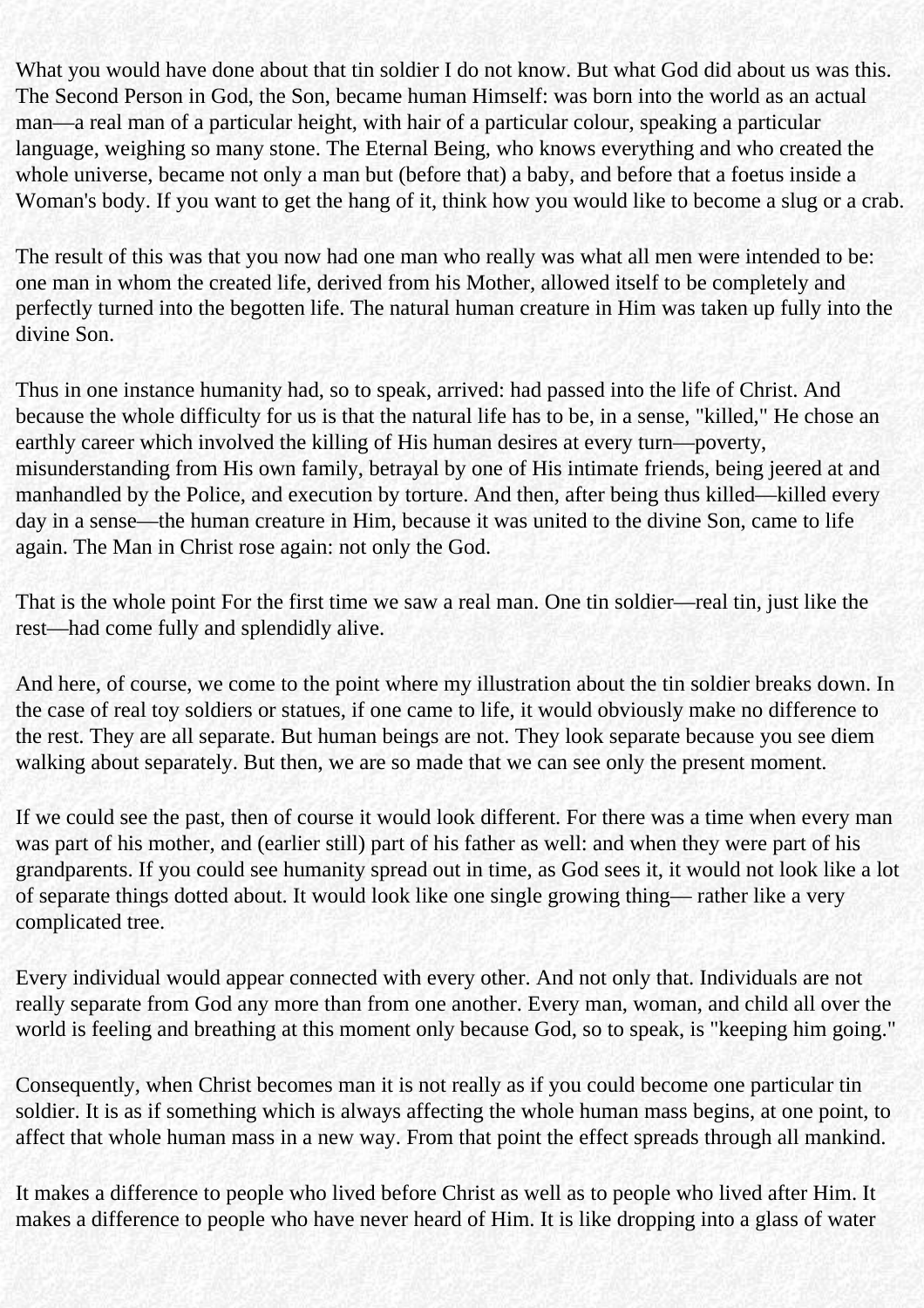one drop of something which gives a new taste or a new colour to the whole lot. But, of course, none of these illustrations really works perfectly. In the long run God is no one but Himself and what He does is like nothing else. You could hardly expect it to be.

What, then, is the difference which He has made to the whole human mass? It is just this; that the business of becoming a son of God, of being turned from a created thing into a begotten thing, of passing over from the temporary biological life into timeless "spiritual" life, has been done for us. Humanity is already "saved" in principle.

We individuals have to appropriate that salvation. But the really tough work—the bit we could not have done for ourselves—has been done for us. We have not got to try to climb up into spiritual life by our own efforts; it has already come down into the human race. If we will only lay ourselves open to the one Man in whom it was fully present, and who, in spite of being God, is also a real man, He will do it in us and for us. Remember what I said about "good infection." One of our own race has this new life: if we get close to Him we shall catch it from Him.

Of course, you can express this in all sorts of different ways. You can say that Christ died for our sins. You may say that the Father has forgiven us because Christ has done for us what we ought to have done. You may say that we are washed in the blood of the Lamb. You may say that Christ has defeated death.

They are all true. If any of them do not appeal to you, leave it alone and get on with the formula that does. And, whatever you do, do not start quarrelling with other people because they use a different formula from yours.

### **6. Two Notes**

In order to avoid misunderstanding I here add notes on two points arising out of the last chapter.

(1) One sensible critic wrote asking me why, if God wanted sons instead of "toy soldiers," He did not beget many sons at the outset instead of first making toy soldiers and then bringing them to life by such a difficult and painful process. One part of the answer to this question is fairly easy: the other part is probably beyond all human knowledge. The easy part is this. The process of being turned from a creature into a son would not have been difficult or painful if the human race had not turned away from God centuries ago.

They were able to do this because He gave them free will: He gave them free will because a world of mere automata could never love and therefore never know infinite happiness. The difficult part is this. All Christians are agreed that there is, in the full and original sense, only one "Son of God." If we insist on asking "But could there have been many?" we find ourselves in very deep water. Have the words "Could have been" any sense at all when applied to God? You can say that one particular finite thing "could have been" different from what it is, because it would have been different if something else had been different, and the something else would have been different if some third thing had been different, and so on. (The letters on this page would have been red if the printer had used red ink, and he would have used red ink if he had been instructed to, and so on.)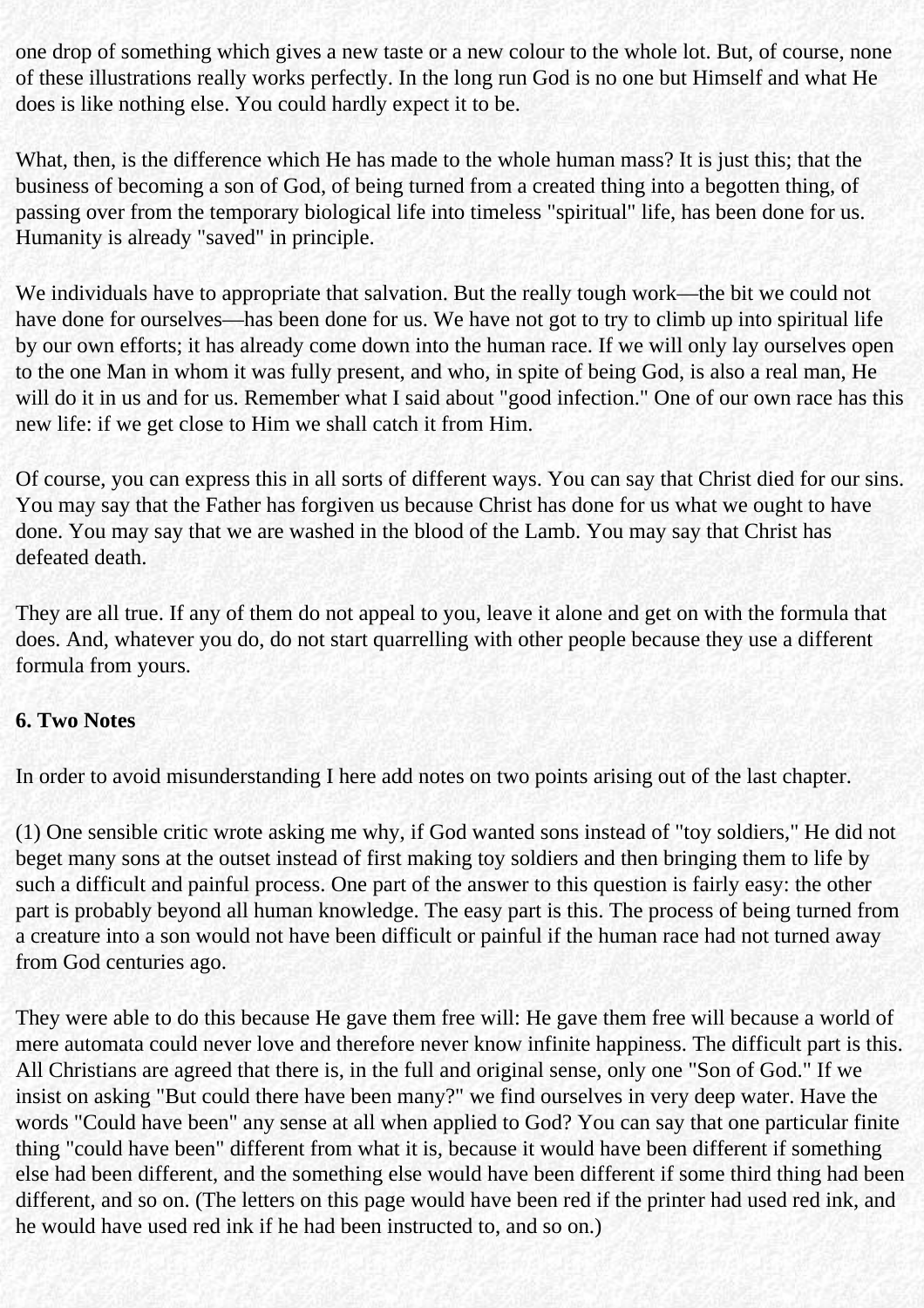But when you are talking about God—i.e. about the rock bottom, irreducible Fact on which all other facts depend— it is nonsensical to ask if It could have been otherwise. It is what It is, and there is an end of the matter. But quite apart from this, I find a difficulty about the very idea of the Father begetting many sons from all eternity. In order to be many they would have to be somehow different from one another. Two pennies have the same shape.

How are they two? By occupying different places and containing different atoms. In other words, to think of them as different, we have had to bring in space and matter; in fact we have had to bring in "Nature" or the created universe. I can understand the distinction between the Father and the Son without bringing in space or matter, because the one begets and the other is begotten.

The Father's relation to the Son is not the same as the Son's relation to the Father. But if there were several sons they would all be related to one another and to the Father in the same way. How would they differ from one another? One does not notice the difficulty at first, of course. One thinks one can form the idea of several "sons." But when I think closely, I find that the idea seemed possible only because I was vaguely imagining them as human forms standing about together in some kind of space. In other words, though I pretended to be thinking about something that exists before any universe was made, I was really smuggling in the picture of a universe and putting that something inside it.

When I stop doing that and still try to think of the Father begetting many sons "before all worlds" I find I am not really thinking of anything. The idea fades away into mere words. (Was Nature—space and time and matter—created precisely in order to make manyness possible? Is there perhaps no other way of getting many eternal spirits except by first making many natural creatures, in a universe, and then spiritualising them? But of course all this is guesswork.) (2) The idea that the whole human race is, in a sense, one thing —one huge organism, like a tree—must not be confused with the idea that individual differences do not matter or that real people, Tom and Nobby and Kate, are somehow less important than collective things like classes, races, and so forth.

Indeed the two ideas are opposites. Things which are parts of a single organism may be very different from one another: things which are not, may be very alike. Six pennies are quite separate and very alike: my nose and my lungs are very different but they are only alive at all because they are parts of my body and share its common life. Christianity thinks of human individuals not as mere members of a group or items in a list, but as organs in a body—different from one another and each contributing what no other could. When you find yourself wanting to turn your children, or pupils, or even your neighbours, into people exactly like yourself, remember that God probably never meant them to be that. You and they are different organs, intended to do different things.

On the other hand, when you are tempted not to bother about someone else's troubles because they are "no business of yours," remember that though he is different from you he is part of the same organism as you. If you forget that he belongs to the same organism as yourself you will become an Individualist. If you forget that he is a different organ from you, if you want to suppress differences and make people all alike, you will become a Totalitarian. But a Christian must not be either a Totalitarian or an Individualist.

I feel a strong desire to tell you—and I expect you feel a strong desire to tell me—which of these two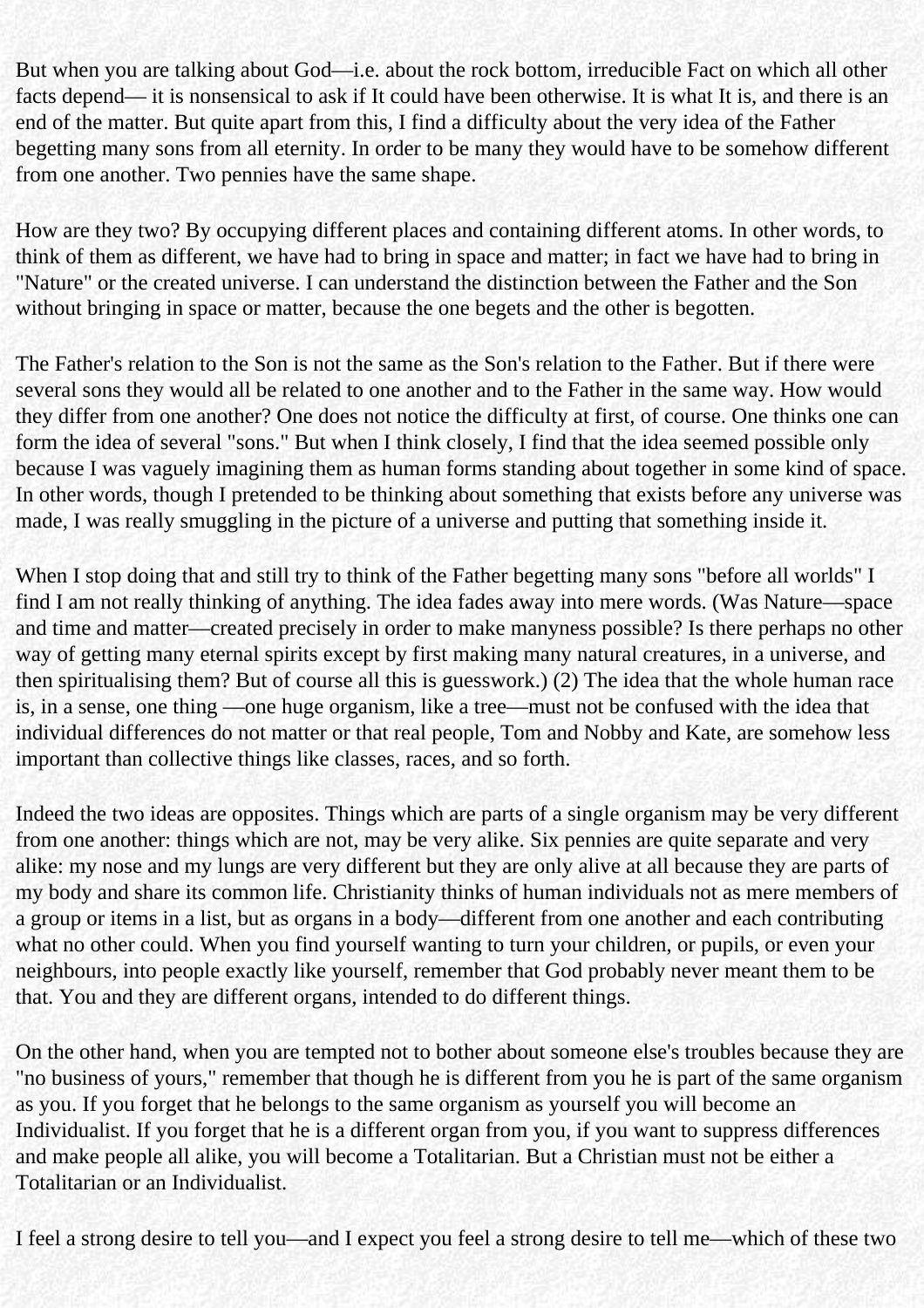errors is the worse. That is the devil getting at us. He always sends errors into the world in pairs—pairs of opposites. And he always encourages us to spend a lot of time thinking which is the worse. You see why, of course? He relies on your extra dislike of the one error to draw you gradually into the opposite one. But do not let us be fooled. We have to keep our eyes on the goal and go straight through between both errors. We have no other concern than that with either of them.

### **7. Let's Pretend**

May I once again start by putting two pictures, or two stories rather, into your minds? One is the story you have all read called Beauty and the Beast. The girl, you remember, had to marry a monster for some reason. And she did. She kissed it as if it were a man. And then, much to her relief, it really turned into a man and all went well. The other story is about someone who had to wear a mask; a mask which made him look much nicer than he really was. He had to wear it for year. And when he took it off he found his own face had grown to fit it. He was now really beautiful.

What had begun as disguise had become a reality. I think both these stories may (in a fanciful way, of course) help to illustrate what I have to say in this chapter. Up till now, I have been trying to describe facts—what God is and what He has done. Now I want to talk about practice—what do we do next? What difference does all this theology make? It can start making a difference tonight. If you are interested enough to have read thus far you are probably interested enough to make a shot at saying your prayers: and, whatever else you say, you will probably say the Lord's Prayer. Its very first words are Out Father. Do you now see what those words mean?

They mean quite frankly, that you are putting yourself in the place of a son of God. To put it bluntly, you are dressing up as Christ. If you like, you are pretending. Because, of course, the moment you realise what the words mean, you realise that you are not a son of God. You are not being like The Son of God, whose will and interests are at one with those of the Father: you are a bundle of selfcentred fears, hopes, greeds, jealousies, and self-conceit, all doomed to death. So that, in a way, this dressing up as Christ is a piece of outrageous cheek. But the odd thing is that He has ordered us to do it.

Why? What is the good of pretending to be what you are not? Well, even on the human level, you know, there are two kinds of pretending. There is a bad kind, where the pretence is there instead of the real thing; as when a man pretends he is going to help you instead of really helping you. But there is also a good kind, where the pretence leads up to the real thing. When you are not feeling particularly friendly but know you ought to be, the best thing you can do, very often, is to put on a friendly manner and behave as if you were a nicer person than you actually are. And in a few minutes, as we have all noticed, you will be really feeling friendlier than you were.

Very often the only way to get a quality in reality is to start behaving as if you had it already. That is why children's games are so important. They are always pretending to be grown-ups—playing soldiers, playing shop. But all the time, they are hardening their muscles and sharpening their wits, so that the pretence of being grown-up helps them to grow up in earnest.

Now, the moment you realise "Here I am, dressing up as Christ," it is extremely likely that you will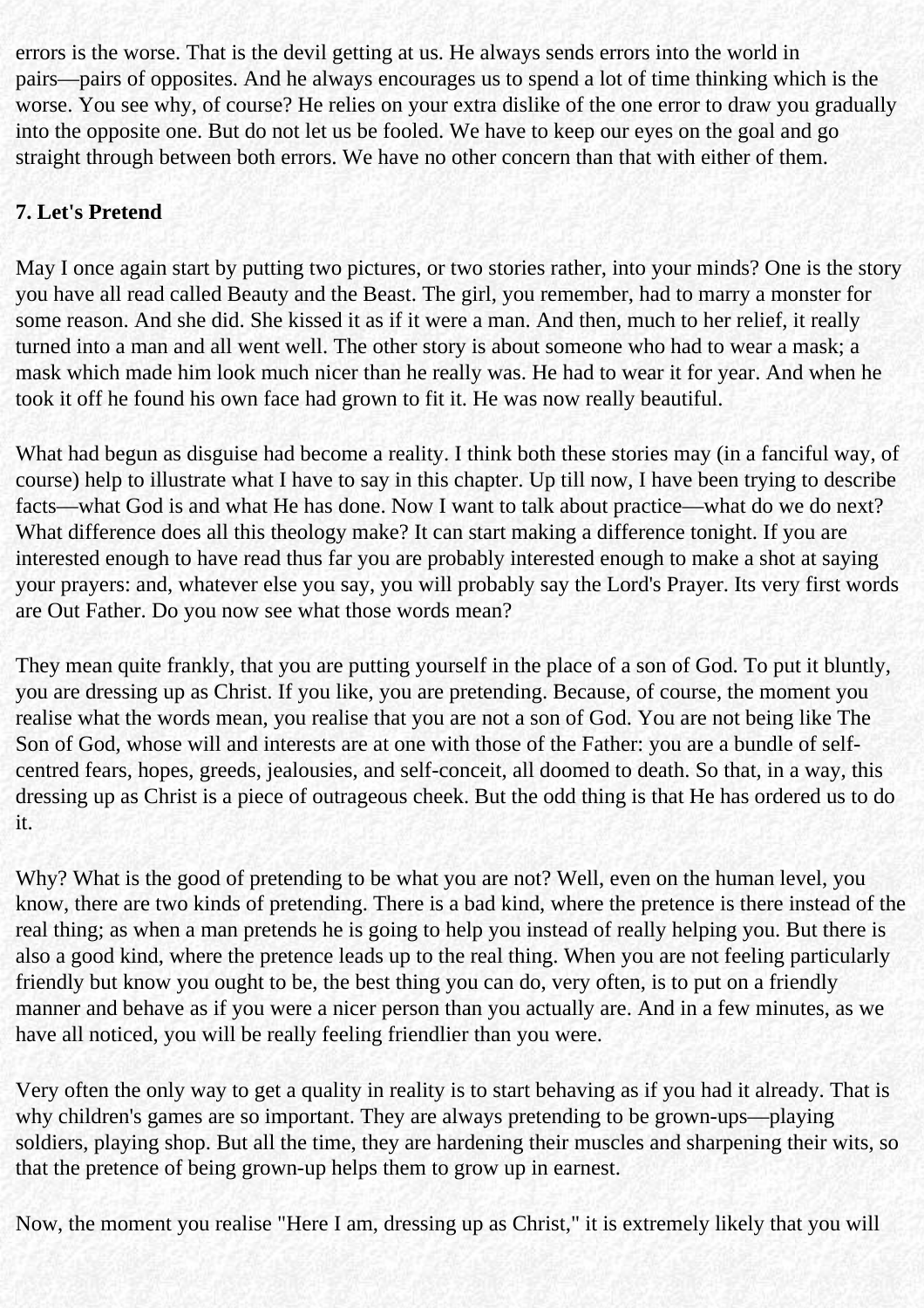see at once some way in which at that very moment the pretence could be made less of a pretence and more of a reality. You will find several things going on in your mind which would not be going on there if you were really a son of God. Well, stop them. Or you may realise that, instead of saying your prayers, you ought to be downstairs writing a letter, or helping your wife to wash-up. Well, go and do it.

You see what is happening. The Christ Himself, the Son of God who is man (just like you) and God (just like His Father) is actually at your side and is already at that moment beginning to turn your pretence into a reality. This is not merely a fancy way of saying that your conscience is telling you what to do. If you simply ask your conscience, you get one result: if you remember that you are dressing up as Christ, you get a different one.

There are lots of things which your conscience might not call definitely wrong (specially things in your mind) but which you will see at once you cannot go on doing if you are seriously trying to be like Christ. For you are no longer thinking simply about right and wrong; you are trying to catch the good infection from a Person. It is more like painting a portrait than like obeying a set of rules. And the odd thing is that while in one way it is much harder than keeping rules, in another way it is far easier.

The real Son of God is at your side. He is beginning to turn you into the same kind of thing as Himself. He is beginning, so to speak, to "inject" His kind of life and thought, His Zoe, into you; beginning to turn the tin soldier into a live man. The part of you that does not like it is the part that is still tin.

Some of you may feel that this is very unlike your own experience. You may say "I've never had the sense of being helped by an invisible Christ, but I often have been helped by other human beings." That is rather like the woman in the first war who said that if there were a bread shortage it would not bother her house because they always ate toast. If there is no bread there will be no toast.

If there were no help from Christ, there would be no help from other human beings. He works on us in all sorts of ways: not only through what we think our "religious life." He works through Nature, through our own bodies, through books, sometimes through experiences which seem (at the time) anti-Christian. When a young man who has been going to church in a routine way honestly realises that he does not believe in Christianity and stops going—provided he does it for honesty's sake and not just to annoy his parents—the spirit of Christ is probably nearer to him then than it ever was before. But above all, He works on us through each other.

Men are mirrors, or "carriers" of Christ to other men. Sometimes unconscious carriers. This "good infection" can be carried by those who have not got it themselves. People who were not Christians themselves helped me to Christianity. But usually it is those who know Him that bring Him to others. That is why the Church, the whole body of Christians showing Him to one another, is so important. You might say that when two Christians are following Christ together there is not twice as much Christianity as when they are apart, but sixteen times as much.

But do not forget this. At first it is natural for a baby to take its mother's milk without knowing its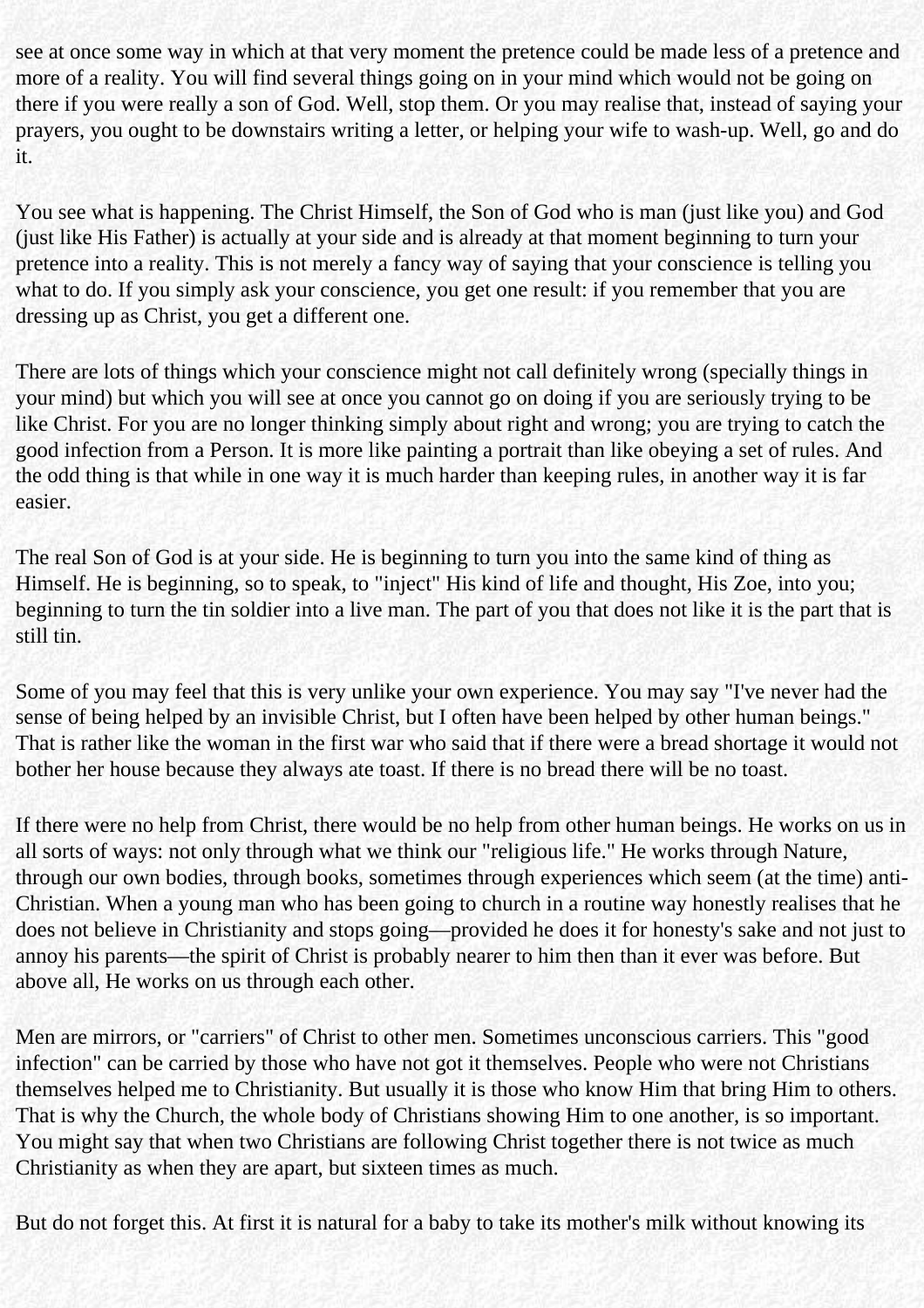mother. It is equally natural for us to see the man who helps us without seeing Christ behind him. But we must not remain babies. We must go on to recognise the real Giver. It is madness not to. Because, if we do not, we shall be relying on human beings. And that is going to let us down. The best of them will make mistakes; all of them will die. We must be thankful to all the people who have helped us, we must honour them and love them. But never, never pin your whole faith on any human being: not if he is the best and wisest in the whole world. There are lots of nice things you can do with sand; but do not try building a house on it.

And now we begin to see what it is that the New Testament is always talking about. It talks about Christians "being born again"; it talks about them "putting on Christ"; about Christ "being formed in us"; about our coming to "have the mind of Christ."

Put right out of your head the idea that these are only fancy ways of saying that Christians are to read what Christ said and try to carry it out—as a man may read what Plato or Marx said and try to carry it out. They mean something much more than that. They mean that a real Person, Christ, here and now, in that very room where you are saying your prayers, is doing things to you. It is not a question of a good man who died two thousand years ago.

It is a living Man, still as much a man as you, and still as much God as He was when He created the world, really coming and interfering with your very self; killing the old natural self in you and replacing it with the kind of self He has. At first, only for moments. Then for longer periods. Finally, if all goes well, turning you permanently into a different sort of thing; into a new little Christ, a being which, in its own small way, has the same kind of life as God; which shares in His power, joy, knowledge and eternity. And soon we make two other discoveries.

(1) We begin to notice, besides our particular sinful acts, our sinfulness; begin to be alarmed not only about what we do, but about what we are. This may sound rather difficult, so I will try to make it clear from my own case. When I come to my evening prayers and try to reckon up the sins of the day, nine times out of ten the most obvious one is some sin against charity; I have sulked or snapped or sneered or snubbed or stormed. And the excuse that immediately springs to my mind is that the provocation was so sudden and unexpected: I was caught off my guard, I had not time to collect myself. Now that may be an extenuating circumstance as regards those particular acts: they would obviously be worse if they had been deliberate and premeditated.

On the other hand, surely what a man does when he is taken off his guard is the best evidence for what sort of a man he is? Surely what pops out before the man has time to put on a disguise is the truth? If there are rats in a cellar you are most likely to see them if you go in very suddenly. But the suddenness does not create the rats: it only prevents them from hiding. In the same way the suddenness of the provocation does not make me an ill-tempered man: it only shows me what an ill-tempered man I am. The rats are always there in the cellar, but if you go in shouting and noisily they will have taken cover before you switch on the light.

Apparently the rats of resentment and vindictiveness are always there in the cellar of my soul. Now that cellar is out of reach of my conscious will. I can to some extent control my acts: I have no direct control over my temperament. And if (as I said before) what we are matters even more than what we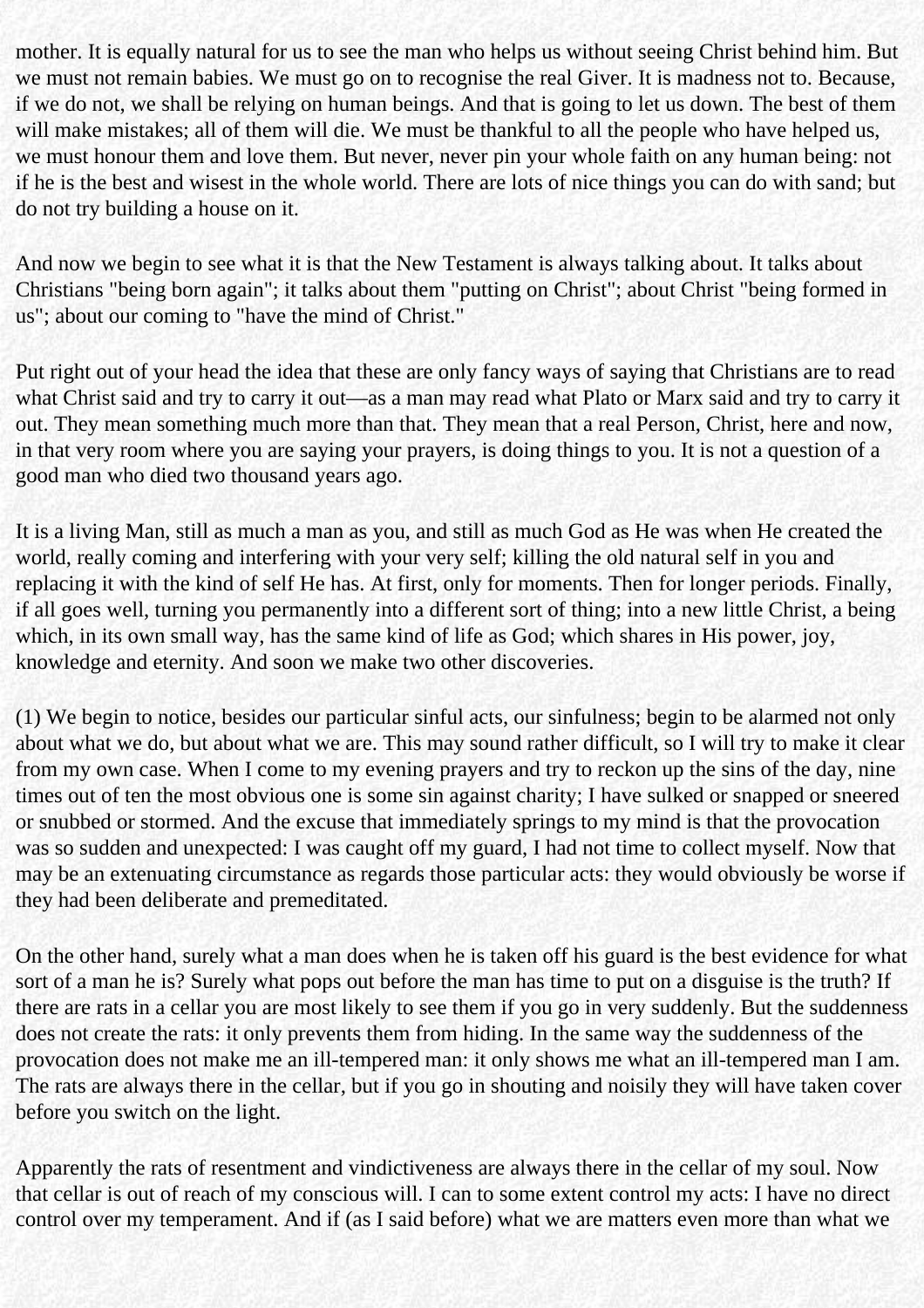do—if, indeed, what we do matters chiefly as evidence of what we are—then it follows that the change which I most need to undergo is a change that my own direct, voluntary efforts cannot bring about And this applies to my good actions too.

How many of them were done for the right motive? How many for fear of public opinion, or a desire to show off? How many from a sort of obstinacy or sense of superiority which, in different circumstances, might equally had led to some very bad act? But I cannot, by direct moral effort, give myself new motives. After the first few steps in the Christian life we realise that everything which really needs to be done in our souls can be done only by God. And that brings us to something which has been very misleading in my language up to now.

(2) I have been talking as if it were we who did everything. In reality, of course, it is God who does everything. We, at most, allow it to be done to us. In a sense you might even say it is God who does the pretending. The Three-Personal God, so to speak, sees before Him in fact a self-centred, greedy, grumbling, rebellious human animal. But He says "Let us pretend that this is not a mere creature, but our Son. It is like Christ in so far as it is a Man, for He became Man. Let us pretend that it is also like Him in Spirit.

Let us treat it as if it were what in fact it is not. Let us pretend in order to make the pretence into a reality." God looks at you as if you were a little Christ: Christ stands beside you to turn you into one. I daresay this idea of a divine make-believe sounds rather strange at first. But, is it so strange really? Is not that how the higher thing always raises the lower? A mother teaches her baby to talk by talking to it as if it understood long before it really does. We treat our dogs as if they were "almost human": that is why they really become "almost human" in the end.

### **8. Is Christianity Hard Or Easy?**

In the last chapter we were considering the Christian idea of "putting on Christ," or first "dressing up" as a son of God in order that you may finally become a real son. What I want to make clear is that this is not one among many jobs a Christian has to do; and it is not a sort of special exercise for the top class. It is the whole of Christianity. Christianity offers nothing else at all. And I should like to point out how it differs from ordinary ideas of "morality" and "being good."

The ordinary idea which we all have before we become Christians is this. We take as starting point our ordinary self with its various desires and interests. We then admit that something else call it "morality" or "decent behaviour," or "the good of society" has claims on this self: claims which interfere with its own desires. What we mean by "being good" is giving in to those claims. Some of the things the ordinary self wanted to do turn out to be what we call "wrong": well, we must give them up.

Other things, which the self did not want to do, turn out to be what we call "right": well, we shall have to do them. But we are hoping all the time that when all the demands have been met, the poor natural self will still have some chance, and some time, to get on with its own life and do what it likes. In fact, we are very like an honest man paying his taxes. He pays them all right, but he does hope that there will be enough left over for him to live on. Because we are still taking our natural self as the starting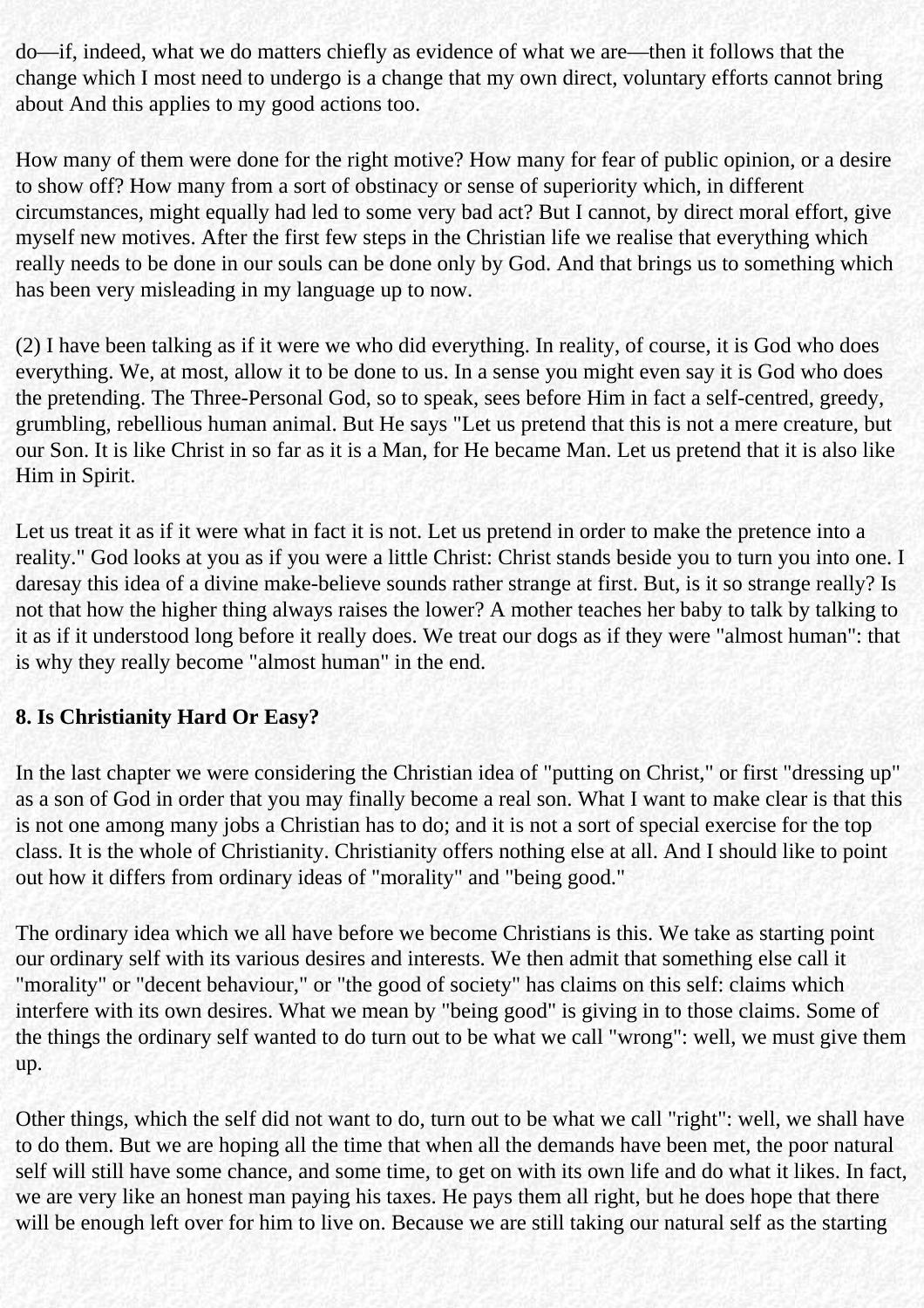point.

As long as we are thinking that way, one or other of two results is likely to follow. Either we give up trying to be good, or else we become very unhappy indeed. For, make no mistake: if you are really going to try to meet all the demands made on the natural self, it will not have enough left over to live on. The more you obey your conscience, the more your conscience will demand of you. And your natural self, which is thus being starved and hampered and worried at every turn, will get angrier and angrier.

In the end, you will either give up trying to be good, or else become one of those people who, as they say, "live for others" but always in a discontented, grumbling way—always wondering why the others do not notice it more and always making a martyr of yourself. And once you have become that you will be a far greater pest to anyone who has to live with you than you would have been if you had remained frankly selfish.

The Christian way is different: harder, and easier. Christ says "Give me All. I don't want so much of your time and so much of your money and so much of your work: I want You. I have not come to torment your natural self, but to kill it. No half-measures are any good. I don't want to cut off a branch here and a branch there, I want to have the whole tree down. I don't want to drill the tooth, or crown it, or stop it, but to have it out. Hand over the whole natural self, all the desires which you think innocent as well as the ones you think wicked—the whole outfit. I will give you a new self instead. In fact, I will give you Myself: my own will shall become yours."

Both harder and easier than what we are all trying to do. You have noticed, I expect, that Christ Himself sometimes describes the Christian way as very hard, sometimes as very easy. He says, "Take up your Cross"—in other words, it is like going to be beaten to death in a concentration camp. Next minute he says, "My yoke is easy and my burden light." He means both. And one can just see why both are true.

Teachers will tell you that the laziest boy in the class is the one who works hardest in the end. They mean this. If you give two boys, say, a proposition in geometry to do, the one who is prepared to take trouble will try to understand it. The lazy boy will try to learn it by heart because, for the moment, that needs less effort. But six months later, when they are preparing for an exam., that lazy boy is doing hours and hours of miserable drudgery over things the other boy understands, and positively enjoys, in a few minutes.

Laziness means more work in the long run. Or look at it this way. In a battle, or in mountain climbing, there is often one thing which it takes a lot of pluck to do; but it is also, in the long run, the safest thing to do. If you funk it, you will find yourself, hours later, in far worse danger. The cowardly thing is also the most dangerous thing.

It is like that here. The terrible thing, the almost impossible thing, is to hand over your whole self—all your wishes and precautions—to Christ. But it is far easier than what we are all trying to do instead. For what we are trying to do is to remain what we call "ourselves," to keep personal happiness as our great aim in life, and yet at the same time be "good."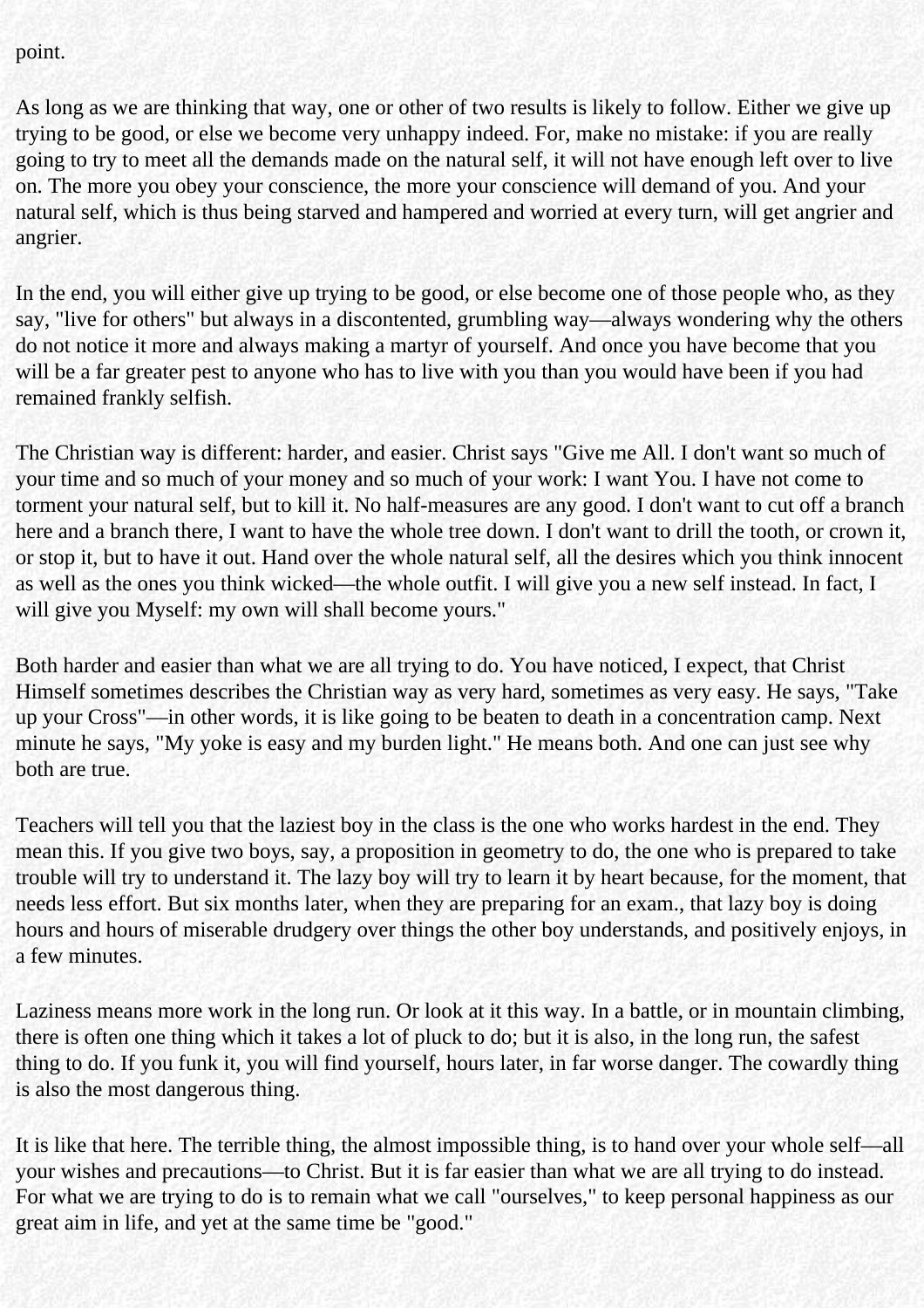We are all trying to let our mind and heart go their own way—centred on money or pleasure or ambition—and hoping, in spite of this, to behave honestly and chastely and humbly. And that is exactly what Christ warned us you could not do. As He said, a thistle cannot produce figs. If I am a field that contains nothing but grass-seed, I cannot produce wheat. Cutting the grass may keep it short: but I shall still produce grass and no wheat. If I want to produce wheat, the change must go deeper than the surface. I must be ploughed up and re-sown.

That is why the real problem of the Christian life comes where people do not usually look for it. It comes the very moment you wake up each morning. All your wishes and hopes for the day rush at you like wild animals. And the first job each morning consists simply in shoving them all back; in listening to that other voice, taking that other point of view, letting that other larger, stronger, quieter life come flowing in. And so on, all day. Standing back from all your natural fussings and frettings; coming in out of the wind.

We can only do it for moments at first. But from those moments the new sort of life will be spreading through our system: because now we are letting Him work at the right part of us. It is the difference between paint, which is merely laid on the surface, and a dye or stain which soaks right through. He never talked vague, idealistic gas. When he said, "Be perfect," He meant it. He meant that we must go in for the full treatment.

It is hard; but the sort of compromise we are all hankering after is harder—in fact, it is impossible. It may be hard for an egg to turn into a bird: it would be a jolly sight harder for it to learn to fly while remaining an egg. We are like eggs at present. And you cannot go on indefinitely being just an ordinary, decent egg. We must be hatched or go bad.

May I come back to what I said before? This is the whole of Christianity. There is nothing else. It is so easy to get muddled about that. It is easy to think that the Church has a lot of different objects—education, building, missions, holding services. Just as it is easy to think the State has a lot of different objects—military, political, economic, and what not. But in a way things are much simpler than that. The State exists simply to promote and to protect the ordinary happiness of human beings in this life.

A husband and wife chatting over a fire, a couple of friends having a game of darts in a pub, a man reading a book in his own room or digging in his own garden—that is what the State is there for. And unless they are helping to increase and prolong and protect such moments, all the laws, parliaments, armies, courts, police, economics, etc., are simply a waste of time. In the same way the Church exists for nothing else but to draw men into Christ, to make them little Christs. If they are not doing that, all the cathedrals, clergy, missions, sermons, even the Bible itself, are simply a waste of time. God became Man for no other purpose. It is even doubtful, you know, whether the whole universe was created for any other purpose.

It says in the Bible that the whole universe was made for Christ and that everything is to be gathered together in Him. I do not suppose any of us can understand how this will happen as regards the whole universe. We do not know what (if anything) lives in the parts of it that are millions of miles away from this Earth. Even on this Earth we do not know how it applies to things other than men. After all,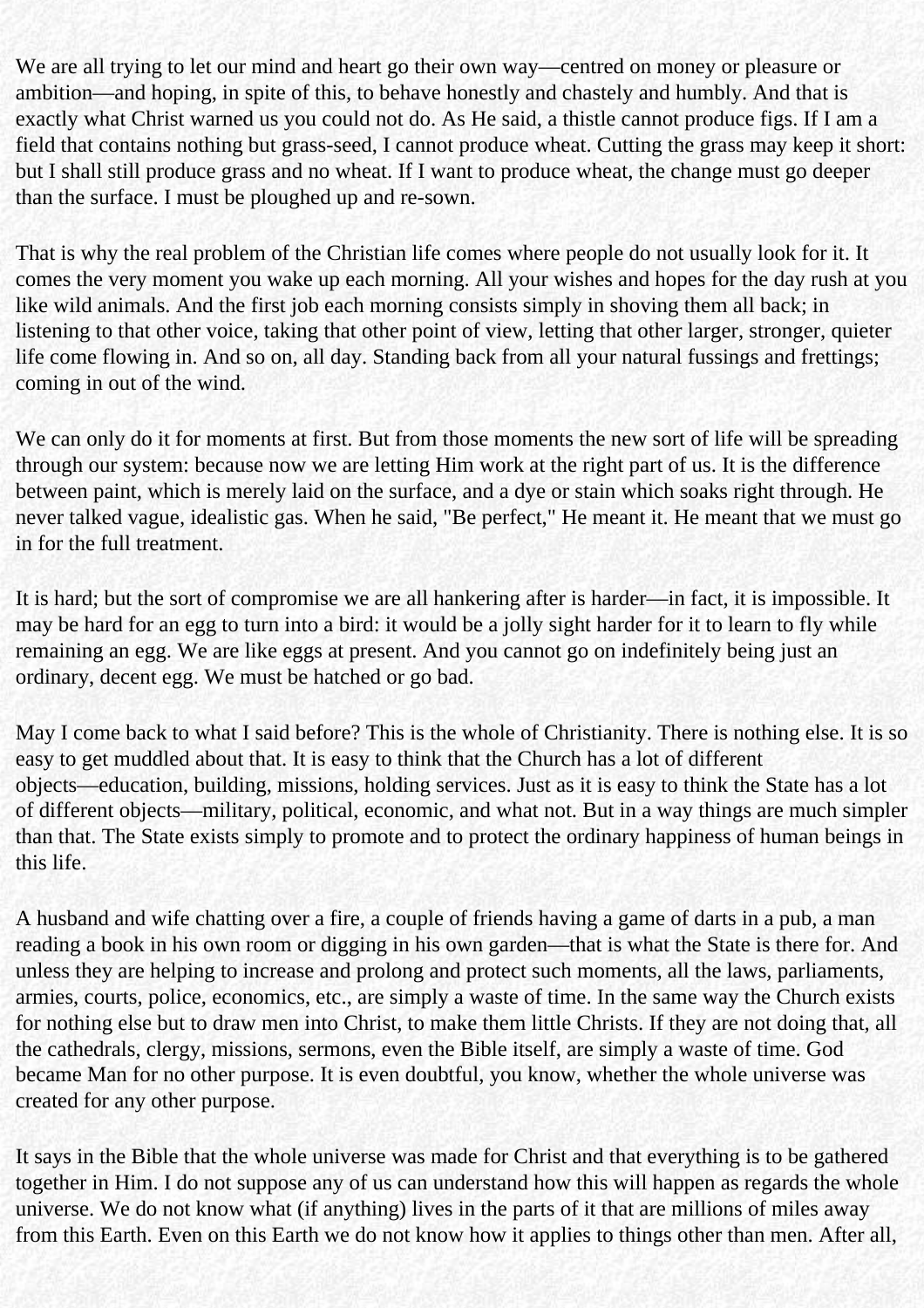that is what you would expect. We have been shown the plan only in so far as it concerns ourselves.

I sometimes like to imagine that I can just see how it might apply to other things. I think I can see how the higher animals are in a sense drawn into Man when he loves them and makes them (as he does) much more nearly human than they would otherwise be. I can even see a sense in which the dead things and plants are drawn into Man as he studies them and uses and appreciates them. And if there were intelligent creatures in other worlds they might do the same with their worlds. It might be that when intelligent creatures entered into Christ they would, in that way, bring all the other things in along with them. But I do not know: it is only a guess.

What we have been told is how we men can be drawn into Christ —can become part of that wonderful present which the young Prince of the universe wants to offer to His Father—that present which is Himself and therefore us in Him. It is the only thing we were made for. And there are strange, exciting hints in the Bible that when we are drawn in, a great many other things in Nature will begin to come right. The bad dream will be over: it will be morning.

### **9. Counting The Cost**

I find a good many people have been bothered by what I said in the last chapter about Our Lord's words, "Be ye perfect." Some people seem to think this means "Unless you are perfect, I will not help you"; and as we cannot be perfect, then, if He meant that, our position is hopeless. But I do not think He did mean that. I think He meant "The only help I will give is help to become perfect. You may want something less: but I will give you nothing less."

Let me explain. When I was a child I often had toothache, and I knew that if I went to my mother she would give me something which would deaden the pain for that night and let me get to sleep. But I did not go to my mother—at least, not till the pain became very bad. And the reason I did not go was this. I did not doubt she would give me the aspirin; but I knew she would also do something else.

I knew she would take me to the dentist next morning. I could not get what I wanted out of her without getting something more, which I did not want. I wanted immediate relief from pain: but I could not get it without having my teeth set permanently right. And I knew those dentists; I knew they started fiddling about with all sorts of other teeth which had not yet begun to ache. They would not let sleeping dogs lie; if you gave them an inch they took an ell.

Now, if I may put it that way, Our Lord is like the dentists. If you give Him an inch, He will take an ell. Dozens of people go to Him to be cured of some one particular sin which they are ashamed of (like masturbation or physical cowardice) or which is obviously spoiling daily life (like bad temper or drunkenness). Well, He will cure it all right: but He will not stop there. That may be all you asked; but if once you call Him in, He will give you the full treatment.

That is why He warned people to "count the cost" before becoming Christians. "Make no mistake," He says, "if you let me, I will make you perfect. The moment you put yourself in My hands, that is what you are in for. Nothing less, or other, than that. You have free will, and if you choose, you can push Me away.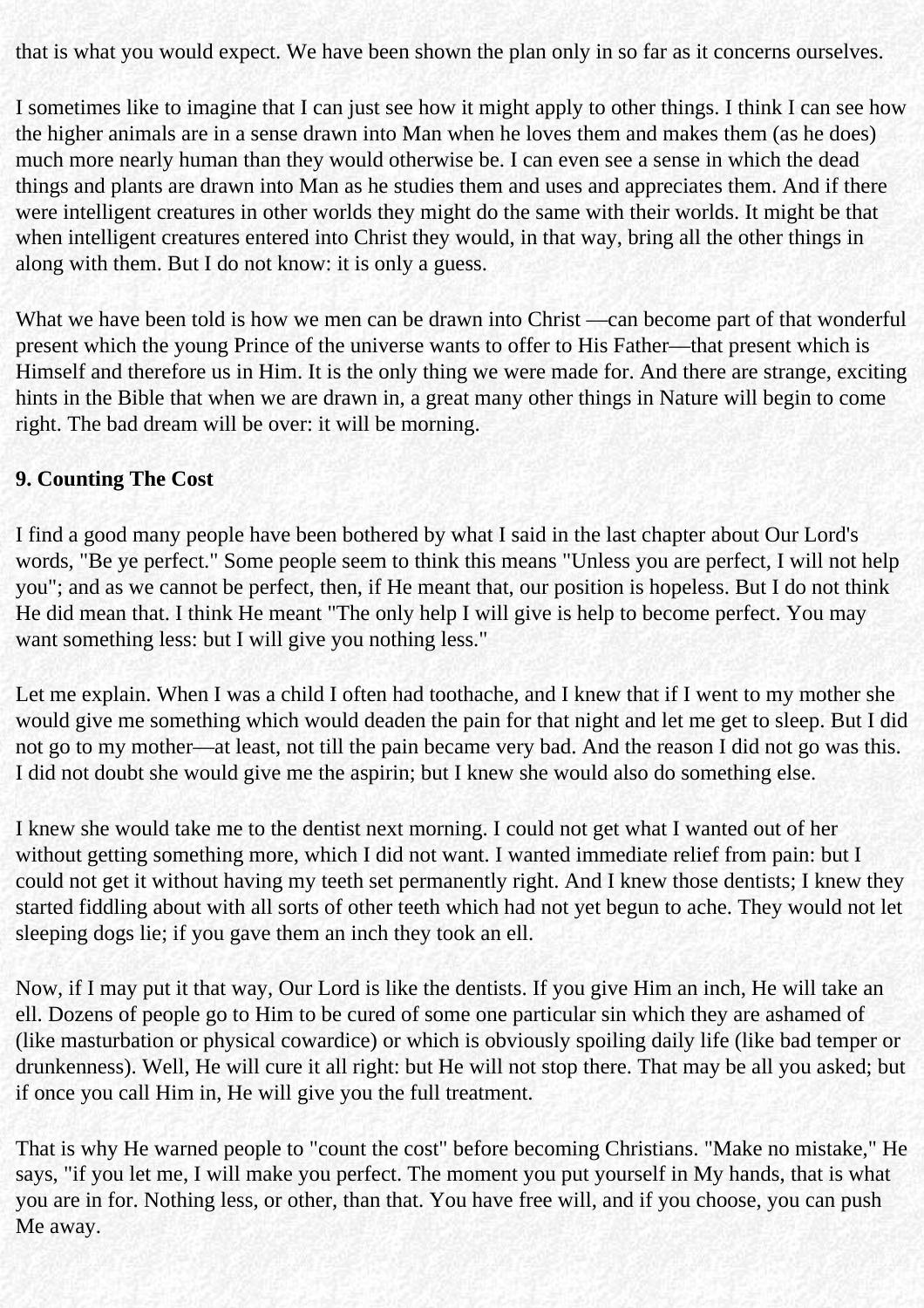But if you do not push Me away, understand that I am going to see this job through. Whatever suffering it may cost you in your earthly life, whatever inconceivable purification it may cost you after death, whatever it costs Me, I will never rest, nor let you rest, until you are literally perfect—until my Father can say without reservation that He is well pleased with you, as He said He was well pleased with me. This I can do and will do. But I will not do anything less."

And yet—this is the other and equally important side of it— this Helper who will, in the long run, be satisfied with nothing less than absolute perfection, will also be delighted with the first feeble, stumbling effort you make tomorrow to do the simplest duty. As a great Christian writer (George MacDonald) pointed out, every father is pleased at the baby's first attempt to walk: no father would be satisfied with anything less than a firm, free, manly walk in a grown-up son. In the same way, he said, "God is easy to please, but hard to satisfy."

The practical upshot is this. On the one hand, God's demand for perfection need not discourage you in the least in your present attempts to be good, or even in your present failures. Each time you fall He will pick you up again. And He knows perfectly well that your own efforts are never going to bring you anywhere near perfection. On the other hand, you must realise from the outset that the goal towards which He is beginning to guide you is absolute perfection; and no power in the whole universe, except you yourself, can prevent Him from taking you to that goal.

That is what you are in for. And it is very important to realise that. If we do not, then we are very likely to start pulling back and resisting Him after a certain point. I think that many of us, when Christ has enabled us to overcome one or two sins that were an obvious nuisance, are inclined to feel (though we do not out it into words) that we are now good enough. He has done all we wanted Him to do, and we should be obliged if He would now leave us alone. As we say "I never expected to be a saint, I only wanted to be a decent ordinary chap." And we imagine when we say this that we are being humble.

But this is the fatal mistake. Of course we never wanted, and never asked, to be made into the sort of creatures He is going to make us into. But the question is not what we intended ourselves to be, but what He intended us to be when He made us. He is the inventor, we are only the machine. He is the painter, we are only the picture. How should we know what He means us to be like? You see, He has already made us something very different from what we were. Long ago, before we were born, when we were inside our mothers' bodies, we passed through various stages.

We were once rather like vegetables, and once rather like fish; it was only at a later stage that we became like human babies. And if we had been conscious at those earlier stages, I daresay we should have been quite contented to stay as vegetables or fish—should not have wanted to be made into babies. But all the time He knew His plan for us and was determined to carry it out. Something the same is now happening at a higher level.

We may be content to remain what we call "ordinary people": but He is determined to carry out a quite different plan. To shrink back from that plan is not humility; it is laziness and cowardice. To submit to it is not conceit or megalomania; it is obedience.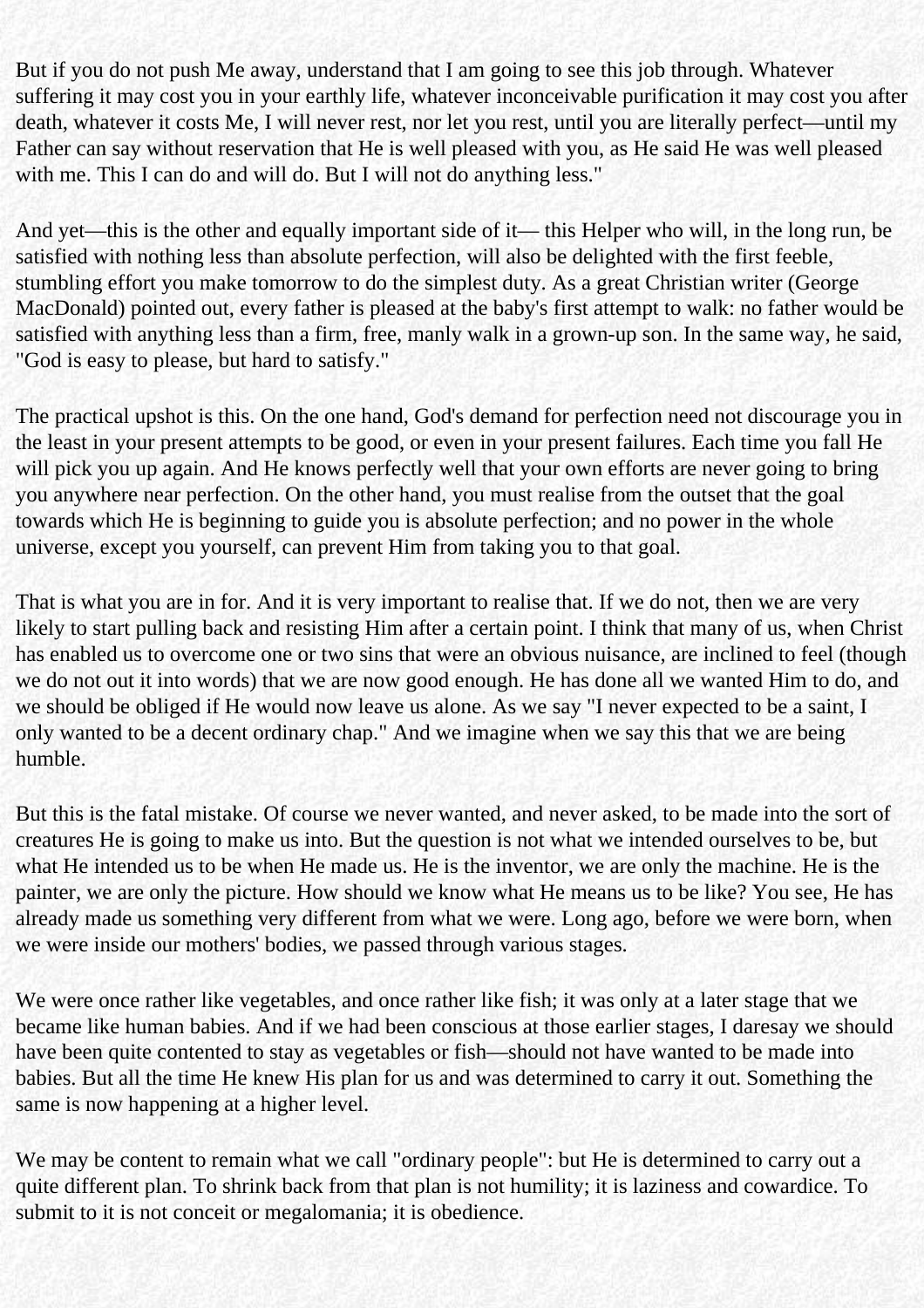Here is another way of putting the two sides of the truth. On the one hand we must never imagine that our own unaided efforts can be relied on to carry us even through the next twenty-four hours as "decent" people. If He does not support us, not one of us is safe from some gross sin. On the other hand, no possible degree of holiness or heroism which has ever been recorded of the greatest saints is beyond what He is determined to produce in every one of us in the end. The job will not be completed in this life: but He means to get us as far as possible before death.

That is why we must not be surprised if we are in for a rough time. When a man turns to Christ and seems to be getting on pretty well (in the sense that some of his bad habits are now corrected), he often feels that it would now be natural if things went fairly smoothly. When troubles come along—illnesses, money troubles, new kinds of temptation—he is disappointed.

These things, he feels, might have been necessary to rouse him and make him repent in his bad old days; but why now? Because God is forcing him on, or up, to a higher level: putting him into situations where he will have to be very much braver, or more patient, or more loving, than he ever dreamed of being before. It seems to us all unnecessary: but that is because we have not yet had the slightest notion of the tremendous thing He means to make of us.

I find I must borrow yet another parable from George MacDonald. Imagine yourself as a living house. God comes in to rebuild that house. At first, perhaps, you can understand what He is doing. He is getting the drains right and stopping the leaks in the roof and so on: you knew that those jobs needed doing and so you are not surprised. But presently he starts knocking the house about in a way that hurts abominably and does not seem to make sense.

What on earth is He up to? The explanation is that He is building quite a different house from the one you thought of— throwing out a new wing here, putting on an extra floor there, running up towers, making courtyards. You thought you were going to be made into a decent little cottage: but He is building a palace. He intends to come and live in it Himself.

The command Be ye perfect is not idealistic gas. Nor is it a command to do the impossible. He is going to make us into creatures that can obey that command. He said (in the Bible) that we were "gods" and He is going to make good His words.

If we let Him—for we can prevent Him, if we choose—He will make the feeblest and filthiest of us into a god or goddess, a dazzling, radiant, immortal creature, pulsating all through with such energy and joy and wisdom and love as we cannot now imagine, a bright stainless mirror which reflects back to God perfectly (though, of course, on a smaller scale) His own boundless power and delight and goodness. The process will be long and in parts very painful; but that is what we are in for. Nothing less. He meant what He said.

# **10. Nice People Or New Men**

He meant what He said. Those who put themselves in His hands will become perfect, as He is perfect—perfect in love, wisdom, joy, beauty, and immortality. The change will not be completed in this life, for death is an important part of the treatment. How far the change will have gone before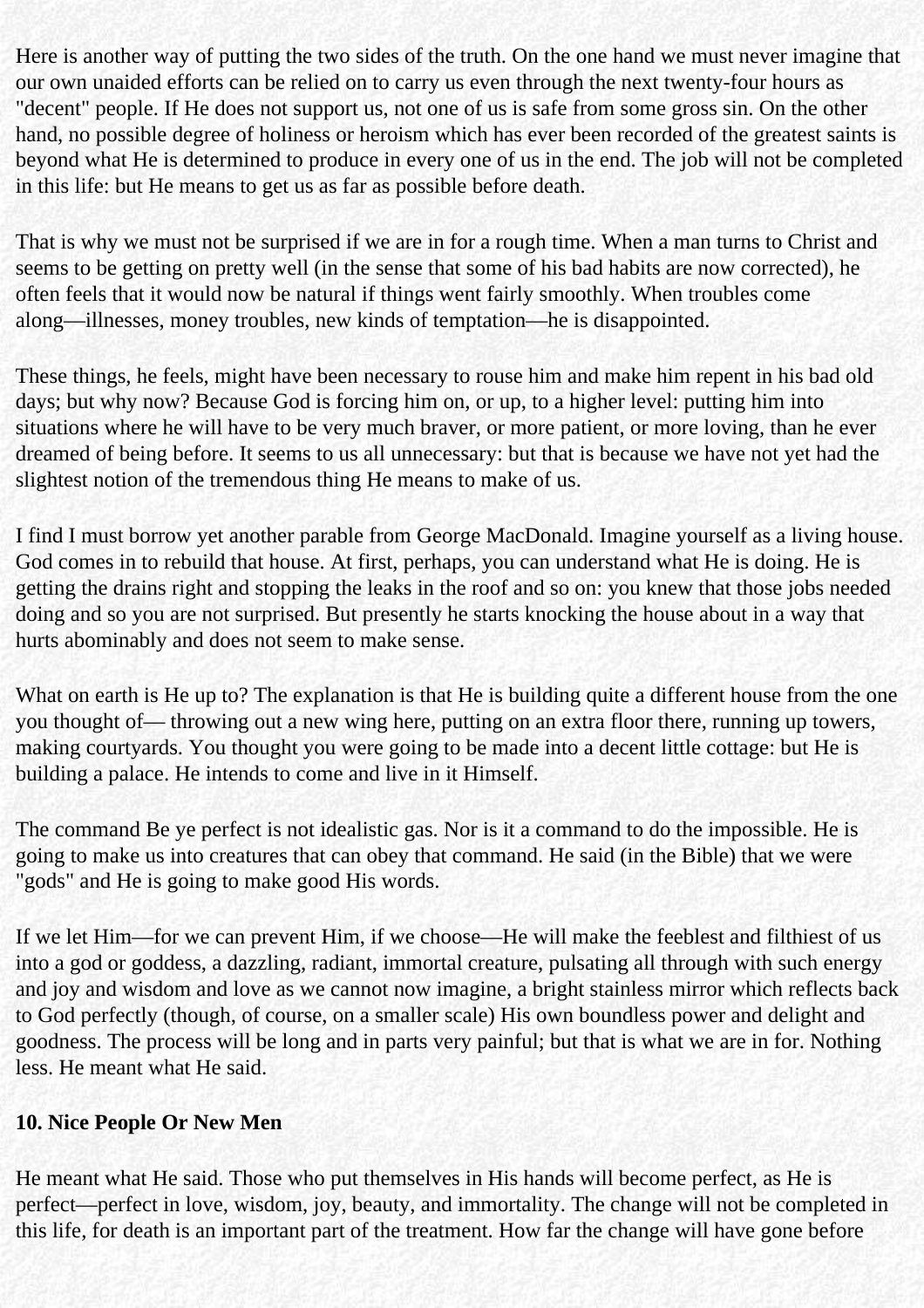death in any particular Christian is uncertain.

I think this is the right moment to consider a question which is often asked: If Christianity is true why are not all Christians obviously nicer than all non-Christians? What lies behind that question is partly something very reasonable and partly something that is not reasonable at all.

The reasonable part is this. If conversion to Christianity makes no improvement in a man's outward actions —if he continues to be just as snobbish or spiteful or envious or ambitious as he was before—then I think we must suspect that his "conversion" was largely imaginary; and after one's original conversion, every time one thinks one has made an advance, that is the test to apply. Fine feelings, new insights, greater interest in "religion" mean nothing unless they make our actual behaviour better; just as in an illness "feeling better" is not much good if the thermometer shows that your temperature is still going up.

In that sense the outer world is quite right to judge Christianity by its results. Christ told us to judge by results. A tree is known by its fruit; or, as we say, the proof of the pudding is in the eating. When we Christians behave badly, or fail to behave well, we are making Christianity unbelievable to the outside world. The wartime posters told us that Careless Talk costs Lives. It is equally true that Careless Lives cost Talk. Our careless lives set the outer world talking; and we give them grounds for talking in a way that throws doubt on the truth of Christianity itself.

But there is another way of demanding results in which the outer world may be quite illogical. They may demand not merely that each man's life should improve if he becomes a Christian: they may also demand before they believe in Christianity that they should see the whole world neatly divided into two camps —Christian and non-Christian—and that all the people in the first camp at any given moment should be obviously nicer than all the people in the second. This is unreasonable on several grounds.

(1) In the first place the situation in the actual world is much more complicated than that. The world does not consist of 100 per cent Christians and 100 per cent non-Christians. There are people (a great many of them) who are slowly ceasing to be Christians but who still call themselves by that name: some of them are clergymen.

There are other people who are slowly becoming Christians though they do not yet call themselves so. There are people who do not accept the full Christian doctrine about Christ but who are so strongly attracted by Him that they are His in a much deeper sense than they themselves understand.

There are people in other religions who are being led by God's secret influence to concentrate on those parts of their religion which are in agreement with Christianity, and who thus belong to Christ without knowing it. For example, a Buddhist of good will may be led to concentrate more and more on the Buddhist teaching about mercy and to leave in the background (though he might still say he believed) the Buddhist teaching on certain other points.

Many of the good Pagans long before Christ's birth may have been in this position. And always, of course, there are a great many people who are just confused in mind and have a lot of inconsistent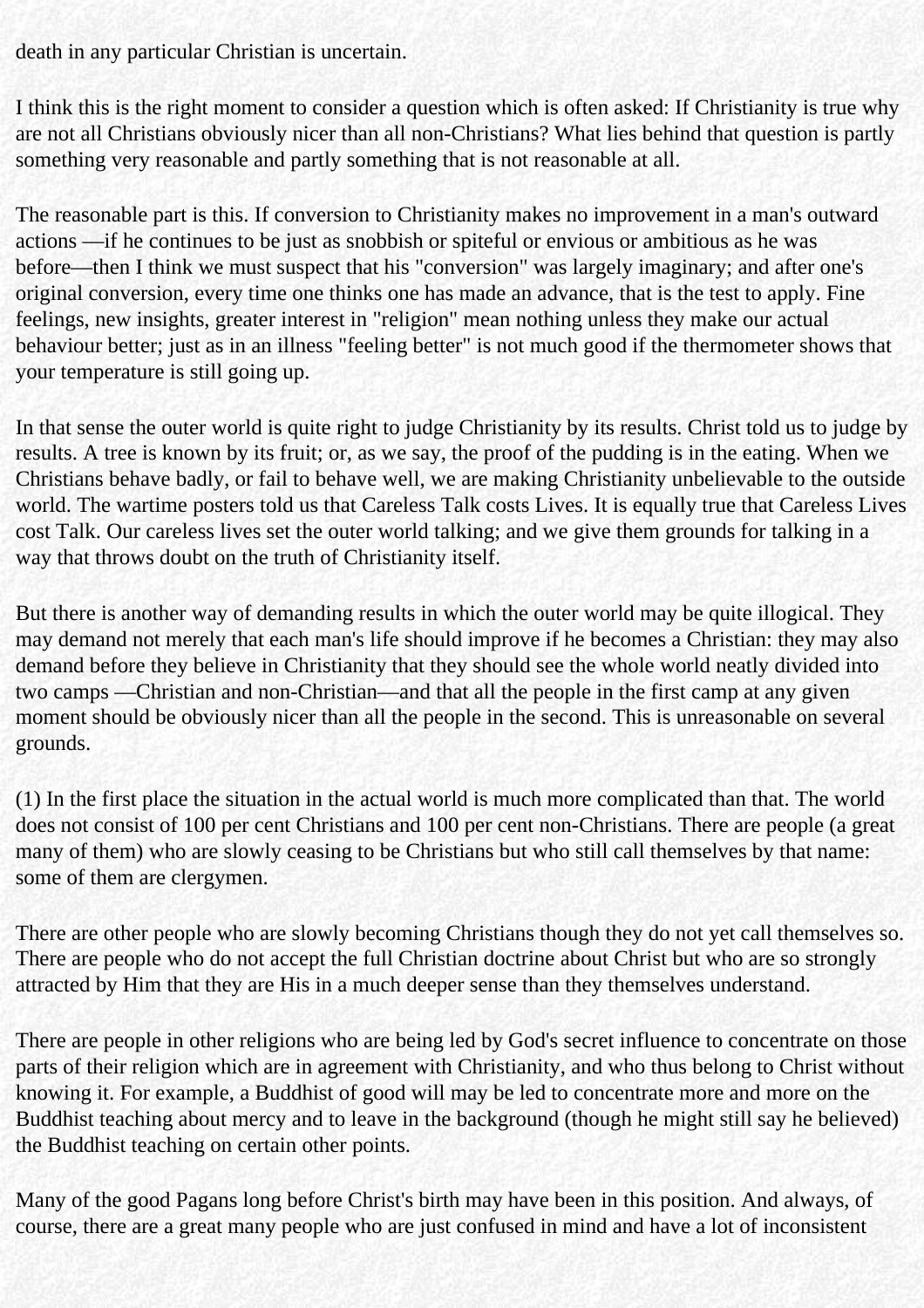beliefs all jumbled up together. Consequently, it is not much use trying to make judgments about Christians and non-Christians in the mass. It is some use comparing cats and dogs, or even men and women, in the mass, because there one knows definitely which is which. Also, an animal does not turn (either slowly or suddenly) from a dog into a cat.

But when we are comparing Christians in general with non-Christians in general, we are usually not thinking about real people whom we know at all, but only about two vague ideas which we have got from novels and newspapers. If you want to compare the bad Christian and the good Atheist, you must think about two real specimens whom you have actually met. Unless we come down to brass tacks in that way, we shall only be wasting time.

(2) Suppose we have come down to brass tacks and are now talking not about an imaginary Christian and an imaginary non-Christian, but about two real people in our own neighbourhood. Even then we must be careful to ask the right question. If Christianity is true then it ought to follow (a) That any Christian will be nicer than the same person would be if he were not a Christian. (b) That any man who becomes a Christian will be nicer than he was before. Just in the same way, if the advertisements of White-smile's toothpaste are true it ought to follow (a) That anyone who uses it will have better teeth than the same person would have if he did not use it. (b) That if anyone begins to use it his teeth will improve.

But to point out that I, who use Whitesmile's (and also have inherited bad teeth from both my parents), have not got as fine a set as some healthy young Negro who never used toothpaste at all, does not, by itself, prove that the advertisements are untrue. Christian Miss Bates may have an unkinder tongue than unbelieving Dick Firkin. That, by itself, does not tell us whether Christianity works.

The question is what Miss Bates's tongue would be like if she were not a Christian and what Dick's would be like if he became one. Miss Bates and Dick, as a result of natural causes and early upbringing, have certain temperaments: Christianity professes to put both temperaments under new management if they will allow it to do so. What you have a right to ask is whether that management, if allowed to take over, improves the concern. Everyone knows that what is being managed in Dick Firkin's case is much "nicer" than what is being managed in Miss Bates's.

That is not the point. To judge the management of a factory, you must consider not only the output but the plant. Considering the plant at Factory A it may be a wonder that it turns out anything at all; considering the first-class outfit at Factory B its output, though high, may be a great deal lower than it ought to be. No doubt the good manager at Factory A is going to put in new machinery as soon as he can, but that takes time. In the meantime low output does not prove that he is a failure.

(3) And now, let us go a little deeper. The manager is going to put in new machinery: before Christ has finished with Miss Bates, she is going to be very "nice" indeed. But if we left it at that, it would sound as though Christ's only aim was to pull Miss Bates up to the same level on which Dick had been all along. We have been talking, in fact, as if Dick were all right; as if Christianity was something nasty people needed and nice ones could afford to do without; and as if niceness was all that God demanded. But this would be a fatal mistake. The truth is that in God's eyes Dick Firkin needs "saving" every bit as much as Miss Bates. In one sense (I will explain what sense in a moment)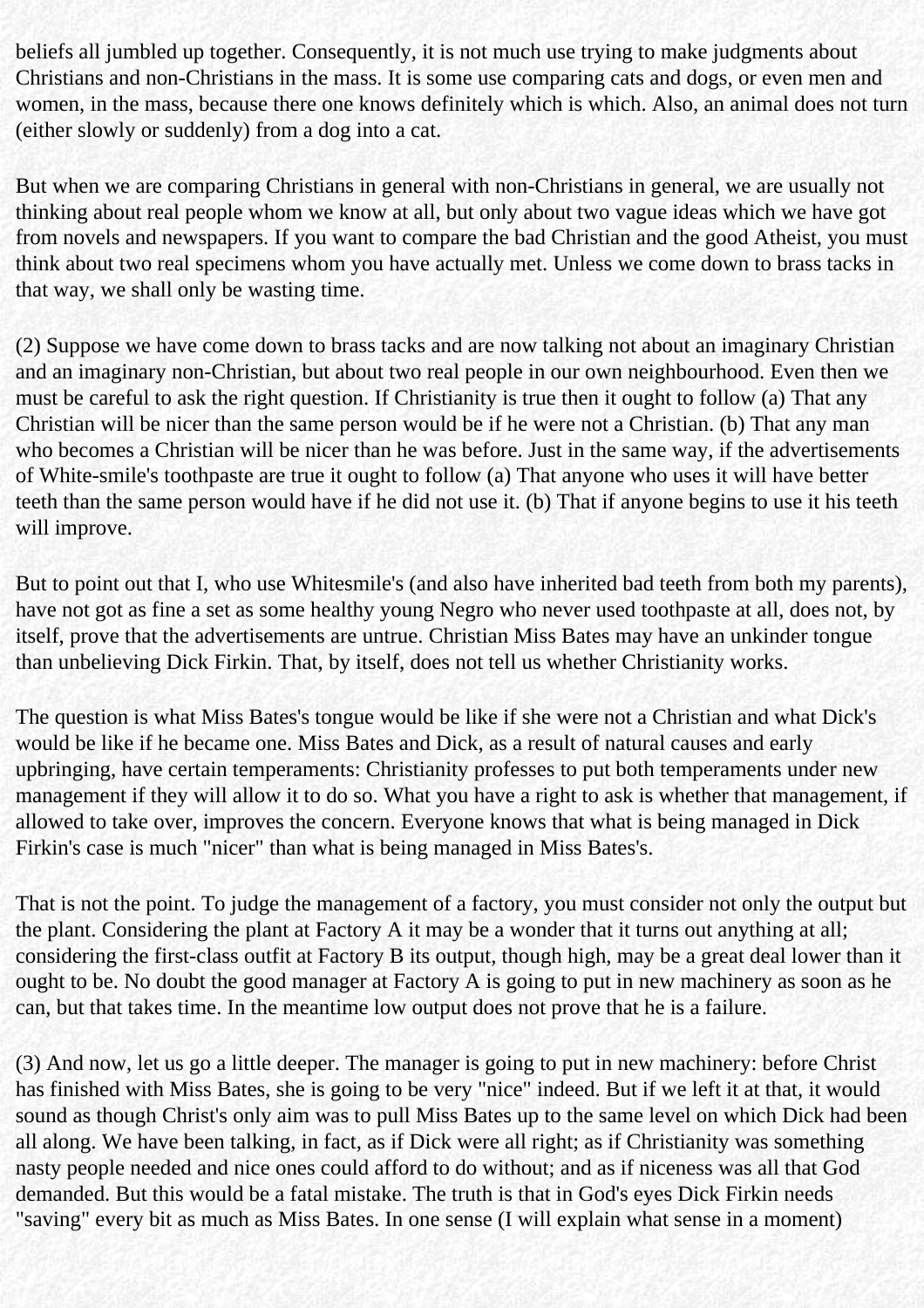niceness hardly comes into the question.

You cannot expect God to look at Dick's placid temper and friendly disposition exactly as we do. They result from natural causes which God Himself creates. Being merely temperamental, they will all disappear if Dick's digestion alters. The niceness, in fact, is God's gift to Dick, not Dick's gift to God. In the same way, God has allowed natural causes, working in a world spoiled by centuries of sin, to produce in Miss Bates the narrow mind and jangled nerves which account for most of her nastiness. He intends, in His own good time, to set that part of her right. But that is not, for God, the critical part of the business.

It presents no difficulties. It is not what He is anxious about. What He is watching and waiting and working for is something that is not easy even for God, because, from the nature of the case, even He cannot produce it by a mere act of power. He is waiting and watching for it both in Miss Bates and in Dick Firkin. It is something they can freely give Him or freely refuse to Him. Will they, or will they not, turn to Him and thus fulfil the only purpose for which they were created? Their free will is trembling inside them like the needle of a compass. But this is a needle that can choose. It can point to its true North; but it need not. Will the needle swing round, and settle, and point to God?

He can help it to do so. He cannot force it. He cannot, so to speak, put out His own hand and pull it into the right position, for then it would not be free will any more. Will it point North? That is the question on which all hangs. Will Miss Bates and Dick offer their natures to God? The question whether the natures they offer or withhold are, at that moment, nice or nasty ones, is of secondary importance. God can see to that part of the problem.

Do not misunderstand me. Of course God regards a nasty nature as a bad and deplorable thing. And, of course, He regards a nice nature as a good thing—good like bread, or sunshine, or water. But these are the good things which He gives and we receive. He created Dick's sound nerves and good digestion, and there is plenty more where they came from.

It costs God nothing, so far as we know, to create nice things: but to convert rebellious wills cost Him crucifixion. And because they are wills they can—in nice people just as much as in nasty ones—refuse His request. And then, because that niceness in Dick was merely part of nature, it will all go to pieces in the end. Nature herself will all pass away. Natural causes come together in Dick to make a pleasant psychological pattern, just as they come together in a sunset to make a pleasant pattern of colours. Presently (for that is how nature works) they will fall apart again and the pattern in both cases will disappear. Dick has had the chance to turn (or rather, to allow God to turn) that momentary pattern into the beauty of an eternal spirit: and he has not taken it.

There is a paradox here. As long as Dick does not turn to God, he thinks his niceness is his own, and just as long as he thinks that, it is not his own. It is when Dick realises that his niceness is not his own but a gift from God, and when he offers it back to God— it is just then that it begins to be really his own. For now Dick is beginning to take a share in his own creation. The only things we can keep are the things we freely give to God. What we try to keep for ourselves is just what we are sure to lose.

We must, therefore, not be surprised if we find among the Christians some people who are still nasty.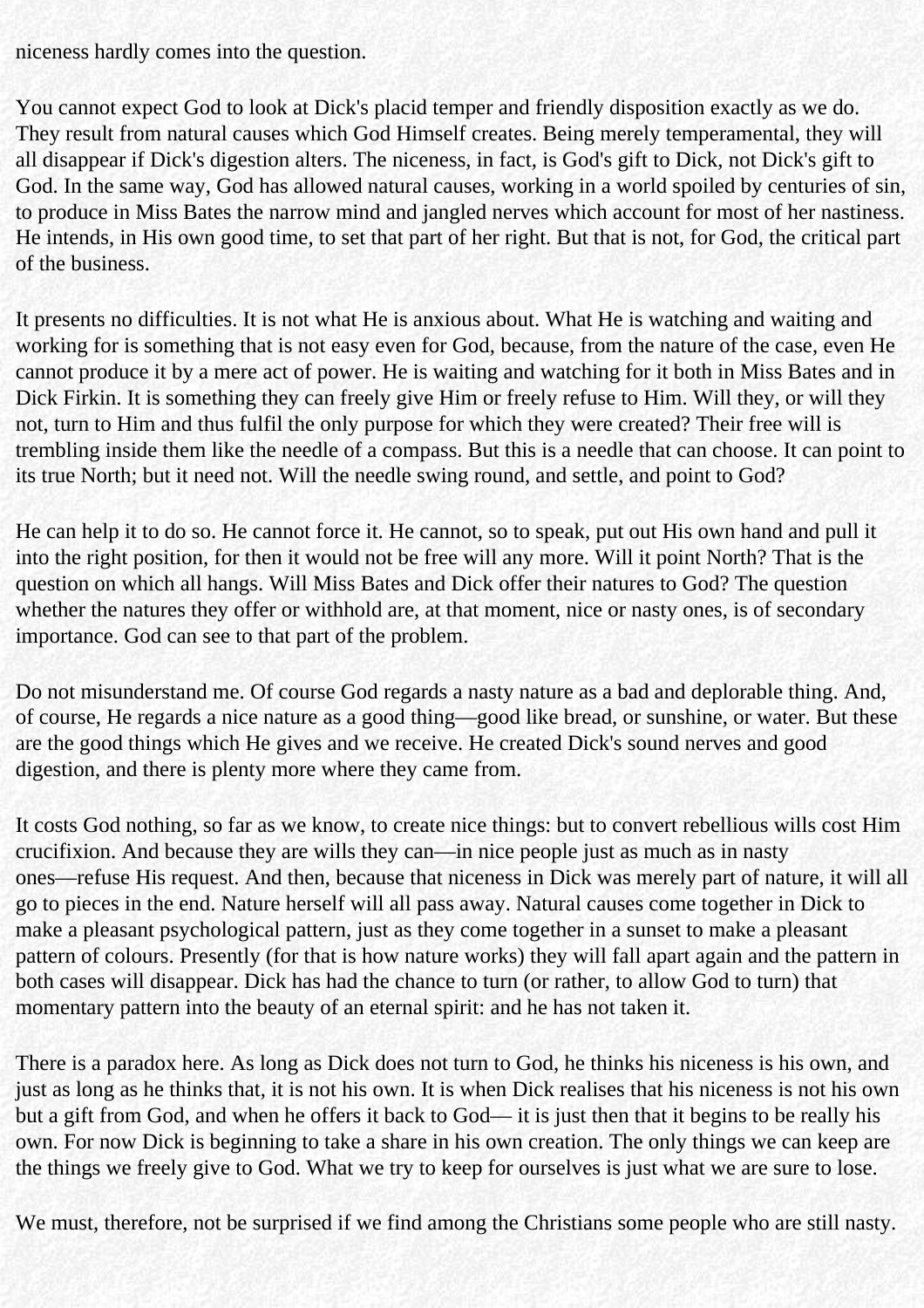There is even, when you come to think it over, a reason why nasty people might be expected to turn to Christ in greater numbers than nice ones. That was what people objected to about Christ during His life on earth: He seemed to attract "such awful people." That is what people still object to, and always will. Do you not see why? Christ said "Blessed are the poor" and "How hard it is for the rich to enter the Kingdom," and no doubt He primarily meant the economically rich and economically poor. But do not His words also apply to another kind of riches and poverty?

One of the dangers of having a lot of money is that you may be quite satisfied with the kinds of happiness money can give and so fail to realise your need for God. If everything seems to come simply by signing checks, you may forget that you are at every moment totally dependent on God. Now quite plainly, natural gifts carry with them a similar danger. If you have sound nerves and intelligence and health and popularity and a good upbringing, you are likely to be quite satisfied with your character as it is. "Why drag God into it?" you may ask.

A certain level of good conduct comes fairly easily to you. You are not one of those wretched creatures who are always being tripped up by sex, or dipsomania, or nervousness, or bad temper. Everyone says you are a nice chap and (between ourselves) you agree with them. You are quite likely to believe dial all this niceness is your own doing: and you may easily not feel the need for any better kind of goodness.

Often people who have all these natural kinds of goodness cannot be brought to recognise their need for Christ at all until, one day, the natural goodness lets them down and their self-satisfaction is shattered. In other words, it is hard for those who are "rich" in this sense to enter the Kingdom.

It is very different for the nasty people—the little, low, timid, warped, thin-blooded, lonely people, or the passionate, sensual, unbalanced people. If they make any attempt at goodness at all, they learn, in double quick time, that they need help. It is Christ or nothing for them. It is taking up the cross and following—or else despair. They are the lost sheep; He came specially to find them.

They are (in one very real and terrible sense) the "poor": He blessed diem. They are the "awful set" he goes about with—and of course the Pharisees say still, as they said from the first, "If there were anything in Christianity those people would not be Christians."

There is either a warning or an encouragement here for every one of us. If you are a nice person—if virtue comes easily to you beware! Much is expected from those to whom much is given.

If you mistake for your own merits what are really God's gifts to you through nature, and if you are contented with simply being nice, you are still a rebel: and all those gifts will only make your fall more terrible, your corruption more complicated, your bad example more disastrous. The Devil was an archangel once; his natural gifts were as far above yours as yours are above those of a chimpanzee.

But if you are a poor creature—poisoned by a wretched upbringing in some house full of vulgar jealousies and senseless quarrels—saddled, by no choice of your own, with some loathsome sexual perversion—nagged day in and day out by an inferiority complex that makes you snap at your best friends—do not despair.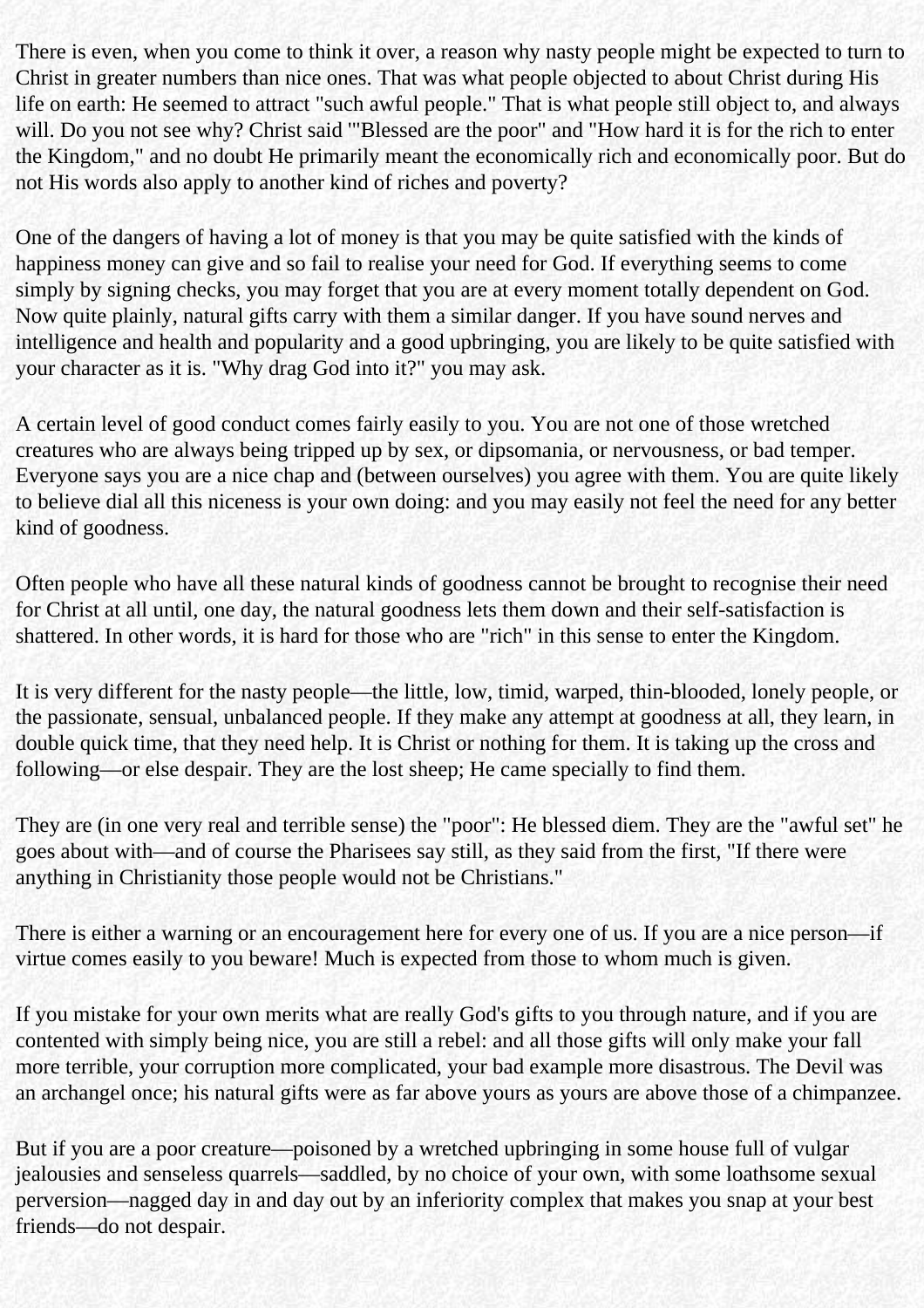He knows all about it. You are one of the poor whom He blessed. He knows what a wretched machine you are trying to drive. Keep on. Do what you can. One day (perhaps in another world, but perhaps far sooner than that) he will fling it on the scrap-heap and give you a new one. And then you may astonish us all—not least yourself: for you have learned your driving in a hard school. (Some of the last will be first and some of the first will be last.)

"Niceness"—wholesome, integrated personality—is an excellent thing. We must try by every medical, educational, economic, and political means in our power, to produce a world where as many people as possible grow up "nice"; just as we must try to produce a world where all have plenty to eat. But we must not suppose that even if we succeeded in making everyone nice we should have saved their souls. A world of nice people, content in their own niceness, looking no further, turned away from God, would be just as desperately in need of salvation as a miserable world—and might even be more difficult to save.

For mere improvement is not redemption, though redemption always improves people even here and now and will, in the end, improve them to a degree we cannot yet imagine. God became man to turn creatures into sons: not simply to produce better men of the old kind but to produce a new kind of man.

It is not like teaching a horse to jump better and better but like turning a horse into a winged creature. Of course, once it has got its wings, it will soar over fences which could never have been jumped and thus beat the natural horse at its own game. But there may be a period, while the wings are just beginning to grow, when it cannot do so: and at that stage the lumps on the shoulders—no one could tell by looking at them that they are going to be wings—may even give it an awkward appearance.

But perhaps we have already spent too long on this question. If what you want is an argument against Christianity (and I well remember how eagerly I looked for such arguments when I began to be afraid it was true) you can easily find some stupid and unsatisfactory Christian and say, "So there's your boasted new man! Give me the old kind." But if once you have begun to see that Christianity is on other grounds probable, you will know in your heart that this is only evading the issue.

What can you ever really know of other people's souls—of their temptations, their opportunities, their struggles? One soul in the whole creation you do know: and it is the only one whose fate is placed in your hands. If there is a God, you are, in a sense, alone with Him. You cannot put Him off with speculations about your next door neighbours or memories of what you have read in books. What will all that chatter and hearsay count (will you even be able to remember it?) when the anaesthetic fog which we call "nature" or "the real world" fades away and the Presence in which you have always stood becomes palpable, immediate, and unavoidable?

# **11. The New Men**

In the last chapter I compared Christ's work of making New Men to the process of turning a horse into a winged creature. I used that extreme example in order to emphasise the point that it is not mere improvement but Transformation. The nearest parallel to it in the world of nature is to be found in the remarkable transformations we can make in insects by applying certain rays to them. Some people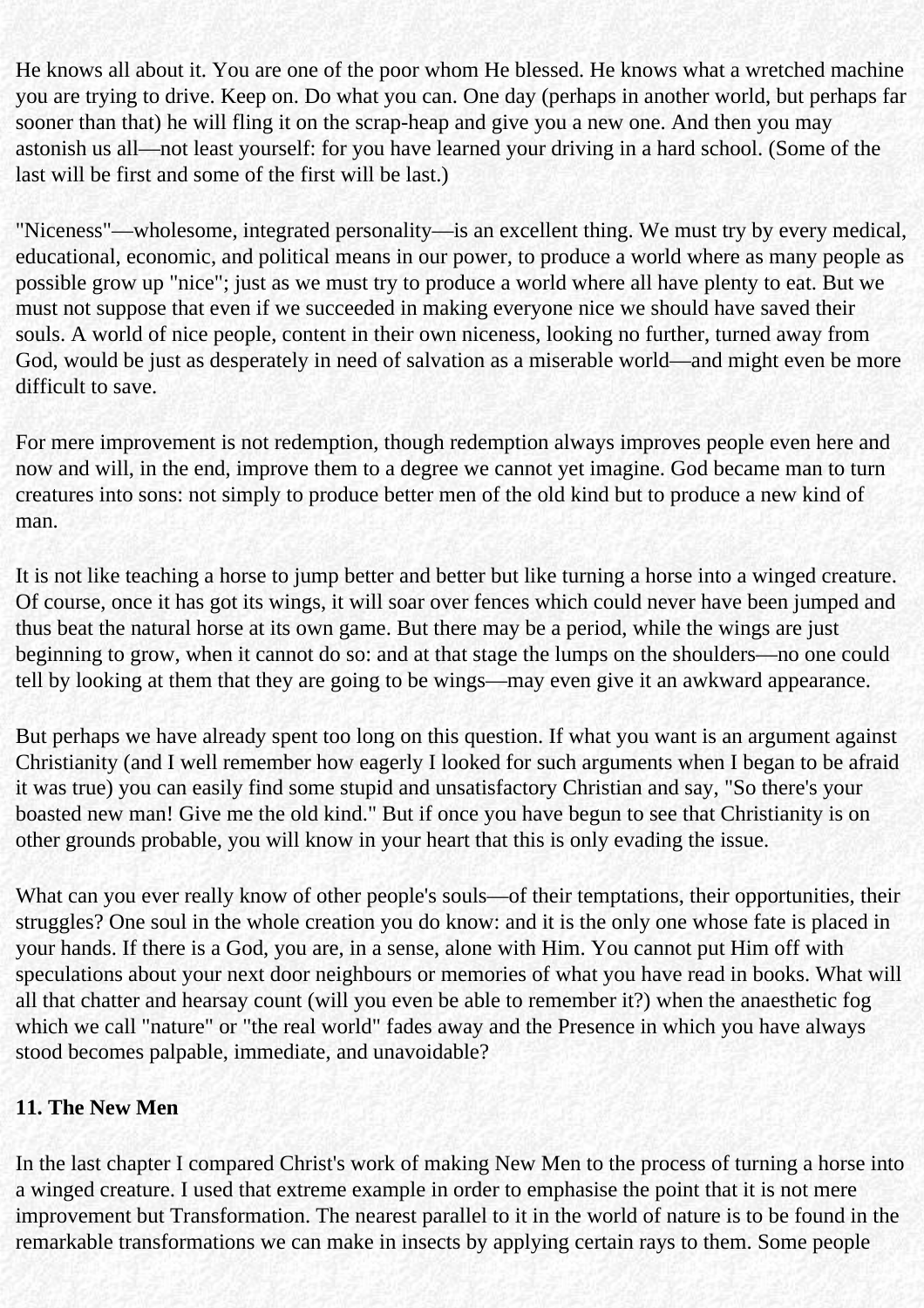think this is how Evolution worked.

The alterations in creatures on which it all depends may have been produced by rays coming from outer space. (Of course once the alterations are there, what they call "Natural Selection" gets to work on them: i.e., the useful alterations survive and the other ones get weeded out.)

Perhaps a modern man can understand the Christian idea best if he takes it in connection with Evolution. Everyone now knows about Evolution (though, of course, some educated people disbelieve it): everyone has been told that man has evolved from lower types of life.

Consequently, people often wonder "What is the next step? When is the thing beyond man going to appear?" Imaginative writers try sometimes to picture this next step—the "Superman" as they call him; but they usually only succeed in picturing someone a good deal nastier than man as we know him and then try to make up for that by sticking on extra legs or arms. But supposing the next step was to be something even more different from the earlier steps than they ever dreamed of? And is it not very likely it would be?

Thousands of centuries ago huge, very heavily armoured creatures were evolved. If anyone had at that time been watching the course of Evolution he would probably have expected that it was going to go on to heavier and heavier armour. But he would have been wrong.

The future had a card up its sleeve which nothing at that time would have led him to expect. It was going to spring on him little, naked, unarmoured animals which had better brains: and with those brains they were going to master the whole planet. They were not merely going to have more power than the prehistoric monsters, they were going to have a new kind of power.

The next step was not only going to be different, but different with a new kind of difference. The stream of Evolution was not going to flow on in the direction in which he saw it flowing: it was in fact going to take a sharp bend.

Now it seems to me that most of the popular guesses at the Next Step are making just the same sort of mistake. People see (or at any rate they think they see) men developing greater brains and getting greater mastery over nature. And because they think the stream is flowing in that direction, they imagine it will go on flowing in that direction. But I cannot help thinking that the Next Step will be really new; it will go off in a direction you could never have dreamed of. It would hardly be worth calling a New Step unless it did.

I should expect not merely difference but a new kind of difference. I should expect not merely change but a new method of producing the change. Or, to make an Irish bull, I should expect the next stage in Evolution not to be a stage in Evolution at all: should expect the Evolution itself as a method of producing change, will be superseded. And finally, I should not be surprised if, when the thing happened, very few people noticed that it was happening.

Now, if you care to talk in these terms, the Christian view is precisely that the Next Step has already appeared. And it is really new. It is not a change from brainy men to brainier men: it is a change that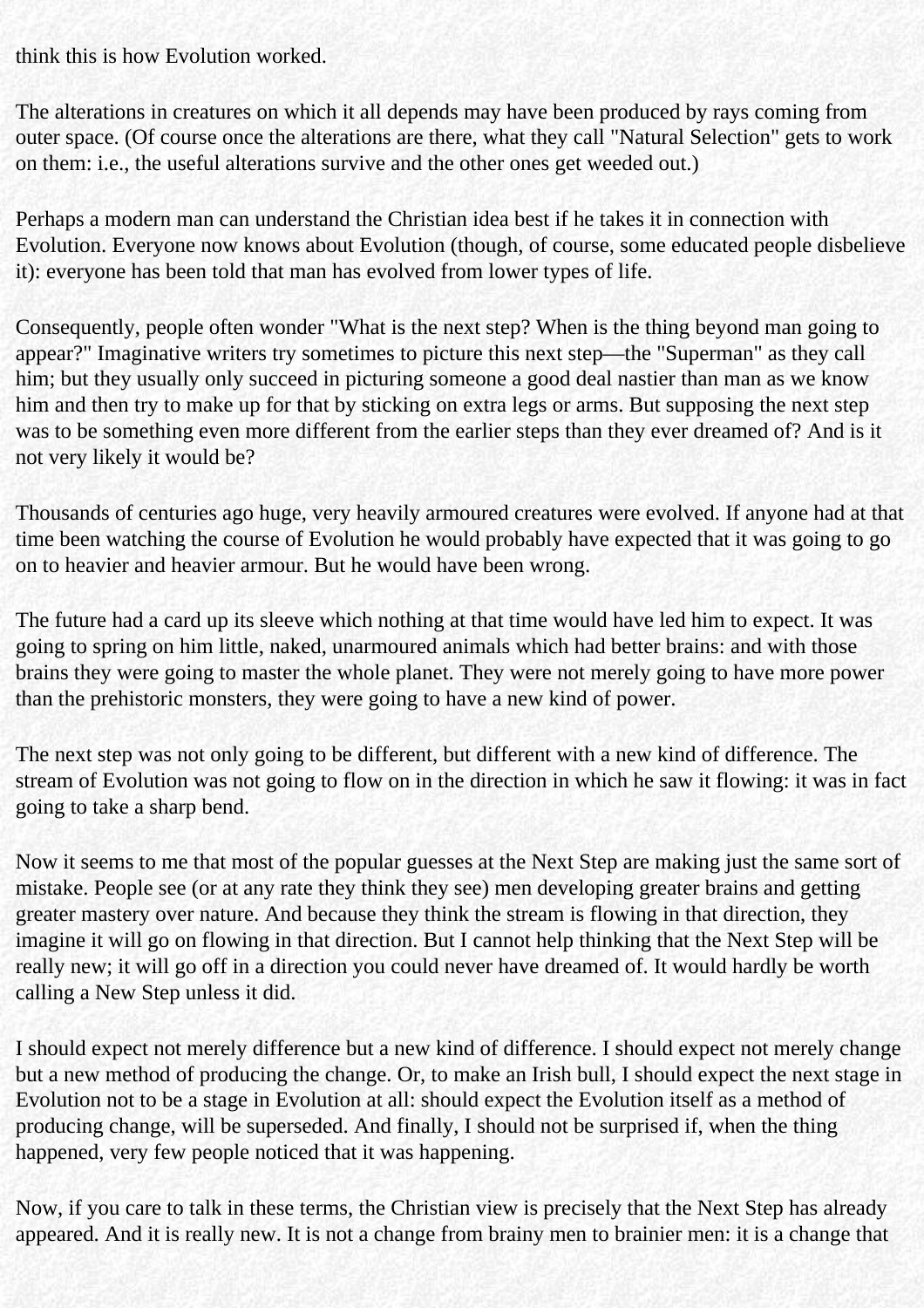goes off in a totally different direction—a change from being creatures of God to being sons of God. The first instance appeared in Palestine two thousand years ago. In a sense, the change is not "Evolution" at all, because it is not something arising out of the natural process of events but something coming into nature from outside. But that is what I should expect.

We arrived at our idea of "Evolution" from studying the past. If there are real novelties in store then of course our idea, based on the past, will not really cover them. And in fact this New Step differs from all previous ones not only in coming from outside nature but in several other ways as well.

(1) It is not carried on by sexual reproduction. Need we be surprised at that? There was a time before sex had appeared; development used to go on by different methods. Consequently, we might have expected that there would come a time when sex disappeared, or else (which is what is actually happening) a time when sex, though it continued to exist, ceased to be the main channel of development.

(2) At the earlier stages living organisms have had either no choice or very little choice about taking the new step. Progress was, in the main, something that happened to them, not something that they did. But the new step, the step from being creatures to being sons, is voluntary. At least, voluntary in one sense. It is not voluntary in the sense that we, of ourselves, could have chosen to take it or could even have imagined it; but it is voluntary in the sense that when it is offered to us we can refuse it. We can, if we please, shrink back: we can dig in our heels and let the new Humanity go on without us.

(3) I have called Christ the "first instance" of the new man. But of course He is something much more than that. He is not merely a new man, one specimen of the species, but the new man. He is the origin and centre and life of all the new men. He came into the created universe, of His own will, bringing with Him the Zoe, the new life. (I mean new to us, of course: in its own place Zoe has existed for ever and ever.) And He transmits it not by heredity but by what I have called "good infection." Everyone who gets it gets it by personal contact with Him. Other men become "new" by being "in Him."

(4) This step is taken at a different speed from the previous ones. Compared with the development of man on this planet, the diffusion of Christianity over the human race seems to go like a flash of lightning—for two thousand years is almost nothing in the history of the universe. (Never forget that we are all still "the early Christians." The present wicked and wasteful divisions between us are, let us hope, a disease of infancy: we are still teething. The outer world, no doubt, thinks just the opposite. It thinks we are dying of old age. But it has drought that so often before!

Again and again it has thought Christianity was dying, dying by persecutions from without or corruptions from within, by the rise of Mohammedanism, the rise of the physical sciences, the rise of great anti-Christian revolutionary movements. But every time the world has been disappointed.

Its first disappointment was over the crucifixion. The Man came to life again. In a sense—and I quite realise how frightfully unfair it must seem to them—that has been happening ever since. They keep on killing the thing that He started: and each time, just as they are patting down the earth on its grave, they suddenly hear that it is still alive and has even broken out in some new place. No wonder they hate us.)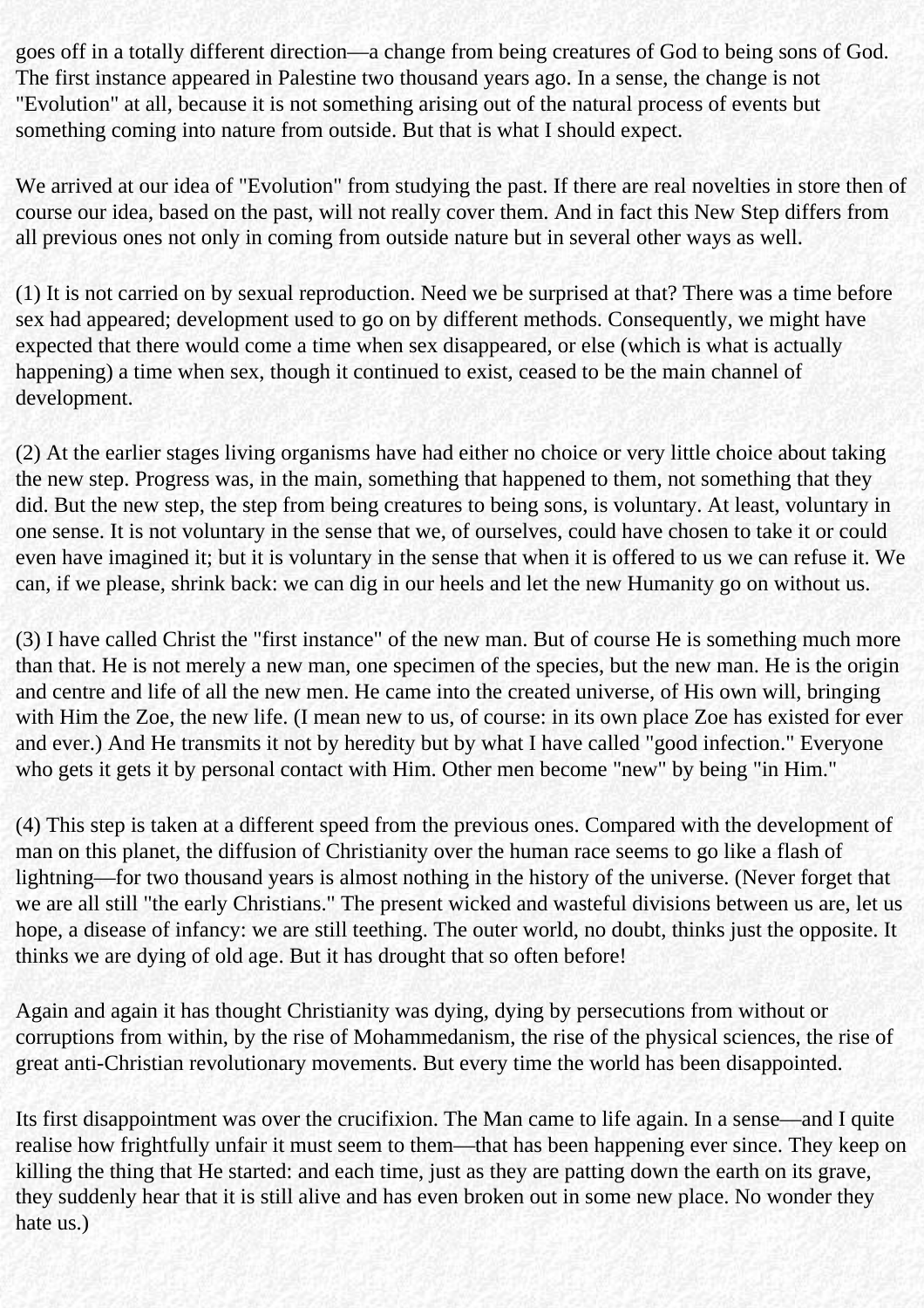(5) The stakes are higher. By falling back at the earlier steps a creature lost, at the worst, its few years of life on this earth: very often it did not lose even that. By falling back at this step we lose a prize which is (in the strictest sense of the word) infinite. For now the critical moment has arrived. Century by century God has guided nature up to the point of producing creatures which can (if they will) be taken right out of nature, turned into "gods." Will they allow themselves to be taken? In a way, it is like the crisis of birth.

Until we rise and follow Christ we are still parts of Nature, still in the womb of our great mother. Her pregnancy has been long and painful and anxious, but it has reached its climax. The great moment has come. Everything is ready. The Doctor has arrived. Will the birth "go off all right"? But of course it differs from an ordinary birth in one important respect. In an ordinary birth the baby has not much choice: here it has. I wonder what an ordinary baby would do if it had the choice. It might prefer to stay in the dark and warmth and safety of the womb. For of course it would think the womb meant safety. That would be just where it was wrong; for if it stays there it will die.

On this view the thing has happened: the new step has been taken and is being taken. Already the new men are dotted here and there all over the earth. Some, as I have admitted, are still hardly recognisable: but others can be recognised. Every now and then one meets them. Their very voices and faces are different from ours; stronger, quieter, happier, more radiant. They begin where most of us leave off.

They are, I say, recognisable; but you must know what to look for. They will not be very like the idea of "religious people" which you have formed from your general reading. They do not draw attention to themselves. You tend to think that you are being kind to them when they are really being kind to you. They love you more than other men do, but they need you less. (We must get over wanting to be needed: in some goodish people, specially women, that is the hardest of all temptations to resist.) They will usually seem to have a lot of time: you will wonder where it comes from.

When you have recognised one of them, you will recognise the next one much more easily. And I strongly suspect (but how should I know?) that they recognise one another immediately and infallibly, across every barrier of colour, sex, class, age, and even of creeds. In that way, to become holy is rather like joining a secret society. To put it at the very lowest, it must be great fun.

But you must not imagine that the new men are, in the ordinary sense, all alike. A good deal of what I have been saying in this last book might make you suppose that that was bound to be so. To become new men means losing what we now call "ourselves." Out of ourselves, into Christ, we must go. His will is to become ours and we are to think His thoughts, to "have the mind of Christ" as the Bible says. And if Christ is one, and if He is thus to be "in" us all, shall we not be exactly the same? It certainly sounds like it; but in fact it is not so.

It is difficult here to get a good illustration; because, of course, no other two things are related to each other just as the Creator is related to one of His creatures. But I will try two very imperfect illustrations which may give a hint of the truth. Imagine a lot of people who have always lived in the dark. You come and try to describe to them what light is like. You might tell them that if they come into the light that same light would fall on them all and they would all reflect it and thus become what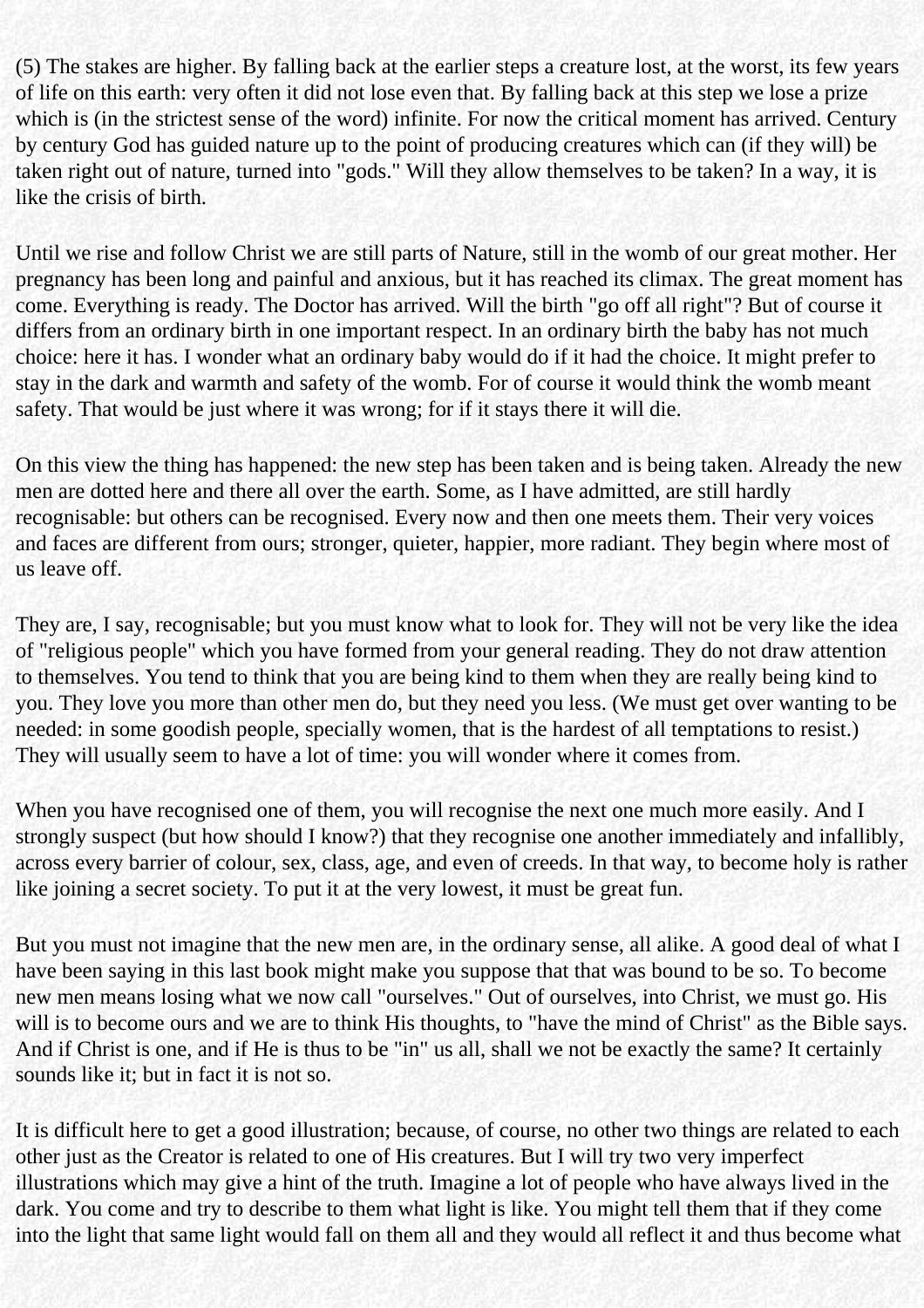we call visible.

Is it not quite possible that they would imagine that, since they were all receiving the same light, and all reacting to it in the same way (i.e., all reflecting it), they would all look alike? Whereas you and I know that the light will in fact bring out, or show up, how different they are. Or again, suppose a person who knew nothing about salt. You give him a pinch to taste and he experiences a particular strong, sharp taste. You then tell him that in your country people use salt in all their cookery. Might he not reply "In that case I suppose all your dishes taste exactly the same: because the taste of that stuff you have just given me is so strong that it will kill the taste of everything else."

But you and I know that the real effect of salt is exactly the opposite. So far from killing the taste of the egg and the tripe and the cabbage, it actually brings it out. They do not show their real taste till you have added the salt. (Of course, as I warned you, this is not really a very good illustration, because you can, after all, kill the other tastes by putting in too much salt, whereas you cannot kill the taste of a human personality by putting in too much Christ. I am doing the best I can.)

It is something like that with Christ and us. The more we get what we now call "ourselves" out of the way and let Him take us over, the more truly ourselves we become. There is so much of Him that millions and millions of "little Christs," all different, will still be too few to express Him fully. He made them all. He invented—as an author invents characters in a novel—all the different men that you and I were intended to be. In that sense our real selves are all waiting for us in Him. It is no good trying to "be myself" without Him.

The more I resist Him and try to live on my own, the more I become dominated by my own heredity and upbringing and surroundings and natural desires. In fact what I so proudly call "Myself" becomes merely the meeting place for trains of events which I never started and which I cannot stop. What I call "My wishes" become merely the desires thrown up by my physical organism or pumped into me by other men's thoughts or even suggested to me by devils.

Eggs and alcohol and a good night's sleep will be the real origins of what I flatter myself by regarding as my own highly personal and discriminating decision to make love to the girl opposite to me in the railway carriage. Propaganda will be the real origin of what I regard as my own personal political ideals, I am not, in my natural state, nearly so much of a person as I like to believe: most of what I call "me" can be very easily explained. It is when I turn to Christ, when I give myself up to His Personality, that I first begin to have a real personality of my own.

At the beginning I said there were Personalities in God. I will go further now. There are no real personalities anywhere else.

Until you have given up your self to Him you will not have a real self. Sameness is to be found most among the most "natural" men, not among those who surrender to Christ. How monotonously alike all the great tyrants and conquerors have been: how gloriously different are the saints.

But there must be a real giving up of the self. You must throw it away "blindly" so to speak. Christ will indeed give you a real personality: but you must not go to Him for the sake of that. As long as